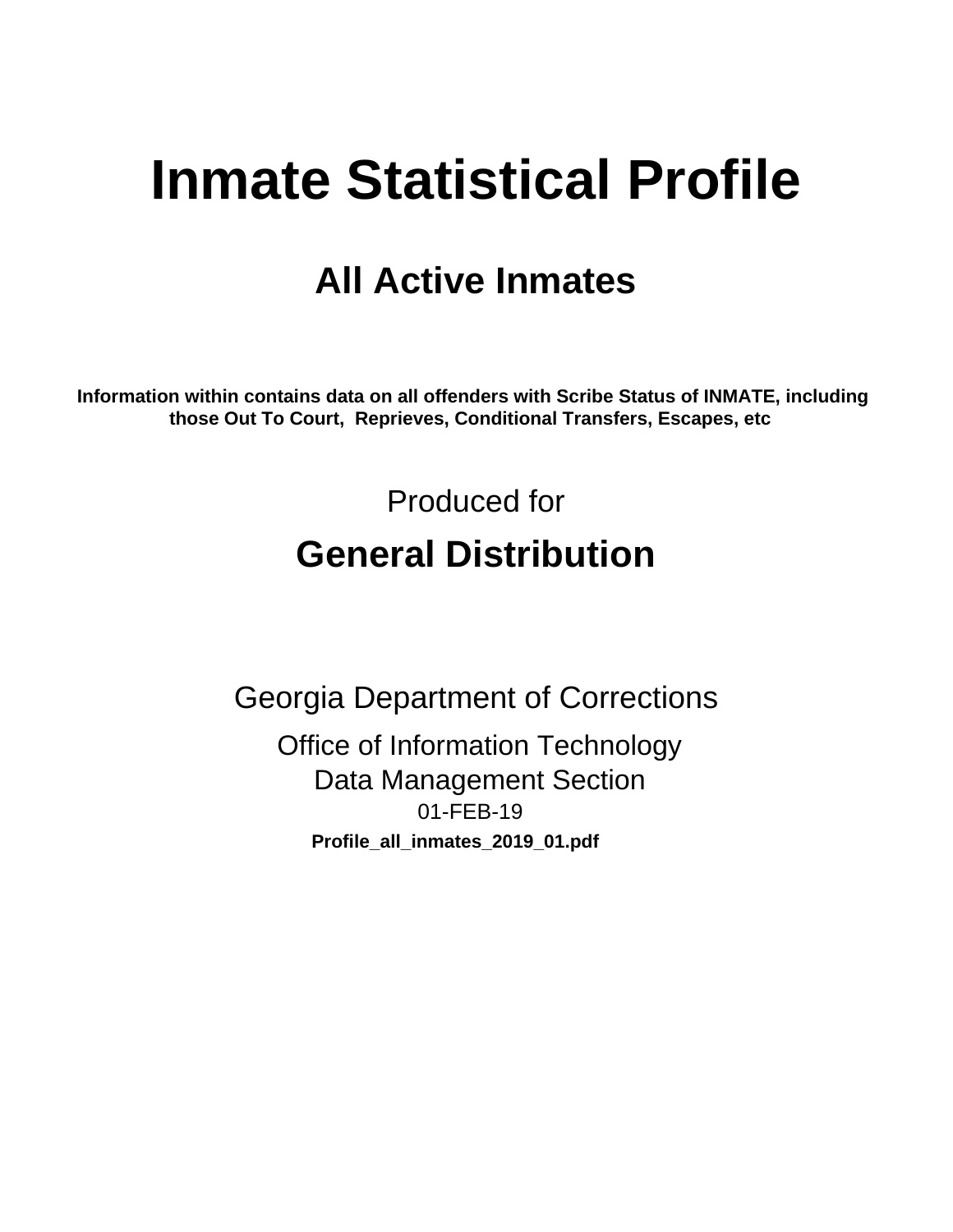#### **Inmate Statistical Profile 01-FEB-19** Contents

**All Active Inmates** 

Produced for General Distribution

## **Table of Contents**

| <b>Demographic information</b>                                        |
|-----------------------------------------------------------------------|
| 4 Current age, broken out in ten year age groups                      |
| 5 Race group                                                          |
| 6 Marital status, self-reported at entry to prison                    |
| 7 Number of Inmates with Dependents, self-reported at entry to prison |
| 8 Religious affiliation, self-reported at entry to prison             |
| 9 Home county - self-reported at entry to prison                      |
| 14 Employment status before prison, self-reported at entry to prison  |
| 15 Age at admission                                                   |
| 17 Age at admission                                                   |
| 20 Height, measured at entry to prison                                |
| 22 Weight, measured at entry to prison                                |
| 23 Military service                                                   |
| <b>Correctional information</b>                                       |
| 24 Type of admission to prison                                        |
| 25 Current / last supervision level                                   |
| 26 Current / last institution type                                    |
| 27 Institution type - transitional centers                            |
| 28 Institution type - county prisons                                  |
| 30 Institution type - state prisons                                   |
| 32 Institution type - private prisons                                 |
| 33 Institution type - inmate boot camp                                |
| 34 Number of disciplinary reports                                     |
| 35 Number of transfers                                                |
| 36 Number of escapes                                                  |
| 37 Split sentence - Probation to follow                               |
| 38 Probable future release type of still active inmates               |
| 39 Time served in current (or last) institution                       |
| Educational, psychological and physical information                   |
| 40 Highest grade level attained                                       |
| 41 Culture fair IQ scores                                             |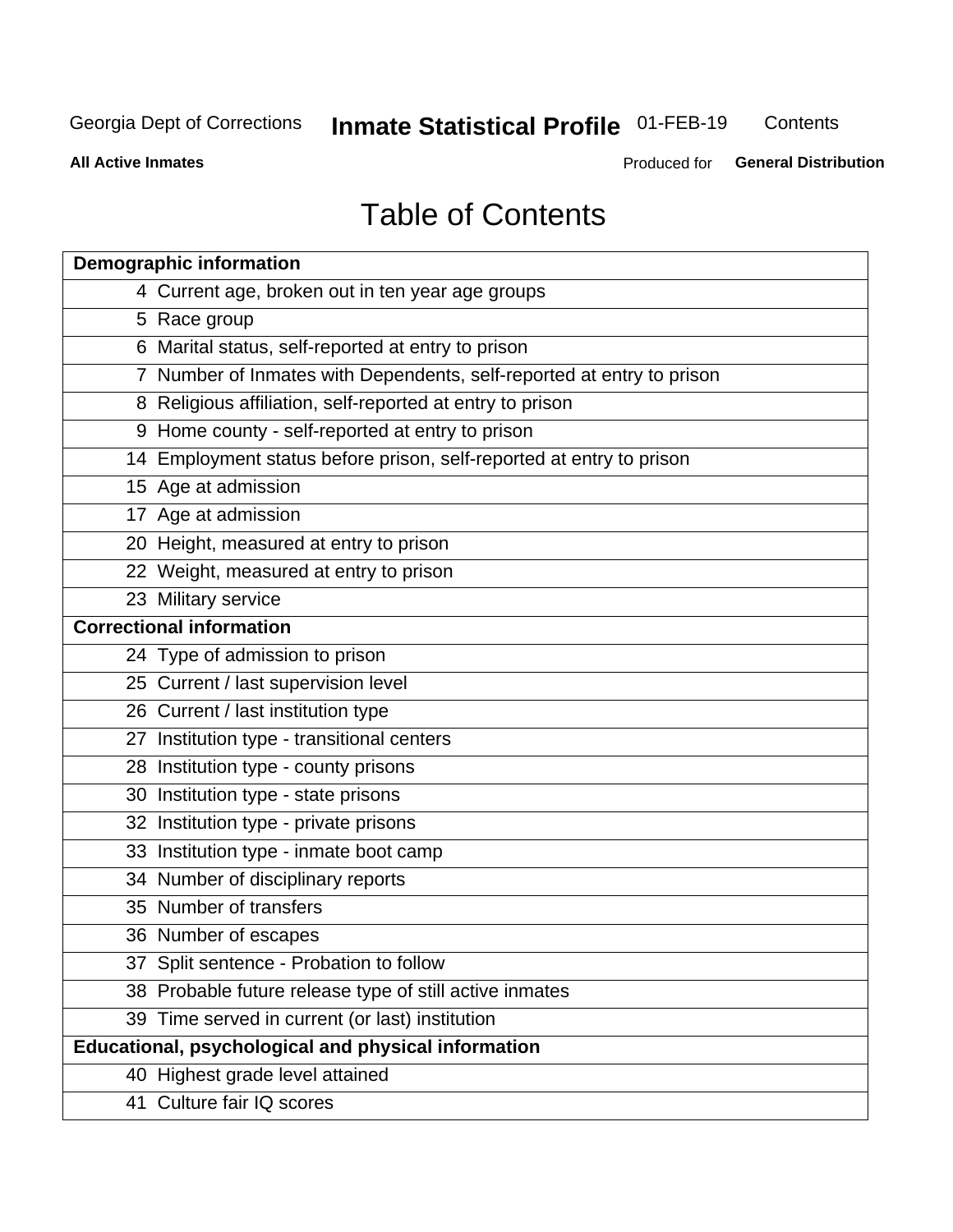## **Inmate Statistical Profile 01-FEB-19**

Contents

**All Active Inmates** 

Produced for General Distribution

## **Table of Contents**

| Educational, psychological and physical information              |
|------------------------------------------------------------------|
| 42 Wide Range Achievement Test (WRAT) reading score              |
| 43 Wide Range Achievement Test (WRAT) math score                 |
| 44 Wide Range Achievement Test (WRAT) spelling score             |
| 45 Current / last mental health treatment level                  |
| 46 PULHESDWIT medical scale - 'P' overall condition ('P'hysical) |
| 47 PULHESDWIT medical scale - 'U' upper body                     |
| 48 PULHESDWIT medical scale - 'L' lower body                     |
| 49 PULHESDWIT medical scale - 'H' hearing                        |
| 50 PULHESDWIT medical scale - 'E' vision                         |
| 51 PULHESDWIT medical scale -'S' psychiatric                     |
| 52 PULHESDWIT medical scale - 'D' dental                         |
| 53 PULHESDWIT medical scale - 'W' work ability                   |
| 54 PULHESDWIT medical scale - 'I' impairment                     |
| 55 PULHESDWIT medical scale - 'T' transportability               |
| <b>Crimes and criminal history information</b>                   |
| 56 Number of prior Georgia incarcerations                        |
| 57 Prison sentence in years                                      |
| 58 Primary offense, broken out into felonies vs misdemeanors     |
| 59 Primary offense, broken out into six broad crime categories   |
| 60 Primary offense, detailed offense code                        |
| 68 County of conviction of primary offense                       |
| 73 Circuit of conviction of primary offense                      |
| 75 Years served (jail + prison) in this incarceration            |
| <b>Medical information</b>                                       |
| 76 Results of most recent HIV test                               |
| 77 Results of most recent tuberculosis test                      |
| 78 Results of most recent syphilis test                          |
| 79 Results of most recent Hepatitis-C test                       |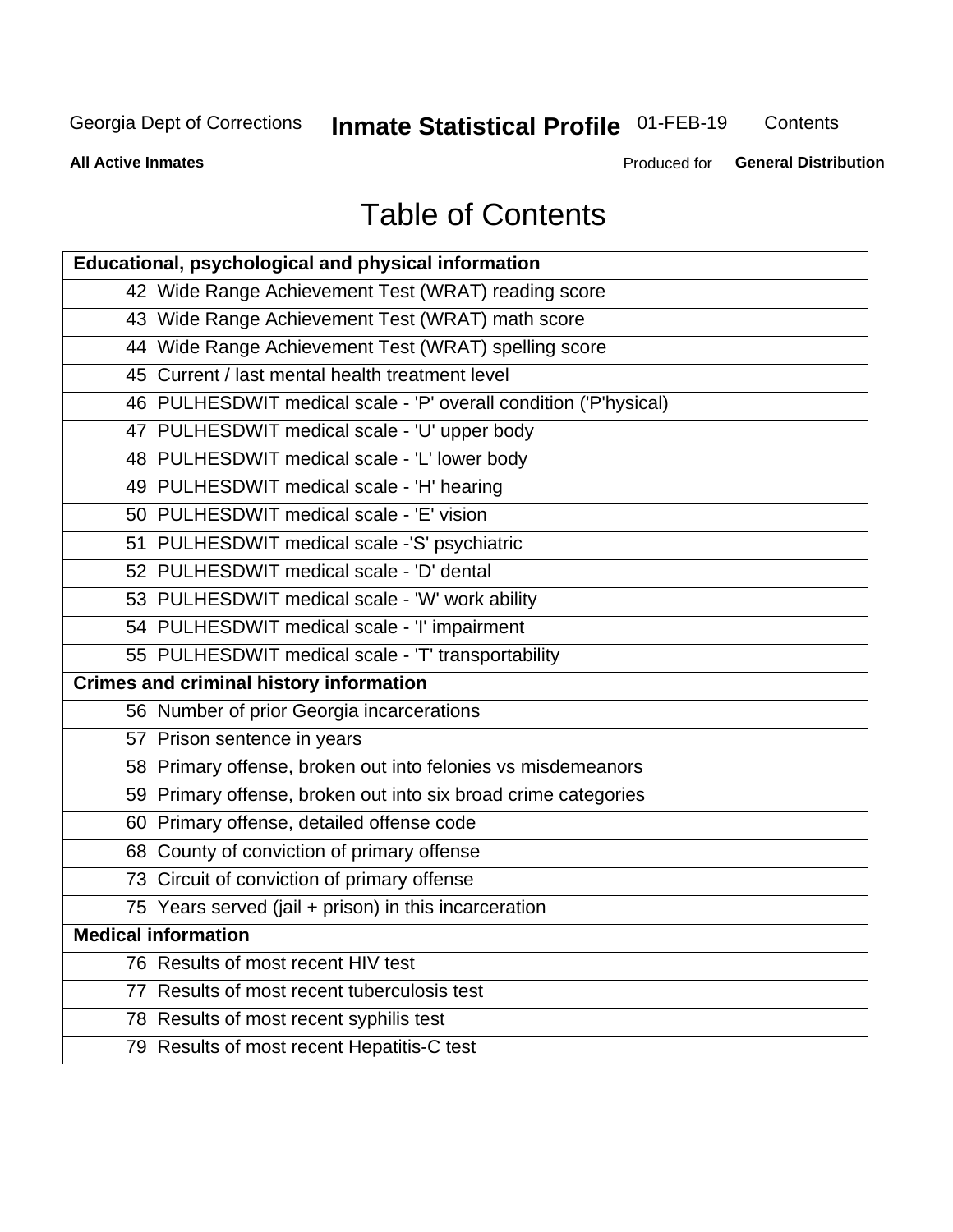#### Inmate Statistical Profile 01-FEB-19 Page 4

## **All Active Inmates**

## Produced for General Distribution

## Current age, broken out in ten-year age groups

COL % - percent each COUNT is of its particular column

|                          |              | <b>Male</b> |        |              | <b>Female</b> |          |        | <b>Total</b> |  |
|--------------------------|--------------|-------------|--------|--------------|---------------|----------|--------|--------------|--|
| <b>Current Age</b>       | <b>Count</b> | Col %       | Row %  | <b>Count</b> | Col %         | Row %    | Total  | Col %        |  |
| <b>Teens (1-19)</b>      | 685          | $1.36\%$    | 94.22% | 42           | $1.07\%$      | 5.78%    | 727    | 1.34%        |  |
| <b>Twenties (20-29)</b>  | 13,723       | 27.16%      | 93.11% | 1,016        | 25.98%        | $6.89\%$ | 14,739 | 27.08%       |  |
| <b>Thirties (30-39)</b>  | 15,347       | 30.37%      | 91.77% | 1,377        | 35.21%        | 8.23%    | 16,724 | 30.72%       |  |
| <b>Forties (40-49)</b>   | 10,577       | 20.93%      | 92.35% | 876          | 22.40%        | 7.65%    | 11,453 | 21.04%       |  |
| <b>Fifties (50-59)</b>   | 7,005        | 13.86%      | 93.89% | 456          | 11.66%        | 6.11%    | 7,461  | 13.71%       |  |
| <b>Sixties (60-69)</b>   | 2,539        | 5.03%       | 95.45% | 121          | 3.09%         | 4.55%    | 2,660  | 4.89%        |  |
| Seventy + (70 and above) | 650          | 1.29%       | 96.58% | 23           | 0.59%         | 3.42%    | 673    | 1.24%        |  |
| <b>Total Reported</b>    | 50,526       | 100%        | 92.82% | 3,911        | 100%          | 7.18%    | 54,437 | 100.0%       |  |

| τeα<br><b>NO</b>  | 266    |         | 007<br>20 I |
|-------------------|--------|---------|-------------|
| $T \cap f \cap f$ | 50.702 | 2 Q1 2  | 4.704       |
|                   | א⊽י    | J,J I 4 | 54          |

| <b>Mean</b><br>(average) | 38.47 | 37.55 | 38.41 |
|--------------------------|-------|-------|-------|
| Median (middle)          | 36    | 36    | 36    |
| Mode<br>(most frequent)  | 29    | 29    | 29    |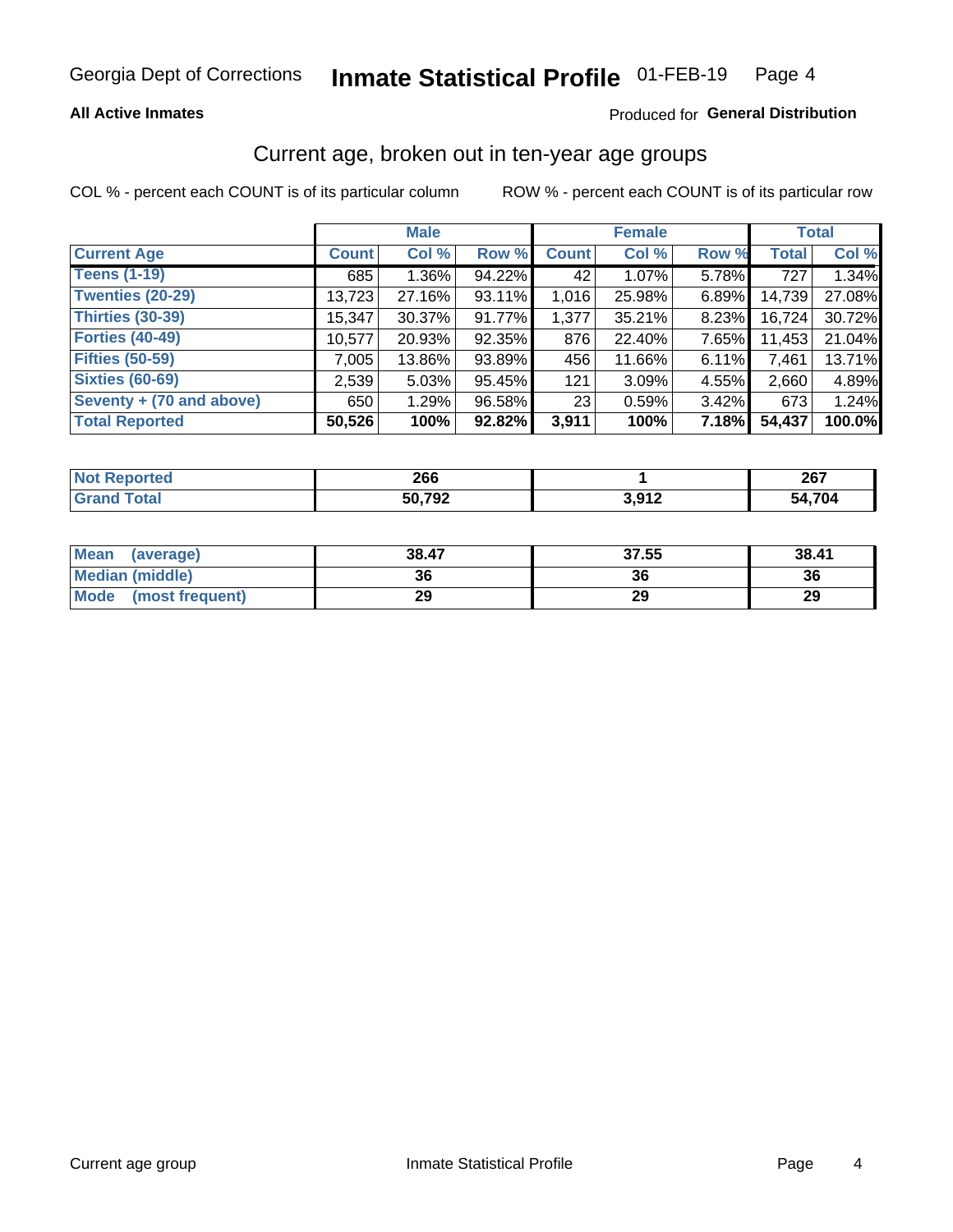#### Inmate Statistical Profile 01-FEB-19 Page 5

### **All Active Inmates**

## **Produced for General Distribution**

## Race group

COL % - percent each COUNT is of its particular column

|                   |                        | <b>Male</b>     |         |         | <b>Female</b> |        |        | <b>Total</b> |        |
|-------------------|------------------------|-----------------|---------|---------|---------------|--------|--------|--------------|--------|
|                   | <b>Race Group</b>      | <b>Count</b>    | Col %   |         | Row % Count   | Col %  | Row %  | <b>Total</b> | Col %  |
|                   | <b>White</b>           | 17,334          | 34.13%  | 88.32%  | 2,293         | 58.61% | 11.68% | 19,627       | 35.88% |
| 2                 | <b>Black</b>           | 31,139          | 61.31%  | 95.30%  | .535          | 39.24% | 4.70%  | 32,674       | 59.73% |
| 5                 | <b>Other</b>           | 53              | .10%    | 89.83%  | 6             | .15%   | 10.17% | 59           | .11%   |
| 6                 | <b>Asian</b>           | 173             | .34%    | 93.51%  | 12            | .31%   | 6.49%  | 185          | .34%   |
| 9                 | <b>Unknown</b>         | 14              | $.03\%$ | 93.33%  |               | .03%   | 6.67%  | 15           | .03%   |
| 10                | <b>Hispanic</b>        | 2,058           | 4.05%   | 96.98%  | 64            | 1.64%  | 3.02%  | 2,122        | 3.88%  |
| $12 \overline{ }$ | <b>Native American</b> | 20 <sub>1</sub> | .04%    | 95.24%  |               | .03%   | 4.76%  | 21           | .04%   |
| 13                | <b>Native Hawaiian</b> |                 | $.01\%$ | 100.00% |               |        |        |              | .01%   |
|                   | <b>Total Reported</b>  | 50,792          | 100%    | 92.85%  | 3,912         | 100%   | 7.15%  | 54,704       | 100%   |

| <b>Not Reported</b> |        |                  |        |
|---------------------|--------|------------------|--------|
| <b>Grand Total</b>  | 50,792 | 2.012<br>J.J I 4 | 54,704 |

| <b>Mode</b><br>---<br>most frequent) | Black | White | <b>Black</b> |
|--------------------------------------|-------|-------|--------------|
|                                      |       |       |              |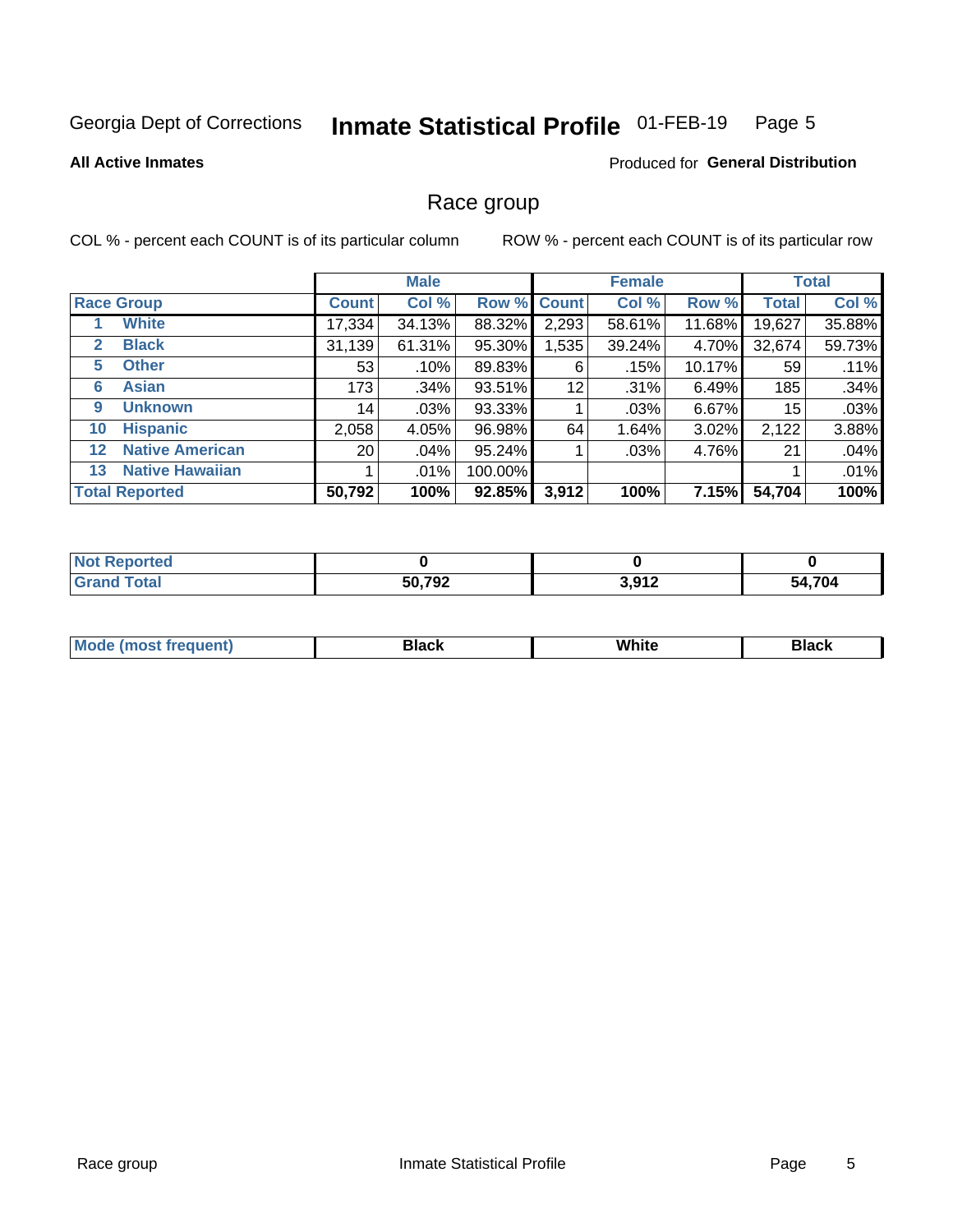#### Inmate Statistical Profile 01-FEB-19 Page 6

**All Active Inmates** 

## Produced for General Distribution

## Marital status, self-reported at entry to prison

COL % - percent each COUNT is of its particular column

|                            | <b>Male</b>  |        |        |              | <b>Female</b> | <b>Total</b> |              |        |
|----------------------------|--------------|--------|--------|--------------|---------------|--------------|--------------|--------|
| <b>Marital Status</b>      | <b>Count</b> | Col %  | Row %  | <b>Count</b> | Col %         | Row %        | <b>Total</b> | Col %  |
| <b>Unknown</b><br>$\bf{0}$ | 1,384        | 2.72%  | 85.43% | 236          | 6.03%         | 14.57%       | 1,620        | 2.96%  |
| <b>Divorced</b><br>D       | 4,767        | 9.39%  | 90.10% | 524          | 13.39%        | 9.90%        | 5,291        | 9.67%  |
| <b>Married</b><br>М        | 6,739        | 13.27% | 91.66% | 613          | 15.67%        | 8.34%        | 7,352        | 13.44% |
| <b>Separated</b><br>S.     | 1,761        | 3.47%  | 84.99% | 311          | 7.95%         | 15.01%       | 2,072        | 3.79%  |
| <b>Unmarried</b><br>U      | 35,571       | 70.03% | 94.44% | 2,095        | 53.55%        | 5.56%        | 37,666       | 68.85% |
| <b>Widow</b><br>W          | 570          | 1.12%  | 81.08% | 133          | 3.40%         | 18.92%       | 703          | 1.29%  |
| <b>Total Reported</b>      | 50,792       | 100%   | 92.85% | 3,912        | 100%          | 7.15%        | 54,704       | 100%   |

| N <sub>of</sub><br>ాorted in |            |                                                            |     |
|------------------------------|------------|------------------------------------------------------------|-----|
| <b>Total</b>                 | <b>702</b> | <b>042</b> כ<br>J.J I 4<br>the contract of the contract of | 704 |

|--|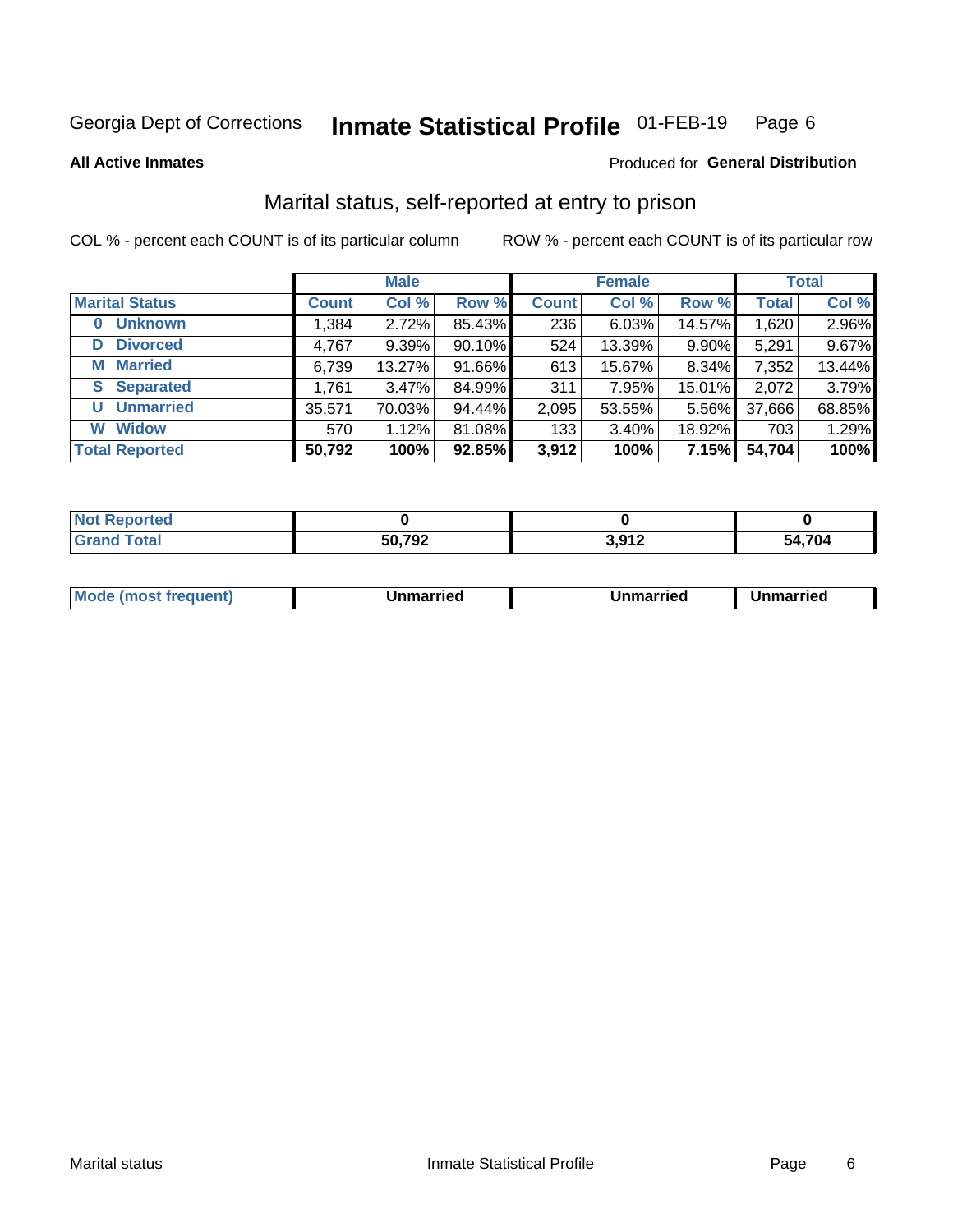#### **Inmate Statistical Profile 01-FEB-19** Page 7

### **All Active Inmates**

## Produced for General Distribution

## Number of Inmates with Dependents, Self-Reported at Entry to Prison

COL % - percent each COUNT is of its particular column

|                             | <b>Male</b>  |        |        | <b>Female</b> | <b>Total</b> |       |              |        |
|-----------------------------|--------------|--------|--------|---------------|--------------|-------|--------------|--------|
| <b>Number of dependents</b> | <b>Count</b> | Col %  | Row %  | <b>Count</b>  | Col %        | Row % | <b>Total</b> | Col %  |
| l 0                         | 15,592       | 37.10% | 93.43% | 1,097         | 34.03%       | 6.57% | 16,689       | 36.88% |
|                             | 9,819        | 23.36% | 93.75% | 655           | 20.32%       | 6.25% | 10,474       | 23.15% |
| $\overline{2}$              | 7,301        | 17.37% | 91.86% | 647           | 20.07%       | 8.14% | 7,948        | 17.56% |
| $\mathbf{3}$                | 4,477        | 10.65% | 90.68% | 460           | 14.27%       | 9.32% | 4,937        | 10.91% |
| $\overline{\mathbf{4}}$     | 2,284        | 5.43%  | 91.65% | 208           | 6.45%        | 8.35% | 2,492        | 5.51%  |
| 5                           | 1,172        | 2.79%  | 93.16% | 86            | 2.67%        | 6.84% | 1,258        | 2.78%  |
| 6                           | 624          | 1.48%  | 94.12% | 39            | 1.21%        | 5.88% | 663          | 1.47%  |
| 7                           | 296          | 0.70%  | 94.57% | 17            | 0.53%        | 5.43% | 313          | 0.69%  |
| 8                           | 176          | 0.42%  | 96.17% | 7             | 0.22%        | 3.83% | 183          | 0.40%  |
| 9                           | 92           | 0.22%  | 96.84% | 3             | 0.09%        | 3.16% | 95           | 0.21%  |
| 10                          | 84           | 0.20%  | 96.55% | 3             | 0.09%        | 3.45% | 87           | 0.19%  |
| Over 10                     | 110          | 0.26%  | 98.21% | 2             | 0.06%        | 1.79% | 112          | 0.25%  |
| <b>Total Reported</b>       | 42,027       | 100%   | 92.88% | 3,224         | 100%         | 7.12% | 45,251       | 100%   |

| 3,765  | 688         | 9,453       |
|--------|-------------|-------------|
| 50.702 | 1 מו ג<br>. | ,704<br>-54 |

| Mean (average)          | 1.50 | 1.58 | 51.، |
|-------------------------|------|------|------|
| <b>Median (middle)</b>  |      |      |      |
| Mode<br>(most frequent) |      |      |      |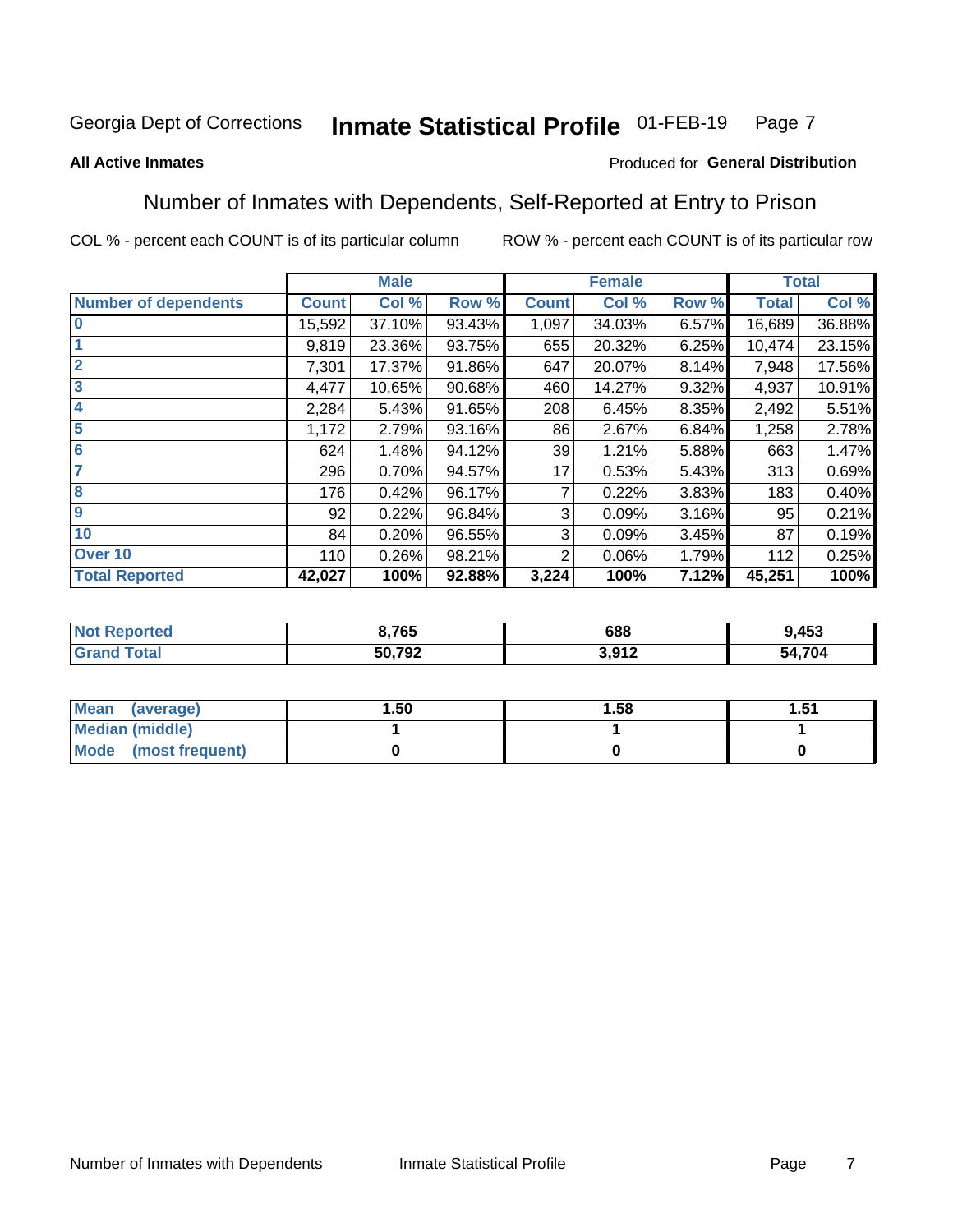#### Inmate Statistical Profile 01-FEB-19 Page 8

### **All Active Inmates**

### Produced for General Distribution

## Religious affiliation, self-reported at entry to prison

COL % - percent each COUNT is of its particular column

|                         |                              |                | <b>Male</b> |         |              | <b>Female</b>             |        |              | <b>Total</b> |
|-------------------------|------------------------------|----------------|-------------|---------|--------------|---------------------------|--------|--------------|--------------|
|                         | <b>Religious Affiliation</b> | <b>Count</b>   | Col %       | Row %   | <b>Count</b> | $\overline{\text{Col}}$ % | Row %  | <b>Total</b> | Col %        |
| 1                       | <b>Islam</b>                 | 1,449          | 6.83%       | 97.12%  | 43           | 1.70%                     | 2.88%  | 1,492        | 6.28%        |
| $\overline{2}$          | <b>Catholic</b>              | 1,079          | 5.09%       | 86.95%  | 162          | 6.40%                     | 13.05% | 1,241        | 5.23%        |
| $\overline{\mathbf{3}}$ | <b>Baptist</b>               | 13,263         | 62.53%      | 87.59%  | 1,879        | 74.18%                    | 12.41% | 15,142       | 63.77%       |
| 4                       | <b>Methodist</b>             | 373            | 1.76%       | 83.63%  | 73           | 2.88%                     | 16.37% | 446          | 1.88%        |
| $\overline{5}$          | <b>EpiscopIn</b>             | 41             | .19%        | 85.42%  | 7            | .28%                      | 14.58% | 48           | .20%         |
| $6\phantom{a}$          | <b>Presbytrn</b>             | 72             | .34%        | 93.51%  | 5            | .20%                      | 6.49%  | 77           | .32%         |
| 7                       | <b>Chc Of God</b>            | 388            | 1.83%       | 90.02%  | 43           | 1.70%                     | 9.98%  | 431          | 1.82%        |
| 8                       | <b>Holiness</b>              | 544            | 2.56%       | 81.80%  | 121          | 4.78%                     | 18.20% | 665          | 2.80%        |
| $\boldsymbol{9}$        | <b>Jewish</b>                | 60             | .28%        | 81.08%  | 14           | .55%                      | 18.92% | 74           | .31%         |
| 10                      | <b>Anglican</b>              | 39             | .18%        | 97.50%  | 1            | .04%                      | 2.50%  | 40           | .17%         |
| 11                      | <b>Grk Orthdx</b>            | 3              | .01%        | 60.00%  | 2            | .08%                      | 40.00% | 5            | .02%         |
| 12                      | <b>Hindu</b>                 | 11             | .05%        | 84.62%  | 2            | .08%                      | 15.38% | 13           | .05%         |
| 13                      | <b>Buddhist</b>              | 50             | .24%        | 87.72%  | 7            | .28%                      | 12.28% | 57           | .24%         |
| 14                      | <b>Taoist</b>                | 5              | .02%        | 100.00% |              |                           |        | 5            | .02%         |
| 15                      | <b>Shintoist</b>             | 4              | .02%        | 100.00% |              |                           |        | 4            | .02%         |
| 16                      | <b>Seven D Ad</b>            | 62             | .29%        | 89.86%  | 7            | .28%                      | 10.14% | 69           | .29%         |
| 17                      | <b>Jehovah Wt</b>            | 250            | 1.18%       | 88.03%  | 34           | 1.34%                     | 11.97% | 284          | 1.20%        |
| 18                      | <b>Latr Day S</b>            | 27             | .13%        | 87.10%  | 4            | .16%                      | 12.90% | 31           | .13%         |
| 19                      | Quaker                       | $\overline{2}$ | .01%        | 100.00% |              |                           |        | 2            | .01%         |
| 20                      | <b>Other Prot</b>            | 1,848          | 8.71%       | 94.14%  | 115          | 4.54%                     | 5.86%  | 1,963        | 8.27%        |
| 21                      | <b>Messianic Judaism</b>     | 20             | .09%        | 90.91%  | 2            | .08%                      | 9.09%  | 22           | .09%         |
| 96                      | <b>None</b>                  | 1,620          | 7.64%       | 99.26%  | 12           | .47%                      | .74%   | 1,632        | 6.87%        |
|                         | <b>Total Reported</b>        | 21,210         | 100%        | 89.33%  | 2,533        | 100%                      | 10.67% | 23,743       | 100%         |

|                   | 29,582 | <b>270</b><br>.J 1 J | 30.961      |
|-------------------|--------|----------------------|-------------|
| $f \sim f \sim f$ | 50,792 | 2 Q1 2<br>J.J I 4    | 4,704<br>٠л |

| <b>Mode (most frequent)</b> | <b>Japtist</b> | Baptist | Baptist |
|-----------------------------|----------------|---------|---------|
|-----------------------------|----------------|---------|---------|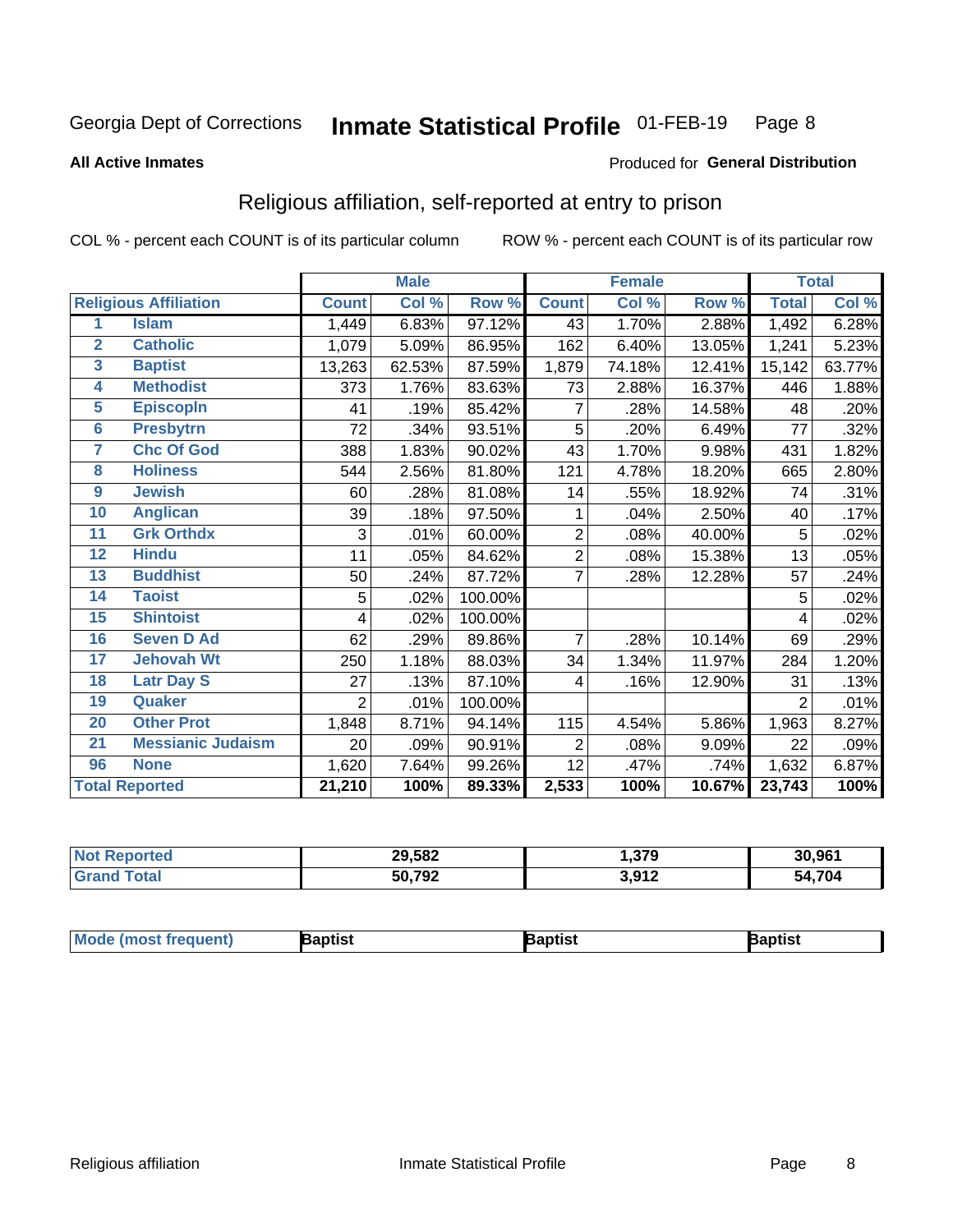#### Inmate Statistical Profile 01-FEB-19 Page 9

### **All Active Inmates**

## **Produced for General Distribution**

## Home county, self-reported at entry to prison

COL % - percent each COUNT is of its particular column

|     |                             |              | <b>Male</b> |                  |                         | <b>Female</b> |        | <b>Total</b> |        |
|-----|-----------------------------|--------------|-------------|------------------|-------------------------|---------------|--------|--------------|--------|
|     | <b>Home County</b>          | <b>Count</b> | Col %       | Row <sup>%</sup> | <b>Count</b>            | Col %         | Row %  | <b>Total</b> | Col %  |
| 000 | <b>Unknown</b>              | 7,719        | 15.20%      | 92.16%           | 657                     | 16.79%        | 7.84%  | 8,376        | 15.31% |
| 001 | <b>Appling County</b>       | 133          | .26%        | 94.33%           | 8                       | .20%          | 5.67%  | 141          | .26%   |
| 002 | <b>Atkinson County</b>      | 43           | .08%        | 93.48%           | 3                       | .08%          | 6.52%  | 46           | .08%   |
| 003 | <b>Bacon County</b>         | 77           | .15%        | 93.90%           | 5                       | .13%          | 6.10%  | 82           | .15%   |
| 004 | <b>Baker County</b>         | 21           | .04%        | 91.30%           | $\overline{2}$          | .05%          | 8.70%  | 23           | .04%   |
| 005 | <b>Baldwin County</b>       | 250          | .49%        | 91.91%           | 22                      | .56%          | 8.09%  | 272          | .50%   |
| 006 | <b>Banks County</b>         | 76           | .15%        | 90.48%           | 8                       | .20%          | 9.52%  | 84           | .15%   |
| 007 | <b>Barrow County</b>        | 313          | .62%        | 89.43%           | 37                      | .95%          | 10.57% | 350          | .64%   |
| 008 | <b>Bartow County</b>        | 500          | .98%        | 85.32%           | 86                      | 2.20%         | 14.68% | 586          | 1.07%  |
| 009 | <b>Ben Hill County</b>      | 189          | .37%        | 94.50%           | 11                      | .28%          | 5.50%  | 200          | .37%   |
| 010 | <b>Berrien County</b>       | 86           | .17%        | 96.63%           | 3                       | .08%          | 3.37%  | 89           | .16%   |
| 011 | <b>Bibb County</b>          | 1,116        | 2.20%       | 94.74%           | 62                      | 1.58%         | 5.26%  | 1,178        | 2.15%  |
| 012 | <b>Bleckley County</b>      | 73           | .14%        | 87.95%           | 10                      | .26%          | 12.05% | 83           | .15%   |
| 013 | <b>Brantley County</b>      | 75           | .15%        | 84.27%           | 14                      | .36%          | 15.73% | 89           | .16%   |
| 014 | <b>Brooks County</b>        | 202          | .40%        | 99.51%           | 1                       | .03%          | .49%   | 203          | .37%   |
| 015 | <b>Bryan County</b>         | 87           | .17%        | 93.55%           | 6                       | .15%          | 6.45%  | 93           | .17%   |
| 016 | <b>Bulloch County</b>       | 340          | .67%        | 94.18%           | 21                      | .54%          | 5.82%  | 361          | .66%   |
| 017 | <b>Burke County</b>         | 226          | .44%        | 97.84%           | 5                       | .13%          | 2.16%  | 231          | .42%   |
| 018 | <b>Butts County</b>         | 138          | .27%        | 93.24%           | 10                      | .26%          | 6.76%  | 148          | .27%   |
| 019 | <b>Calhoun County</b>       | 67           | .13%        | 93.06%           | 5                       | .13%          | 6.94%  | 72           | .13%   |
| 020 | <b>Camden County</b>        | 136          | .27%        | 91.89%           | 12                      | .31%          | 8.11%  | 148          | .27%   |
| 021 | <b>Candler County</b>       | 109          | .21%        | 96.46%           | $\overline{\mathbf{4}}$ | .10%          | 3.54%  | 113          | .21%   |
| 022 | <b>Carroll County</b>       | 552          | 1.09%       | 92.00%           | 48                      | 1.23%         | 8.00%  | 600          | 1.10%  |
| 023 | <b>Catoosa County</b>       | 242          | .48%        | 89.96%           | 27                      | .69%          | 10.04% | 269          | .49%   |
| 024 | <b>Charlton County</b>      | 41           | .08%        | 93.18%           | 3                       | .08%          | 6.82%  | 44           | .08%   |
| 025 | <b>Chatham County</b>       | 1,579        | 3.11%       | 95.87%           | 68                      | 1.74%         | 4.13%  | 1,647        | 3.01%  |
| 026 | <b>Chattahoochee County</b> | 27           | .05%        | 96.43%           | 1                       | .03%          | 3.57%  | 28           | .05%   |
| 027 | <b>Chattooga County</b>     | 201          | .40%        | 84.10%           | 38                      | .97%          | 15.90% | 239          | .44%   |
| 028 | <b>Cherokee County</b>      | 394          | .78%        | 91.84%           | 35                      | .89%          | 8.16%  | 429          | .78%   |
| 029 | <b>Clarke County</b>        | 483          | .95%        | 93.42%           | 34                      | .87%          | 6.58%  | 517          | .95%   |
| 030 | <b>Clay County</b>          | 47           | .09%        | 94.00%           | 3                       | .08%          | 6.00%  | 50           | .09%   |
| 031 | <b>Clayton County</b>       | 1,457        | 2.87%       | 93.28%           | 105                     | 2.68%         | 6.72%  | 1,562        | 2.86%  |
| 032 | <b>Clinch County</b>        | 49           | .10%        | 90.74%           | 5                       | .13%          | 9.26%  | 54           | .10%   |
| 033 | <b>Cobb County</b>          | 1,677        | 3.30%       | 91.89%           | 148                     | 3.78%         | 8.11%  | 1,825        | 3.34%  |
| 034 | <b>Coffee County</b>        | 267          | .53%        | 92.71%           | 21                      | .54%          | 7.29%  | 288          | .53%   |
| 035 | <b>Colquitt County</b>      | 202          | .40%        | 96.19%           | 8                       | .20%          | 3.81%  | 210          | .38%   |
| 036 | <b>Columbia County</b>      | 298          | .59%        | 89.76%           | 34                      | .87%          | 10.24% | 332          | .61%   |
| 037 | <b>Cook County</b>          | 120          | .24%        | 94.49%           | $\overline{7}$          | .18%          | 5.51%  | 127          | .23%   |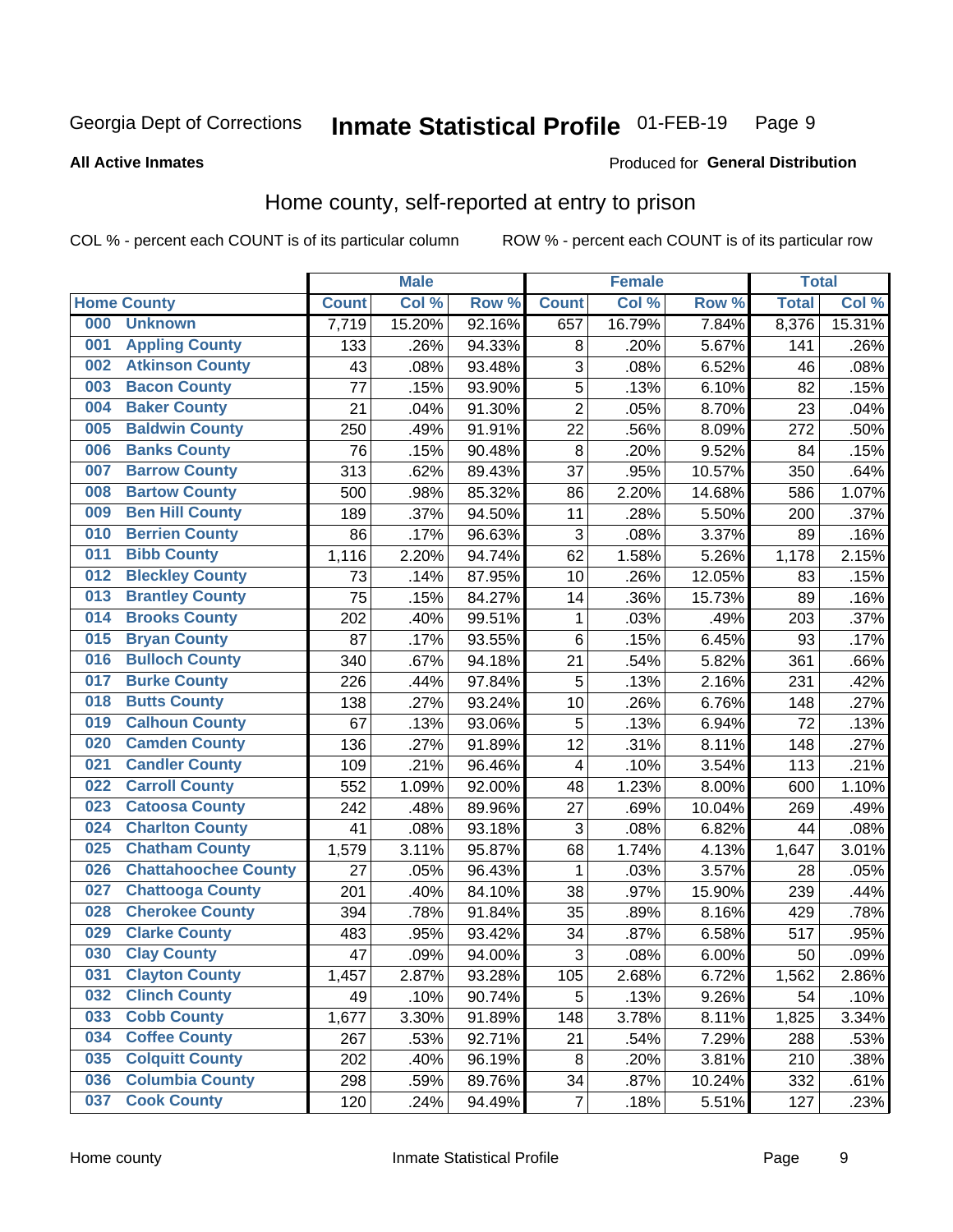#### Inmate Statistical Profile 01-FEB-19 Page 10

**All Active Inmates** 

## **Produced for General Distribution**

## Home county, self-reported at entry to prison

COL % - percent each COUNT is of its particular column

|     |                         |              | <b>Male</b> |                  |                  | <b>Female</b> |        | <b>Total</b> |       |
|-----|-------------------------|--------------|-------------|------------------|------------------|---------------|--------|--------------|-------|
|     | <b>Home County</b>      | <b>Count</b> | Col %       | Row <sup>%</sup> | <b>Count</b>     | Col %         | Row %  | <b>Total</b> | Col % |
| 038 | <b>Coweta County</b>    | 484          | .95%        | 93.44%           | 34               | .87%          | 6.56%  | 518          | .95%  |
| 039 | <b>Crawford County</b>  | 40           | .08%        | 93.02%           | 3                | .08%          | 6.98%  | 43           | .08%  |
| 040 | <b>Crisp County</b>     | 226          | .44%        | 95.36%           | 11               | .28%          | 4.64%  | 237          | .43%  |
| 041 | <b>Dade County</b>      | 60           | .12%        | 92.31%           | 5                | .13%          | 7.69%  | 65           | .12%  |
| 042 | <b>Dawson County</b>    | 88           | .17%        | 89.80%           | 10               | .26%          | 10.20% | 98           | .18%  |
| 043 | <b>Decatur County</b>   | 221          | .44%        | 94.85%           | 12               | .31%          | 5.15%  | 233          | .43%  |
| 044 | <b>Dekalb County</b>    | 2,784        | 5.48%       | 94.79%           | 153              | 3.91%         | 5.21%  | 2,937        | 5.37% |
| 045 | <b>Dodge County</b>     | 141          | .28%        | 92.76%           | 11               | .28%          | 7.24%  | 152          | .28%  |
| 046 | <b>Dooly County</b>     | 94           | .19%        | 93.07%           | 7                | .18%          | 6.93%  | 101          | .18%  |
| 047 | <b>Dougherty County</b> | 737          | 1.45%       | 94.85%           | 40               | 1.02%         | 5.15%  | 777          | 1.42% |
| 048 | <b>Douglas County</b>   | 514          | 1.01%       | 92.28%           | 43               | 1.10%         | 7.72%  | 557          | 1.02% |
| 049 | <b>Early County</b>     | 59           | .12%        | 88.06%           | 8                | .20%          | 11.94% | 67           | .12%  |
| 050 | <b>Echols County</b>    | 8            | .02%        | 100.00%          |                  |               |        | 8            | .01%  |
| 051 | <b>Effingham County</b> | 216          | .43%        | 92.31%           | 18               | .46%          | 7.69%  | 234          | .43%  |
| 052 | <b>Elbert County</b>    | 122          | .24%        | 91.04%           | 12               | .31%          | 8.96%  | 134          | .24%  |
| 053 | <b>Emanuel County</b>   | 178          | .35%        | 91.75%           | 16               | .41%          | 8.25%  | 194          | .35%  |
| 054 | <b>Evans County</b>     | 59           | .12%        | 88.06%           | 8                | .20%          | 11.94% | 67           | .12%  |
| 055 | <b>Fannin County</b>    | 87           | .17%        | 91.58%           | 8                | .20%          | 8.42%  | 95           | .17%  |
| 056 | <b>Fayette County</b>   | 156          | .31%        | 90.70%           | 16               | .41%          | 9.30%  | 172          | .31%  |
| 057 | <b>Floyd County</b>     | 669          | 1.32%       | 87.91%           | 92               | 2.35%         | 12.09% | 761          | 1.39% |
| 058 | <b>Forsyth County</b>   | 202          | .40%        | 91.82%           | 18               | .46%          | 8.18%  | 220          | .40%  |
| 059 | <b>Franklin County</b>  | 129          | .25%        | 89.58%           | 15               | .38%          | 10.42% | 144          | .26%  |
| 060 | <b>Fulton County</b>    | 4,727        | 9.31%       | 95.44%           | 226              | 5.78%         | 4.56%  | 4,953        | 9.05% |
| 061 | <b>Gilmer County</b>    | 85           | .17%        | 86.73%           | 13               | .33%          | 13.27% | 98           | .18%  |
| 062 | <b>Glascock County</b>  | 8            | .02%        | 80.00%           | $\overline{2}$   | .05%          | 20.00% | 10           | .02%  |
| 063 | <b>Glynn County</b>     | 400          | .79%        | 94.34%           | 24               | .61%          | 5.66%  | 424          | .78%  |
| 064 | <b>Gordon County</b>    | 309          | .61%        | 89.57%           | 36               | .92%          | 10.43% | 345          | .63%  |
| 065 | <b>Grady County</b>     | 95           | .19%        | 95.00%           | 5                | .13%          | 5.00%  | 100          | .18%  |
| 066 | <b>Greene County</b>    | 99           | .19%        | 93.40%           | $\overline{7}$   | .18%          | 6.60%  | 106          | .19%  |
| 067 | <b>Gwinnett County</b>  | 1,759        | 3.46%       | 93.02%           | 132              | 3.37%         | 6.98%  | 1,891        | 3.46% |
| 068 | <b>Habersham County</b> | 114          | .22%        | 83.21%           | 23               | .59%          | 16.79% | 137          | .25%  |
| 069 | <b>Hall County</b>      | 606          | 1.19%       | 90.85%           | 61               | 1.56%         | 9.15%  | 667          | 1.22% |
| 070 | <b>Hancock County</b>   | 59           | .12%        | 90.77%           | 6                | .15%          | 9.23%  | 65           | .12%  |
| 071 | <b>Haralson County</b>  | 121          | .24%        | 87.68%           | 17               | .43%          | 12.32% | 138          | .25%  |
| 072 | <b>Harris County</b>    | 98           | .19%        | 98.00%           | $\boldsymbol{2}$ | .05%          | 2.00%  | 100          | .18%  |
| 073 | <b>Hart County</b>      | 149          | .29%        | 94.90%           | 8                | .20%          | 5.10%  | 157          | .29%  |
| 074 | <b>Heard County</b>     | 52           | .10%        | 91.23%           | $\mathbf 5$      | .13%          | 8.77%  | 57           | .10%  |
| 075 | <b>Henry County</b>     | 623          | 1.23%       | 93.26%           | 45               | 1.15%         | 6.74%  | 668          | 1.22% |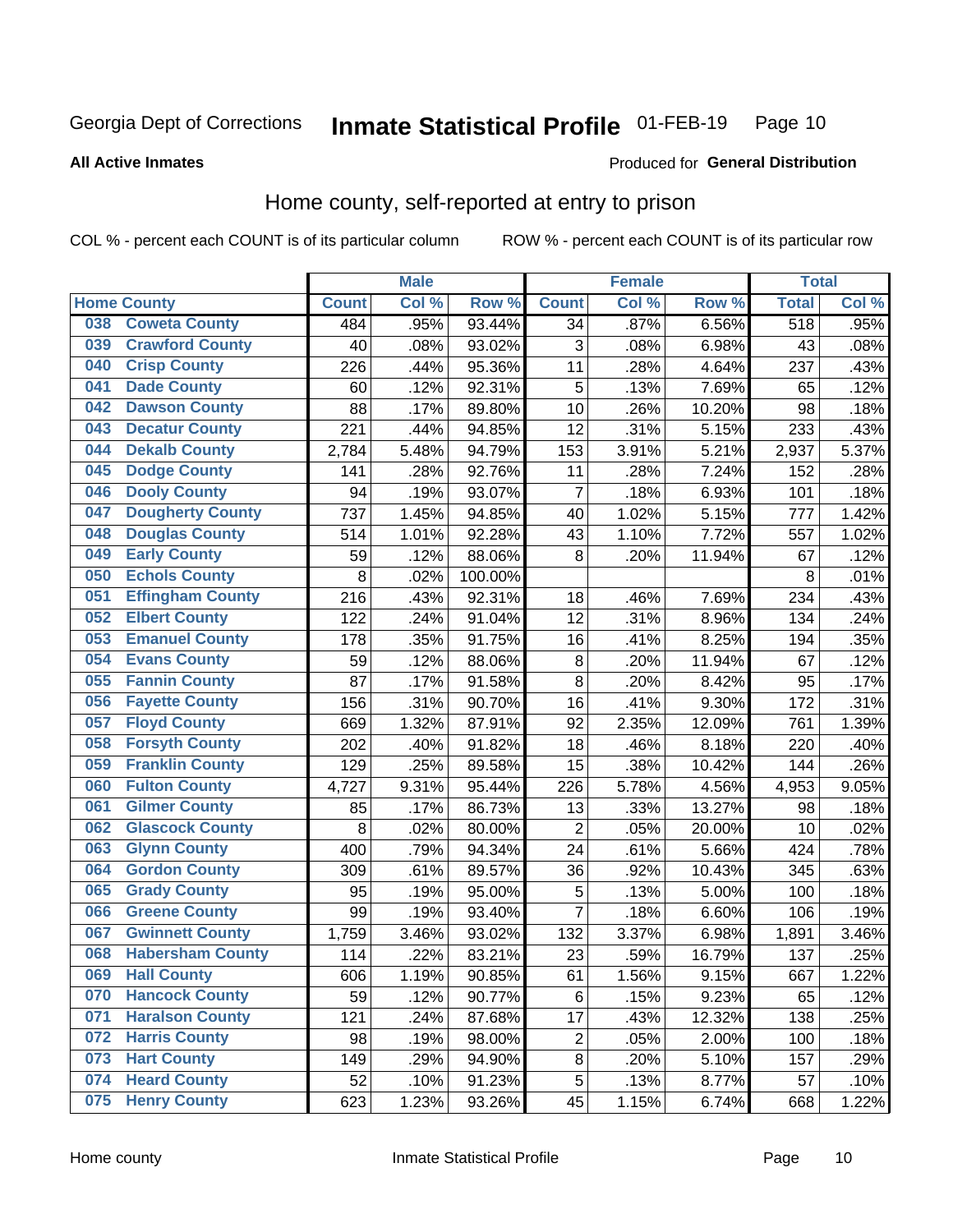#### Inmate Statistical Profile 01-FEB-19 Page 11

## **All Active Inmates**

## **Produced for General Distribution**

## Home county, self-reported at entry to prison

COL % - percent each COUNT is of its particular column

|       |                          |                  | <b>Male</b> |        |                         | <b>Female</b> |        | <b>Total</b> |       |
|-------|--------------------------|------------------|-------------|--------|-------------------------|---------------|--------|--------------|-------|
|       | <b>Home County</b>       | <b>Count</b>     | Col %       | Row %  | <b>Count</b>            | Col %         | Row %  | <b>Total</b> | Col % |
| 076   | <b>Houston County</b>    | $\overline{527}$ | 1.04%       | 90.71% | 54                      | 1.38%         | 9.29%  | 581          | 1.06% |
| 077   | <b>Irwin County</b>      | 58               | .11%        | 93.55% | 4                       | .10%          | 6.45%  | 62           | .11%  |
| 078   | <b>Jackson County</b>    | 242              | .48%        | 92.37% | 20                      | .51%          | 7.63%  | 262          | .48%  |
| 079   | <b>Jasper County</b>     | 88               | .17%        | 90.72% | 9                       | .23%          | 9.28%  | 97           | .18%  |
| 080   | <b>Jeff Davis County</b> | 72               | .14%        | 94.74% | $\overline{\mathbf{4}}$ | .10%          | 5.26%  | 76           | .14%  |
| 081   | <b>Jefferson County</b>  | 175              | .34%        | 93.58% | 12                      | .31%          | 6.42%  | 187          | .34%  |
| 082   | <b>Jenkins County</b>    | 66               | .13%        | 94.29% | $\overline{\mathbf{4}}$ | .10%          | 5.71%  | 70           | .13%  |
| 083   | <b>Johnson County</b>    | 35               | .07%        | 89.74% | 4                       | .10%          | 10.26% | 39           | .07%  |
| 084   | <b>Jones County</b>      | 121              | .24%        | 90.98% | 12                      | .31%          | 9.02%  | 133          | .24%  |
| 085   | <b>Lamar County</b>      | 55               | .11%        | 87.30% | 8                       | .20%          | 12.70% | 63           | .12%  |
| 086   | <b>Lanier County</b>     | 51               | .10%        | 89.47% | 6                       | .15%          | 10.53% | 57           | .10%  |
| 087   | <b>Laurens County</b>    | 245              | .48%        | 92.45% | 20                      | .51%          | 7.55%  | 265          | .48%  |
| 088   | <b>Lee County</b>        | 93               | .18%        | 93.00% | 7                       | .18%          | 7.00%  | 100          | .18%  |
| 089   | <b>Liberty County</b>    | 206              | .41%        | 94.93% | 11                      | .28%          | 5.07%  | 217          | .40%  |
| 090   | <b>Lincoln County</b>    | 35               | .07%        | 92.11% | 3                       | .08%          | 7.89%  | 38           | .07%  |
| 091   | <b>Long County</b>       | 35               | .07%        | 85.37% | 6                       | .15%          | 14.63% | 41           | .07%  |
| 092   | <b>Lowndes County</b>    | 400              | .79%        | 96.39% | 15                      | .38%          | 3.61%  | 415          | .76%  |
| 093   | <b>Lumpkin County</b>    | 77               | .15%        | 90.59% | 8                       | .20%          | 9.41%  | 85           | .16%  |
| 094   | <b>Macon County</b>      | 66               | .13%        | 89.19% | 8                       | .20%          | 10.81% | 74           | .14%  |
| 095   | <b>Madison County</b>    | 181              | .36%        | 92.82% | 14                      | .36%          | 7.18%  | 195          | .36%  |
| 096   | <b>Marion County</b>     | 55               | .11%        | 91.67% | 5                       | .13%          | 8.33%  | 60           | .11%  |
| 097   | <b>Mcduffie County</b>   | 157              | .31%        | 96.32% | 6                       | .15%          | 3.68%  | 163          | .30%  |
| 098   | <b>Mcintosh County</b>   | 51               | .10%        | 94.44% | $\overline{3}$          | .08%          | 5.56%  | 54           | .10%  |
| 099   | <b>Meriwether County</b> | 182              | .36%        | 92.39% | 15                      | .38%          | 7.61%  | 197          | .36%  |
| 100   | <b>Miller County</b>     | 31               | .06%        | 96.88% | 1                       | .03%          | 3.13%  | 32           | .06%  |
| 101   | <b>Mitchell County</b>   | 146              | .29%        | 94.19% | 9                       | .23%          | 5.81%  | 155          | .28%  |
| 102   | <b>Monroe County</b>     | 100              | .20%        | 93.46% | $\overline{7}$          | .18%          | 6.54%  | 107          | .20%  |
| 103   | <b>Montgomery County</b> | 72               | .14%        | 83.72% | 14                      | .36%          | 16.28% | 86           | .16%  |
| 104   | <b>Morgan County</b>     | 108              | .21%        | 92.31% | 9                       | .23%          | 7.69%  | 117          | .21%  |
| 105   | <b>Murray County</b>     | 217              | .43%        | 90.42% | 23                      | .59%          | 9.58%  | 240          | .44%  |
| 106   | <b>Muscogee County</b>   | 995              | 1.96%       | 94.40% | 59                      | 1.51%         | 5.60%  | 1,054        | 1.93% |
| 107   | <b>Newton County</b>     | 563              | 1.11%       | 90.37% | 60                      | 1.53%         | 9.63%  | 623          | 1.14% |
| 108   | <b>Oconee County</b>     | 47               | .09%        | 87.04% | $\overline{7}$          | .18%          | 12.96% | 54           | .10%  |
| 109   | <b>Oglethorpe County</b> | 68               | .13%        | 90.67% | $\overline{7}$          | .18%          | 9.33%  | 75           | .14%  |
| 110   | <b>Paulding County</b>   | 297              | .58%        | 90.27% | 32                      | .82%          | 9.73%  | 329          | .60%  |
| 111   | <b>Peach County</b>      | 114              | .22%        | 95.80% | 5                       | .13%          | 4.20%  | 119          | .22%  |
| 112   | <b>Pickens County</b>    | 103              | .20%        | 85.12% | 18                      | .46%          | 14.88% | 121          | .22%  |
| $113$ | <b>Pierce County</b>     | 96               | .19%        | 93.20% | 7                       | .18%          | 6.80%  | 103          | .19%  |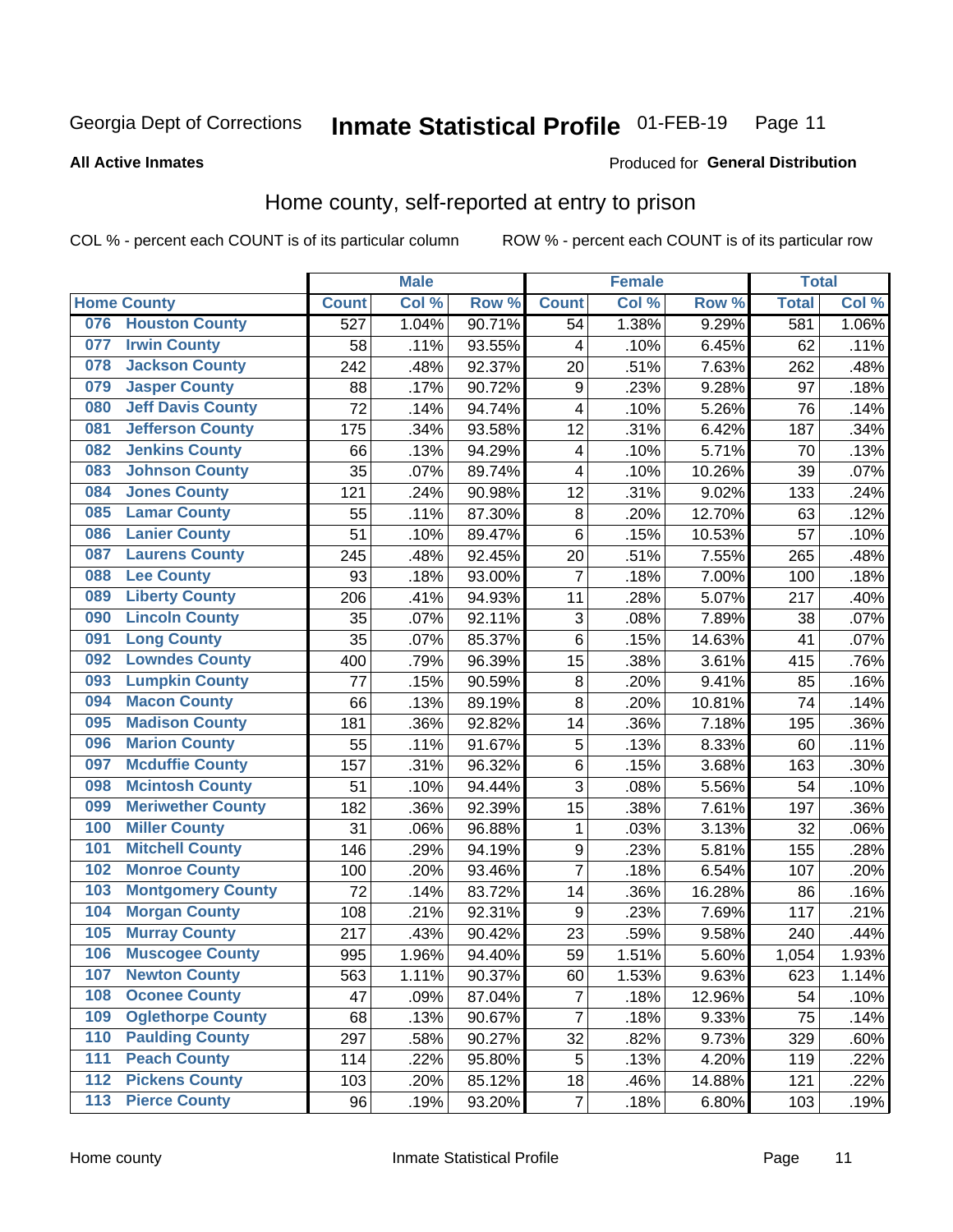#### Inmate Statistical Profile 01-FEB-19 Page 12

## **All Active Inmates**

## Produced for General Distribution

## Home county, self-reported at entry to prison

COL % - percent each COUNT is of its particular column

|                  |                          |              | <b>Male</b> |                  |                | <b>Female</b> |        | <b>Total</b>    |       |
|------------------|--------------------------|--------------|-------------|------------------|----------------|---------------|--------|-----------------|-------|
|                  | <b>Home County</b>       | <b>Count</b> | Col %       | Row <sup>%</sup> | <b>Count</b>   | Col %         | Row %  | <b>Total</b>    | Col % |
| 114              | <b>Pike County</b>       | 37           | .07%        | 88.10%           | 5              | .13%          | 11.90% | $\overline{42}$ | .08%  |
| 115              | <b>Polk County</b>       | 219          | .43%        | 88.66%           | 28             | .72%          | 11.34% | 247             | .45%  |
| 116              | <b>Pulaski County</b>    | 51           | .10%        | 83.61%           | 10             | .26%          | 16.39% | 61              | .11%  |
| 117              | <b>Putnam County</b>     | 133          | .26%        | 91.72%           | 12             | .31%          | 8.28%  | 145             | .27%  |
| 118              | <b>Quitman County</b>    | 14           | .03%        | 100.00%          |                |               |        | 14              | .03%  |
| 119              | <b>Rabun County</b>      | 47           | .09%        | 87.04%           | $\overline{7}$ | .18%          | 12.96% | 54              | .10%  |
| 120              | <b>Randolph County</b>   | 62           | .12%        | 93.94%           | 4              | .10%          | 6.06%  | 66              | .12%  |
| 121              | <b>Richmond County</b>   | 1,694        | 3.34%       | 94.06%           | 107            | 2.74%         | 5.94%  | 1,801           | 3.29% |
| 122              | <b>Rockdale County</b>   | 364          | .72%        | 94.06%           | 23             | .59%          | 5.94%  | 387             | .71%  |
| 123              | <b>Schley County</b>     | 17           | .03%        | 89.47%           | $\overline{2}$ | .05%          | 10.53% | 19              | .03%  |
| 124              | <b>Screven County</b>    | 116          | .23%        | 96.67%           | $\overline{4}$ | .10%          | 3.33%  | 120             | .22%  |
| 125              | <b>Seminole County</b>   | 71           | .14%        | 89.87%           | 8              | .20%          | 10.13% | 79              | .14%  |
| 126              | <b>Spalding County</b>   | 442          | .87%        | 93.25%           | 32             | .82%          | 6.75%  | 474             | .87%  |
| 127              | <b>Stephens County</b>   | 134          | .26%        | 87.01%           | 20             | .51%          | 12.99% | 154             | .28%  |
| 128              | <b>Stewart County</b>    | 32           | .06%        | 96.97%           | $\mathbf{1}$   | .03%          | 3.03%  | 33              | .06%  |
| 129              | <b>Sumter County</b>     | 177          | .35%        | 95.68%           | 8              | .20%          | 4.32%  | 185             | .34%  |
| 130              | <b>Talbot County</b>     | 36           | .07%        | 92.31%           | 3              | .08%          | 7.69%  | 39              | .07%  |
| 131              | <b>Taliaferro County</b> | 9            | .02%        | 100.00%          |                |               |        | 9               | .02%  |
| 132              | <b>Tattnall County</b>   | 156          | .31%        | 91.76%           | 14             | .36%          | 8.24%  | 170             | .31%  |
| 133              | <b>Taylor County</b>     | 56           | .11%        | 90.32%           | $\,6$          | .15%          | 9.68%  | 62              | .11%  |
| 134              | <b>Telfair County</b>    | 96           | .19%        | 94.12%           | $\,6$          | .15%          | 5.88%  | 102             | .19%  |
| $\overline{135}$ | <b>Terrell County</b>    | 75           | .15%        | 97.40%           | $\overline{c}$ | .05%          | 2.60%  | 77              | .14%  |
| 136              | <b>Thomas County</b>     | 186          | .37%        | 95.88%           | $\bf 8$        | .20%          | 4.12%  | 194             | .35%  |
| 137              | <b>Tift County</b>       | 269          | .53%        | 96.76%           | 9              | .23%          | 3.24%  | 278             | .51%  |
| 138              | <b>Toombs County</b>     | 263          | .52%        | 91.32%           | 25             | .64%          | 8.68%  | 288             | .53%  |
| 139              | <b>Towns County</b>      | 21           | .04%        | 80.77%           | 5              | .13%          | 19.23% | 26              | .05%  |
| 140              | <b>Treutlen County</b>   | 54           | .11%        | 91.53%           | 5              | .13%          | 8.47%  | 59              | .11%  |
| 141              | <b>Troup County</b>      | 545          | 1.07%       | 93.00%           | 41             | 1.05%         | 7.00%  | 586             | 1.07% |
| $\overline{142}$ | <b>Turner County</b>     | 67           | .13%        | 97.10%           | 2              | .05%          | 2.90%  | 69              | .13%  |
| 143              | <b>Twiggs County</b>     | 52           | .10%        | 94.55%           | 3              | .08%          | 5.45%  | 55              | .10%  |
| 144              | <b>Union County</b>      | 87           | .17%        | 83.65%           | 17             | .43%          | 16.35% | 104             | .19%  |
| 145              | <b>Upson County</b>      | 160          | .32%        | 97.56%           | 4              | .10%          | 2.44%  | 164             | .30%  |
| 146              | <b>Walker County</b>     | 349          | .69%        | 89.03%           | 43             | 1.10%         | 10.97% | 392             | .72%  |
| 147              | <b>Walton County</b>     | 438          | .86%        | 90.50%           | 46             | 1.18%         | 9.50%  | 484             | .88%  |
| 148              | <b>Ware County</b>       | 268          | .53%        | 95.71%           | 12             | .31%          | 4.29%  | 280             | .51%  |
| 149              | <b>Warren County</b>     | 39           | .08%        | 95.12%           | $\overline{2}$ | .05%          | 4.88%  | 41              | .07%  |
| 150              | <b>Washington County</b> | 190          | .37%        | 91.35%           | 18             | .46%          | 8.65%  | 208             | .38%  |
| 151              | <b>Wayne County</b>      | 179          | .35%        | 93.23%           | 13             | .33%          | 6.77%  | 192             | .35%  |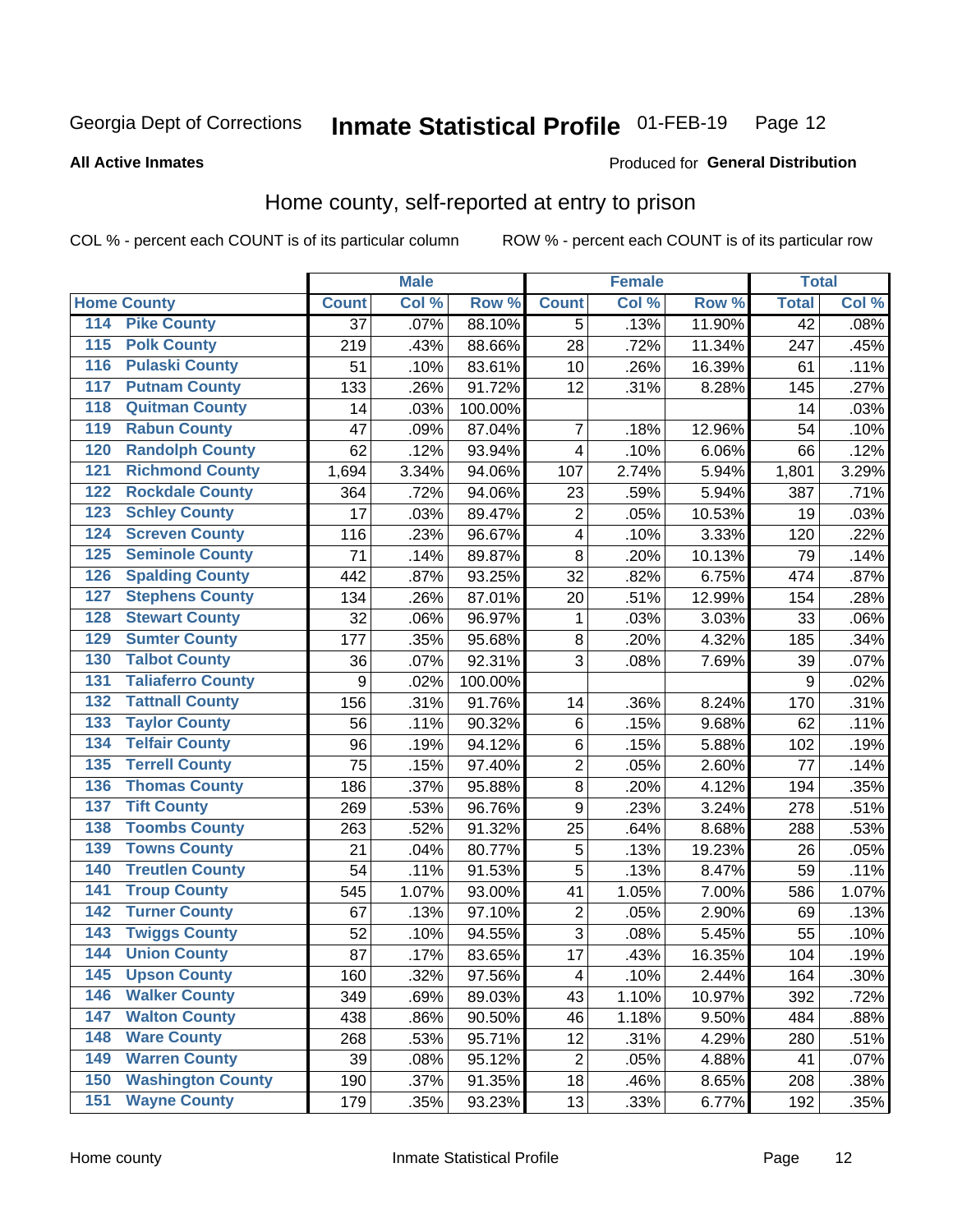#### Inmate Statistical Profile 01-FEB-19 Page 13

**All Active Inmates** 

## Produced for General Distribution

## Home county, self-reported at entry to prison

COL % - percent each COUNT is of its particular column

|     |                             |              | <b>Male</b> |        |              | <b>Female</b> |           | <b>Total</b> |       |
|-----|-----------------------------|--------------|-------------|--------|--------------|---------------|-----------|--------------|-------|
|     | <b>Home County</b>          | <b>Count</b> | Col %       | Row %  | <b>Count</b> | Col %         | Row %     | <b>Total</b> | Col % |
| 152 | <b>Webster County</b>       | 10           | .02%        | 90.91% |              | .03%          | 9.09%     | 11           | .02%  |
| 153 | <b>Wheeler County</b>       | 83           | .16%        | 94.32% | 5            | .13%          | 5.68%     | 88           | .16%  |
| 154 | <b>White County</b>         | 91           | .18%        | 89.22% | 11           | .28%          | 10.78%    | 102          | .19%  |
| 155 | <b>Whitfield County</b>     | 564          | 1.11%       | 89.52% | 66           | 1.69%         | $10.48\%$ | 630          | 1.15% |
| 156 | <b>Wilcox County</b>        | 57           | .11%        | 93.44% | 4            | .10%          | 6.56%     | 61           | .11%  |
| 157 | <b>Wilkes County</b>        | 65           | .13%        | 89.04% | 8            | .20%          | 10.96%    | 73           | .13%  |
| 158 | <b>Wilkinson County</b>     | 59           | .12%        | 98.33% |              | .03%          | 1.67%     | 60           | .11%  |
| 159 | <b>Worth County</b>         | 118          | .23%        | 90.08% | 13           | .33%          | 9.92%     | 131          | .24%  |
| 999 | <b>Other Custody/Out Of</b> | 120          | .24%        | 97.56% | 3            | .08%          | 2.44%     | 123          | .22%  |
|     | <b>State</b>                |              |             |        |              |               |           |              |       |
|     | <b>Total Rported</b>        | 50,792       | 100%        | 92.85% | 3,912        | 100%          | 7.15%     | 54,704       | 100%  |

| <b>Not</b><br>Reported |        |                 |        |
|------------------------|--------|-----------------|--------|
| <b>Total</b>           | 50,792 | 2.012<br>או טוי | 54,704 |

| Mode (most frequent) | <b>Fulton County</b> | <b>Fulton County</b> | <b>Fulton County</b> |
|----------------------|----------------------|----------------------|----------------------|
|                      |                      |                      |                      |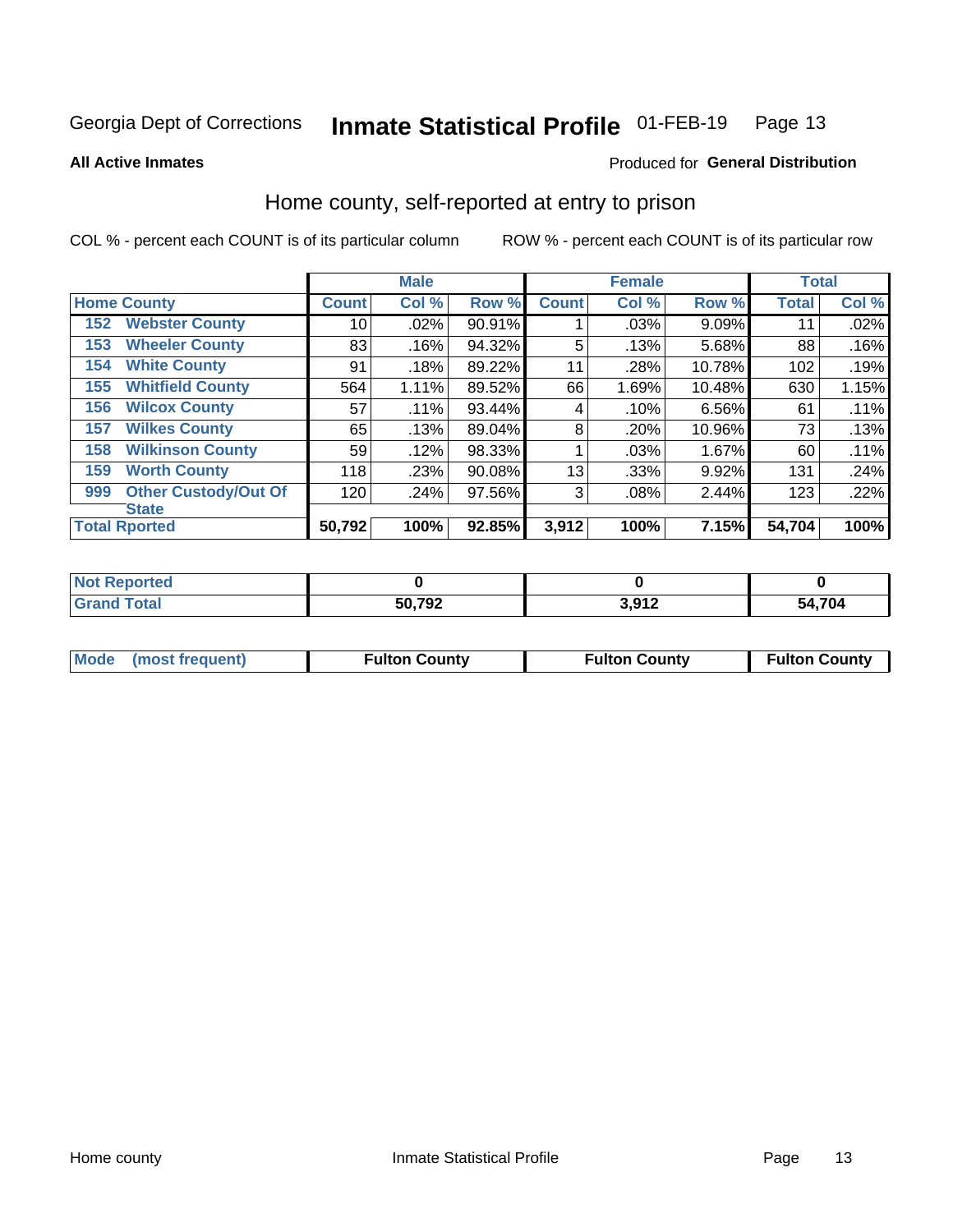#### Inmate Statistical Profile 01-FEB-19 Page 14

## **All Active Inmates**

## Produced for General Distribution

## Employment status before prison, self-reported at entry to prison

COL % - percent each COUNT is of its particular column

|                           |              | <b>Male</b> |        |              | <b>Female</b> |          |              | <b>Total</b> |  |
|---------------------------|--------------|-------------|--------|--------------|---------------|----------|--------------|--------------|--|
| <b>Employment Status</b>  | <b>Count</b> | Col %       | Row %  | <b>Count</b> | Col %         | Row %    | <b>Total</b> | Col %        |  |
| <b>Full Time</b><br>01    | 15,199       | 45.73%      | 93.51% | 1,055        | 36.54%        | $6.49\%$ | 16,254       | 44.99%       |  |
| <b>Part Time</b><br>02    | 2,172        | 6.53%       | 89.60% | 252          | 8.73%         | 10.40%   | 2,424        | 6.71%        |  |
| Unempl $<$ 6M<br>03       | 2,035        | 6.12%       | 97.93% | 43           | 1.49%         | 2.07%    | 2,078        | 5.75%        |  |
| Unempl > 6M<br>04         | 7,994        | 24.05%      | 89.38% | 950          | 32.91%        | 10.62%   | 8,944        | 24.76%       |  |
| <b>Never Worked</b><br>05 | 3,419        | 10.29%      | 94.53% | 198          | 6.86%         | 5.47%    | 3,617        | 10.01%       |  |
| <b>Student</b><br>06      | 888          | 2.67%       | 95.69% | 40           | 1.39%         | 4.31%    | 928          | 2.57%        |  |
| <b>Incapable</b><br>07    | 1,532        | 4.61%       | 81.45% | 349          | 12.09%        | 18.55%   | 1,881        | 5.21%        |  |
| <b>Total Reported</b>     | 33,239       | 100%        | 92.01% | 2,887        | 100%          | 7.99%    | 36,126       | 100%         |  |

| $N = 1$<br>norted<br>NO | 17.553 | ,025             | 18,578 |
|-------------------------|--------|------------------|--------|
| $F_{\mathbf{A}}$        | 50,792 | 2 Q12<br>J.J I L | 54,704 |

| Mc | ∙u∥<br>----<br>ıme | ίuΙ<br>Πmε |
|----|--------------------|------------|
|    |                    |            |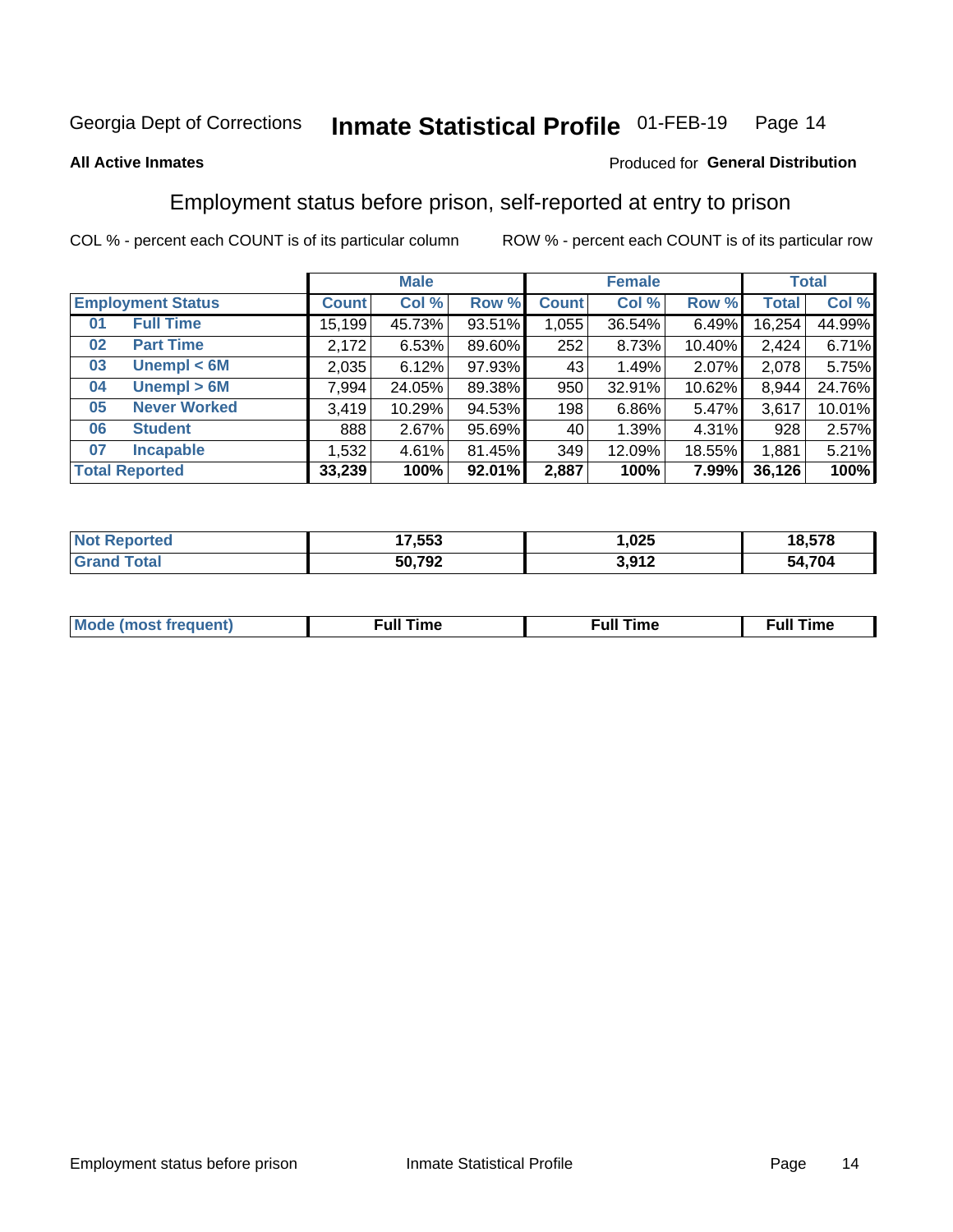#### Inmate Statistical Profile 01-FEB-19 Page 15

## **All Active Inmates**

Produced for General Distribution

## Age at admission

COL % - percent each COUNT is of its particular column

|                         |              | <b>Male</b> |         |                | <b>Female</b> |        |              | <b>Total</b> |
|-------------------------|--------------|-------------|---------|----------------|---------------|--------|--------------|--------------|
| <b>Age At Admission</b> | <b>Count</b> | Col %       | Row %   | <b>Count</b>   | Col %         | Row %  | <b>Total</b> | Col %        |
| 14                      | 9            | 0.02%       | 81.82%  | $\overline{2}$ | 0.05%         | 18.18% | 11           | 0.02%        |
| 15                      | 49           | 0.10%       | 100.00% |                |               |        | 49           | 0.09%        |
| 16                      | 128          | 0.25%       | 98.46%  | $\overline{2}$ | 0.05%         | 1.54%  | 130          | 0.24%        |
| $\overline{17}$         | 667          | 1.31%       | 95.15%  | 34             | 0.87%         | 4.85%  | 701          | 1.28%        |
| $\overline{18}$         | 1,264        | 2.49%       | 96.49%  | 46             | 1.18%         | 3.51%  | 1,310        | 2.39%        |
| 19                      | 1,809        | 3.56%       | 96.69%  | 62             | 1.58%         | 3.31%  | 1,871        | 3.42%        |
| 20                      | 2,049        | 4.03%       | 95.61%  | 94             | 2.40%         | 4.39%  | 2,143        | 3.92%        |
| $\overline{21}$         | 2,047        | 4.03%       | 95.74%  | 91             | 2.33%         | 4.26%  | 2,138        | 3.91%        |
| $\overline{22}$         | 2,067        | 4.07%       | 94.25%  | 126            | 3.22%         | 5.75%  | 2,193        | 4.01%        |
| $\overline{23}$         | 1,989        | 3.92%       | 94.27%  | 121            | 3.09%         | 5.73%  | 2,110        | 3.86%        |
| 24                      | 1,995        | 3.93%       | 92.62%  | 159            | 4.06%         | 7.38%  | 2,154        | 3.94%        |
| $\overline{25}$         | 1,954        | 3.85%       | 92.87%  | 150            | 3.83%         | 7.13%  | 2,104        | 3.85%        |
| $\overline{26}$         | 1,910        | 3.76%       | 92.99%  | 144            | 3.68%         | 7.01%  | 2,054        | 3.75%        |
| $\overline{27}$         | 1,912        | 3.76%       | 92.86%  | 147            | 3.76%         | 7.14%  | 2,059        | 3.76%        |
| 28                      | 1,817        | 3.58%       | 92.56%  | 146            | 3.73%         | 7.44%  | 1,963        | 3.59%        |
| 29                      | 1,764        | 3.47%       | 92.50%  | 143            | 3.66%         | 7.50%  | 1,907        | 3.49%        |
| 30                      | 1,658        | 3.26%       | 92.21%  | 140            | 3.58%         | 7.79%  | 1,798        | 3.29%        |
| 31                      | 1,586        | 3.12%       | 90.89%  | 159            | 4.06%         | 9.11%  | 1,745        | 3.19%        |
| 32                      | 1,503        | 2.96%       | 91.15%  | 146            | 3.73%         | 8.85%  | 1,649        | 3.01%        |
| 33                      | 1,534        | 3.02%       | 91.97%  | 134            | 3.43%         | 8.03%  | 1,668        | 3.05%        |
| 34                      | 1,371        | 2.70%       | 90.67%  | 141            | 3.60%         | 9.33%  | 1,512        | 2.76%        |
| 35                      | 1,410        | 2.78%       | 92.04%  | 122            | 3.12%         | 7.96%  | 1,532        | 2.80%        |
| 36                      | 1,366        | 2.69%       | 92.55%  | 110            | 2.81%         | 7.45%  | 1,476        | 2.70%        |
| $\overline{37}$         | 1,323        | 2.60%       | 91.49%  | 123            | 3.14%         | 8.51%  | 1,446        | 2.64%        |
| 38                      | 1,243        | 2.45%       | 92.01%  | 108            | 2.76%         | 7.99%  | 1,351        | 2.47%        |
| 39                      | 1,138        | 2.24%       | 91.41%  | 107            | 2.74%         | 8.59%  | 1,245        | 2.28%        |
| 40                      | 1,087        | 2.14%       | 91.04%  | 107            | 2.74%         | 8.96%  | 1,194        | 2.18%        |
| 41                      | 985          | 1.94%       | 91.20%  | 95             | 2.43%         | 8.80%  | 1,080        | 1.97%        |
| 42                      | 894          | 1.76%       | 92.74%  | 70             | 1.79%         | 7.26%  | 964          | 1.76%        |
| 43                      | 853          | 1.68%       | 92.02%  | 74             | 1.89%         | 7.98%  | 927          | 1.69%        |
| 44                      | 751          | 1.48%       | 91.81%  | 67             | 1.71%         | 8.19%  | 818          | 1.50%        |
| 45                      | 759          | 1.49%       | 91.23%  | 73             | 1.87%         | 8.77%  | 832          | 1.52%        |
| 46                      | 763          | 1.50%       | 90.51%  | 80             | 2.04%         | 9.49%  | 843          | 1.54%        |
| 47                      | 703          | 1.38%       | 89.90%  | 79             | 2.02%         | 10.10% | 782          | 1.43%        |
| 48                      | 673          | 1.33%       | 90.82%  | 68             | 1.74%         | 9.18%  | 741          | 1.35%        |
| 49                      | 642          | 1.26%       | 91.58%  | 59             | 1.51%         | 8.42%  | 701          | 1.28%        |
| 50                      | 573          | 1.13%       | 93.02%  | 43             | 1.10%         | 6.98%  | 616          | 1.13%        |
| 51                      | 495          | 0.97%       | 93.05%  | 37             | 0.95%         | 6.95%  | 532          | 0.97%        |
| 52                      | 547          | 1.08%       | 91.62%  | 50             | 1.28%         | 8.38%  | 597          | 1.09%        |
| 53                      | 478          | 0.94%       | 90.87%  | 48             | 1.23%         | 9.13%  | 526          | 0.96%        |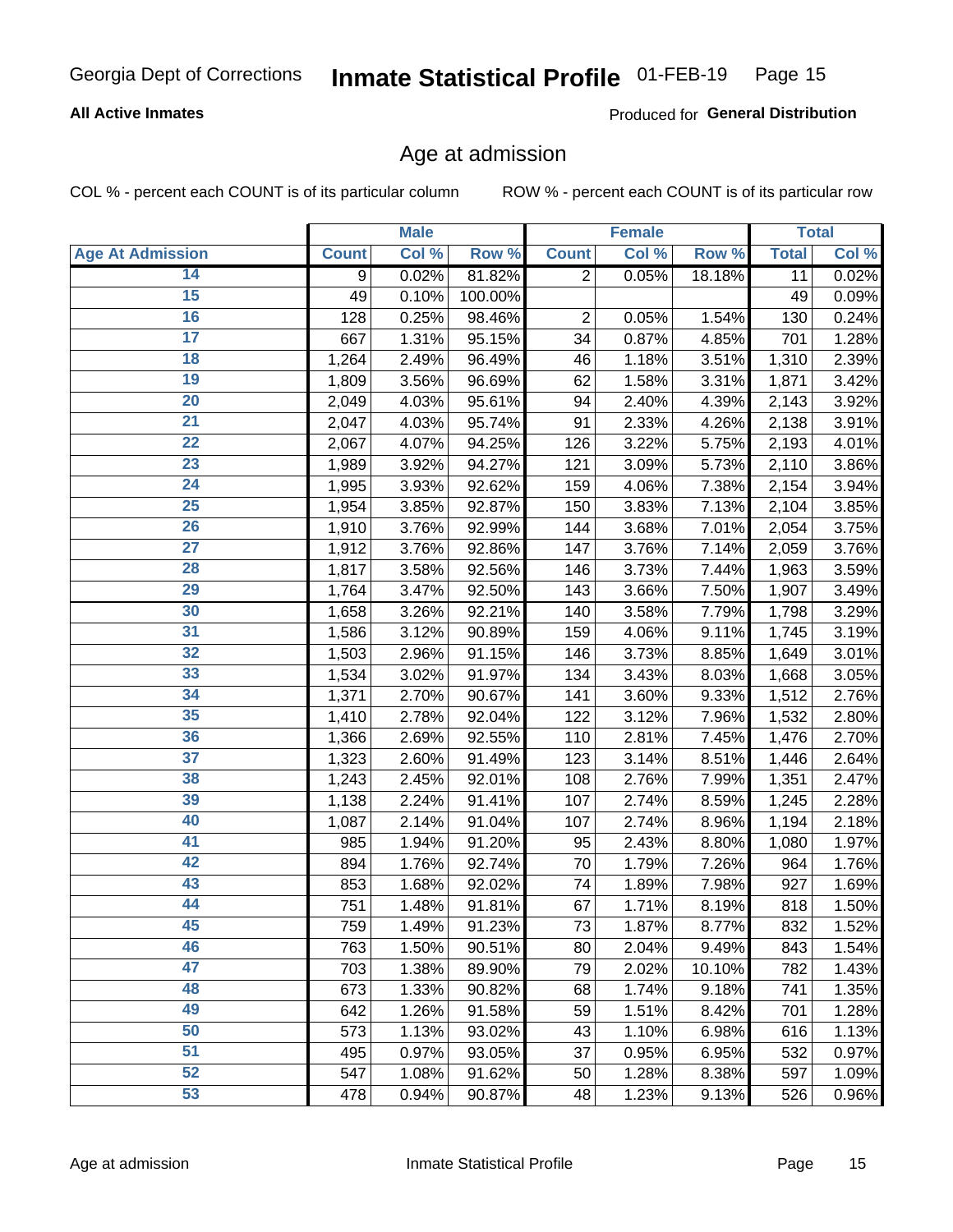## Inmate Statistical Profile 01-FEB-19 Page 16

## **All Active Inmates**

Produced for General Distribution

## Age at admission

COL % - percent each COUNT is of its particular column

|                         |                         | <b>Male</b> |         |                 | <b>Female</b> |        |                | <b>Total</b> |
|-------------------------|-------------------------|-------------|---------|-----------------|---------------|--------|----------------|--------------|
| <b>Age At Admission</b> | <b>Count</b>            | Col %       | Row %   | <b>Count</b>    | Col %         | Row %  | <b>Total</b>   | Col %        |
| 54                      | 419                     | 0.82%       | 92.70%  | $\overline{33}$ | 0.84%         | 7.30%  | 452            | 0.83%        |
| $\overline{55}$         | 401                     | 0.79%       | 93.47%  | 28              | 0.72%         | 6.53%  | 429            | 0.78%        |
| 56                      | 341                     | 0.67%       | 92.66%  | 27              | 0.69%         | 7.34%  | 368            | 0.67%        |
| 57                      | 314                     | 0.62%       | 95.44%  | 15              | 0.38%         | 4.56%  | 329            | 0.60%        |
| 58                      | 256                     | 0.50%       | 94.12%  | 16              | 0.41%         | 5.88%  | 272            | 0.50%        |
| 59                      | 206                     | 0.41%       | 88.41%  | 27              | 0.69%         | 11.59% | 233            | 0.43%        |
| 60                      | 192                     | 0.38%       | 95.52%  | 9               | 0.23%         | 4.48%  | 201            | 0.37%        |
| 61                      | 170                     | 0.33%       | 96.05%  | 7               | 0.18%         | 3.95%  | 177            | 0.32%        |
| 62                      | 124                     | 0.24%       | 90.51%  | 13              | 0.33%         | 9.49%  | 137            | 0.25%        |
| 63                      | 119                     | 0.23%       | 95.97%  | 5               | 0.13%         | 4.03%  | 124            | 0.23%        |
| 64                      | 94                      | 0.19%       | 93.07%  | $\overline{7}$  | 0.18%         | 6.93%  | 101            | 0.18%        |
| 65                      | 64                      | 0.13%       | 95.52%  | 3               | 0.08%         | 4.48%  | 67             | 0.12%        |
| 66                      | 56                      | 0.11%       | 98.25%  | $\mathbf 1$     | 0.03%         | 1.75%  | 57             | 0.10%        |
| 67                      | 46                      | 0.09%       | 95.83%  | $\overline{2}$  | 0.05%         | 4.17%  | 48             | 0.09%        |
| 68                      | 37                      | 0.07%       | 94.87%  | $\overline{2}$  | 0.05%         | 5.13%  | 39             | 0.07%        |
| 69                      | 34                      | 0.07%       | 91.89%  | 3               | 0.08%         | 8.11%  | 37             | 0.07%        |
| 70                      | 29                      | 0.06%       | 96.67%  | $\mathbf{1}$    | 0.03%         | 3.33%  | 30             | 0.05%        |
| $\overline{71}$         | 15                      | 0.03%       | 88.24%  | $\overline{2}$  | 0.05%         | 11.76% | 17             | 0.03%        |
| $\overline{72}$         | 21                      | 0.04%       | 91.30%  | $\overline{2}$  | 0.05%         | 8.70%  | 23             | 0.04%        |
| $\overline{73}$         | 16                      | 0.03%       | 100.00% |                 |               |        | 16             | 0.03%        |
| 74                      | 8                       | 0.02%       | 88.89%  | $\mathbf{1}$    | 0.03%         | 11.11% | $\mathsf g$    | 0.02%        |
| 75                      | 17                      | 0.03%       | 100.00% |                 |               |        | 17             | 0.03%        |
| 76                      | 14                      | 0.03%       | 100.00% |                 |               |        | 14             | 0.03%        |
| $\overline{77}$         | $\overline{5}$          | 0.01%       | 100.00% |                 |               |        | $\overline{5}$ | 0.01%        |
| 78                      | $\overline{5}$          | 0.01%       | 100.00% |                 |               |        | $\overline{5}$ | 0.01%        |
| 79                      | $\overline{\mathbf{4}}$ | 0.01%       | 100.00% |                 |               |        | 4              | 0.01%        |
| 80                      | $\overline{c}$          | 0.01%       | 66.67%  | 1               | 0.03%         | 33.33% | $\overline{3}$ | 0.01%        |
| 81                      | $\overline{3}$          | 0.01%       | 100.00% |                 |               |        | $\overline{3}$ | 0.01%        |
| 82                      | 6                       | 0.01%       | 100.00% |                 |               |        | 6              | 0.01%        |
| 83                      | $\overline{2}$          | 0.01%       | 100.00% |                 |               |        | $\overline{2}$ | 0.01%        |
| 84                      | $\overline{\mathbf{4}}$ | 0.01%       | 100.00% |                 |               |        | 4              | 0.01%        |
| 86                      | $\mathbf{1}$            | 0.01%       | 100.00% |                 |               |        | 1              | 0.01%        |
| 87                      | $\mathbf{1}$            | 0.01%       | 100.00% |                 |               |        | $\mathbf{1}$   | 0.01%        |
| <b>Total Reported</b>   | 50,791                  | 100%        | 92.85%  | 3,912           | 100%          | 7.15%  | 54,703         | 100%         |

| <b>50.702</b><br>94 | 2012<br>J,J I L | 54,704 |
|---------------------|-----------------|--------|

|  | <b>Me</b> | חה הה<br>32.YS | 34<br>л. | 3.06 |
|--|-----------|----------------|----------|------|
|--|-----------|----------------|----------|------|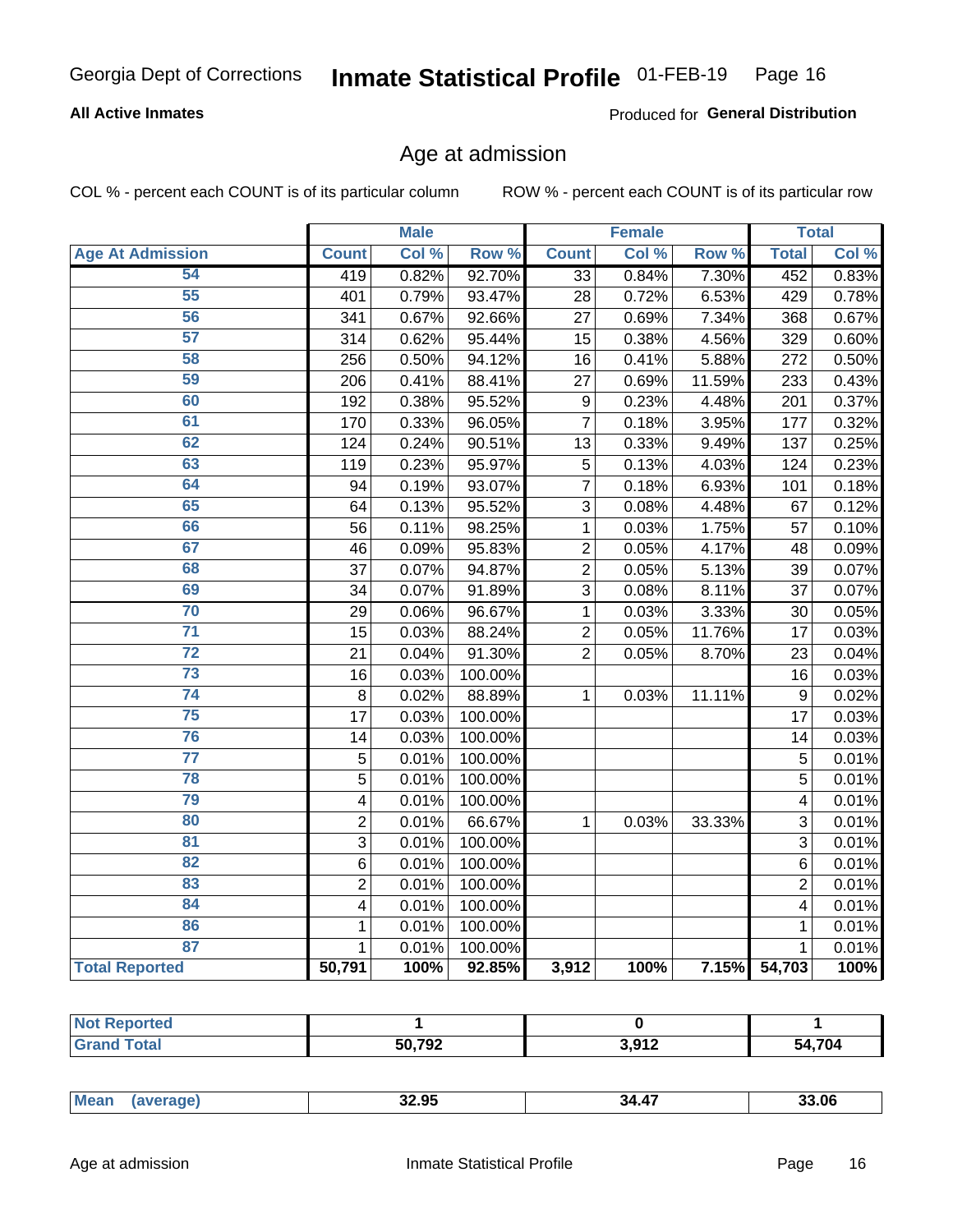**All Active Inmates** 

## Age at admission

COL % - percent each COUNT is of its particular column

ROW % - percent each COUNT is of its particular row

|                                  | <b>Male</b> | <b>Female</b>  | Total          |
|----------------------------------|-------------|----------------|----------------|
| MetiRep(aniektlig)               |             | 33             | 3 <sup>1</sup> |
| <b>Micaded Tomadst frequent)</b> |             | 3 <sup>1</sup> | ne.<br>44      |
|                                  |             |                |                |

Produced for General Distribution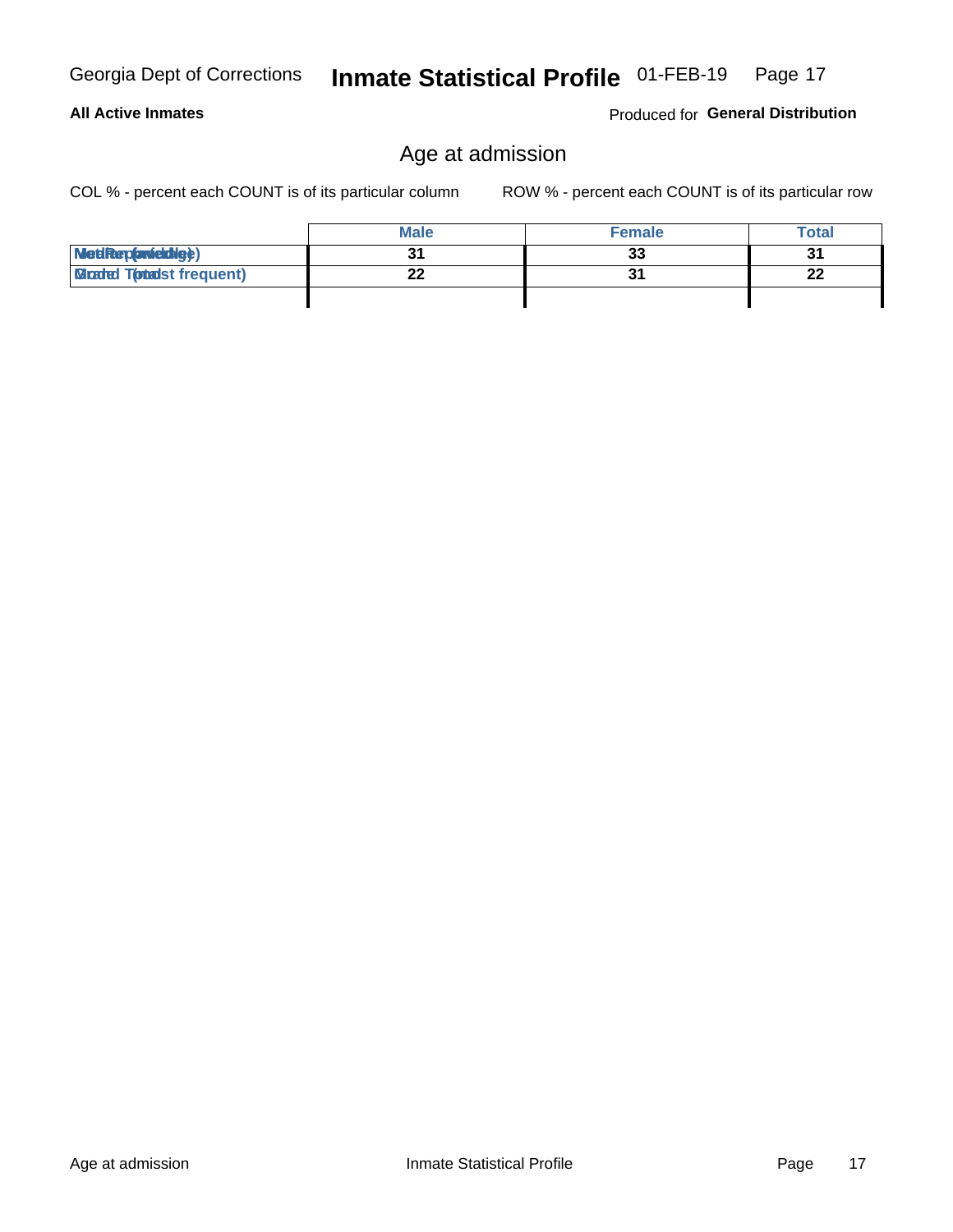#### Inmate Statistical Profile 01-FEB-19 Page 20

## **All Active Inmates**

## Produced for General Distribution

## Height, measured at entry to prison

COL % - percent each COUNT is of its particular column

|                         |              | <b>Male</b> |         |              | <b>Female</b> |         |                         | <b>Total</b> |
|-------------------------|--------------|-------------|---------|--------------|---------------|---------|-------------------------|--------------|
| <b>Height</b>           | <b>Count</b> | Col %       | Row %   | <b>Count</b> | Col %         | Row %   | <b>Total</b>            | Col %        |
| $\overline{\mathbf{0}}$ | 548          | 1.08%       | 97.86%  | 12           | 0.31%         | 2.14%   | 560                     | 1.02%        |
| 4'00"                   |              |             |         | 1            | 0.03%         | 100.00% | 1                       | 0.01%        |
| 4'02''                  | 1            | 0.01%       | 50.00%  | 1            | 0.03%         | 50.00%  | $\overline{c}$          | 0.01%        |
| 4'03''                  | 4            | 0.01%       | 100.00% |              |               |         | 4                       | 0.01%        |
| 4'04"                   | 1            | 0.01%       | 100.00% |              |               |         | 1                       | 0.01%        |
| 4'05"                   | 1            | 0.01%       | 33.33%  | 2            | 0.05%         | 66.67%  | $\sqrt{3}$              | 0.01%        |
| 4'06"                   | 1            | 0.01%       | 50.00%  | $\mathbf{1}$ | 0.03%         | 50.00%  | $\overline{\mathbf{c}}$ | 0.01%        |
| 4'07"                   | 1            | 0.01%       | 33.33%  | 2            | 0.05%         | 66.67%  | $\sqrt{3}$              | 0.01%        |
| 4'08"                   | 7            | 0.01%       | 58.33%  | 5            | 0.13%         | 41.67%  | 12                      | 0.02%        |
| 4'09"                   | 3            | 0.01%       | 23.08%  | 10           | 0.26%         | 76.92%  | 13                      | 0.02%        |
| 4'10''                  | 5            | 0.01%       | 23.81%  | 16           | 0.41%         | 76.19%  | 21                      | 0.04%        |
| 4'11''                  | 19           | 0.04%       | 16.96%  | 93           | 2.38%         | 83.04%  | 112                     | 0.20%        |
| 5'00''                  | 94           | 0.19%       | 37.60%  | 156          | 3.99%         | 62.40%  | 250                     | 0.46%        |
| 5'01''                  | 108          | 0.21%       | 31.12%  | 239          | 6.11%         | 68.88%  | 347                     | 0.63%        |
| 5'02"                   | 283          | 0.56%       | 39.80%  | 428          | 10.94%        | 60.20%  | 711                     | 1.30%        |
| 5'03''                  | 384          | 0.76%       | 45.99%  | 451          | 11.53%        | 54.01%  | 835                     | 1.53%        |
| 5'04"                   | 973          | 1.92%       | 62.94%  | 573          | 14.65%        | 37.06%  | 1,546                   | 2.83%        |
| 5'05"                   | 1,762        | 3.47%       | 79.55%  | 453          | 11.58%        | 20.45%  | 2,215                   | 4.05%        |
| 5'06''                  | 3,484        | 6.86%       | 88.07%  | 472          | 12.07%        | 11.93%  | 3,956                   | 7.23%        |
| 5'07''                  | 4,164        | 8.20%       | 91.04%  | 410          | 10.48%        | 8.96%   | 4,574                   | 8.36%        |
| 5'08''                  | 4,972        | 9.79%       | 96.08%  | 203          | 5.19%         | 3.92%   | 5,175                   | 9.46%        |
| 5'09''                  | 6,399        | 12.60%      | 97.13%  | 189          | 4.83%         | 2.87%   | 6,588                   | 12.04%       |
| 5'10''                  | 5,456        | 10.74%      | 98.41%  | 88           | 2.25%         | 1.59%   | 5,544                   | 10.13%       |
| 5'11"                   | 6,099        | 12.01%      | 98.87%  | 70           | 1.79%         | 1.13%   | 6,169                   | 11.28%       |
| 6'00''                  | 5,677        | 11.18%      | 99.74%  | 15           | 0.38%         | 0.26%   | 5,692                   | 10.41%       |
| 6'01''                  | 4,104        | 8.08%       | 99.66%  | 14           | 0.36%         | 0.34%   | 4,118                   | 7.53%        |
| 6'02"                   | 3,073        | 6.05%       | 99.93%  | 2            | 0.05%         | 0.07%   | 3,075                   | 5.62%        |
| 6'03''                  | 1,621        | 3.19%       | 99.75%  | 4            | 0.10%         | 0.25%   | 1,625                   | 2.97%        |
| 6'04"                   | 907          | 1.79%       | 99.89%  | 1            | 0.03%         | 0.11%   | 908                     | 1.66%        |
| 6'05"                   | 346          | 0.68%       | 100.00% |              |               |         | 346                     | 0.63%        |
| 6'06''                  | 165          | 0.32%       | 100.00% |              |               |         | 165                     | 0.30%        |
| 6'07"                   | 49           | 0.10%       | 100.00% |              |               |         | 49                      | 0.09%        |
| 6'08"                   | 34           | 0.07%       | 100.00% |              |               |         | 34                      | 0.06%        |
| 6'09''                  | 27           | 0.05%       | 100.00% |              |               |         | 27                      | 0.05%        |
| 6'10''                  | 6            | 0.01%       | 100.00% |              |               |         | $\,6$                   | 0.01%        |
| 6'11''                  | 7            | 0.01%       | 87.50%  | 1            | 0.03%         | 12.50%  | 8                       | 0.01%        |
| 7'00"                   | 5            | 0.01%       | 100.00% |              |               |         | 5                       | 0.01%        |
| 7'02"                   | 1            | 0.01%       | 100.00% |              |               |         | $\mathbf{1}$            | 0.01%        |
| 7'03''                  | $\mathbf{1}$ | 0.01%       | 100.00% |              |               |         | 1                       | 0.01%        |
| <b>Total Reported</b>   | 50,792       | 100%        | 92.85%  | 3,912        | 100%          | 7.15%   | 54,704                  | 100%         |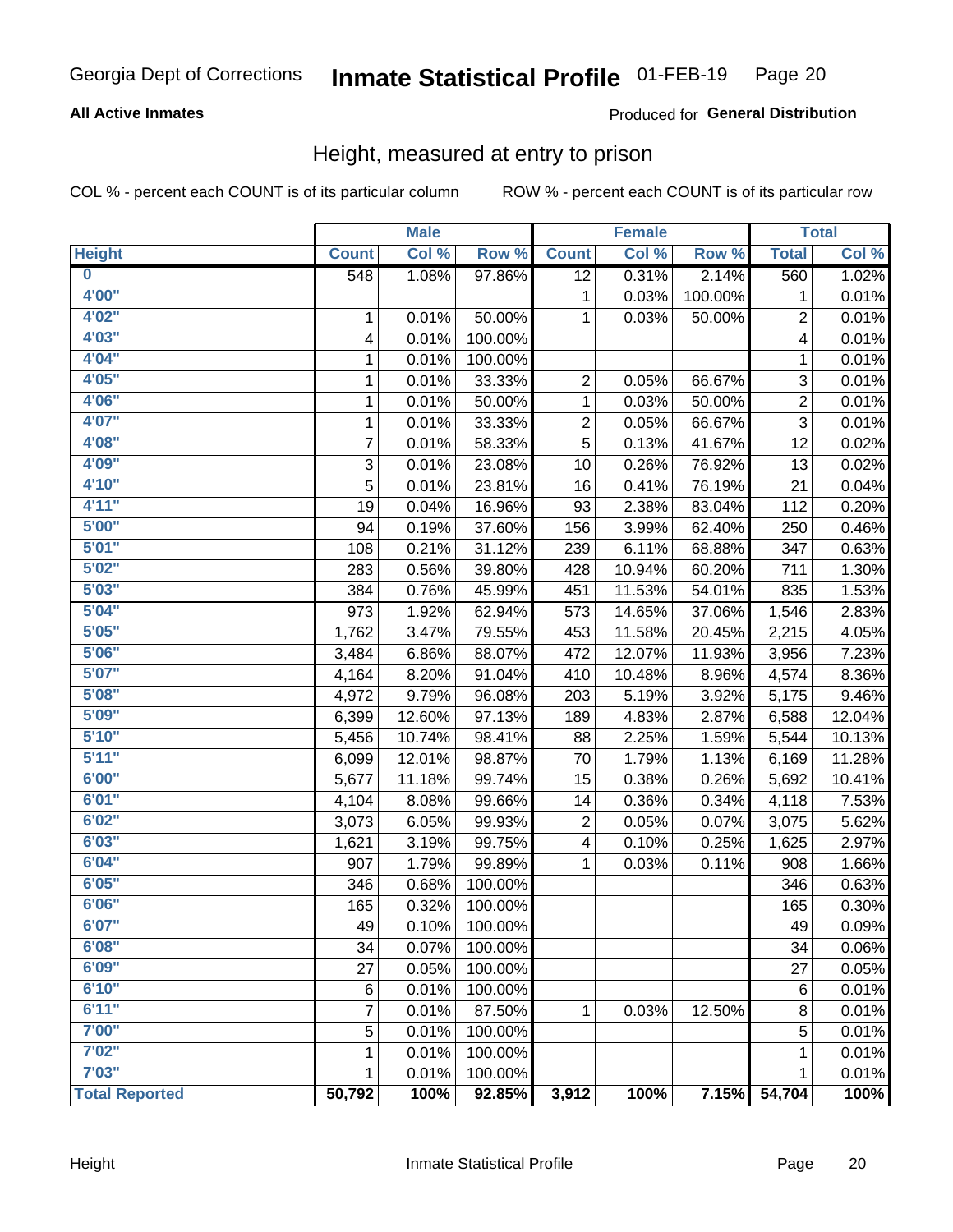## Inmate Statistical Profile 01-FEB-19 Page 21

## **All Active Inmates**

Produced for General Distribution

## Height, measured at entry to prison

COL % - percent each COUNT is of its particular column

|                     | <b>Male</b> | Female | Total  |
|---------------------|-------------|--------|--------|
| <b>Not Reported</b> |             |        |        |
| <b>Grand Total</b>  | 50,792      | 3,912  | 54,704 |

| <b>Mean</b> | erage) | 5'10" | 5'05" | <b>CIA AIL</b><br>. . |
|-------------|--------|-------|-------|-----------------------|
|             |        |       |       |                       |
| <b>Mode</b> |        | 5'09" | 5'04" | 5'09"                 |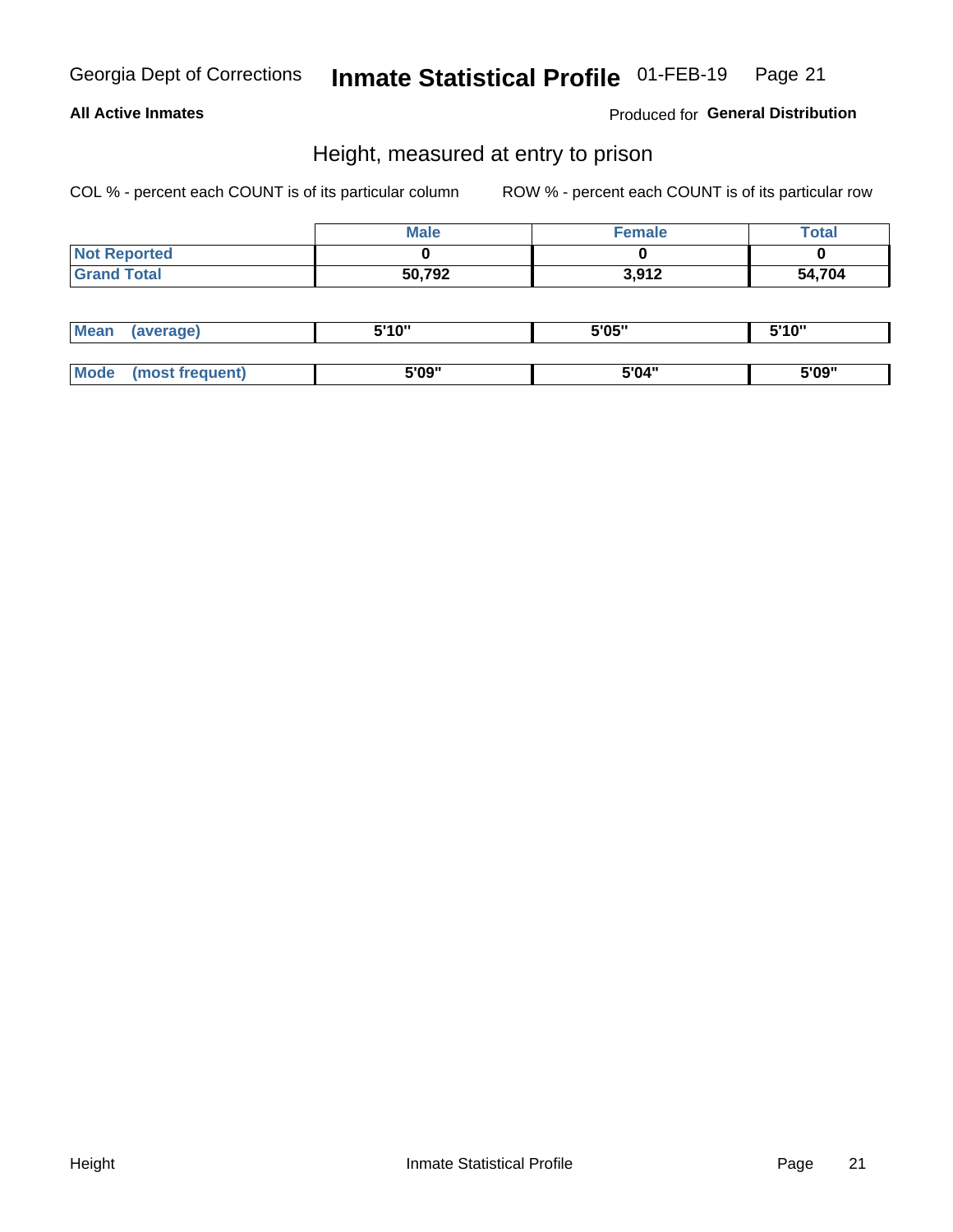#### Inmate Statistical Profile 01-FEB-19 Page 22

**All Active Inmates** 

Produced for General Distribution

## Weight, measured at entry to prison

COL % - percent each COUNT is of its particular column

|                                                    |              | <b>Male</b> |         |                 | <b>Female</b> |        |              | <b>Total</b> |
|----------------------------------------------------|--------------|-------------|---------|-----------------|---------------|--------|--------------|--------------|
| Weight                                             | <b>Count</b> | Col %       | Row %   | <b>Count</b>    | Col %         | Row %  | <b>Total</b> | Col %        |
| <b>Under 80 pounds</b>                             | 8            | 0.02%       | 88.89%  | 1               | 0.03%         | 11.11% | 9            | 0.02%        |
| 90 - 99 pounds                                     | 4            | 0.01%       | 26.67%  | 11              | 0.28%         | 73.33% | 15           | 0.03%        |
| 100 - 109 pounds                                   | 35           | 0.07%       | 49.30%  | 36              | 0.92%         | 50.70% | 71           | 0.13%        |
| 110 - 119 pounds                                   | 135          | 0.27%       | 60.00%  | 90              | 2.31%         | 40.00% | 225          | 0.42%        |
| 120 - 129 pounds                                   | 606          | 1.21%       | 72.06%  | 235             | 6.03%         | 27.94% | 841          | 1.55%        |
| 130 - 139 pounds                                   | 1,757        | 3.50%       | 83.51%  | 347             | 8.90%         | 16.49% | 2,104        | 3.88%        |
| 140 - 149 pounds                                   | 3,532        | 7.03%       | 90.15%  | 386             | 9.90%         | 9.85%  | 3,918        | 7.23%        |
| 150 - 159 pounds                                   | 5,251        | 10.45%      | 92.38%  | 433             | 11.10%        | 7.62%  | 5,684        | 10.49%       |
| 160 - 169 pounds                                   | 6,719        | 13.37%      | 93.88%  | 438             | 11.23%        | 6.12%  | 7,157        | 13.21%       |
| 170 - 179 pounds                                   | 6,258        | 12.45%      | 94.11%  | 392             | 10.05%        | 5.89%  | 6,650        | 12.28%       |
| 180 - 189 pounds                                   | 6,477        | 12.88%      | 94.62%  | 368             | 9.44%         | 5.38%  | 6,845        | 12.64%       |
| 190 - 199 pounds                                   | 4,332        | 8.62%       | 94.75%  | 240             | 6.15%         | 5.25%  | 4,572        | 8.44%        |
| 200 - 209 pounds                                   | 4,049        | 8.05%       | 93.75%  | 270             | 6.92%         | 6.25%  | 4,319        | 7.97%        |
| 210 - 219 pounds                                   | 2,957        | 5.88%       | 95.42%  | 142             | 3.64%         | 4.58%  | 3,099        | 5.72%        |
| 220 - 229 pounds                                   | 2,458        | 4.89%       | 94.65%  | 139             | 3.56%         | 5.35%  | 2,597        | 4.79%        |
| 230 - 239 pounds                                   | 1,583        | 3.15%       | 94.23%  | 97              | 2.49%         | 5.77%  | 1,680        | 3.10%        |
| 240 - 249 pounds                                   | 1,253        | 2.49%       | 94.85%  | 68              | 1.74%         | 5.15%  | 1,321        | 2.44%        |
| 250 - 259 pounds                                   | 906          | 1.80%       | 93.79%  | 60              | 1.54%         | 6.21%  | 966          | 1.78%        |
| 260 - 269 pounds                                   | 555          | 1.10%       | 92.81%  | 43              | 1.10%         | 7.19%  | 598          | 1.10%        |
| 270 - 279 pounds                                   | 377          | 0.75%       | 94.96%  | 20              | 0.51%         | 5.04%  | 397          | 0.73%        |
| 280 - 289 pounds                                   | 315          | 0.63%       | 93.20%  | 23              | 0.59%         | 6.80%  | 338          | 0.62%        |
| 290 - 299 pounds                                   | 173          | 0.34%       | 93.51%  | 12              | 0.31%         | 6.49%  | 185          | 0.34%        |
| 300 - 309 pounds                                   | 172          | 0.34%       | 90.05%  | 19              | 0.49%         | 9.95%  | 191          | 0.35%        |
| 310 - 319 pounds                                   | 83           | 0.17%       | 91.21%  | $\bf 8$         | 0.21%         | 8.79%  | 91           | 0.17%        |
| 320 - 329 pounds                                   | 84           | 0.17%       | 95.45%  | 4               | 0.10%         | 4.55%  | 88           | 0.16%        |
| 330 - 339 pounds                                   | 45           | 0.09%       | 95.74%  | $\overline{c}$  | 0.05%         | 4.26%  | 47           | 0.09%        |
| 340 - 349 pounds                                   | 35           | 0.07%       | 92.11%  | $\overline{3}$  | 0.08%         | 7.89%  | 38           | 0.07%        |
| 350 - 359 pounds                                   | 37           | 0.07%       | 80.43%  | 9               | 0.23%         | 19.57% | 46           | 0.08%        |
| 360 - 369 pounds                                   | 17           | 0.03%       | 100.00% |                 |               |        | 17           | 0.03%        |
| 370 - 379 pounds                                   | 14           | 0.03%       | 100.00% |                 |               |        | 14           | 0.03%        |
| 380 - 389 pounds                                   | 11           | 0.02%       | 91.67%  | 1               | 0.03%         | 8.33%  | 12           | 0.02%        |
| 390 - 399 pounds                                   | 3            | 0.01%       | 60.00%  | 2               | 0.05%         | 40.00% | 5            | 0.01%        |
| 400 pounds and over                                | 29           | 0.06%       | 96.67%  | 1               | 0.03%         | 3.33%  | 30           | 0.06%        |
| <b>Total Reported</b>                              | 50,270       | 100%        | 92.80%  | 3,900           | 100%          | 7.20%  | 54,170       | 100%         |
|                                                    |              |             |         |                 |               |        |              |              |
| <b>Not Reported</b>                                |              | 522         |         | $\overline{12}$ |               |        |              | 534          |
| <b>Grand Total</b>                                 |              | 50,792      |         |                 | 3,912         |        | 54,704       |              |
|                                                    |              |             |         |                 |               |        |              |              |
| <b>Mean</b><br>(average)<br><b>Median (middle)</b> |              | 185<br>180  |         |                 | 173<br>168    |        |              | 184<br>180   |
|                                                    |              |             |         |                 |               |        |              |              |
| <b>Mode</b><br>(most frequent)                     |              | 180         |         |                 | 160           |        |              | 160          |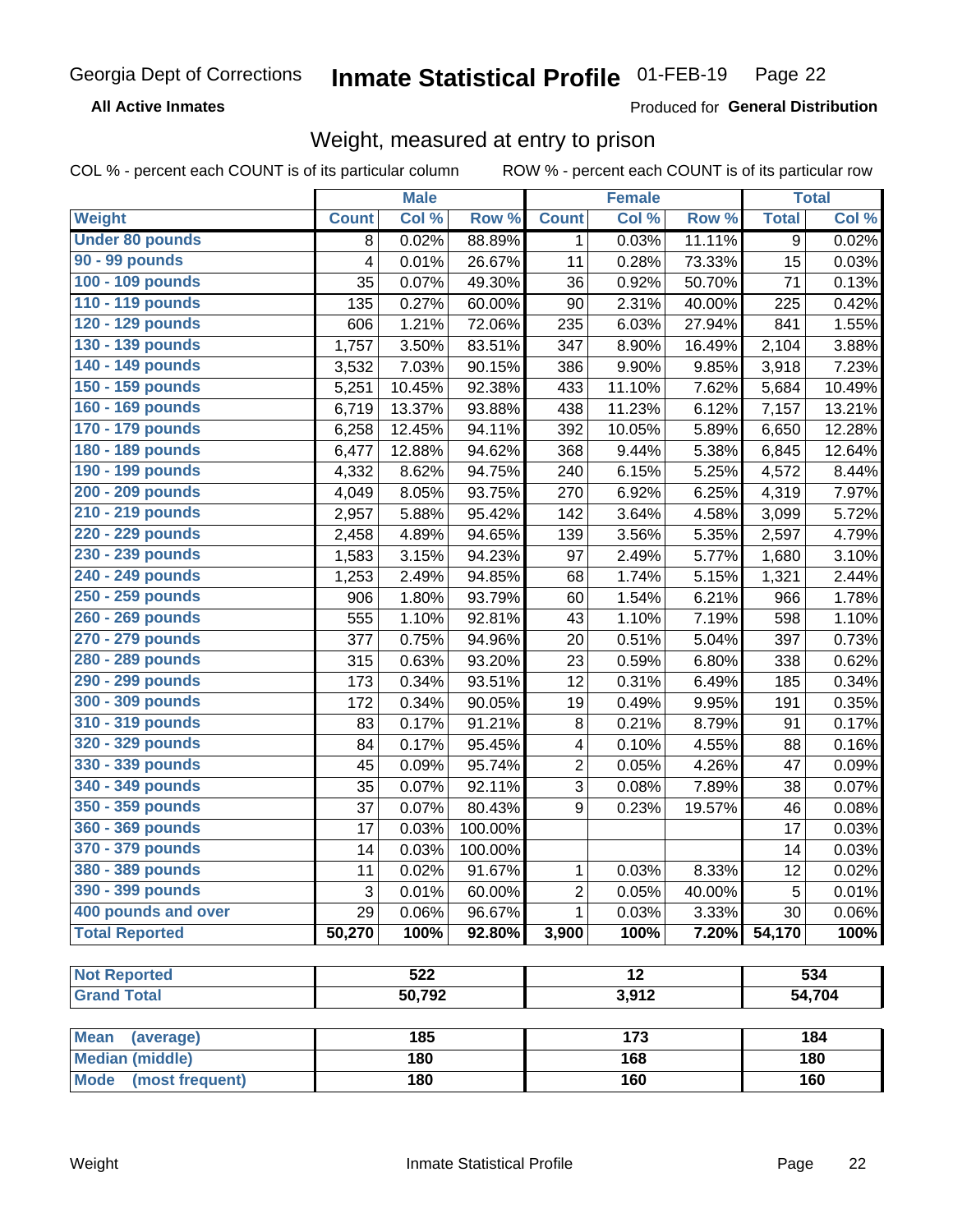#### Inmate Statistical Profile 01-FEB-19 Page 23

**All Active Inmates** 

## Produced for General Distribution

## Veterans validated by Veteran's Administration

COL % - percent each COUNT is of its particular column

|                             |              | <b>Male</b> |                    |    | <b>Female</b>        |       |              | <b>Total</b> |
|-----------------------------|--------------|-------------|--------------------|----|----------------------|-------|--------------|--------------|
| <b>Military service</b>     | <b>Count</b> | Col %       | <b>Row % Count</b> |    | Col %                | Row % | <b>Total</b> | Col %        |
| <b>Others</b><br>0          | 847          | 30.88%      | 96.69%             | 29 | $\overline{54.7}2\%$ | 3.31% | 876          | 31.33%       |
| <b>Air Force</b>            | 1,111        | 40.50%      | 98.76%             | 14 | 26.42%               | 1.24% | 1,125        | 40.24%       |
| <b>Army</b><br>$\mathbf{2}$ | 150          | 5.47%       | 99.34%             |    | 1.89%                | .66%  | 151          | 5.40%        |
| <b>Navy</b><br>3            | 359          | 13.09%      | 98.63%             | 5  | 9.43%                | 1.37% | 364          | 13.02%       |
| <b>Marines</b><br>4         | 11           | $.40\%$     | 100.00%            |    |                      |       | 11           | .39%         |
| <b>Coast Guard</b><br>5.    | 265          | $9.66\%$    | 98.51%             | 4  | 7.55%                | 1.49% | 269          | 9.62%        |
| <b>Total Reported</b>       | 2,743        | 100%        | 98.10%             | 53 | 100%                 | 1.90% | 2,796        | 100%         |

| ported<br>Nt | 48,049 | 3,859          | 51,908 |
|--------------|--------|----------------|--------|
| `otar        | 50,792 | 2.012<br>J,JIL | 54,704 |

|  |  | <b>Mode (most frequent)</b> | <b>Force</b><br>Aır | วthers | orce |
|--|--|-----------------------------|---------------------|--------|------|
|--|--|-----------------------------|---------------------|--------|------|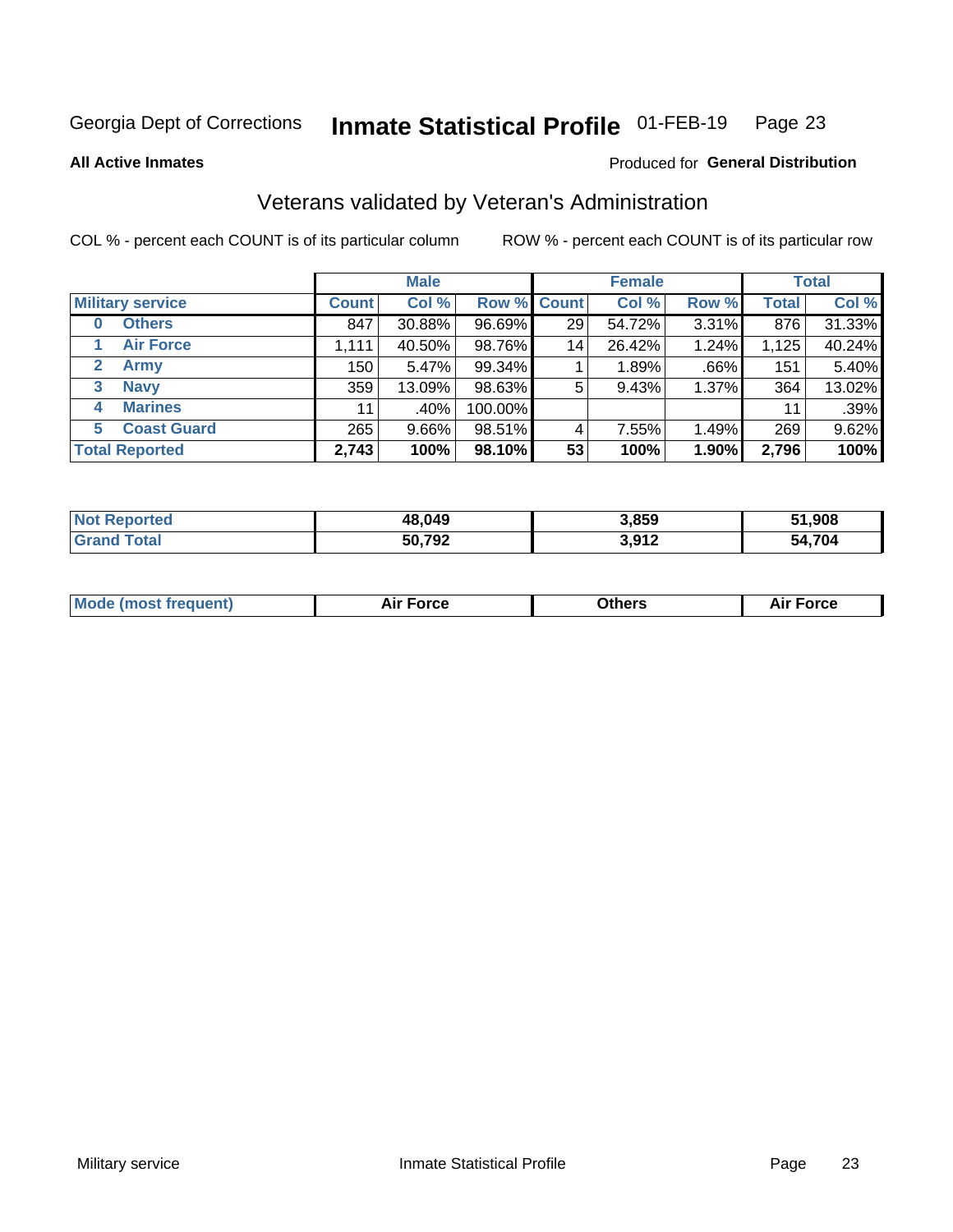#### Inmate Statistical Profile 01-FEB-19 Page 24

**All Active Inmates** 

## Produced for General Distribution

## Type of admission to prison

COL % - percent each COUNT is of its particular column

|    |                                  |              | <b>Male</b> |                    |       | <b>Female</b> |        |              | <b>Total</b> |
|----|----------------------------------|--------------|-------------|--------------------|-------|---------------|--------|--------------|--------------|
|    | <b>Type of Admission</b>         | <b>Count</b> | Col %       | <b>Row % Count</b> |       | Col %         | Row %  | <b>Total</b> | Col %        |
| 16 | <b>Population Redistribution</b> | 5            | .01%        | 100.00%            |       |               |        | 5            | .01%         |
| 27 | <b>Boot Camp Plus</b>            |              | .01%        | 100.00%            |       |               |        |              | .01%         |
| 28 | <b>Initial Assignment</b>        | 10           | .02%        | 100.00%            |       |               |        | 10           | .02%         |
| 52 | <b>New Sentence</b>              | 39,929       | 78.63%      | 93.10%             | 2,959 | 75.64%        | 6.90%  | 42,888       | 78.42%       |
| 53 | <b>Probation Rev Partial</b>     | 2,650        | 5.22%       | 89.98%             | 295   | 7.54%         | 10.02% | 2,945        | 5.38%        |
| 54 | <b>Probation Rev Remainder</b>   | 3,633        | 7.15%       | 89.33%             | 434   | 11.09%        | 10.67% | 4,067        | 7.44%        |
| 55 | <b>Parole Rev New Sentence</b>   | 2,760        | 5.44%       | 95.17%             | 140   | 3.58%         | 4.83%  | 2,900        | 5.30%        |
| 56 | <b>Parole Rev No New</b>         | 1,721        | 3.39%       | 95.35%             | 84    | 2.15%         | 4.65%  | 1,805        | 3.30%        |
|    | <b>Sentence</b>                  |              |             |                    |       |               |        |              |              |
| 57 | <b>Released In Error</b>         | 15           | .03%        | 100.00%            |       |               |        | 15           | .03%         |
| 65 | <b>Return Appeal/Bond</b>        | 2            | .01%        | 100.00%            |       |               |        | 2            | .01%         |
| 67 | <b>Admit Fm Other Cust</b>       | 5            | .01%        | 100.00%            |       |               |        | 5            | .01%         |
| 69 | <b>New Sent/Par Rev Pnd</b>      | 3            | .01%        | 100.00%            |       |               |        | 3            | .01%         |
| 70 | <b>Life W/O Parole</b>           | 14           | .03%        | 100.00%            |       |               |        | 14           | .03%         |
| 72 | <b>Par Rev/Rsn Unknown</b>       | 24           | .05%        | 100.00%            |       |               |        | 24           | .04%         |
| 76 | <b>Par Rev/Revoc Center</b>      |              | .01%        | 100.00%            |       |               |        |              | .01%         |
| 82 | <b>Unknown</b>                   | 6            | .01%        | 100.00%            |       |               |        | 6            | .01%         |
|    | <b>Total Reported</b>            | 50,779       | 100%        | 92.85% 3,912       |       | 100%          | 7.15%  | 54,691       | 100%         |

| <b>Not Reported</b> |        |                         | . .    |
|---------------------|--------|-------------------------|--------|
| Total<br>Grar       | 50,792 | $3.01^\circ$<br>J.J I 4 | 54.704 |

| <b>Mode (most frequent)</b> | <b>New Sentence</b> | <b>New Sentence</b> | <b>New Sentence</b> |
|-----------------------------|---------------------|---------------------|---------------------|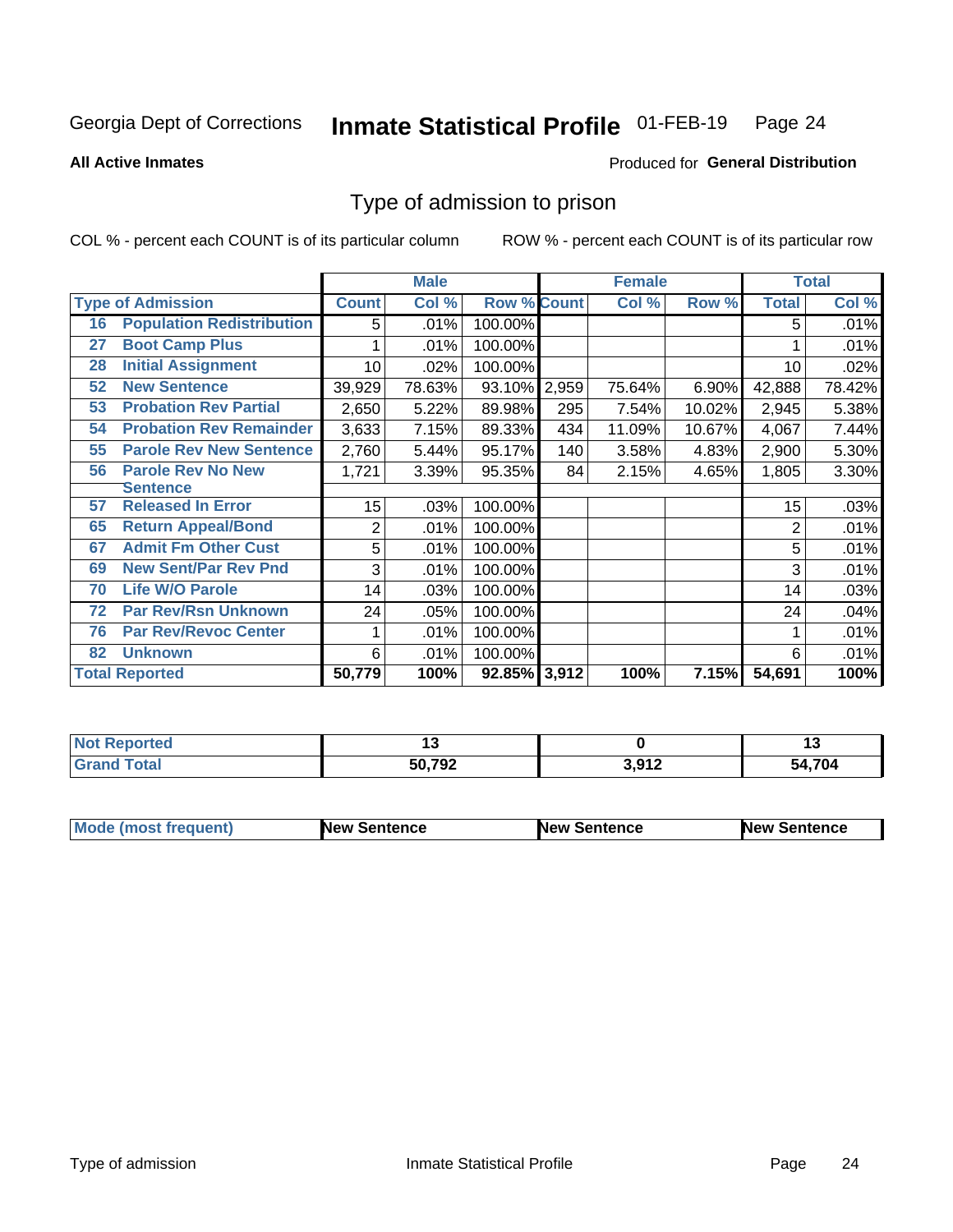## Inmate Statistical Profile 01-FEB-19 Page 25

**All Active Inmates** 

## Produced for General Distribution

## Current / last supervision level

COL % - percent each COUNT is of its particular column

|                        |              | <b>Male</b> |             |       | <b>Female</b> |          |        | <b>Total</b> |
|------------------------|--------------|-------------|-------------|-------|---------------|----------|--------|--------------|
| <b>Security Status</b> | <b>Count</b> | Col %       | Row % Count |       | Col %         | Row %    | Total  | Col %        |
| 3 Minimum              | 3,852        | 7.59%l      | 70.32%      | 1,626 | 41.59%        | 29.68%   | 5.478  | 10.02%       |
| 4 Medium               | 36,822       | 72.51%      | 94.62%      | 2,093 | 53.53%        | $5.38\%$ | 38,915 | 71.15%       |
| 5 Close                | 10.107       | 19.90%      | 98.15%      | 191   | 4.88%         | $1.85\%$ | 10,298 | 18.83%       |
| <b>Total Reported</b>  | 50,781       | 100%        | $92.85\%$   | 3,910 | 100%          | $7.15\%$ | 54,691 | 100%         |

| <b>Still being diagnosed</b> |        |       |        |
|------------------------------|--------|-------|--------|
| <b>Not Reported</b>          |        |       |        |
| <b>Grand Total</b>           | 50.792 | 3,912 | 54.704 |

| M | M | . . |
|---|---|-----|
|   |   |     |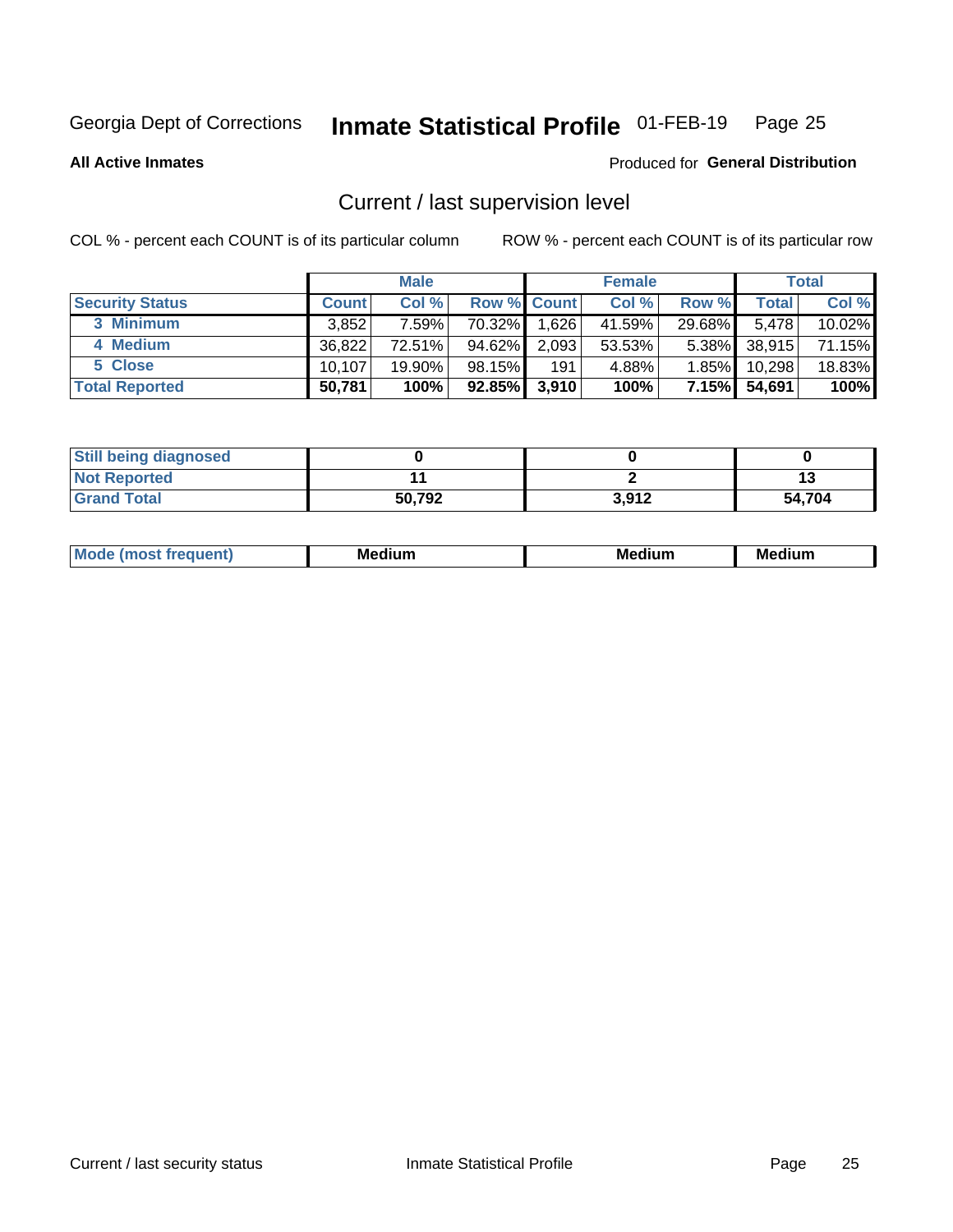#### Inmate Statistical Profile 01-FEB-19 Page 26

**All Active Inmates** 

## Produced for General Distribution

## Current / last type of institution

COL % - percent each COUNT is of its particular column

|                            |                | <b>Male</b> |             |       | <b>Female</b> |        |              | <b>Total</b> |
|----------------------------|----------------|-------------|-------------|-------|---------------|--------|--------------|--------------|
| <b>Type of Institution</b> | <b>Count</b>   | Col %       | Row % Count |       | Col %         | Row %  | <b>Total</b> | Col %        |
| <b>County Ci</b>           | 4,826          | $9.56\%$    | 99.98%      |       | $.03\%$       | .02%   | 4,827        | 8.87%        |
| <b>State Prison</b>        | 35,558         | 70.41%      | $90.68\%$   | 3,654 | 93.43%        | 9.32%  | 39,212       | 72.06%       |
| <b>Transitional Center</b> | 2,177          | 4.31%       | $90.37\%$   | 232   | 5.93%         | 9.63%  | 2,409        | 4.43%        |
| <b>Private Prison</b>      | 7,930          | 15.70%      | 100.00%     |       |               |        | 7,930        | 14.57%       |
| <b>County Jail</b>         |                | $.01\%$     | 100.00%     |       |               |        |              | .01%         |
| <b>Rsat - Center</b>       | 2              | .01%        | $8.00\%$    | 23    | .59%          | 92.00% | 25           | .05%         |
| <b>State Hospital</b>      | 3 <sup>1</sup> | $.01\%$     | 75.00%      |       | .03%          | 25.00% | 4            | .01%         |
| <b>Total Reported</b>      | 50,503         | 100%        | 92.81%      | 3,911 | 100%          | 7.19%  | 54,414       | 100%         |

| ported<br>NOT |        |             |            |
|---------------|--------|-------------|------------|
| <b>otal</b>   | 50,503 | 201'<br>J.J | .414<br>51 |

| <b>Mode (most frequent)</b> | <b>State Prison</b> | <b>State Prison</b> | <b>State Prisonl</b> |
|-----------------------------|---------------------|---------------------|----------------------|
|                             |                     |                     |                      |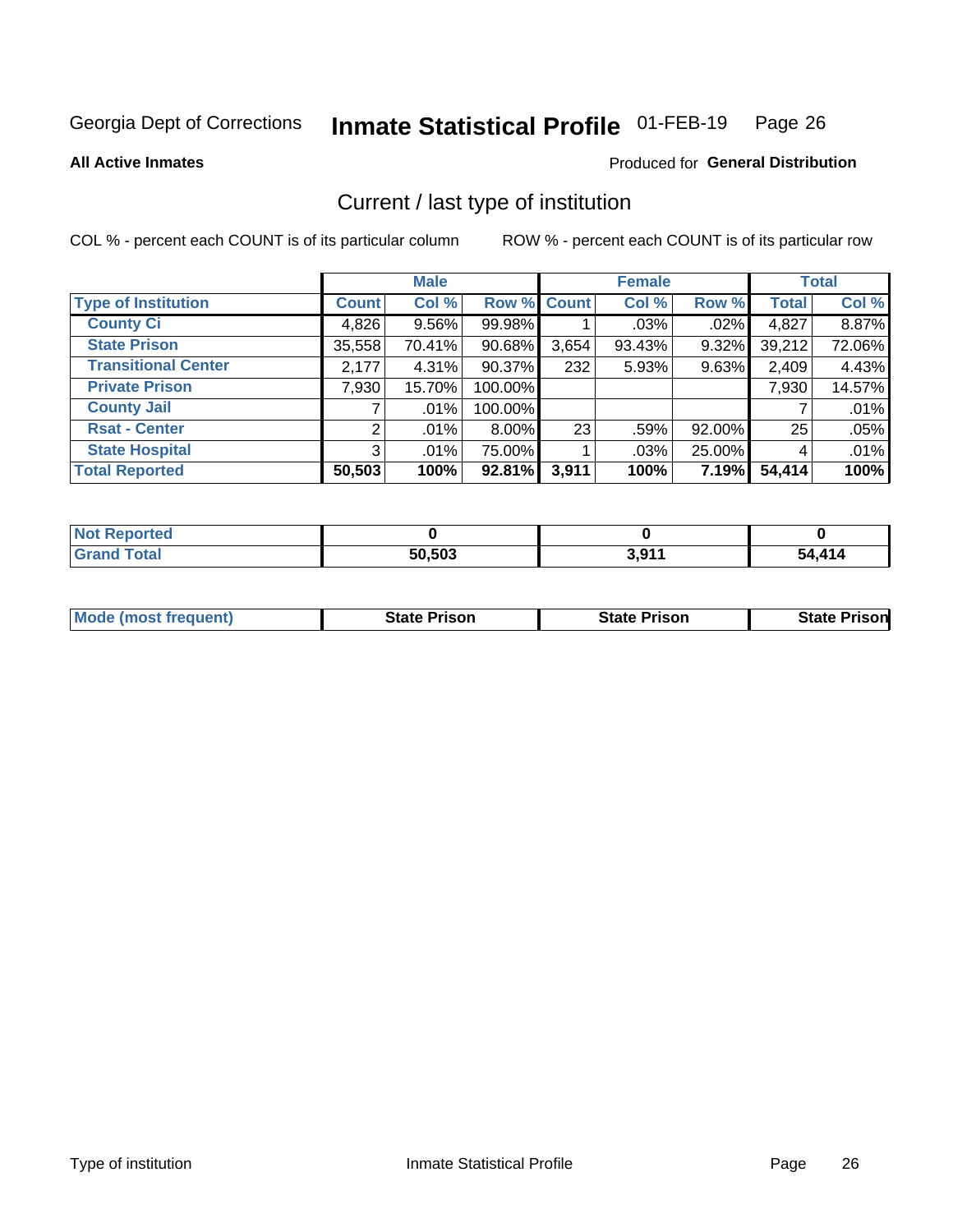#### Inmate Statistical Profile 01-FEB-19 Page 27

Produced for General Distribution

### **All Active Inmates**

## Institution type - transitional centers

COL % - percent each COUNT is of its particular column

|                                          |              | <b>Male</b> |         |                | <b>Female</b> |         |              | <b>Total</b> |
|------------------------------------------|--------------|-------------|---------|----------------|---------------|---------|--------------|--------------|
| <b>Institution Type - Trans. Centers</b> | <b>Count</b> | Col %       | Row %   | <b>Count</b>   | Col %         | Row %   | <b>Total</b> | Col %        |
| <b>Albany Tc</b>                         | 149          | 6.29%       | 100.00% |                |               |         | 149          | 5.50%        |
| <b>Arrendale State Prison</b>            |              |             |         | 106            | 31.36%        | 100.00% | 106          | 3.92%        |
| <b>Atlanta Tc</b>                        | 276          | 11.65%      | 100.00% |                |               |         | 276          | 10.20%       |
| <b>Augusta Tc</b>                        | 229          | 9.67%       | 100.00% |                |               |         | 229          | 8.46%        |
| <b>Bacon Tc</b>                          | 50           | 2.11%       | 100.00% |                |               |         | 50           | 1.85%        |
| <b>Charles D. Hudson Tc</b>              | 151          | 6.37%       | 100.00% |                |               |         | 151          | 5.58%        |
| <b>Clayton Tc</b>                        | 384          | 16.21%      | 100.00% |                |               |         | 384          | 14.19%       |
| <b>Coastal Tc</b>                        | 263          | 11.10%      | 100.00% |                |               |         | 263          | 9.72%        |
| <b>Columbus Tc</b>                       | 140          | 5.91%       | 100.00% |                |               |         | 140          | 5.17%        |
| <b>Macon Tc</b>                          | 159          | 6.71%       | 100.00% |                |               |         | 159          | 5.87%        |
| <b>Macon Womens Tc</b>                   |              |             |         | $\overline{2}$ | .59%          | 100.00% | 2            | .07%         |
| <b>Metro Tc</b>                          |              |             |         | 230            | 68.05%        | 100.00% | 230          | 8.50%        |
| <b>Phillips State Prison</b>             | 192          | 8.10%       | 100.00% |                |               |         | 192          | 7.09%        |
| <b>Savannah Mens Tc</b>                  | 1            | .04%        | 100.00% |                |               |         |              | .04%         |
| <b>Smith Tc</b>                          | 210          | 8.86%       | 100.00% |                |               |         | 210          | 7.76%        |
| <b>Valdosta Tc</b>                       | 165          | 6.96%       | 100.00% |                |               |         | 165          | 6.10%        |
| <b>Total Reported</b>                    | 2,369        | 100%        | 87.51%  | 338            | 100%          | 12.49%  | 2,707        | 100%         |

| <b>Reported</b> |       |     |                |
|-----------------|-------|-----|----------------|
| <b>Total</b>    | 2,369 | 338 | ラヘラ<br>, , v , |

| Mode (most frequent) | <b>Clayton Tc</b> | Metro Tc | <b>Clayton Tc</b> |
|----------------------|-------------------|----------|-------------------|
|                      |                   |          |                   |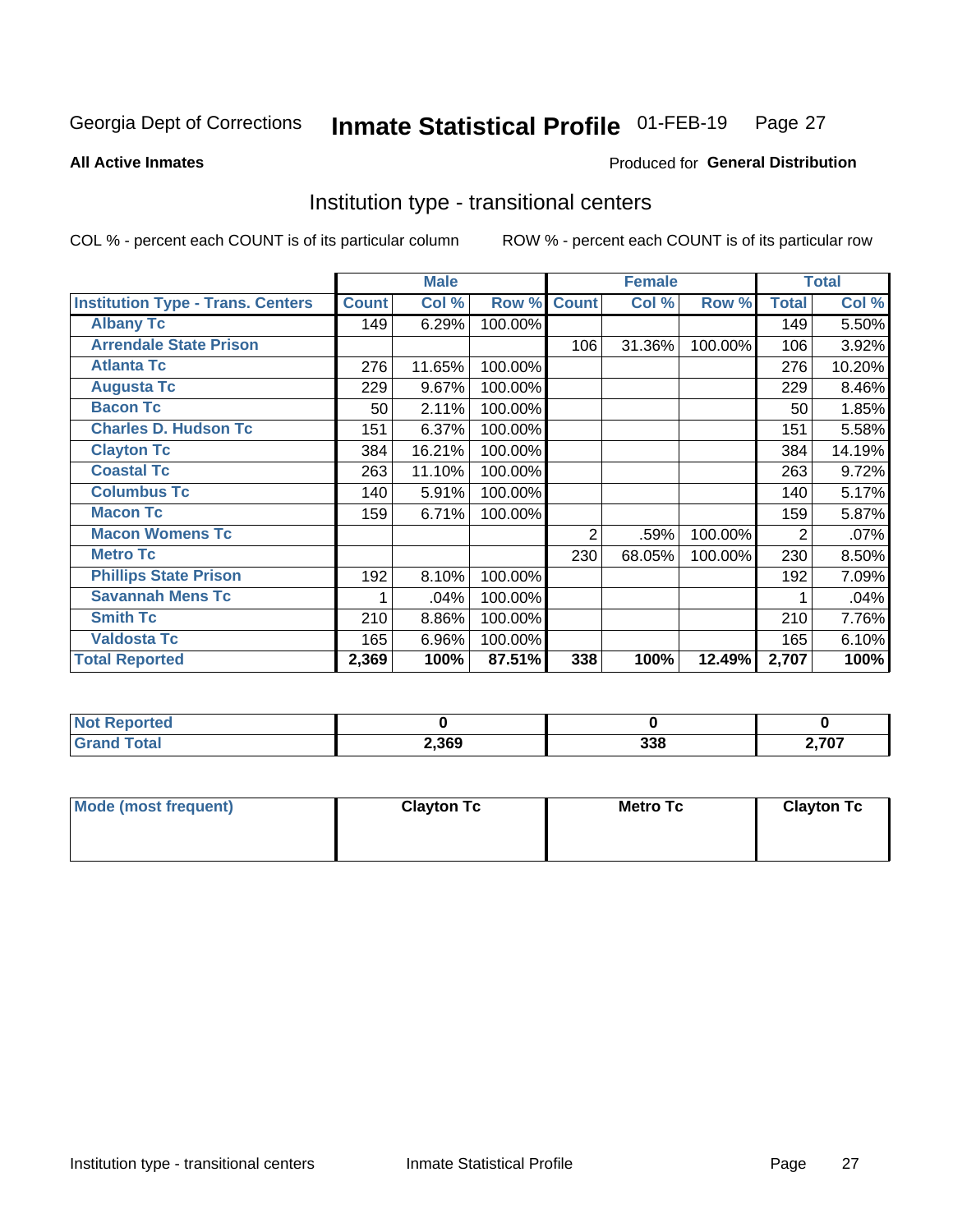## Inmate Statistical Profile 01-FEB-19 Page 28

### **All Active Inmates**

## Produced for General Distribution

## Institution type - county prisons

COL % - percent each COUNT is of its particular column

|                                          |                | <b>Male</b> |         |              | <b>Female</b> |       |                | <b>Total</b> |
|------------------------------------------|----------------|-------------|---------|--------------|---------------|-------|----------------|--------------|
| <b>Institution Type - County Prisons</b> | <b>Count</b>   | Col %       | Row %   | <b>Count</b> | Col %         | Row % | <b>Total</b>   | Col %        |
| <b>Adoc</b>                              | 9              | .19%        | 100.00% |              |               |       | $\overline{9}$ | .19%         |
| <b>Baldwin County Ci</b>                 | 1              | .02%        | 100.00% |              |               |       | $\mathbf 1$    | .02%         |
| <b>Bulloch County Ci</b>                 | 133            | 2.76%       | 100.00% |              |               |       | 133            | 2.76%        |
| <b>Carroll County Ci</b>                 | 247            | 5.12%       | 100.00% |              |               |       | 247            | 5.12%        |
| <b>Clarke County Ci</b>                  | 143            | 2.96%       | 100.00% |              |               |       | 143            | 2.96%        |
| <b>Clayton County Ci</b>                 | 215            | 4.46%       | 100.00% |              |               |       | 215            | 4.45%        |
| <b>Colquitt County Ci</b>                | 195            | 4.04%       | 100.00% |              |               |       | 195            | 4.04%        |
| <b>Coweta County Ci</b>                  | 216            | 4.48%       | 100.00% |              |               |       | 216            | 4.47%        |
| <b>Decatur County Ci</b>                 | 199            | 4.12%       | 100.00% |              |               |       | 199            | 4.12%        |
| <b>Effingham County Ci</b>               | 192            | 3.98%       | 100.00% |              |               |       | 192            | 3.98%        |
| <b>Floyd County Ci</b>                   | 447            | 9.26%       | 100.00% |              |               |       | 447            | 9.26%        |
| <b>Fulton County Ci</b>                  | 8              | .17%        | 100.00% |              |               |       | 8              | .17%         |
| <b>Gilmer County Ci</b>                  | 3              | .06%        | 100.00% |              |               |       | 3              | .06%         |
| <b>Grady County Ci</b>                   | $\overline{2}$ | .04%        | 100.00% |              |               |       | $\overline{2}$ | .04%         |
| <b>Gwinnett County Ci</b>                | 219            | 4.54%       | 100.00% |              |               |       | 219            | 4.54%        |
| <b>Hall County Ci</b>                    | 196            | 4.06%       | 100.00% |              |               |       | 196            | 4.06%        |
| <b>Hancock County Ci</b>                 | 1              | .02%        | 100.00% |              |               |       | 1              | .02%         |
| Harris County Ci                         | 149            | 3.09%       | 100.00% |              |               |       | 149            | 3.09%        |
| <b>Hart County Ci</b>                    | 4              | .08%        | 100.00% |              |               |       | 4              | .08%         |
| <b>Jackson County Ci</b>                 | 151            | 3.13%       | 100.00% |              |               |       | 151            | 3.13%        |
| Jefferson County Ci                      | 159            | 3.29%       | 100.00% |              |               |       | 159            | 3.29%        |
| <b>Meriwether County Ci</b>              | 3              | .06%        | 100.00% |              |               |       | 3              | .06%         |
| <b>Miller County Ci</b>                  | $\mathbf{1}$   | .02%        | 100.00% |              |               |       | $\mathbf{1}$   | .02%         |
| <b>Mitchell County Ci</b>                | 142            | 2.94%       | 100.00% |              |               |       | 142            | 2.94%        |
| <b>Morgan County Ci</b>                  | 1              | .02%        | 100.00% |              |               |       | $\mathbf{1}$   | .02%         |
| <b>Muscogee County Ci</b>                | 529            | 10.96%      | 100.00% |              |               |       | 529            | 10.96%       |
| <b>Richmond County Ci</b>                | 227            | 4.70%       | 100.00% |              |               |       | 227            | 4.70%        |
| <b>Screven County Ci</b>                 | 149            | 3.09%       | 100.00% |              |               |       | 149            | 3.09%        |
| <b>Spalding County Ci</b>                | 375            | 7.77%       | 100.00% |              |               |       | 375            | 7.77%        |
| <b>Stewart County Ci</b>                 | $\overline{2}$ | .04%        | 100.00% |              |               |       | $\overline{2}$ | .04%         |
| <b>Sumter County Ci</b>                  | 350            | 7.25%       | 100.00% |              |               |       | 350            | 7.25%        |
| <b>Terrell County Ci</b>                 | 143            | 2.96%       | 100.00% |              |               |       | 143            | 2.96%        |
| <b>Thomas County Ci</b>                  | 3              | .06%        | 100.00% |              |               |       | 3              | .06%         |
| <b>Tift County Ci</b>                    | 3              | .06%        | 100.00% |              |               |       | 3              | .06%         |
| <b>Upson County Ci</b>                   | $\overline{2}$ | .04%        | 100.00% |              |               |       | $\overline{2}$ | .04%         |
| <b>Walker County Ci</b>                  | $\overline{3}$ | .06%        | 100.00% |              |               |       | $\mathfrak{S}$ | .06%         |
| <b>Walton County Ci</b>                  | $\overline{2}$ | .04%        | 100.00% |              |               |       | $\overline{2}$ | .04%         |
| <b>Wilkes County Ci</b>                  | $\mathbf 1$    | .02%        | 100.00% |              |               |       | 1              | .02%         |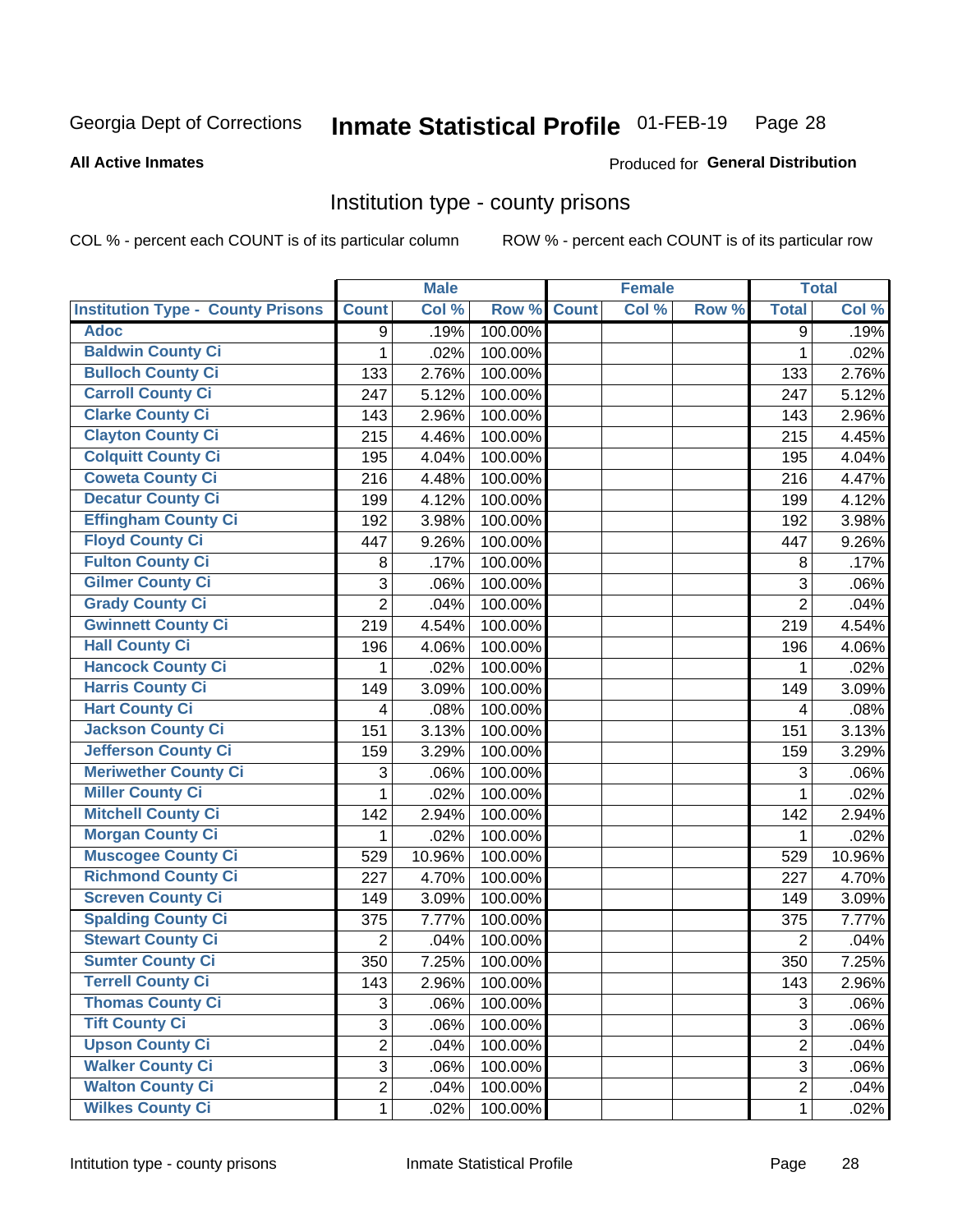## Inmate Statistical Profile 01-FEB-19 Page 29

**All Active Inmates** 

Produced for General Distribution

## Institution type - county prisons

COL % - percent each COUNT is of its particular column

|                                                    |       | <b>Male</b> |                    | <b>Female</b> |         |                | <b>Total</b> |
|----------------------------------------------------|-------|-------------|--------------------|---------------|---------|----------------|--------------|
| <b>Institution Type - County Prisons   Count  </b> |       | Col %       | <b>Row % Count</b> | Col%          | Row %   | <b>Total</b> I | Col %        |
| <b>Womens Ci</b>                                   |       |             |                    | 100.00%       | 100.00% |                | $.02\%$      |
| <b>Worth County Ci</b>                             |       | $.02\%$     | 100.00%            |               |         |                | .02% l       |
| <b>Total Reported</b>                              | 4.826 | 100%        | $99.98\%$          | 100%          | $.02\%$ | 4,827          | 100%         |

| <b>Not Reported</b> |       |       |
|---------------------|-------|-------|
| <b>Total</b>        | 4,826 | 4,827 |

| Mode (most frequent) | <b>Muscogee County Ci</b> | <b>Womens Ci</b> Muscogee County |
|----------------------|---------------------------|----------------------------------|
|----------------------|---------------------------|----------------------------------|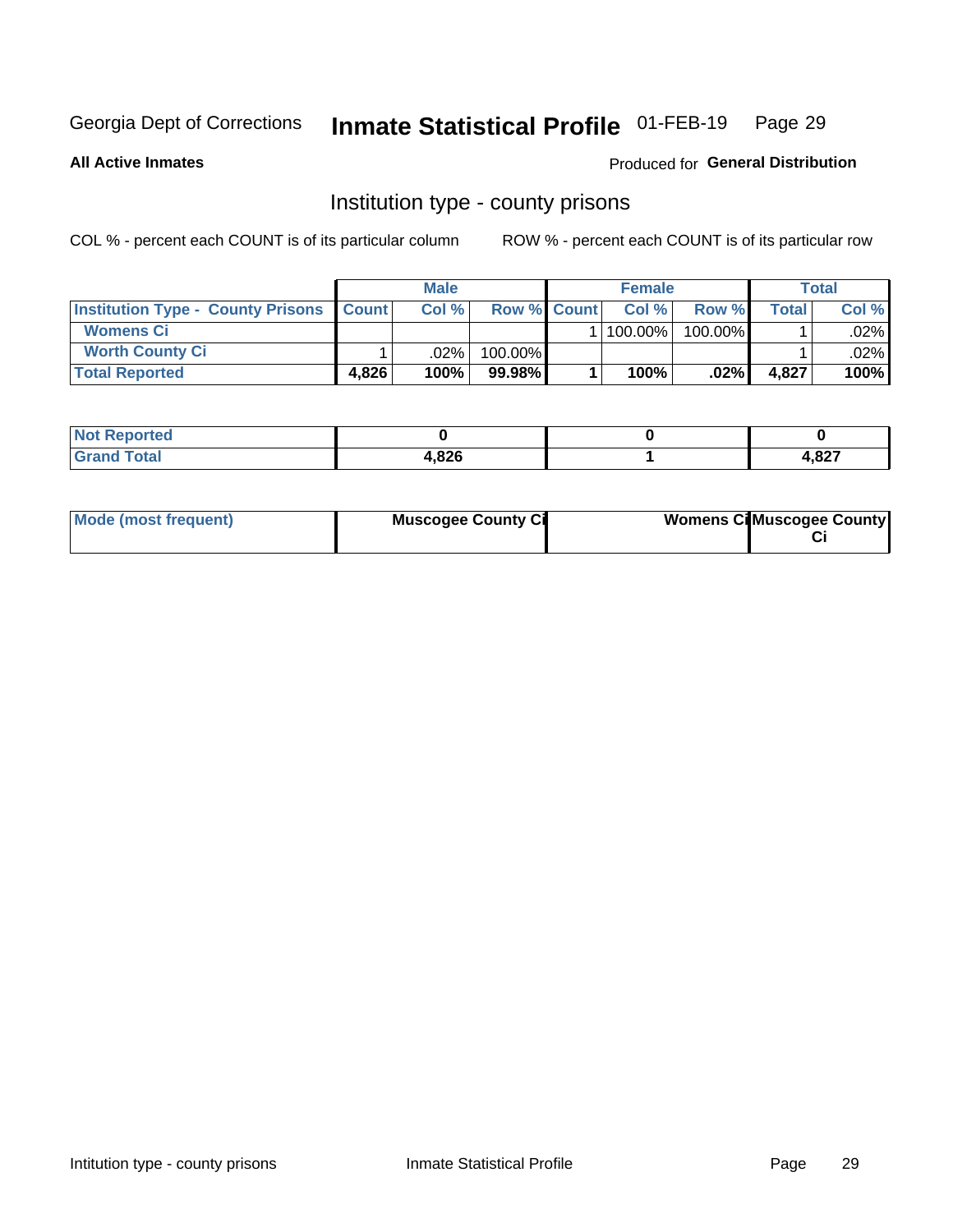#### Inmate Statistical Profile 01-FEB-19 Page 30

### **All Active Inmates**

## Produced for General Distribution

## Institution type - state prisons

COL % - percent each COUNT is of its particular column

|                                         |              | <b>Male</b> |         |              | <b>Female</b> |         | <b>Total</b> |       |
|-----------------------------------------|--------------|-------------|---------|--------------|---------------|---------|--------------|-------|
| <b>Institution Type - State Prisons</b> | <b>Count</b> | Col %       | Row %   | <b>Count</b> | Col %         | Row %   | <b>Total</b> | Col % |
| <b>Arrendale State Prison</b>           |              |             |         | 1,627        | 44.53%        | 100.00% | 1,627        | 4.15% |
| <b>Augusta State Med. Prison</b>        | 1,205        | 3.39%       | 99.92%  | 1            | .03%          | .08%    | 1,206        | 3.08% |
| <b>Autry State Prison</b>               | 1,601        | 4.50%       | 100.00% |              |               |         | 1,601        | 4.08% |
| <b>Baldwin State Prison</b>             | 958          | 2.69%       | 100.00% |              |               |         | 958          | 2.44% |
| <b>Burruss Correctional Training</b>    | 693          | 1.95%       | 100.00% |              |               |         | 693          | 1.77% |
| <b>Ctr</b>                              |              |             |         |              |               |         |              |       |
| <b>Calhoun State Prison</b>             | 1,643        | 4.62%       | 100.00% |              |               |         | 1,643        | 4.19% |
| <b>Central State Prison</b>             | 1,145        | 3.22%       | 100.00% |              |               |         | 1,145        | 2.92% |
| <b>Chatham State Prison</b>             | 5            | .01%        | 100.00% |              |               |         | 5            | .01%  |
| <b>Coastal State Prison</b>             | 1,791        | 5.04%       | 100.00% |              |               |         | 1,791        | 4.57% |
| <b>Dodge State Prison</b>               | 1,240        | 3.49%       | 100.00% |              |               |         | 1,240        | 3.16% |
| <b>Dooly State Prison</b>               | 1,679        | 4.72%       | 100.00% |              |               |         | 1,679        | 4.28% |
| <b>Emanuel Women'S Facility</b>         |              |             |         | 413          | 11.30%        | 100.00% | 413          | 1.05% |
| <b>Ga Diag Class Prison</b>             | 2,959        | 8.32%       | 99.97%  | $\mathbf 1$  | .03%          | .03%    | 2,960        | 7.55% |
| <b>Ga State Prison</b>                  | 1,349        | 3.79%       | 100.00% |              |               |         | 1,349        | 3.44% |
| <b>Hancock State Prison</b>             | 1,164        | 3.27%       | 100.00% |              |               |         | 1,164        | 2.97% |
| <b>Hays State Prison</b>                | 1,061        | 2.98%       | 100.00% |              |               |         | 1,061        | 2.71% |
| <b>Helms Facility</b>                   | 17           | .05%        | 65.38%  | 9            | .25%          | 34.62%  | 26           | .07%  |
| <b>Johnson State Prison</b>             | 1,480        | 4.16%       | 100.00% |              |               |         | 1,480        | 3.77% |
| <b>Lee State Prison</b>                 | 699          | 1.97%       | 100.00% |              |               |         | 699          | 1.78% |
| <b>Long Unit</b>                        | 197          | .55%        | 100.00% |              |               |         | 197          | .50%  |
| <b>Lowndes Unit</b>                     | 5            | .01%        | 100.00% |              |               |         | 5            | .01%  |
| <b>Macon State Prison</b>               | 1,703        | 4.79%       | 100.00% |              |               |         | 1,703        | 4.34% |
| <b>Metro Reentry Facility</b>           | 322          | .91%        | 100.00% |              |               |         | 322          | .82%  |
| <b>Metro State Prison (W)</b>           |              |             |         | 1            | .03%          | 100.00% | 1            | .01%  |
| <b>Montgomery State Prison</b>          | 421          | 1.18%       | 100.00% |              |               |         | 421          | 1.07% |
| <b>Phillips State Prison</b>            | 1,081        | 3.04%       | 100.00% |              |               |         | 1,081        | 2.76% |
| <b>Pulaski State Prison</b>             |              |             |         | 1,162        | 31.80%        | 100.00% | 1,162        | 2.96% |
| <b>Putnam State Prison</b>              | 1            | .01%        | 100.00% |              |               |         | 1            | .01%  |
| <b>Rogers State Prison</b>              | 1,407        | 3.96%       | 100.00% |              |               |         | 1,407        | 3.59% |
| <b>Rutledge State Prison</b>            | 612          | 1.72%       | 100.00% |              |               |         | 612          | 1.56% |
| <b>Smith State Prison</b>               | 1,514        | 4.26%       | 100.00% |              |               |         | 1,514        | 3.86% |
| <b>Telfair State Prison</b>             | 1,393        | 3.92%       | 100.00% |              |               |         | 1,393        | 3.55% |
| <b>Valdosta State Prison</b>            | 935          | 2.63%       | 100.00% |              |               |         | 935          | 2.38% |
| <b>Walker State Prison</b>              | 409          | 1.15%       | 100.00% |              |               |         | 409          | 1.04% |
| <b>Ware State Prison</b>                | 1,488        | 4.18%       | 100.00% |              |               |         | 1,488        | 3.79% |
| <b>Washington State Prison</b>          | 1,559        | 4.38%       | 100.00% |              |               |         | 1,559        | 3.98% |
| <b>Wayne State Prison</b>               | 1            | .01%        | 100.00% |              |               |         | 1            | .01%  |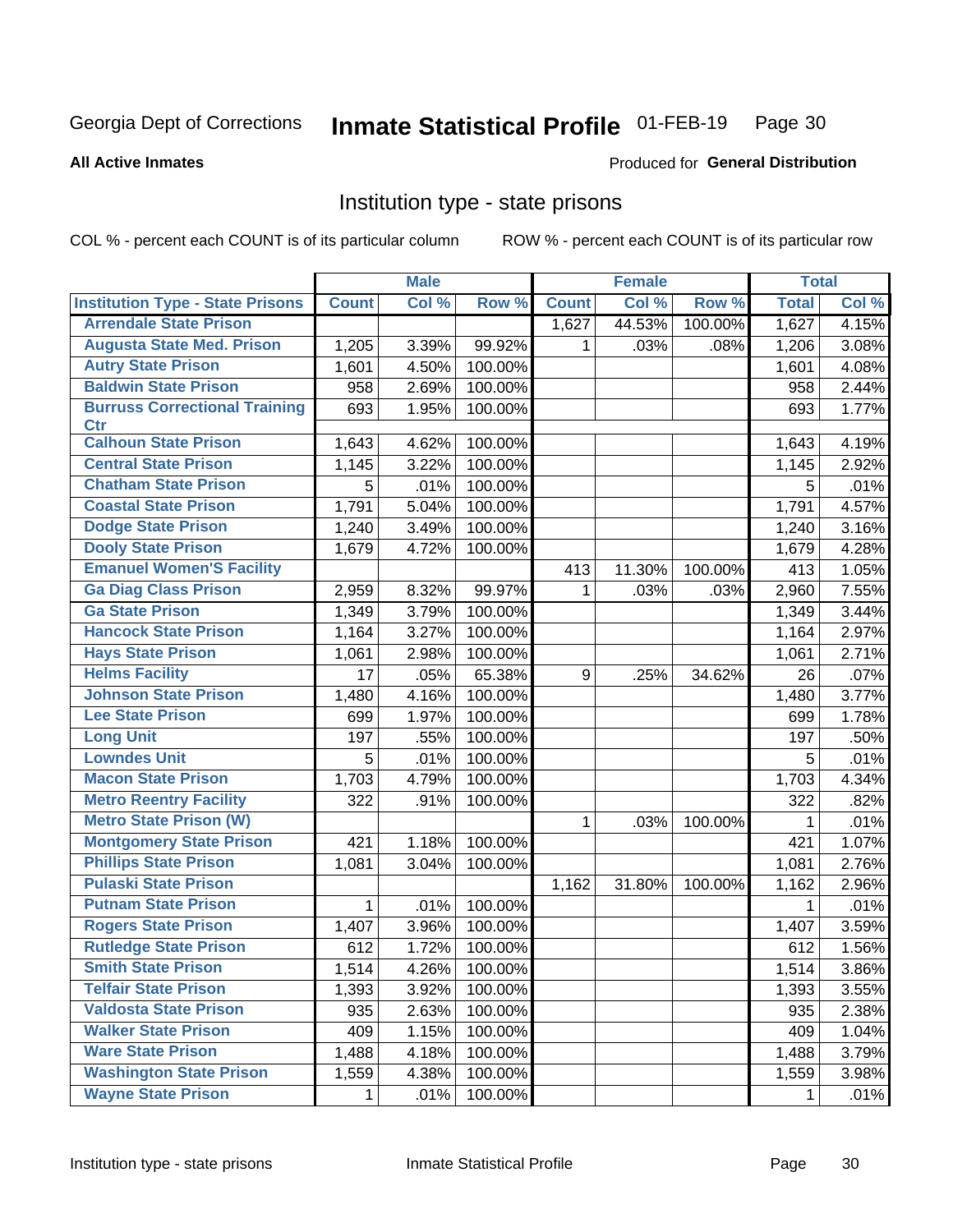## Inmate Statistical Profile 01-FEB-19 Page 31

**All Active Inmates** 

Produced for General Distribution

## Institution type - state prisons

COL % - percent each COUNT is of its particular column ROW % - percent each COUNT is of its particular row

|                                         |              | <b>Male</b>                 |         |              | <b>Female</b>                 |        | <b>Total</b>                   |        |
|-----------------------------------------|--------------|-----------------------------|---------|--------------|-------------------------------|--------|--------------------------------|--------|
| <b>Institution Type - State Prisons</b> | <b>Count</b> | Col %                       | Row %   | <b>Count</b> | Col %                         | Row %  | Total                          | Col %  |
| <b>Whitworth Women'S Facility</b>       |              | $.01\%$                     | .23%    | 440          | 12.04%                        | 99.77% | 441                            | 1.12%  |
| <b>Wilcox State Prison</b>              | 1,820        | 5.12%                       | 100.00% |              |                               |        | 1,820                          | 4.64%  |
| <b>Total Reported</b>                   | 35,558       | 100%                        | 90.68%  | 3,654        | 100%                          | 9.32%  | 39,212                         | 100%   |
| <b>Not Reported</b>                     |              | 0                           |         |              | 0                             |        | 0                              |        |
| <b>Grand Total</b>                      |              | 35,558                      |         |              | 3,654                         |        |                                | 39,212 |
| <b>Mode (most frequent)</b>             |              | <b>Ga Diag Class Prison</b> |         |              | <b>Arrendale State Prison</b> |        | <b>Ga Diag Class</b><br>Prison |        |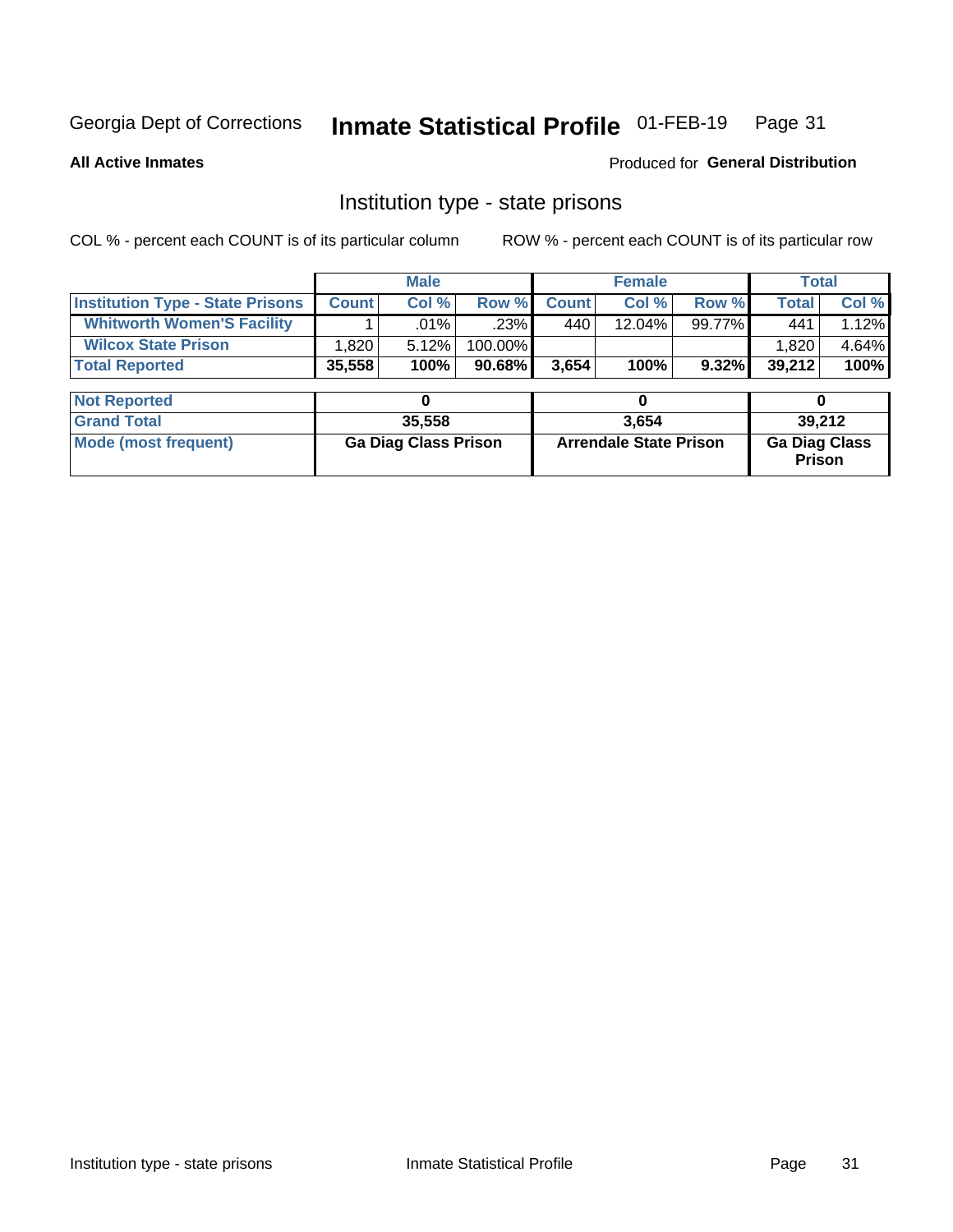## Inmate Statistical Profile 01-FEB-19 Page 32

**All Active Inmates** 

## Produced for General Distribution

## Institution type - private prisons

COL % - percent each COUNT is of its particular column

|                                           |              | <b>Male</b> |                    | <b>Female</b> |       |       | <b>Total</b> |
|-------------------------------------------|--------------|-------------|--------------------|---------------|-------|-------|--------------|
| <b>Institution Type - Private Prisons</b> | <b>Count</b> | Col %       | <b>Row % Count</b> | Col %         | Row % | Total | Col %        |
| <b>Coffee Corr Facility</b>               | 2.631        | $33.18\%$   | 100.00%            |               |       | 2,631 | 33.18%       |
| <b>Jenkins Corr Facility</b>              | 1.147        | 14.46%      | 100.00%            |               |       | 1,147 | 14.46%       |
| <b>Riverbend Corr Facility</b>            | .493         | 18.83%      | 100.00%            |               |       | 1,493 | 18.83%       |
| <b>Wheeler Corr Facility</b>              | 2,659        | 33.53%      | 100.00%            |               |       | 2,659 | 33.53%       |
| <b>Total Reported</b>                     | 7,930        | 100%        | $100\%$            |               | %।    | 7,930 | 100%         |

| Reported |       |       |
|----------|-------|-------|
| `otal    | 7,930 | 7,930 |

| <b>Mode (most frequent)</b> | <b>Wheeler Corr Facility</b> | <b>Null</b> | <b>Wheeler Corr</b><br><b>Facility</b> |
|-----------------------------|------------------------------|-------------|----------------------------------------|
|-----------------------------|------------------------------|-------------|----------------------------------------|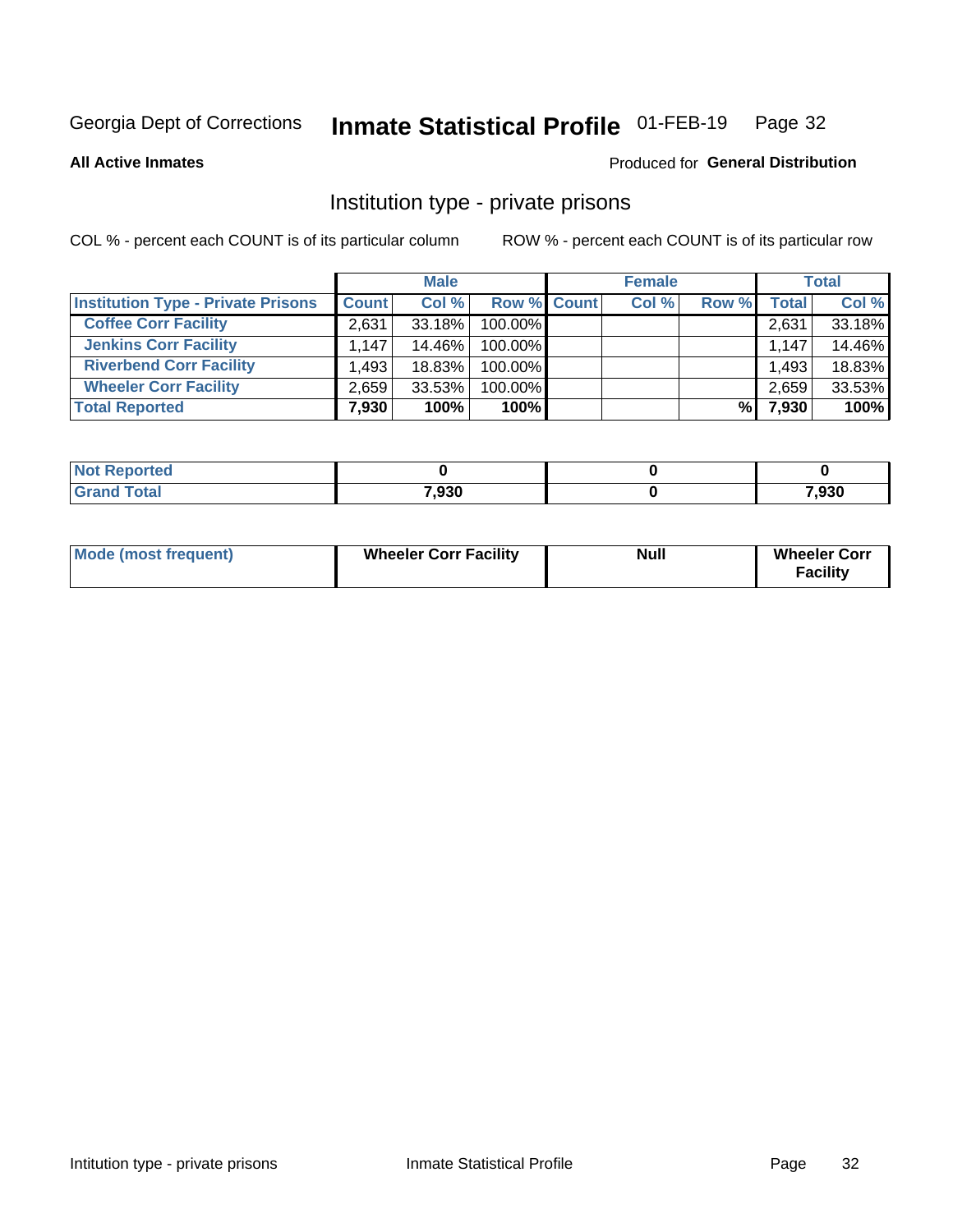#### Inmate Statistical Profile 01-FEB-19 Page 33

**All Active Inmates** 

## Produced for General Distribution

## Institution type - inmate boot camp

COL % - percent each COUNT is of its particular column

|                                      |              | <b>Male</b> |               |              | <b>Female</b> |             | <b>Total</b> |
|--------------------------------------|--------------|-------------|---------------|--------------|---------------|-------------|--------------|
| <b>Institution Type - Boot Camps</b> | <b>Count</b> | Col %       | <b>Row %I</b> | <b>Count</b> | Col %         | Row % Total | Col %        |
| <b>Total Rported</b>                 |              |             |               |              |               |             |              |

| <b>Not Reported</b>            |  |  |
|--------------------------------|--|--|
| <b>Total</b><br>C <sub>r</sub> |  |  |

| Mod<br>uamo | Nul.<br>$- - - - - -$ | <b>Null</b> | . .<br>uu.<br>------ |
|-------------|-----------------------|-------------|----------------------|
|             |                       |             |                      |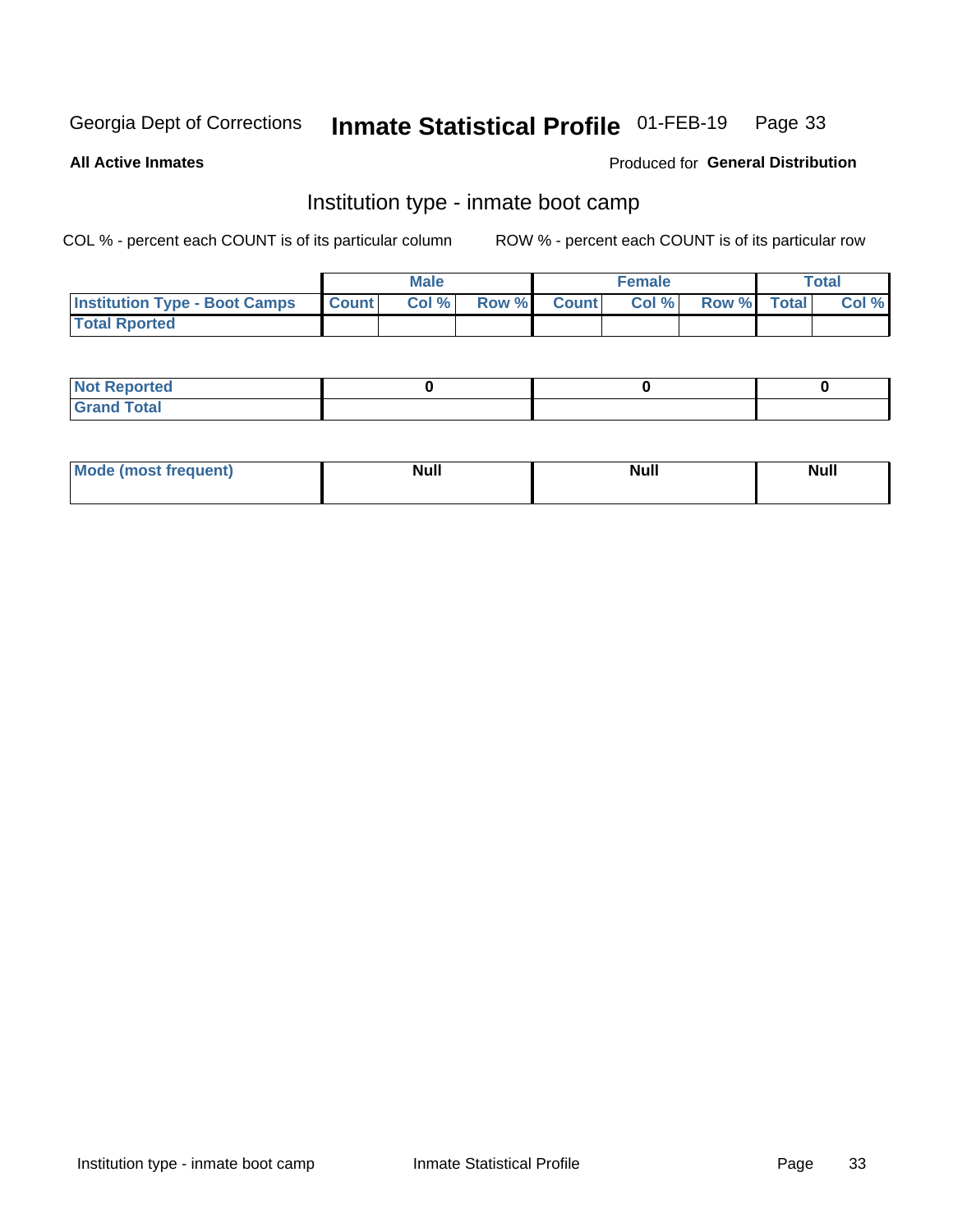#### Inmate Statistical Profile 01-FEB-19 Page 34

### **All Active Inmates**

## **Produced for General Distribution**

## Number of disciplinary reports

COL % - percent each COUNT is of its particular column

|                                       |              | <b>Male</b> |        |       | <b>Female</b> |           |              | <b>Total</b> |
|---------------------------------------|--------------|-------------|--------|-------|---------------|-----------|--------------|--------------|
| <b>Number of Disciplinary Reports</b> | <b>Count</b> | Col %       | Row %  | Count | Col %         | Row %     | <b>Total</b> | Col %        |
| $\bf{0}$                              | 23,710       | 46.68%      | 89.87% | 2,674 | 68.35%        | $10.13\%$ | 26,384       | 48.23%       |
|                                       | 6,179        | 12.17%      | 93.37% | 439   | 11.22%        | 6.63%     | 6,618        | 12.10%       |
| $\overline{2}$                        | 3,636        | $7.16\%$    | 95.11% | 187   | 4.78%         | 4.89%     | 3,823        | 6.99%        |
| 3                                     | 2,508        | 4.94%       | 95.51% | 118   | 3.02%         | 4.49%     | 2,626        | 4.80%        |
| 4                                     | 1,854        | 3.65%       | 96.01% | 77    | 1.97%         | 3.99%     | 1,931        | 3.53%        |
| 5                                     | 1,559        | $3.07\%$    | 96.83% | 51    | 1.30%         | 3.17%     | 1,610        | 2.94%        |
| <b>More Than 5</b>                    | 11,346       | 22.34%      | 96.88% | 366   | 9.36%         | 3.13%     | 11,712       | 21.41%       |
| <b>Total Reported</b>                 | 50,792       | 100%        | 92.85% | 3,912 | 100%          | 7.15%     | 54,704       | 100%         |

| prted<br>NOT |        |                  |            |
|--------------|--------|------------------|------------|
| ⊺otaı        | 50.792 | 2.012<br><b></b> | .704<br>54 |

| Mean (average)       | 4.89 | 2.14 | 4.69 |
|----------------------|------|------|------|
| Median (middle)      |      |      |      |
| Mode (most frequent) |      |      |      |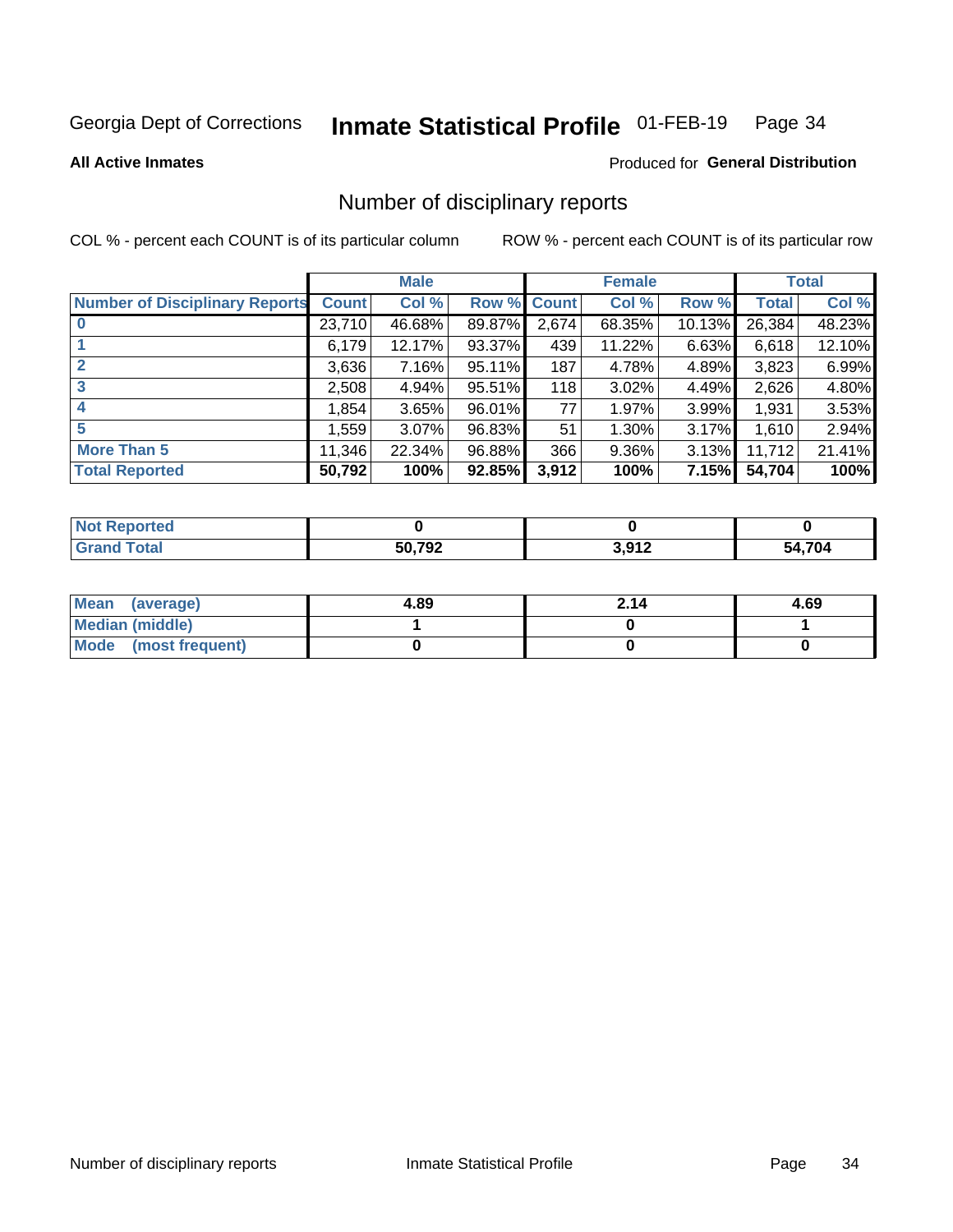#### Inmate Statistical Profile 01-FEB-19 Page 35

## **All Active Inmates**

## **Produced for General Distribution**

## Number of transfers

COL % - percent each COUNT is of its particular column

|                            |         | <b>Male</b> |                    |       | <b>Female</b> |          |              | <b>Total</b> |
|----------------------------|---------|-------------|--------------------|-------|---------------|----------|--------------|--------------|
| <b>Number of Transfers</b> | Count l | Col %       | <b>Row % Count</b> |       | Col %         | Row %    | <b>Total</b> | Col %        |
|                            | 4,317   | $8.50\%$    | 82.69%             | 904   | 23.11%        | 17.31%   | 5,221        | 9.54%        |
|                            | 15,749  | 31.01%      | 90.58%             | 1,638 | 41.87%        | 9.42%    | 17,387       | 31.78%       |
| $\mathbf{2}$               | 8,046   | 15.84%      | 91.92%             | 707   | 18.07%        | $8.08\%$ | 8,753        | 16.00%       |
| 3                          | 5,345   | 10.52%      | 95.70%             | 240   | 6.13%         | 4.30%    | 5,585        | 10.21%       |
| 4                          | 3,468   | 6.83%       | 96.12%             | 140   | 3.58%         | 3.88%    | 3,608        | 6.60%        |
| 5                          | 2,505   | 4.93%       | 96.53%             | 90    | 2.30%         | 3.47%    | 2,595        | 4.74%        |
| <b>More Than 5</b>         | 11,362  | 22.37%      | 98.33%             | 193   | 4.93%         | $1.67\%$ | 11,555       | 21.12%       |
| <b>Total Reported</b>      | 50,792  | 100%        | 92.85%             | 3,912 | 100%          | 7.15%    | 54,704       | 100%         |

| วrted<br>NO. |       |      |      |
|--------------|-------|------|------|
| Total        | 50792 | 2012 | ,704 |
|              | 7 J L |      | 54   |

| Mean (average)         | 1.64 | 3.99 |
|------------------------|------|------|
| <b>Median (middle)</b> |      |      |
| Mode (most frequent)   |      |      |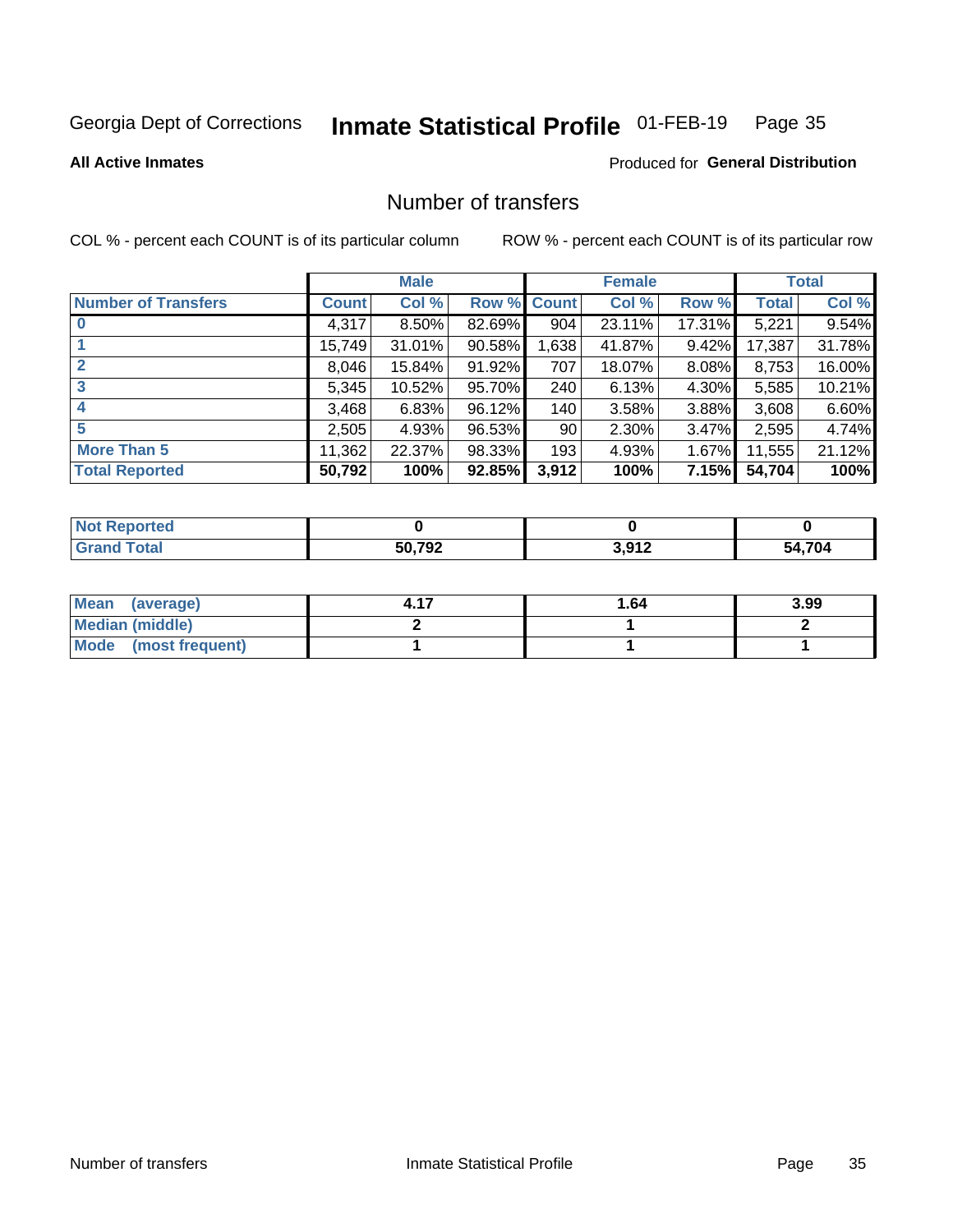## Inmate Statistical Profile 01-FEB-19 Page 36

**All Active Inmates** 

Produced for General Distribution

## Number of escapes

COL % - percent each COUNT is of its particular column

|                          |              | <b>Male</b> |             |       | <b>Female</b> |              |        | <b>Total</b> |
|--------------------------|--------------|-------------|-------------|-------|---------------|--------------|--------|--------------|
| <b>Number of Escapes</b> | <b>Count</b> | Col %       | Row % Count |       | Col %         | Row %        | Total  | Col %        |
|                          | 50,228       | 98.89%      | 92.79%      | 3,900 | 99.69%        | 7.21%        | 54,128 | 98.95%       |
|                          | 534          | 1.05%       | $97.80\%$   | 12    | 0.31%         | 2.20%        | 546    | 1.00%        |
|                          | 25           | 0.05%       | 100.00%     |       |               |              | 25     | 0.05%        |
|                          |              | 0.01%       | $100.00\%$  |       |               |              |        | 0.01%        |
|                          |              | 0.01%       | 100.00%     |       |               |              |        | 0.01%        |
| <b>Total Reported</b>    | 50,792       | 100%        | $92.85\%$   | 3,912 | 100%          | <b>7.15%</b> | 54,704 | 100.0%       |

| Not Reported       |              |                |      |
|--------------------|--------------|----------------|------|
| <b>Grand Total</b> | 50,792<br>JŁ | 2012<br>41 G,U | .704 |

| Mean (average)       |  | .01 |
|----------------------|--|-----|
| Median (middle)      |  |     |
| Mode (most frequent) |  |     |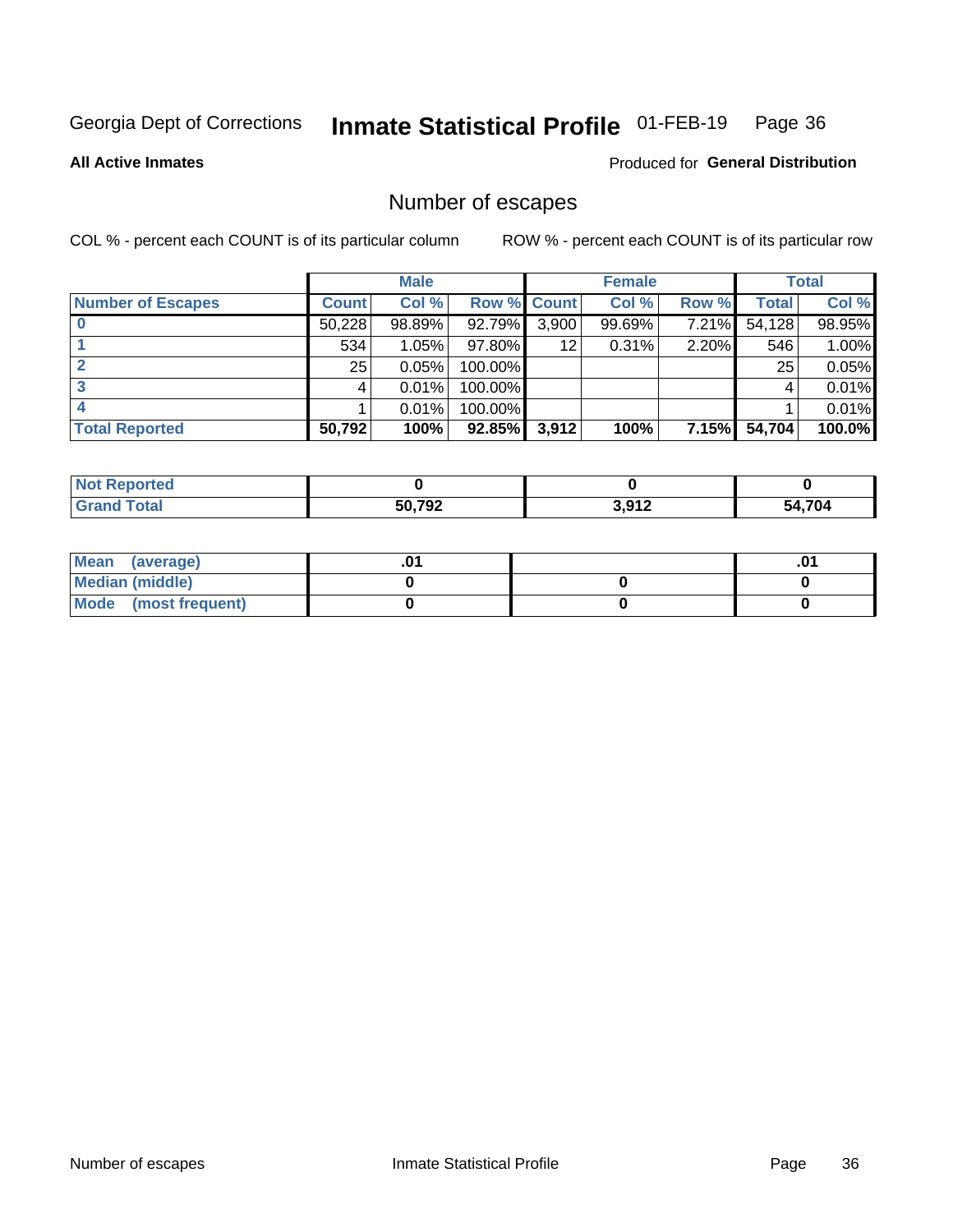#### Inmate Statistical Profile 01-FEB-19 Page 37

**All Active Inmates** 

## Produced for General Distribution

## Split sentences - Probation to follow

COL % - percent each COUNT is of its particular column

|                            |              | <b>Male</b> |                    |     | <b>Female</b> |          |                | <b>Total</b> |
|----------------------------|--------------|-------------|--------------------|-----|---------------|----------|----------------|--------------|
| <b>Probation to follow</b> | <b>Count</b> | Col%        | <b>Row % Count</b> |     | Col %         | Row %    | <b>Total</b> i | Col %        |
| <b>Yes</b>                 | 38.129       | 75.07%      | 92.58% 3.056       |     | 78.12%        | $7.42\%$ | 41.185         | 75.29%       |
| <b>No</b>                  | 12,663       | 24.93%      | $93.67\%$          | 856 | 21.88%        | $6.33\%$ | 13,519         | 24.71%       |
| <b>Total Reported</b>      | 50,792       | 100%        | $92.85\%$ 3,912    |     | 100%          |          | 7.15% 54,704   | 100%         |

| _______ | 50 702<br>$-$ | । 912<br>. . | 4.704<br>-54 |
|---------|---------------|--------------|--------------|
|         |               |              |              |

| <b>Mode</b><br>reauent)<br>Yes<br>v^c<br>0٥<br>.<br>. .<br>$\sim$ |
|-------------------------------------------------------------------|
|-------------------------------------------------------------------|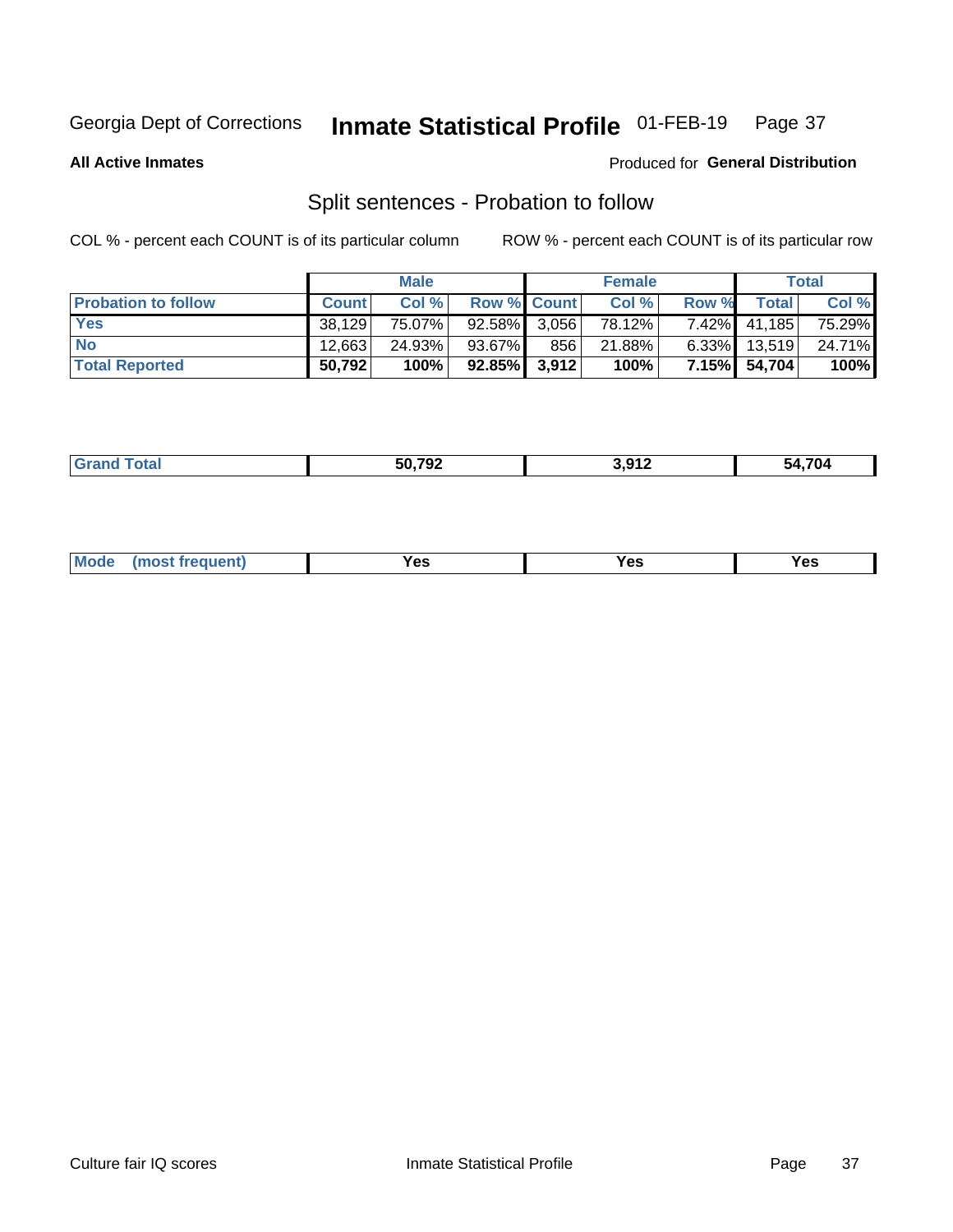#### Inmate Statistical Profile 01-FEB-19 Page 38

**All Active Inmates** 

## Produced for General Distribution

## Probable future release type of still active inmates

COL % - percent each COUNT is of its particular column

|                                         |              | <b>Male</b> |                 |     | <b>Female</b> |       | <b>Total</b> |        |
|-----------------------------------------|--------------|-------------|-----------------|-----|---------------|-------|--------------|--------|
| <b>Probable Future Release Type</b>     | <b>Count</b> | Col %       | Row % Count     |     | Col %         | Row % | <b>Total</b> | Col %  |
| <b>Paroled with probation to follow</b> | 19,725       | 40.49%      | 91.13% 1,919    |     | 50.21%        | 8.87% | 21,644       | 41.20% |
| Paroled w/o probation to follow         | 5,771        | 11.85%      | 91.76%          | 518 | 13.55%        | 8.24% | 6,289        | 11.97% |
| <b>Maxout with probation to follow</b>  | 15,481       | 31.78%      | 93.73% 1.035    |     | 27.08%        | 6.27% | 16,516       | 31.44% |
| <b>Maxout w/o probation to follow</b>   | 2,233        | 4.58%       | 94.42%          | 132 | 3.45%         | 5.58% | 2,365        | 4.50%  |
| Life, LWOP or death sentence            | 5,505        | 11.30%      | 96.19%          | 218 | 5.70%         | 3.81% | 5,723        | 10.89% |
| <b>Total Reported</b>                   | 48,715       | 100%        | $92.73\%$ 3,822 |     | 100%          | 7.27% | 52,537       | 100%   |

| 75 GU                  |       |                |        |
|------------------------|-------|----------------|--------|
| $f \wedge f \wedge f'$ | 19715 | o ooo<br>),o∠∠ | 52,537 |

| Mode (most frequent) | <b>PAR with PROB follow</b> | <b>PAR with PROB follow</b> | <b>PAR with PROB</b><br>follow |
|----------------------|-----------------------------|-----------------------------|--------------------------------|
|                      |                             |                             |                                |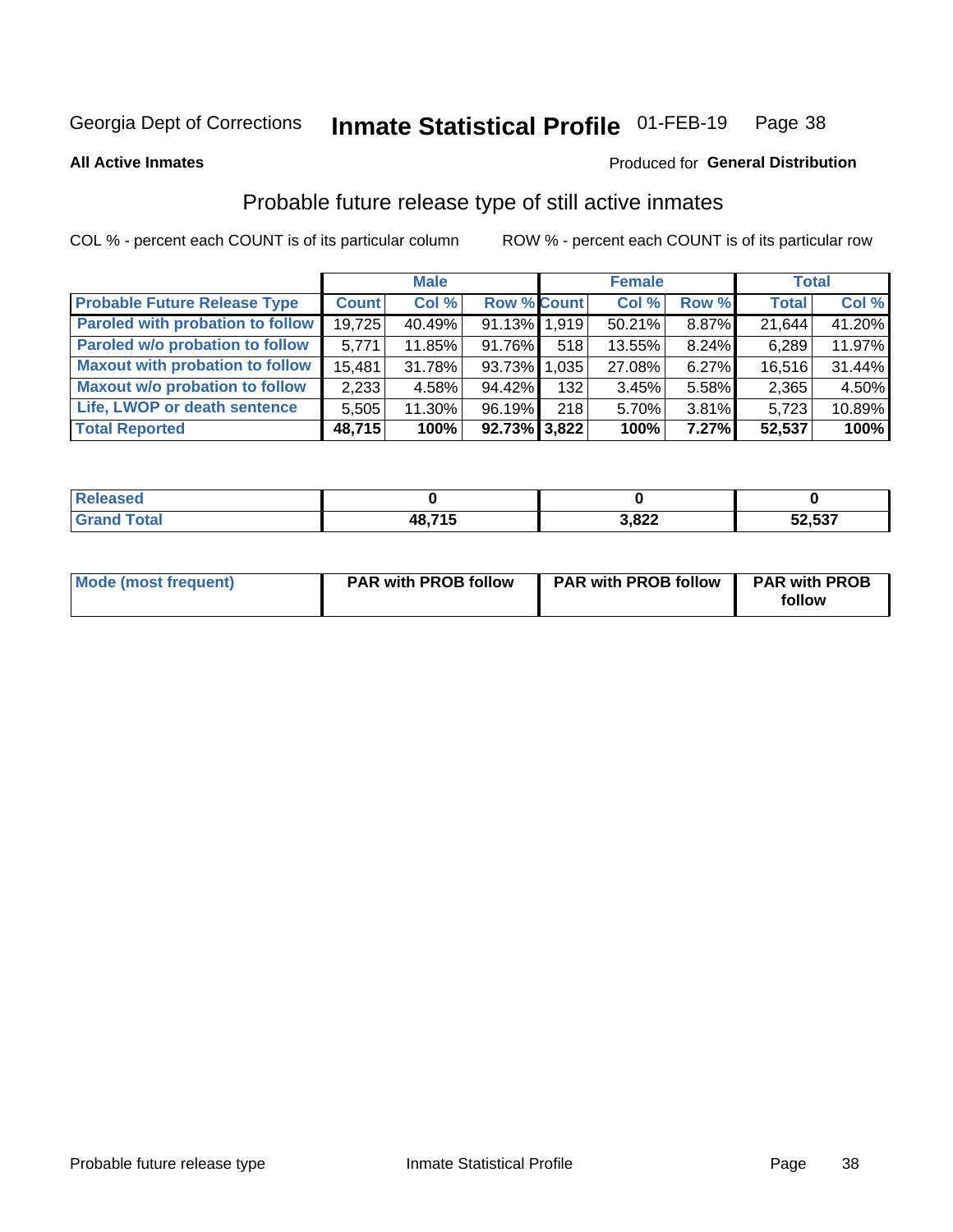### **All Active Inmates**

### Produced for General Distribution

# Time served in current (or last) institution

COL % - percent each COUNT is of its particular column

|                            |              | <b>Male</b> |        |              | <b>Female</b> |        |              | <b>Total</b> |
|----------------------------|--------------|-------------|--------|--------------|---------------|--------|--------------|--------------|
| <b>Time In Institution</b> | <b>Count</b> | Col %       | Row %  | <b>Count</b> | Col %         | Row %  | <b>Total</b> | Col %        |
| 0 to 3 months              | 12,335       | 24.29%      | 92.01% | 1,071        | 27.38%        | 7.99%  | 13,406       | 24.51%       |
| <b>3.01 to 6 months</b>    | 7,502        | 14.77%      | 92.12% | 642          | 16.41%        | 7.88%  | 8,144        | 14.89%       |
| 6.01 to 9 months           | 5,968        | 11.75%      | 92.44% | 488          | 12.47%        | 7.56%  | 6,456        | 11.80%       |
| 9.01 to 12 months          | 4,084        | 8.04%       | 91.86% | 362          | 9.25%         | 8.14%  | 4,446        | 8.13%        |
| 12.01 to 18 months         | 5,458        | 10.75%      | 94.27% | 332          | 8.49%         | 5.73%  | 5,790        | 10.58%       |
| <b>18.01 to 24 months</b>  | 3,487        | 6.87%       | 94.04% | 221          | 5.65%         | 5.96%  | 3,708        | 6.78%        |
| $2.01$ to 3 years          | 3,967        | 7.81%       | 94.86% | 215          | 5.50%         | 5.14%  | 4,182        | 7.64%        |
| $3.01$ to 4 years          | 2,756        | 5.43%       | 95.07% | 143          | 3.66%         | 4.93%  | 2,899        | 5.30%        |
| 4.01 to 5 years            | 1,707        | 3.36%       | 94.68% | 96           | 2.45%         | 5.32%  | 1,803        | 3.30%        |
| 5.01 to 6 years            | 945          | 1.86%       | 92.56% | 76           | 1.94%         | 7.44%  | 1,021        | 1.87%        |
| 6.01 to 7 years            | 694          | 1.37%       | 92.90% | 53           | 1.35%         | 7.10%  | 747          | 1.37%        |
| 7.01 to 8 years            | 472          | 0.93%       | 83.99% | 90           | 2.30%         | 16.01% | 562          | 1.03%        |
| 8.01 to 9 years            | 296          | 0.58%       | 89.97% | 33           | 0.84%         | 10.03% | 329          | 0.60%        |
| 9.01 to 10 years           | 199          | 0.39%       | 91.71% | 18           | 0.46%         | 8.29%  | 217          | 0.40%        |
| Over 10 years              | 922          | 1.82%       | 92.76% | 72           | 1.84%         | 7.24%  | 994          | 1.82%        |
| <b>Total Reported</b>      | 50,792       | 100%        | 92.85% | 3,912        | 100%          | 7.15%  | 54,704       | 100.0%       |

| eported<br><b>Not</b> |        |           |            |
|-----------------------|--------|-----------|------------|
| <b>ofa</b>            | 50,792 | 012<br>__ | .704<br>٦Δ |

| <b>Mean</b><br>(average) | 24 months | 19 months | 24 months |
|--------------------------|-----------|-----------|-----------|
| Median (middle)          | 9 months  | 7 months  | 9 months  |
| Mode (most frequent)     | 0 months  | months    | 1 months  |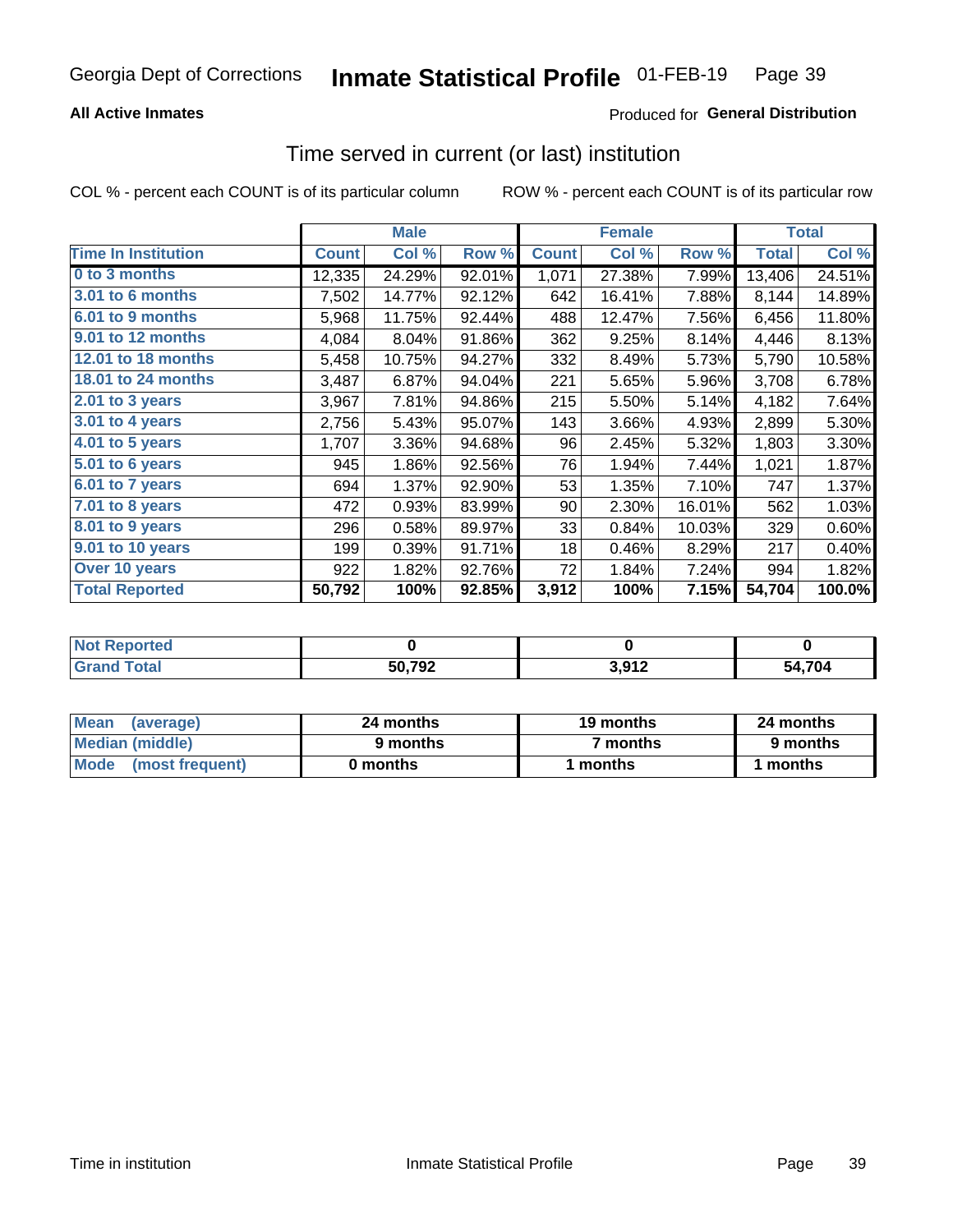#### Inmate Statistical Profile 01-FEB-19 Page 40

### **All Active Inmates**

### Produced for General Distribution

## Highest grade level attained

COL % - percent each COUNT is of its particular column

|                              |                 | <b>Male</b> |         |                | <b>Female</b> |        |                 | <b>Total</b> |
|------------------------------|-----------------|-------------|---------|----------------|---------------|--------|-----------------|--------------|
| <b>Grade Level</b>           | <b>Count</b>    | Col %       | Row %   | <b>Count</b>   | Col %         | Row %  | <b>Total</b>    | Col %        |
| No school at all             | $\overline{14}$ | 0.04%       | 100.00% |                |               |        | $\overline{14}$ | 0.04%        |
| <b>Grade 1</b>               | 18              | 0.05%       | 94.74%  | 1              | 0.04%         | 5.26%  | 19              | 0.05%        |
| <b>Grade 2</b>               | 24              | 0.07%       | 88.89%  | $\overline{3}$ | 0.12%         | 11.11% | 27              | 0.07%        |
| Grade 3                      | 73              | 0.20%       | 98.65%  | $\mathbf{1}$   | 0.04%         | 1.35%  | 74              | 0.19%        |
| <b>Grade 4</b>               | 73              | 0.20%       | 93.59%  | 5              | 0.21%         | 6.41%  | 78              | 0.20%        |
| Grade 5                      | 86              | 0.24%       | 95.56%  | 4              | 0.17%         | 4.44%  | 90              | 0.23%        |
| Grade 6                      | 332             | 0.92%       | 95.68%  | 15             | 0.62%         | 4.32%  | 347             | 0.90%        |
| Grade 7                      | 668             | 1.84%       | 94.35%  | 40             | 1.66%         | 5.65%  | 708             | 1.83%        |
| Grade 8                      | 2,417           | 6.67%       | 94.49%  | 141            | 5.84%         | 5.51%  | 2,558           | 6.62%        |
| Grade 9                      | 4,564           | 12.60%      | 95.68%  | 206            | 8.53%         | 4.32%  | 4,770           | 12.34%       |
| Grade 10                     | 6,267           | 17.30%      | 95.49%  | 296            | 12.26%        | 4.51%  | 6,563           | 16.98%       |
| Grade 11                     | 6,192           | 17.09%      | 95.19%  | 313            | 12.96%        | 4.81%  | 6,505           | 16.83%       |
| <b>Grade 12 or GED</b>       | 12,095          | 33.39%      | 92.99%  | 912            | 37.76%        | 7.01%  | 13,007          | 33.66%       |
| <b>Some tech school</b>      | 247             | 0.68%       | 82.89%  | 51             | 2.11%         | 17.11% | 298             | 0.77%        |
| <b>Completed tech school</b> | 256             | 0.71%       | 82.85%  | 53             | 2.19%         | 17.15% | 309             | 0.80%        |
| College, 1 year              | 1,003           | 2.77%       | 89.63%  | 116            | 4.80%         | 10.37% | 1,119           | 2.90%        |
| College, 2 year              | 1,131           | 3.12%       | 87.34%  | 164            | 6.79%         | 12.66% | 1,295           | 3.35%        |
| College, 3 year              | 290             | 0.80%       | 87.61%  | 41             | 1.70%         | 12.39% | 331             | 0.86%        |
| <b>Bachelor's degree</b>     | 374             | 1.03%       | 89.26%  | 45             | 1.86%         | 10.74% | 419             | 1.08%        |
| <b>Master's degree</b>       | 62              | 0.17%       | 92.54%  | 5              | 0.21%         | 7.46%  | 67              | 0.17%        |
| Ph.D. degree                 | 13              | 0.04%       | 92.86%  | $\mathbf 1$    | 0.04%         | 7.14%  | 14              | 0.04%        |
| Law degree                   | 18              | 0.05%       | 90.00%  | $\overline{2}$ | 0.08%         | 10.00% | 20              | 0.05%        |
| <b>Some medical school</b>   | $\overline{2}$  | 0.01%       | 100.00% |                |               |        | $\overline{2}$  | 0.01%        |
| <b>Medical degree</b>        | $\overline{7}$  | 0.02%       | 100.00% |                |               |        | $\overline{7}$  | 0.02%        |
|                              | 1.              | 0.01%       | 100.00% |                |               |        | 1               | 0.01%        |
| <b>Total Reported</b>        | 36,227          | 100%        | 93.75%  | 2,415          | 100%          | 6.25%  | 38,642          | 100%         |

| 4.565  | ,497                 | .062 |
|--------|----------------------|------|
| 50.792 | 3.012<br><b>או</b> כ | .704 |

| Mean<br>(average)    | 10.82           | 11.36           | 10.85           |
|----------------------|-----------------|-----------------|-----------------|
| Median (middle)      | Grade 11        | Grade 12 or GED | Grade 11        |
| Mode (most frequent) | Grade 12 or GED | Grade 12 or GED | Grade 12 or GED |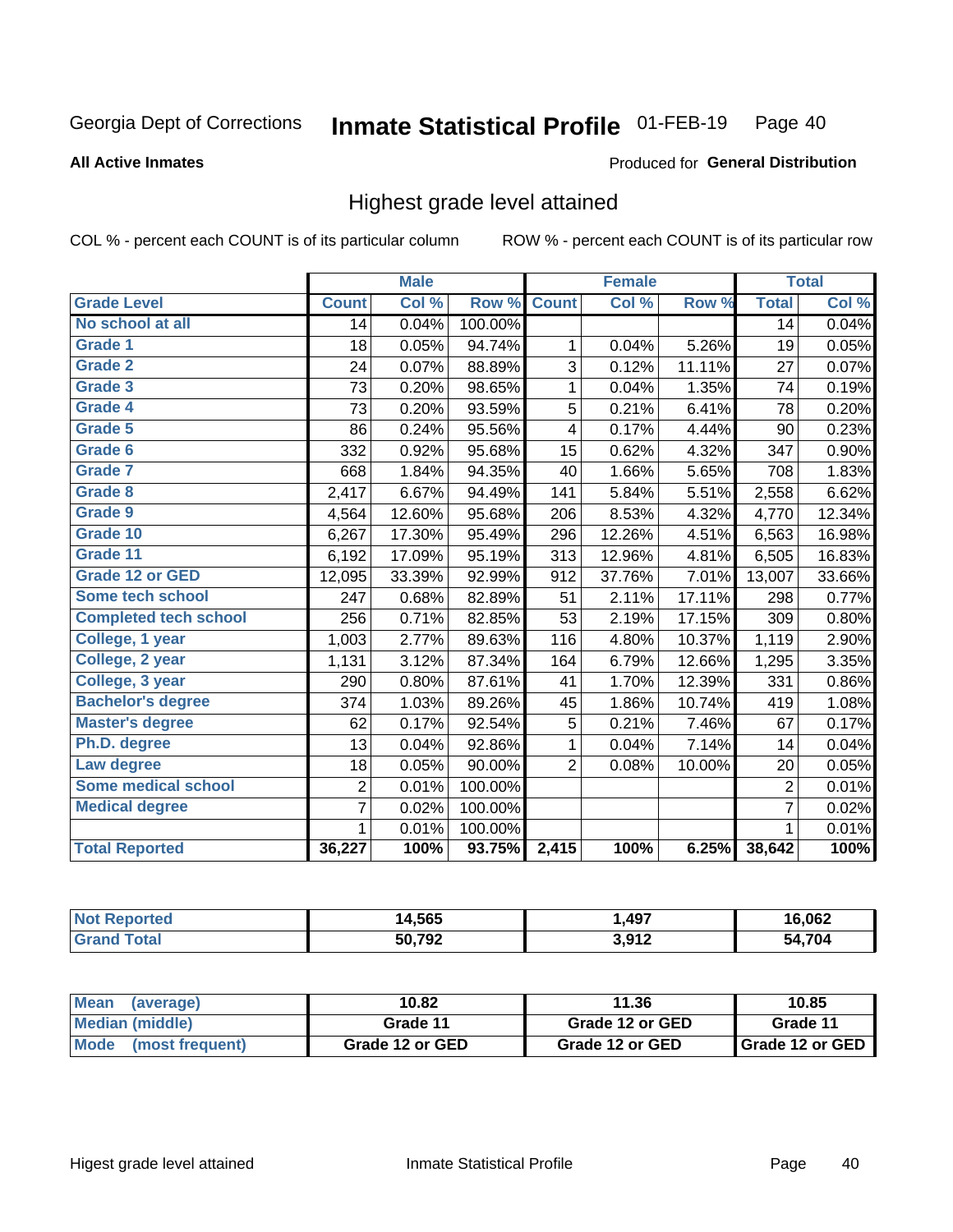#### Inmate Statistical Profile 01-FEB-19 Page 41

### **All Active Inmates**

### **Produced for General Distribution**

## Culture fair IQ scores

COL % - percent each COUNT is of its particular column

|                       |              | <b>Male</b> |             |       | <b>Female</b> |        |              | <b>Total</b> |
|-----------------------|--------------|-------------|-------------|-------|---------------|--------|--------------|--------------|
| <b>IQ Scores</b>      | <b>Count</b> | Col %       | Row % Count |       | Col %         | Row %  | <b>Total</b> | Col %        |
| $60 - 69$             | 917          | 2.33%       | 91.33%      | 87    | 2.57%         | 8.67%  | 1,004        | 2.35%        |
| $70 - 79$             | 2,655        | 6.76%       | 91.55%      | 245   | 7.23%         | 8.45%  | 2,900        | 6.79%        |
| $80 - 89$             | 5,854        | 14.90%      | 87.85%      | 810   | 23.89%        | 12.15% | 6,664        | 15.61%       |
| $90 - 99$             | 11,042       | 28.10%      | 89.72%      | 1,265 | 37.32%        | 10.28% | 12,307       | 28.83%       |
| $100 - 109$           | 10,890       | 27.71%      | 94.99%      | 574   | 16.93%        | 5.01%  | 11,464       | 26.85%       |
| $110 - 119$           | 6,579        | 16.74%      | 96.68%      | 226   | 6.67%         | 3.32%  | 6,805        | 15.94%       |
| $120 - 129$           | 1,309        | 3.33%       | 91.47%      | 122   | $3.60\%$      | 8.53%  | 1,431        | 3.35%        |
| $130 - 139$           | 49           | 0.12%       | 54.44%      | 41    | 1.21%         | 45.56% | 90           | 0.21%        |
| 140 & Up              | 6            | 0.02%       | 23.08%      | 20    | 0.59%         | 76.92% | 26           | 0.06%        |
| <b>Total Reported</b> | 39,301       | 100%        | 92.06%      | 3,390 | 100.0%        | 7.94%  | 42,691       | 100%         |

| <b>Not Reported</b>         | 10,728 | 336   | 11,064 |
|-----------------------------|--------|-------|--------|
| <b>Not Valid (under 60)</b> | 763    | 186   | 949    |
| <b>Grand Total</b>          | 50,792 | 3,912 | 54,704 |

| <b>Mean</b><br>(average) | 98  | 95 | 98 |
|--------------------------|-----|----|----|
| <b>Median (middle)</b>   | 99  | 94 | 99 |
| Mode<br>(most frequent)  | 103 | 92 | 99 |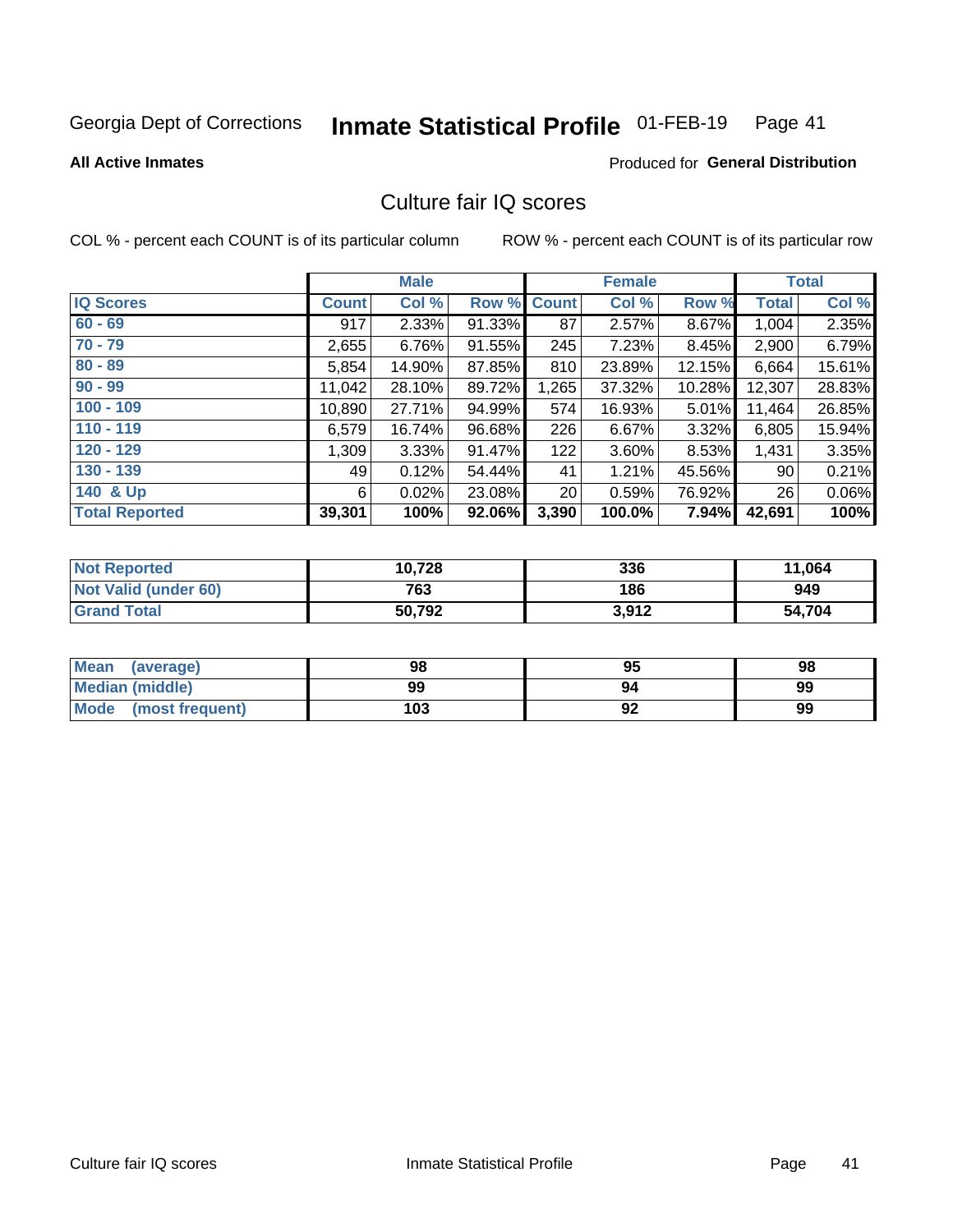#### Inmate Statistical Profile 01-FEB-19 Page 42

**All Active Inmates** 

### Produced for General Distribution

## Wide Range Achievement Test (WRAT) reading score

COL % - percent each COUNT is of its particular column

|                           |              | <b>Male</b> |        |              | <b>Female</b> |        |              | <b>Total</b> |
|---------------------------|--------------|-------------|--------|--------------|---------------|--------|--------------|--------------|
| <b>WRAT Reading Score</b> | <b>Count</b> | Col %       | Row %  | <b>Count</b> | Col %         | Row %  | <b>Total</b> | Col %        |
| 0.1 to 0.9                | 834          | 1.83%       | 99.52% | 4            | 0.11%         | 0.48%  | 838          | 1.71%        |
| 1.0 to 1.9                | 825          | 1.82%       | 98.45% | 13           | 0.36%         | 1.55%  | 838          | 1.71%        |
| 2.0 to 2.9                | 1,545        | 3.40%       | 97.35% | 42           | 1.17%         | 2.65%  | 1,587        | 3.24%        |
| 3.0 to 3.9                | 3,408        | 7.50%       | 97.12% | 101          | 2.82%         | 2.88%  | 3,509        | 7.16%        |
| 4.0 to 4.9                | 4,258        | 9.37%       | 95.64% | 194          | 5.42%         | 4.36%  | 4,452        | 9.08%        |
| 5.0 to 5.9                | 3,744        | 8.24%       | 96.00% | 156          | 4.36%         | 4.00%  | 3,900        | 7.95%        |
| 6.0 to 6.9                | 4,286        | 9.43%       | 94.68% | 241          | 6.73%         | 5.32%  | 4,527        | 9.23%        |
| 7.0 to 7.9                | 1,772        | 3.90%       | 94.26% | 108          | 3.02%         | 5.74%  | 1,880        | 3.83%        |
| 8.0 to 8.9                | 3,416        | 7.52%       | 94.78% | 188          | 5.25%         | 5.22%  | 3,604        | 7.35%        |
| 9.0 to 9.9                | 1,933        | 4.25%       | 94.48% | 113          | 3.16%         | 5.52%  | 2,046        | 4.17%        |
| 10.0 to 10.9              | 3,002        | 6.60%       | 92.80% | 233          | 6.51%         | 7.20%  | 3,235        | 6.60%        |
| 11.0 to 11.9              | 4,288        | 9.43%       | 91.62% | 392          | 10.95%        | 8.38%  | 4,680        | 9.54%        |
| 12.0 to 12.9              | 11,567       | 25.45%      | 87.06% | 1,719        | 48.02%        | 12.94% | 13,286       | 27.10%       |
| 13                        | 574          | 1.26%       | 88.31% | 76           | 2.12%         | 11.69% | 650          | 1.33%        |
| <b>Total Reported</b>     | 45,452       | 100%        | 92.70% | 3,580        | 100%          | 7.30%  | 49,032       | 100%         |

| -тес<br>NO | 5,340  | 332   | ភ.672      |
|------------|--------|-------|------------|
| $\sim$ 10  | 50,792 | 3,912 | .704<br>^^ |

| <b>Mean</b><br>(average) | 8.37 | 10.38 | 8.52 |
|--------------------------|------|-------|------|
| Median (middle)          | 8.8  | 12.2  | 8.9  |
| Mode<br>(most frequent)  | 12.9 | 12.9  | 12.9 |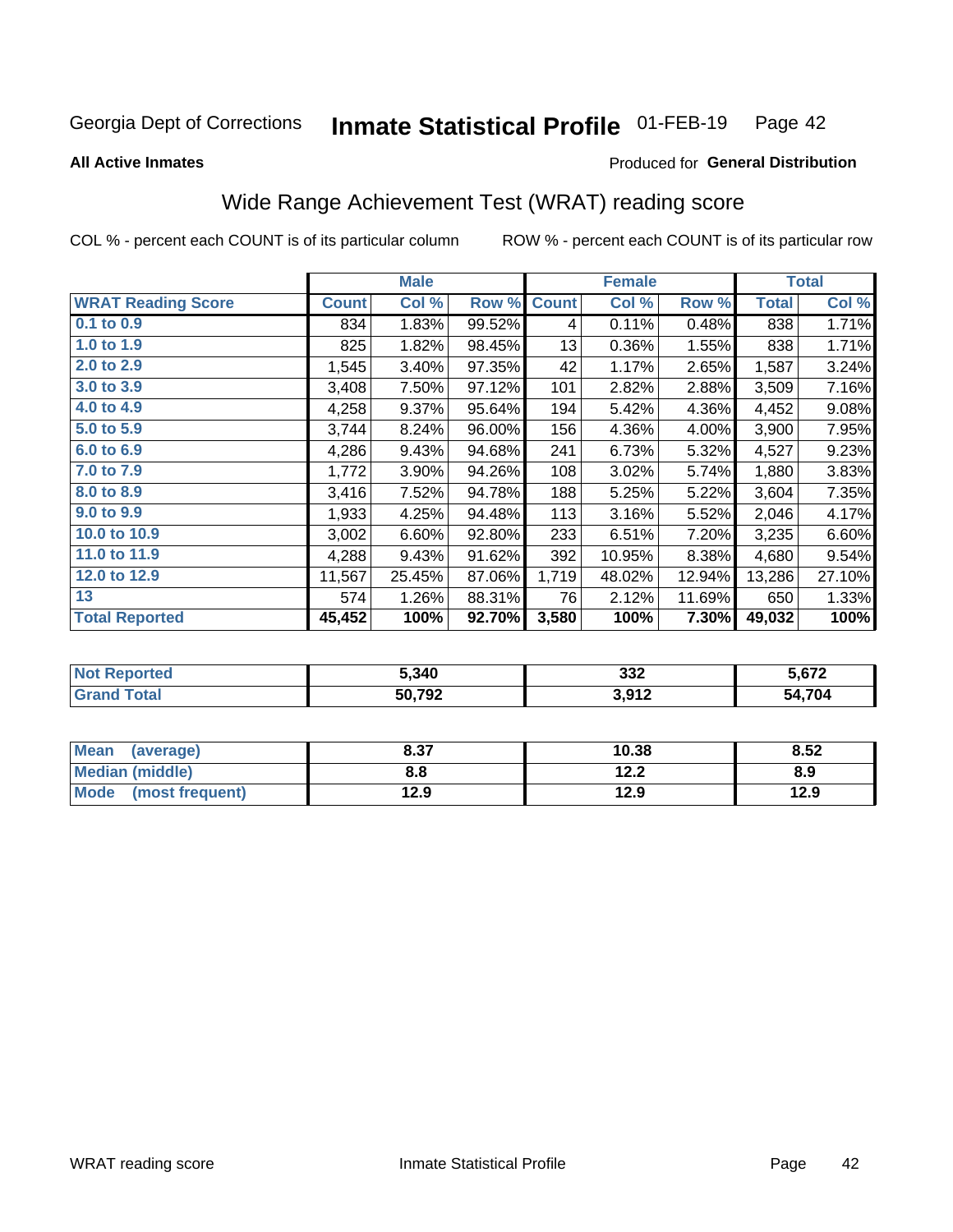#### Inmate Statistical Profile 01-FEB-19 Page 43

**All Active Inmates** 

### Produced for General Distribution

## Wide Range Achievement Test (WRAT) math score

COL % - percent each COUNT is of its particular column

|                              |              | <b>Male</b> |         |                 | <b>Female</b> |        |              | <b>Total</b> |
|------------------------------|--------------|-------------|---------|-----------------|---------------|--------|--------------|--------------|
| <b>WRAT Mathematic Score</b> | <b>Count</b> | Col %       | Row %   | <b>Count</b>    | Col %         | Row %  | <b>Total</b> | Col %        |
| $0.1$ to $0.9$               | 153          | 0.34%       | 100.00% |                 |               |        | 153          | 0.31%        |
| 1.0 to 1.9                   | 376          | 0.83%       | 98.43%  | 6               | 0.17%         | 1.57%  | 382          | 0.78%        |
| 2.0 to 2.9                   | 1,019        | 2.24%       | 95.86%  | 44              | 1.23%         | 4.14%  | 1,063        | 2.17%        |
| 3.0 to 3.9                   | 2,313        | 5.09%       | 95.34%  | 113             | 3.16%         | 4.66%  | 2,426        | 4.95%        |
| 4.0 to 4.9                   | 5,770        | 12.70%      | 93.99%  | 369             | 10.30%        | 6.01%  | 6,139        | 12.52%       |
| 5.0 to 5.9                   | 7,128        | 15.68%      | 91.69%  | 646             | 18.04%        | 8.31%  | 7,774        | 15.86%       |
| 6.0 to 6.9                   | 9,072        | 19.96%      | 92.22%  | 765             | 21.36%        | 7.78%  | 9,837        | 20.06%       |
| 7.0 to 7.9                   | 3,594        | 7.91%       | 92.94%  | 273             | 7.62%         | 7.06%  | 3,867        | 7.89%        |
| 8.0 to 8.9                   | 4,832        | 10.63%      | 91.76%  | 434             | 12.12%        | 8.24%  | 5,266        | 10.74%       |
| 9.0 to 9.9                   | 2,543        | 5.60%       | 92.51%  | 206             | 5.75%         | 7.49%  | 2,749        | 5.61%        |
| 10.0 to 10.9                 | 519          | 1.14%       | 97.19%  | 15 <sub>1</sub> | 0.42%         | 2.81%  | 534          | 1.09%        |
| 11.0 to 11.9                 | 1,755        | 3.86%       | 92.56%  | 141             | 3.94%         | 7.44%  | 1,896        | 3.87%        |
| 12.0 to 12.9                 | 6,306        | 13.87%      | 91.96%  | 551             | 15.39%        | 8.04%  | 6,857        | 13.99%       |
| 13                           | 69           | 0.15%       | 79.31%  | 18              | 0.50%         | 20.69% | 87           | 0.18%        |
| <b>Total Reported</b>        | 45,449       | 100%        | 92.70%  | 3,581           | 100%          | 7.30%  | 49,030       | 100.0%       |
|                              |              |             |         |                 |               |        |              |              |

| <b>Not Reported</b>   | 5,343  | 221<br>. აა | 5,674  |
|-----------------------|--------|-------------|--------|
| <b>Total</b><br>Grand | 50,792 | 3,912       | 54,704 |

| Mean (average)         | 7.33 | 7.63 | 7.36 |
|------------------------|------|------|------|
| <b>Median (middle)</b> | o.o  | 6.9  | 6.8  |
| Mode (most frequent)   | 12.9 | 12.9 | 12.9 |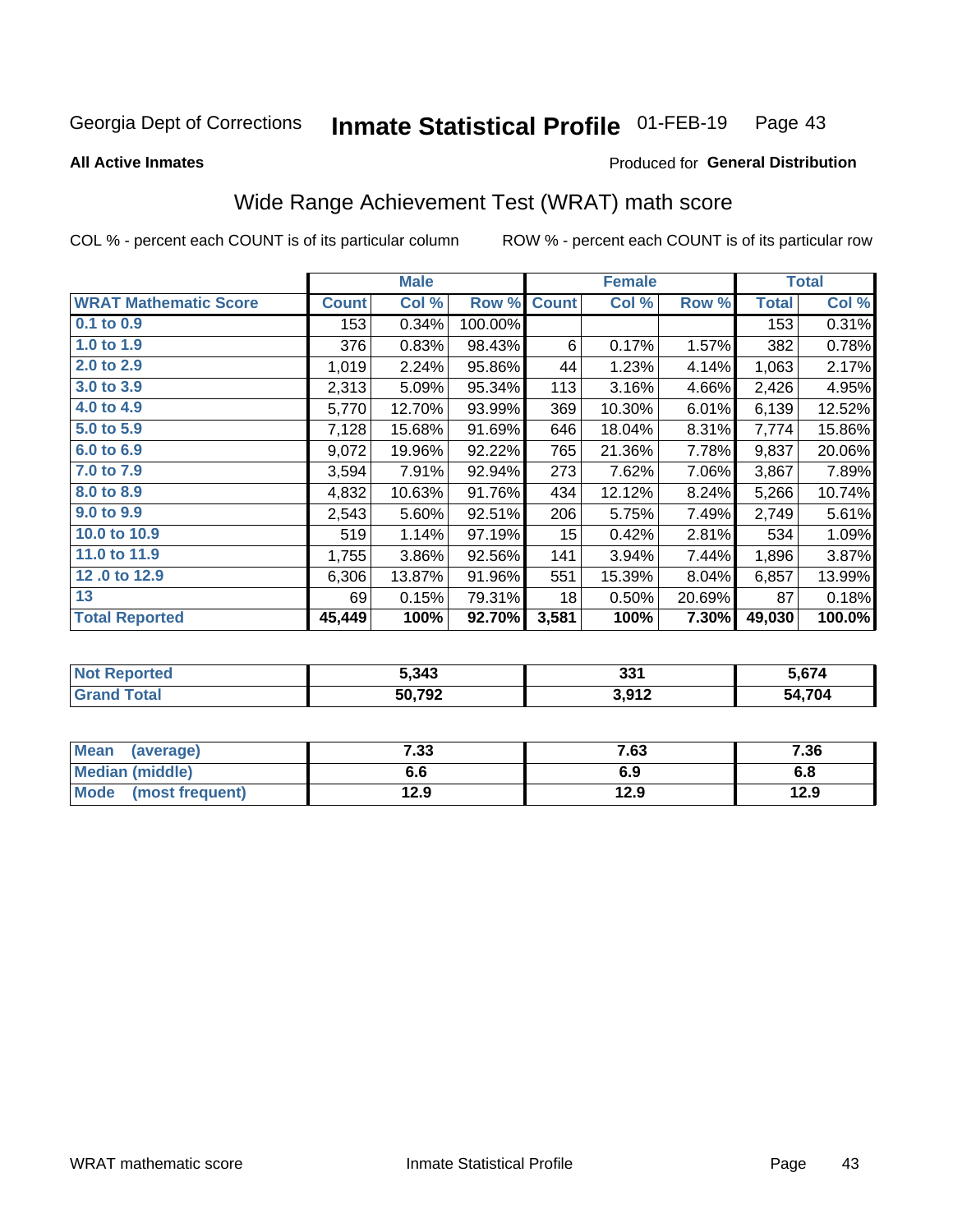#### Inmate Statistical Profile 01-FEB-19 Page 44

### **All Active Inmates**

### Produced for General Distribution

## Wide Range Achievement Test (WRAT) spelling score

COL % - percent each COUNT is of its particular column

|                            |              | <b>Male</b> |        |                 | <b>Female</b> |        |              | <b>Total</b> |
|----------------------------|--------------|-------------|--------|-----------------|---------------|--------|--------------|--------------|
| <b>WRAT Spelling Score</b> | <b>Count</b> | Col %       | Row %  | <b>Count</b>    | Col %         | Row %  | <b>Total</b> | Col %        |
| 0.1 to 0.9                 | 951          | 2.09%       | 99.27% | 7               | 0.20%         | 0.73%  | 958          | 1.95%        |
| 1.0 to 1.9                 | 1,166        | 2.56%       | 98.73% | 15 <sub>1</sub> | 0.42%         | 1.27%  | 1,181        | 2.41%        |
| 2.0 to 2.9                 | 2,115        | 4.65%       | 98.10% | 41              | 1.14%         | 1.90%  | 2,156        | 4.40%        |
| 3.0 to 3.9                 | 3,293        | 7.24%       | 97.60% | 81              | 2.26%         | 2.40%  | 3,374        | 6.88%        |
| 4.0 to 4.9                 | 2,959        | 6.51%       | 96.57% | 105             | 2.93%         | 3.43%  | 3,064        | 6.25%        |
| 5.0 to 5.9                 | 4,954        | 10.90%      | 95.42% | 238             | 6.65%         | 4.58%  | 5,192        | 10.59%       |
| 6.0 to 6.9                 | 4,165        | 9.16%       | 94.70% | 233             | 6.51%         | 5.30%  | 4,398        | 8.97%        |
| 7.0 to 7.9                 | 3,960        | 8.71%       | 93.84% | 260             | 7.26%         | 6.16%  | 4,220        | 8.60%        |
| 8.0 to 8.9                 | 3,850        | 8.47%       | 93.00% | 290             | 8.10%         | 7.00%  | 4,140        | 8.44%        |
| 9.0 to 9.9                 | 2,188        | 4.81%       | 93.11% | 162             | 4.52%         | 6.89%  | 2,350        | 4.79%        |
| 10.0 to 10.9               | 2,156        | 4.74%       | 92.89% | 165             | 4.61%         | 7.11%  | 2,321        | 4.73%        |
| 11.0 to 11.9               | 3,496        | 7.69%       | 90.57% | 364             | 10.16%        | 9.43%  | 3,860        | 7.87%        |
| 12.0 to 12.9               | 9,942        | 21.87%      | 86.31% | 1,577           | 44.04%        | 13.69% | 11,519       | 23.49%       |
| 13                         | 269          | 0.59%       | 86.22% | 43              | 1.20%         | 13.78% | 312          | 0.64%        |
| <b>Total Reported</b>      | 45,464       | 100%        | 92.70% | 3,581           | 100%          | 7.30%  | 49,045       | 100.0%       |

| тес<br>NO | 5,328         | 224<br>. ಎ. | 5,659      |
|-----------|---------------|-------------|------------|
| $\sim$ 40 | 50.792<br>194 | 3,912       | .704<br>77 |

| Mean<br>(average)       | 7.96 | 10.12 | 8.12 |
|-------------------------|------|-------|------|
| Median (middle)         | . .  | 11.6  | 7. O |
| Mode<br>(most frequent) | 12.9 | 12.9  | 12.9 |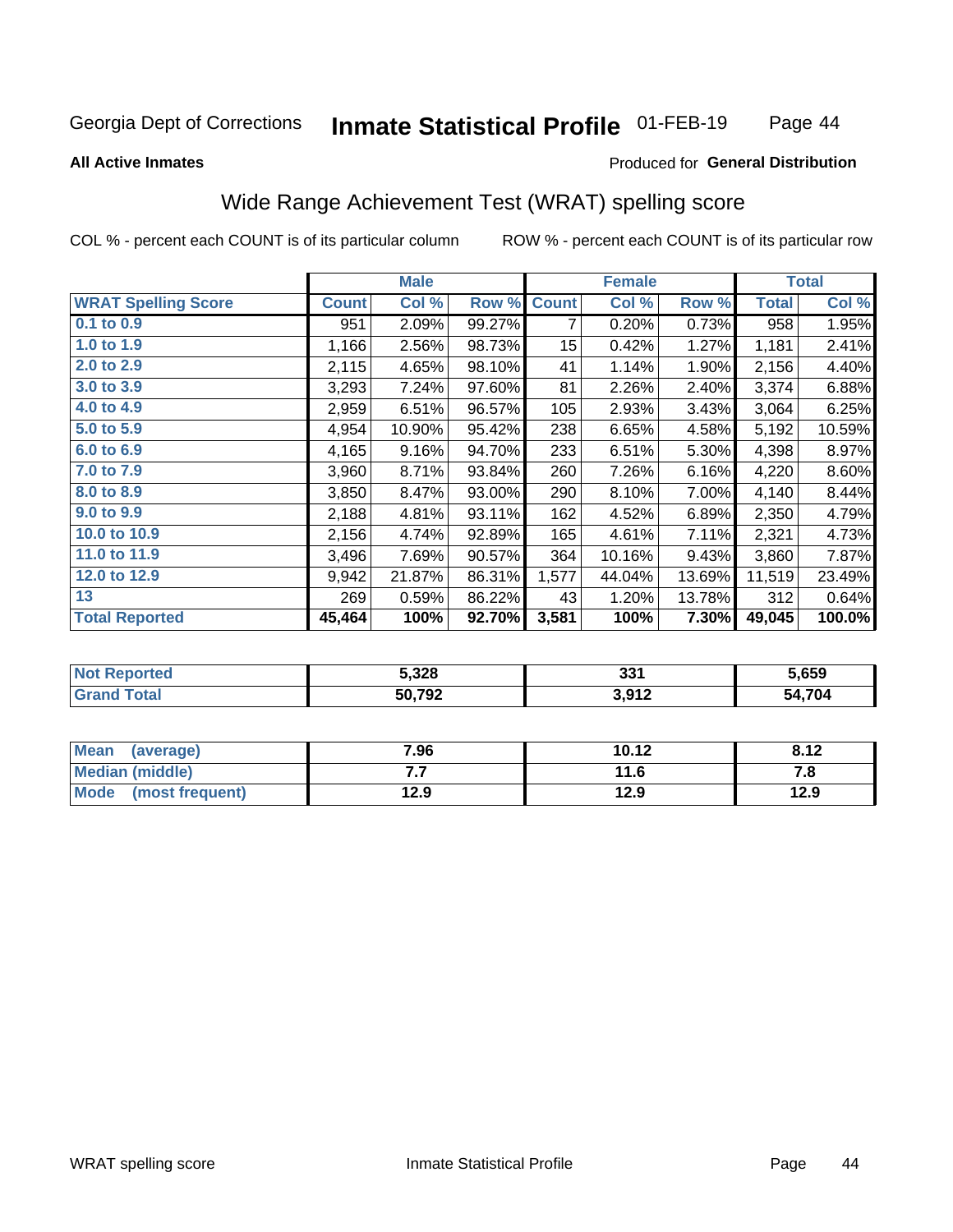#### Inmate Statistical Profile 01-FEB-19 Page 45

**All Active Inmates** 

### **Produced for General Distribution**

## Current / last mental health treatment level

COL % - percent each COUNT is of its particular column

|                                    |              | <b>Male</b> |         |              | <b>Female</b> |          |              | <b>Total</b> |
|------------------------------------|--------------|-------------|---------|--------------|---------------|----------|--------------|--------------|
| <b>Mental Health Treatment Lev</b> | <b>Count</b> | Col %       | Row %   | <b>Count</b> | Col %         | Row %    | <b>Total</b> | Col %        |
| 1 No problem at current time       | 8,558        | 50.42%      | 92.99%  | 645          | 21.27%        | 7.01%    | 9,203        | 46.00%       |
| 2 Receiving outpatient             | 6,665        | 39.26%      | 74.14%  | 2,325        | 76.68%        | 25.86%   | 8,990        | 44.93%       |
| <b>Treatment</b>                   |              |             |         |              |               |          |              |              |
| 3 Inpatient, moderate              | 1,419        | 8.36%       | 96.66%  | 49           | 1.62%         | 3.34%    | 1,468        | 7.34%        |
| <b>Treatment</b>                   |              |             |         |              |               |          |              |              |
| 4 Inpatient, intensive             | 317          | 1.87%       | 96.06%  | 13           | 0.43%         | $3.94\%$ | 330          | 1.65%        |
| Treatment                          |              |             |         |              |               |          |              |              |
| <b>5 Undergoing crisis</b>         | 15           | 0.09%       | 100.00% |              |               |          | 15           | 0.07%        |
| <b>Stabilization</b>               |              |             |         |              |               |          |              |              |
| <b>6 Hospital for criminally</b>   |              | 0.01%       | 100.00% |              |               |          |              | 0.01%        |
| <b>Tinsane</b>                     |              |             |         |              |               |          |              |              |
| <b>Total Evaluated</b>             | 16,975       | 100%        | 84.85%  | 3,032        | 100%          | 15.15%   | 20,007       | 100%         |

| Never had MH evaluation | 33,817 | 880   | 34,697 |
|-------------------------|--------|-------|--------|
| $\tau$ otal             | 50,792 | 3,912 | 54,704 |

| Median (middle) | No problem at current time | <b>Receiving outpatient</b><br>treatment | <b>Receiving</b><br>outpatient<br>treatment |  |  |
|-----------------|----------------------------|------------------------------------------|---------------------------------------------|--|--|
| <b>Mode</b>     | No problem at current time | <b>Receiving outpatient</b>              | No problem at                               |  |  |
| (most frequent) |                            | treatment                                | current time                                |  |  |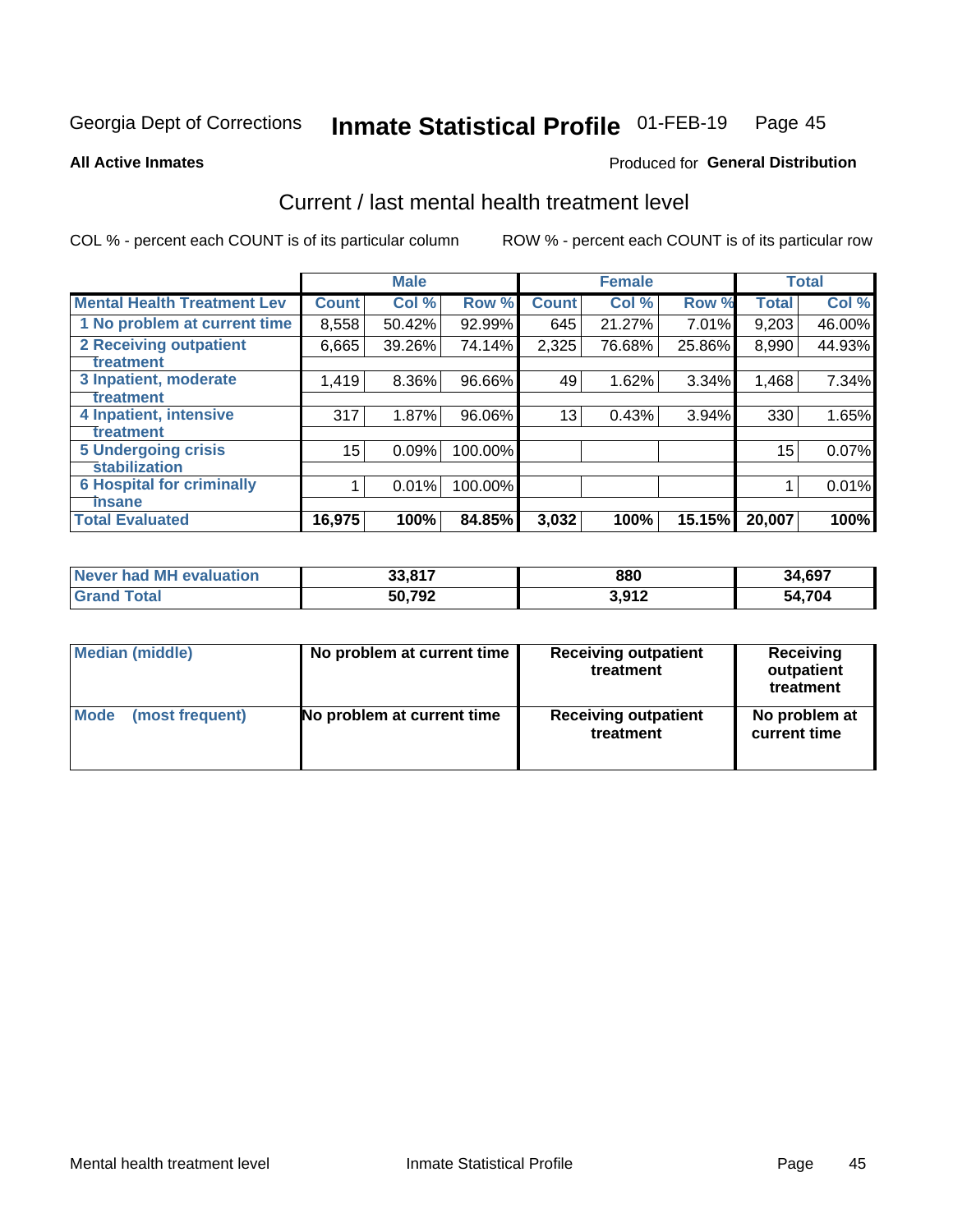### **All Active Inmates**

## Produced for General Distribution

## PULHESDWIT medical scale - 'P' overall condition ('P'hysical)

COL % - percent each COUNT is of its particular column

|                                  |              | <b>Male</b> |        | <b>Female</b>   |        |        | <b>Total</b> |        |
|----------------------------------|--------------|-------------|--------|-----------------|--------|--------|--------------|--------|
| <b>P' Overall Condition</b>      | <b>Count</b> | Col %       | Row %  | <b>Count</b>    | Col %  | Row %  | <b>Total</b> | Col %  |
| 1 No medical illness             | 35,030       | 75.43%      | 93.92% | 2,268           | 63.98% | 6.08%  | 37,298       | 74.62% |
| 2 Well-controlled chronic        | 10,447       | 22.50%      | 89.85% | 1,180           | 33.29% | 10.15% | 11,627       | 23.26% |
| <b>lillness</b>                  |              |             |        |                 |        |        |              |        |
| 3 Poorly-controlled chronic      | 878          | 1.89%       | 93.80% | 58              | 1.64%  | 6.20%  | 936          | 1.87%  |
| <b>illness</b>                   |              |             |        |                 |        |        |              |        |
| 4 Significant problems requiring | 78           | 0.17%       | 80.41% | 19 <sub>1</sub> | 0.54%  | 19.59% | 97           | 0.19%  |
| special housing                  |              |             |        |                 |        |        |              |        |
| 5 Terminal illness, $< 6$ months | 4            | 0.01%       | 80.00% |                 | 0.03%  | 20.00% | 5            | 0.01%  |
| to live                          |              |             |        |                 |        |        |              |        |
| 6 Inmate is pregnant             |              | 0.01%       | 5.00%  | 19              | 0.54%  | 95.00% | 20           | 0.04%  |
| <b>Total Reported</b>            | 46,438       | 100%        | 92.91% | 3,545           | 100%   | 7.09%  | 49,983       | 100%   |

| τеα | 1,354              | 367           | 704<br>4. I 4. I |
|-----|--------------------|---------------|------------------|
|     | 50.792<br>™J∠<br>, | . ര∢ ാ<br>. . | .704<br>57       |

| Mode<br>(most frequent) |  | <sup>1</sup> No medical illness | 1 No medical illness | 1 No medical<br>illness |
|-------------------------|--|---------------------------------|----------------------|-------------------------|
|-------------------------|--|---------------------------------|----------------------|-------------------------|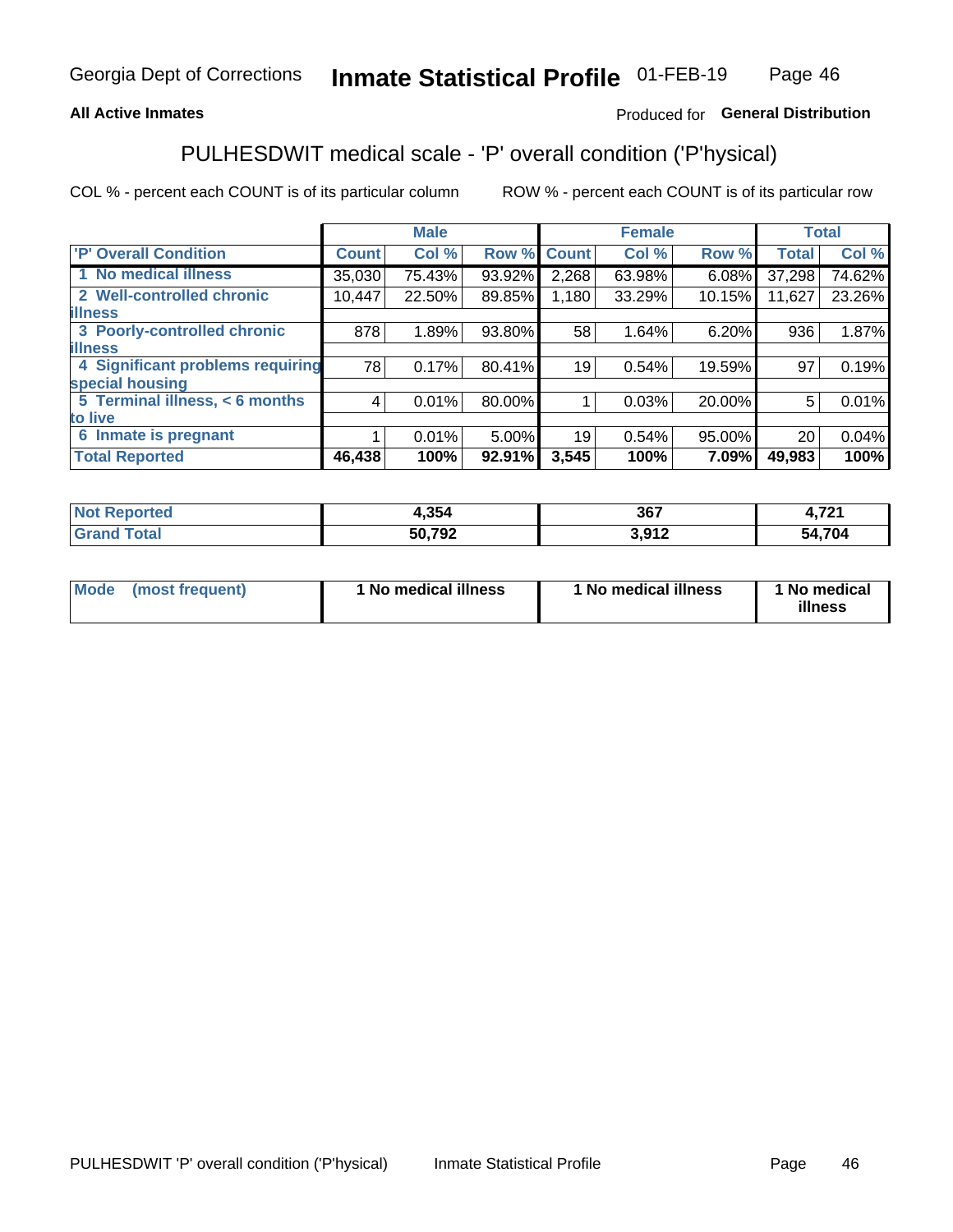### **All Active Inmates**

### Produced for General Distribution

# PULHESDWIT medical scale - 'U' upper body

COL % - percent each COUNT is of its particular column

|                              |              | <b>Male</b> |         |              | <b>Female</b> |       |              | <b>Total</b> |
|------------------------------|--------------|-------------|---------|--------------|---------------|-------|--------------|--------------|
| <b>U' Upper Body</b>         | <b>Count</b> | Col %       | Row %   | <b>Count</b> | Col %         | Row % | <b>Total</b> | Col %        |
| 1 Upper bones, joints,       | 44,271       | 95.63%      | 92.99%  | 3,339        | 94.19%        | 7.01% | 47,610       | 95.53%       |
| muscles all OK               |              |             |         |              |               |       |              |              |
| 2 One or both arms minimally | 1,741        | 3.76%       | 90.44%  | 184          | 5.19%         | 9.56% | 1,925        | 3.86%        |
| limited                      |              |             |         |              |               |       |              |              |
| 3 One or both arms           | 230          | 0.50%       | 92.37%  | 19           | 0.54%         | 7.63% | 249          | 0.50%        |
| <b>moderately limited</b>    |              |             |         |              |               |       |              |              |
| 4 One arm disabled,          | 50           | 0.11%       | 94.34%  | 3            | 0.08%         | 5.66% | 53           | 0.11%        |
| paralyzed, or amputated      |              |             |         |              |               |       |              |              |
| 5 Both arms disabled,        | 3            | 0.01%       | 100.00% |              |               |       | 3            | 0.01%        |
| paralyzed, or amputated      |              |             |         |              |               |       |              |              |
| <b>Total Reported</b>        | 46,295       | 100%        | 92.89%  | 3,545        | 100%          | 7.11% | 49,840       | 100.0%       |

| <b>Not Reported</b> | ,497   | 367            | 4,864  |
|---------------------|--------|----------------|--------|
| <b>Total</b>        | 50,792 | 012<br>J.J I L | 54,704 |

|  | Mode (most frequent) | 1 Upper bones, joints,<br>muscles all OK | 1 Upper bones, joints,<br>muscles all OK | 1 Upper bones,<br>ljoints, muscles all<br>ΟK |
|--|----------------------|------------------------------------------|------------------------------------------|----------------------------------------------|
|--|----------------------|------------------------------------------|------------------------------------------|----------------------------------------------|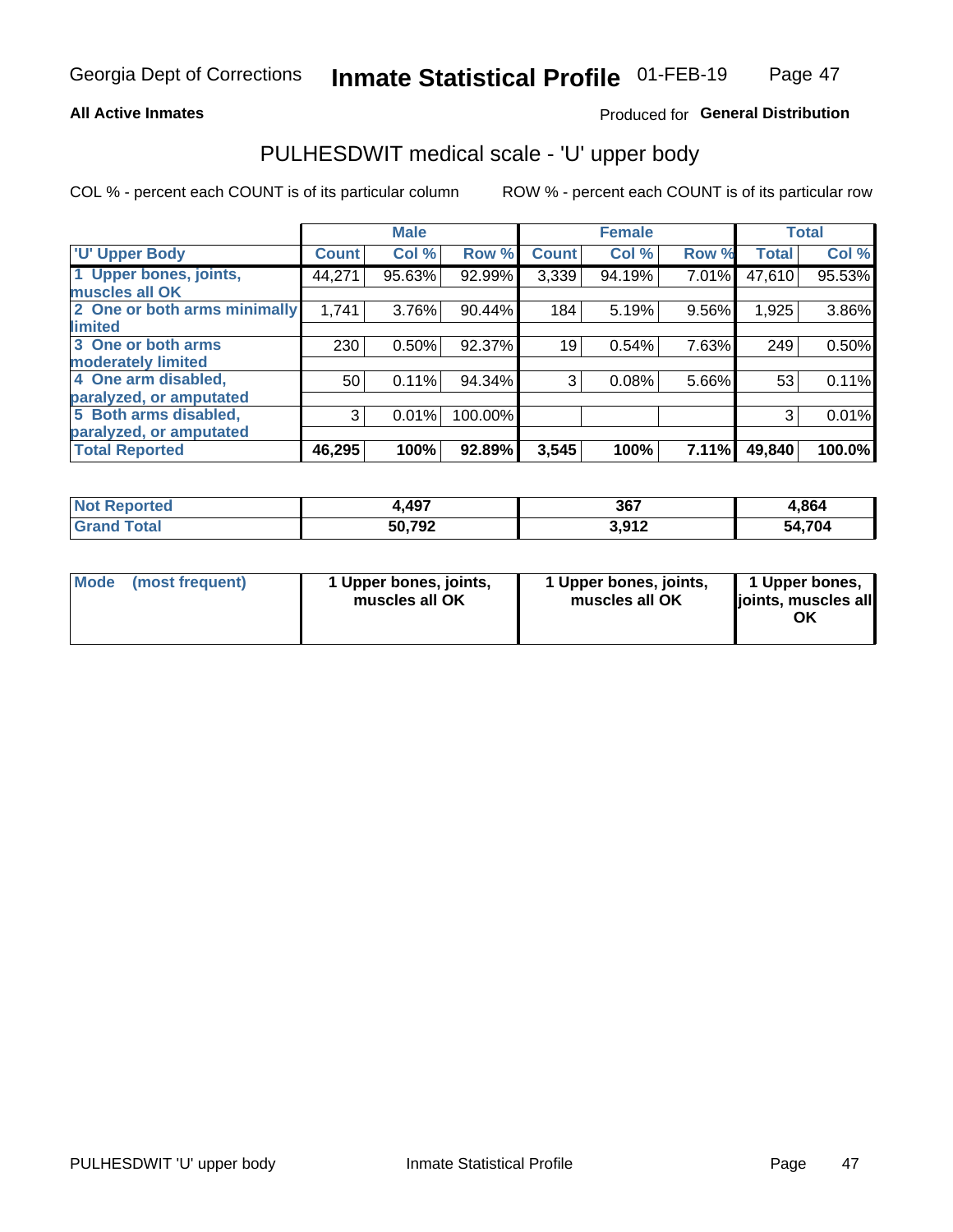### **All Active Inmates**

### Produced for General Distribution

## PULHESDWIT medical scale - 'L' lower body

COL % - percent each COUNT is of its particular column

|                                |              | <b>Male</b> |        |              | <b>Female</b> |       |              | <b>Total</b> |
|--------------------------------|--------------|-------------|--------|--------------|---------------|-------|--------------|--------------|
| 'L' Lower Body                 | <b>Count</b> | Col %       | Row %  | <b>Count</b> | Col %         | Row % | <b>Total</b> | Col %        |
| 1 Lower bones, joints,         | 41,846       | 90.40%      | 93.03% | 3,137        | 88.54%        | 6.97% | 44,983       | 90.27%       |
| muscles all OK                 |              |             |        |              |               |       |              |              |
| 2 One or both legs minimally   | 3,693        | 7.98%       | 91.16% | 358          | 10.10%        | 8.84% | 4,051        | 8.13%        |
| limited                        |              |             |        |              |               |       |              |              |
| 3 One or both legs             | 605          | 1.31%       | 94.24% | 37           | 1.04%         | 5.76% | 642          | 1.29%        |
| moderately limited             |              |             |        |              |               |       |              |              |
| 4 One leg disabled, paralyzed, | 123          | 0.27%       | 92.48% | 10           | 0.28%         | 7.52% | 133          | 0.27%        |
| or amputated                   |              |             |        |              |               |       |              |              |
| 5 Both legs disabled,          | 21           | 0.05%       | 95.45% |              | 0.03%         | 4.55% | 22           | 0.04%        |
| paralyzed, or amputated        |              |             |        |              |               |       |              |              |
| <b>Total Reported</b>          | 46,288       | 100%        | 92.89% | 3,543        | 100%          | 7.11% | 49,831       | 100%         |

| <b>Not Reported</b>   | 4,504  | 369   | 4,873  |
|-----------------------|--------|-------|--------|
| <b>Total</b><br>Grand | 50,792 | 3,912 | 54,704 |

| Mode | (most frequent) | 1 Lower bones, joints,<br>muscles all OK | I Lower bones, joints,<br>muscles all OK | 1 Lower bones,<br>joints, muscles all<br>ΟK |
|------|-----------------|------------------------------------------|------------------------------------------|---------------------------------------------|
|------|-----------------|------------------------------------------|------------------------------------------|---------------------------------------------|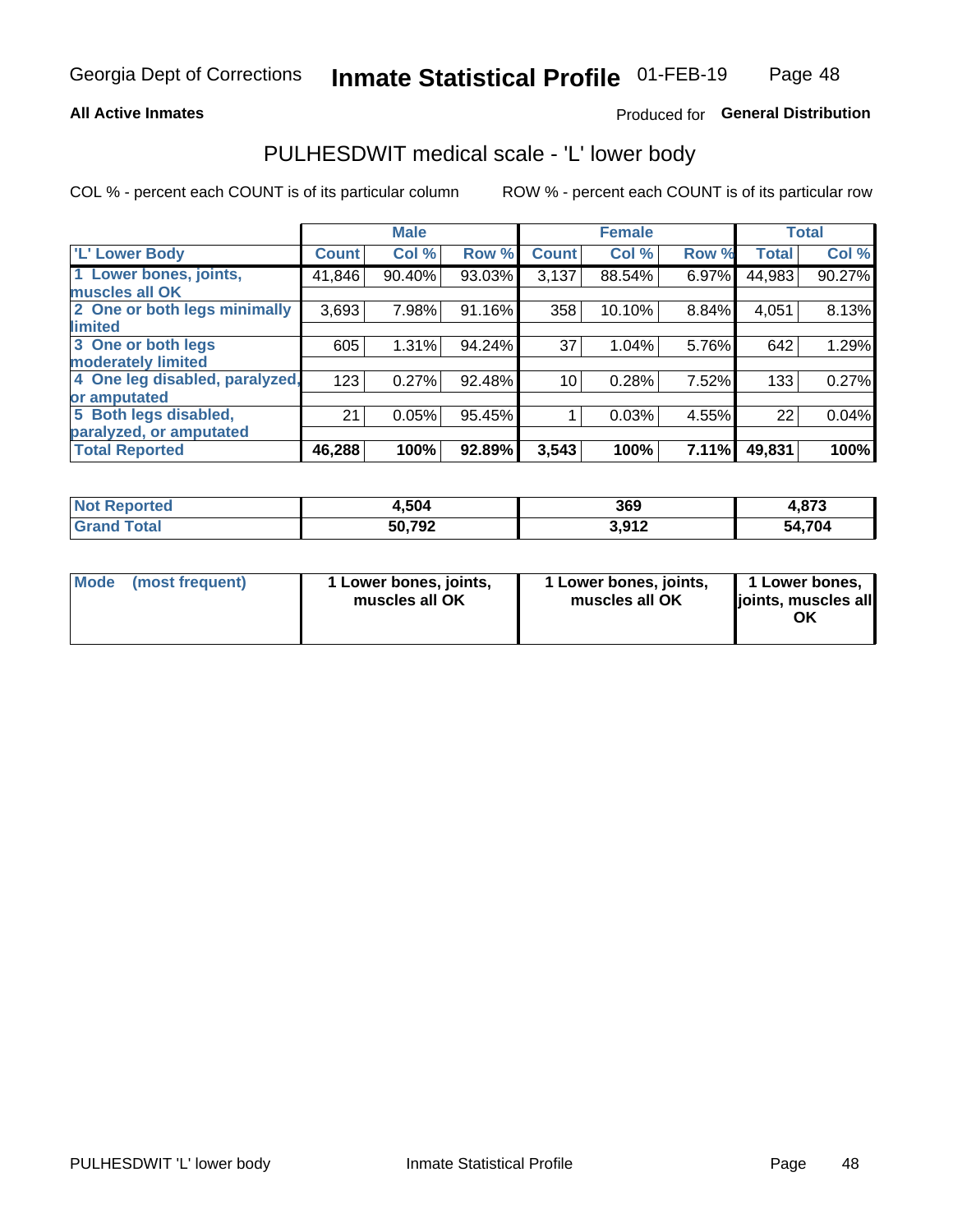### **All Active Inmates**

### Produced for General Distribution

## PULHESDWIT medical scale - 'H' hearing

COL % - percent each COUNT is of its particular column

|                                |              | <b>Male</b> |        |             | <b>Female</b> |          | <b>Total</b> |        |
|--------------------------------|--------------|-------------|--------|-------------|---------------|----------|--------------|--------|
| <b>H' Hearing</b>              | <b>Count</b> | Col %       |        | Row % Count | Col %         | Row %    | <b>Total</b> | Col %  |
| 1 Normal hearing both ears     | 45,665       | 98.70%      | 92.89% | 3,495       | 98.67%        | 7.11%    | 49,160       | 98.70% |
| 2 Some loss in one ear with    | 469          | 1.01%       | 91.96% | 41          | 1.16%         | 8.04%    | 510          | 1.02%  |
| other OK, or mild loss in both |              |             |        |             |               |          |              |        |
| 3 Total loss in one ear with   | 84           | 0.18%       | 98.82% |             | 0.03%         | 1.18%    | 85           | 0.17%  |
| mild loss in other             |              |             |        |             |               |          |              |        |
| 4 Severe loss in both ears     | 31           | $0.07\%$    | 91.18% | 3           | $0.08\%$      | 8.82%    | 34           | 0.07%  |
| 5 Total loss in both ears,     | 16           | 0.03%       | 88.89% | 2           | $0.06\%$      | 11.11%   | 18           | 0.04%  |
| requiring special housing      |              |             |        |             |               |          |              |        |
| <b>Total Reported</b>          | 46,265       | 100%        | 92.89% | 3,542       | 100%          | $7.11\%$ | 49,807       | 100%   |

| <b>FA7</b><br>7,J <i>l</i> | 270<br>JI U        | .897   |
|----------------------------|--------------------|--------|
| 50.702<br>-24              | 2 Q1 2<br>⊾ ا لا,د | 54,704 |

| Mode (most frequent) | 1 Normal hearing both ears 11 Normal hearing both ears 1 Normal hearing | both ears |
|----------------------|-------------------------------------------------------------------------|-----------|
|                      |                                                                         |           |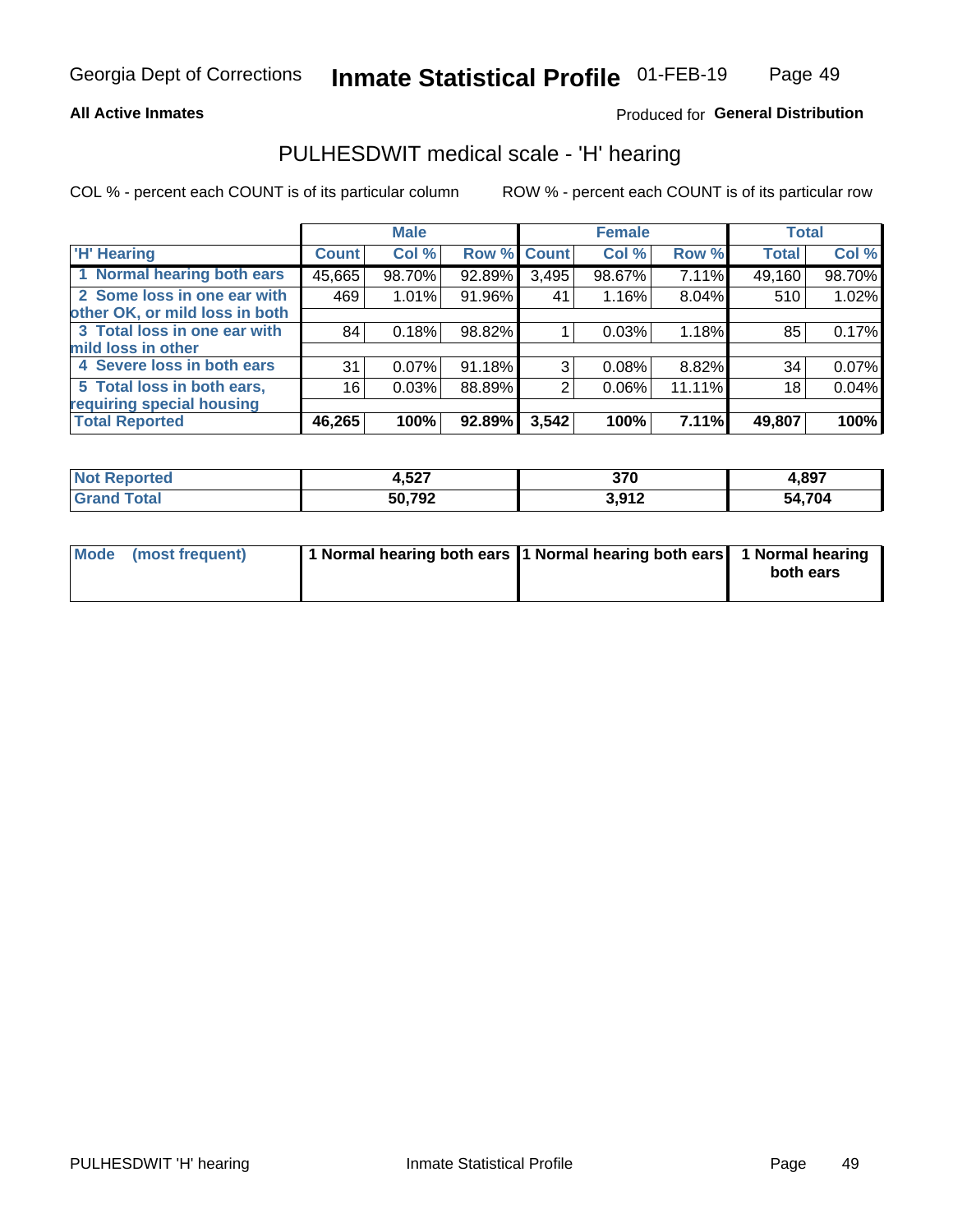### **All Active Inmates**

### Produced for General Distribution

## PULHESDWIT medical scale - 'E' vision

COL % - percent each COUNT is of its particular column

|                                 |              | <b>Male</b> |        |                 | <b>Female</b> |        |              | <b>Total</b> |
|---------------------------------|--------------|-------------|--------|-----------------|---------------|--------|--------------|--------------|
| 'E' Vision                      | <b>Count</b> | Col %       | Row %  | <b>Count</b>    | Col %         | Row %  | <b>Total</b> | Col %        |
| 1 Correctable to 20/40 in both  | 35,826       | 78.23%      | 95.16% | ∣823. ا         | 52.13%        | 4.84%  | 37,649       | 76.38%       |
| eyes                            |              |             |        |                 |               |        |              |              |
| 2 Correctable to 20/70 in one   | 8,989        | 19.63%      | 85.34% | 1,544           | 44.15%        | 14.66% | 10,533       | 21.37%       |
| eye, may be blind in other      |              |             |        |                 |               |        |              |              |
| 3 Correctable to 20/200 in one  | 796          | 1.74%       | 87.28% | 116             | 3.32%         | 12.72% | 912          | 1.85%        |
| eye, may be blind in other      |              |             |        |                 |               |        |              |              |
| 4 One eye not correctable to    | 166          | 0.36%       | 92.74% | 13 <sub>1</sub> | 0.37%         | 7.26%  | 179          | 0.36%        |
| 20/200, other may be blind      |              |             |        |                 |               |        |              |              |
| 5 Blind in both eyes, requiring | 18           | 0.04%       | 94.74% |                 | 0.03%         | 5.26%  | 19           | 0.04%        |
| special housing                 |              |             |        |                 |               |        |              |              |
| <b>Total Reported</b>           | 45,795       | 100%        | 92.91% | 3,497           | 100%          | 7.09%  | 49,292       | 100%         |

| <b>Not Reported</b>   | 1,997  | 415   | 5,412  |
|-----------------------|--------|-------|--------|
| Total<br><b>Grand</b> | 50,792 | 3,912 | 54,704 |

| Mode (most frequent) | 1 Correctable to 20/40 in both<br>eves | 1 Correctable to 20/40 in   1 Correctable to  <br>both eves | 20/40 in both eyes |  |
|----------------------|----------------------------------------|-------------------------------------------------------------|--------------------|--|
|                      |                                        |                                                             |                    |  |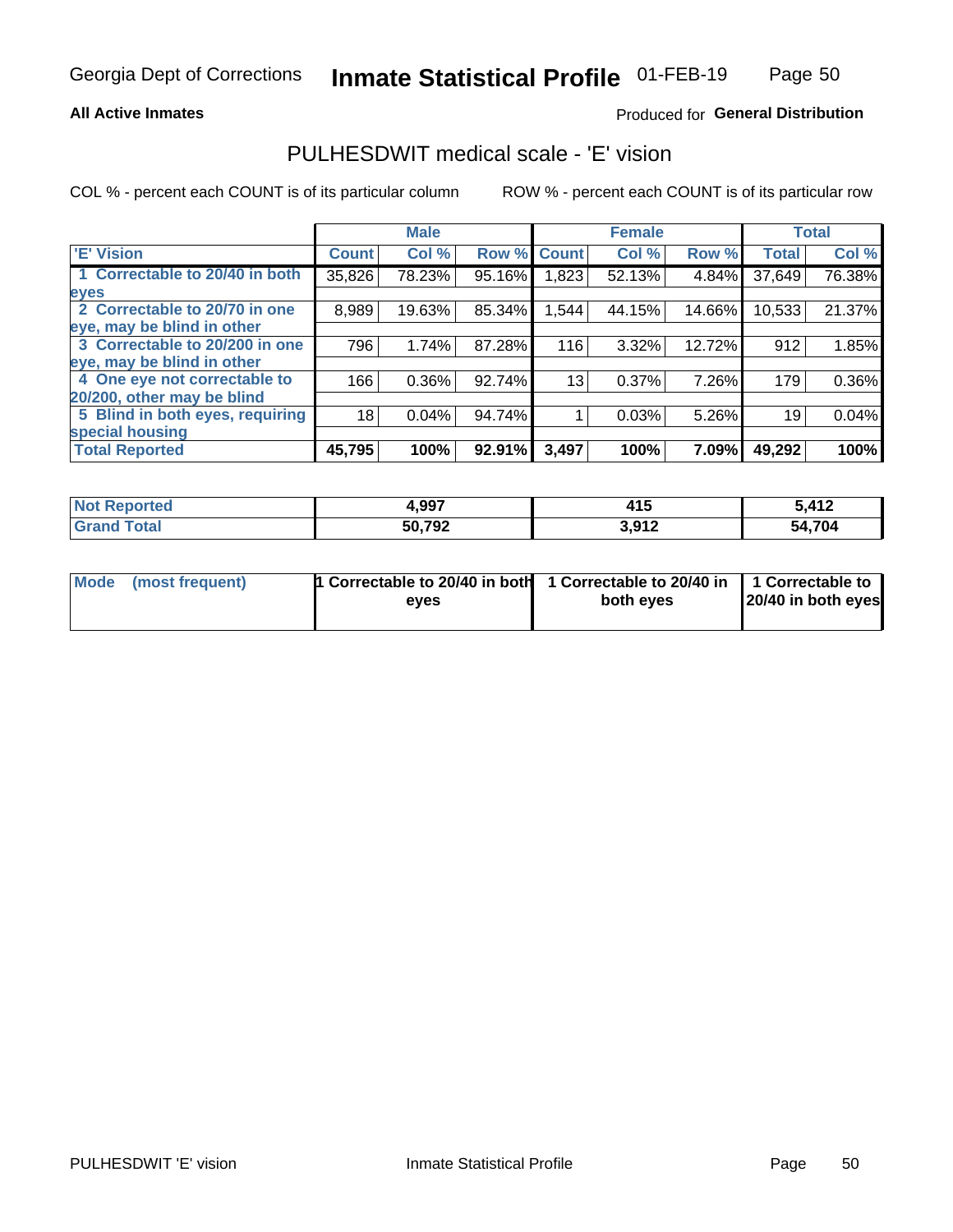### **All Active Inmates**

### Produced for General Distribution

## PULHESDWIT medical scale - 'S' pSychiatric

COL % - percent each COUNT is of its particular column

|                                        |              | <b>Male</b> |        |              | <b>Female</b> |        |              | <b>Total</b> |
|----------------------------------------|--------------|-------------|--------|--------------|---------------|--------|--------------|--------------|
| 'S' pSychiatric                        | <b>Count</b> | Col %       | Row %  | <b>Count</b> | Col %         | Row %  | <b>Total</b> | Col %        |
| 1 No impairment or disorders           | 40,964       | 88.75%      | 97.08% | 1,231        | 38.03%        | 2.92%  | 42,195       | 85.43%       |
| 2 Stable, or in remission, or          | 4,124        | $8.94\%$    | 67.54% | .982         | 61.23%        | 32.46% | 6,106        | 12.36%       |
| mild impairment or retardation         |              |             |        |              |               |        |              |              |
| 3 Requires moderate inpatient          | 878          | 1.90%       | 98.21% | 16           | 0.49%         | 1.79%  | 894          | 1.81%        |
| treatment                              |              |             |        |              |               |        |              |              |
| 4 Requires intensive inpatient         | 183          | 0.40%       | 96.32% |              | 0.22%         | 3.68%  | 190          | 0.38%        |
| treatment                              |              |             |        |              |               |        |              |              |
| <b>5 Requires Crisis Stabilization</b> | 6            | 0.01%       | 85.71% |              | 0.03%         | 14.29% |              | 0.01%        |
| Unit (CSU) inpatient care              |              |             |        |              |               |        |              |              |
| <b>Total Reported</b>                  | 46,155       | 100%        | 93.45% | 3,237        | 100%          | 6.55%  | 49,392       | 100%         |

| <b>Not Reported</b> | 4,637  | $\sim$<br>৬7১ | 5,312  |
|---------------------|--------|---------------|--------|
| Total<br>' Grand    | 50,792 | 3,912         | 54,704 |

| Mode (most frequent) | <b>1 No impairment or disorders</b> 2 Stable, or in remission, 1 No impairment or |                       |           |
|----------------------|-----------------------------------------------------------------------------------|-----------------------|-----------|
|                      |                                                                                   | or mild impairment or | disorders |
|                      |                                                                                   | retardation           |           |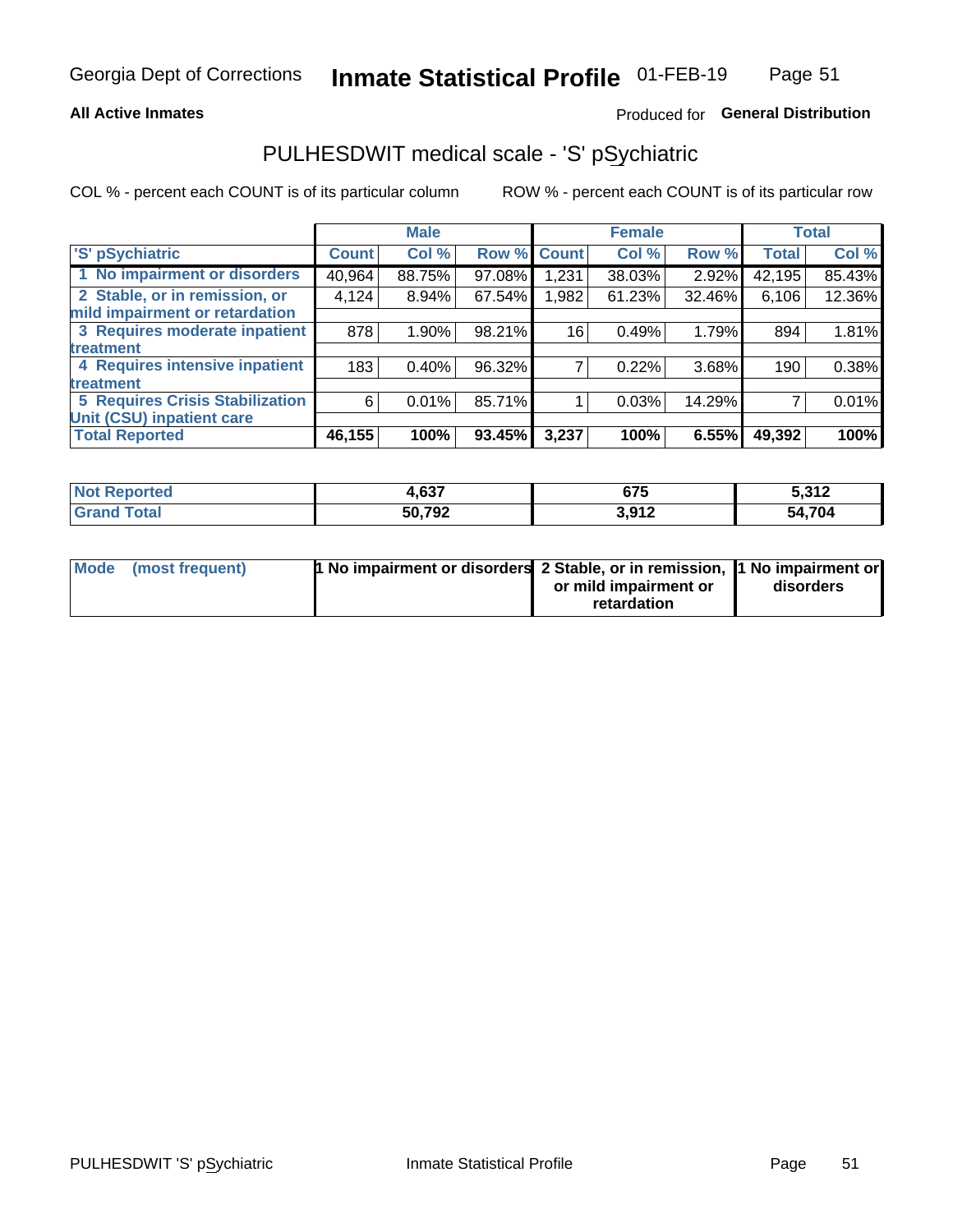### **All Active Inmates**

### Produced for General Distribution

## PULHESDWIT medical scale - 'D' dental

COL % - percent each COUNT is of its particular column

|                                 |              | <b>Male</b> |         |              | <b>Female</b> |          |              | <b>Total</b> |
|---------------------------------|--------------|-------------|---------|--------------|---------------|----------|--------------|--------------|
| <b>D'</b> Dental                | <b>Count</b> | Col %       | Row %   | <b>Count</b> | Col %         | Row %    | <b>Total</b> | Col %        |
| 1 Minimal routine dental health | 25,984       | 59.41%      | 91.83%  | 2,313        | 69.94%        | 8.17%    | 28,297       | 60.15%       |
| <b>needs</b>                    |              |             |         |              |               |          |              |              |
| 2 Moderate cavities and/or gum  | 15,117       | 34.56%      | 96.00%  | 630          | 19.05%        | 4.00%    | 15,747       | 33.47%       |
| disease                         |              |             |         |              |               |          |              |              |
| 3 Extensive gum disease         | 2,586        | 5.91%       | 87.72%  | 362          | 10.95%        | 12.28%   | 2,948        | 6.27%        |
| and/or widespread decay         |              |             |         |              |               |          |              |              |
| 4 Urgent need for dental        | 49           | 0.11%       | 96.08%  | 2            | 0.06%         | $3.92\%$ | 51           | 0.11%        |
| <b>services</b>                 |              |             |         |              |               |          |              |              |
| 5 Life-threatening disease or   |              | 0.01%       | 100.00% |              |               |          |              | 0.01%        |
| extreme pain or infection       |              |             |         |              |               |          |              |              |
| <b>Total Reported</b>           | 43,737       | 100%        | 92.97%  | 3,307        | 100%          | 7.03%    | 47,044       | 100.0%       |

| <b>Not Reported</b> | 7,055  | 605                  | 7,660  |
|---------------------|--------|----------------------|--------|
| <b>Total</b>        | 50,792 | 2012<br><b>J.JIL</b> | 54,704 |

| 1 Minimal routine dental<br>Mode<br>(most frequent)<br>health needs | 1 Minimal routine dental 1 Minimal routine<br>health needs | dental health<br>needs |
|---------------------------------------------------------------------|------------------------------------------------------------|------------------------|
|---------------------------------------------------------------------|------------------------------------------------------------|------------------------|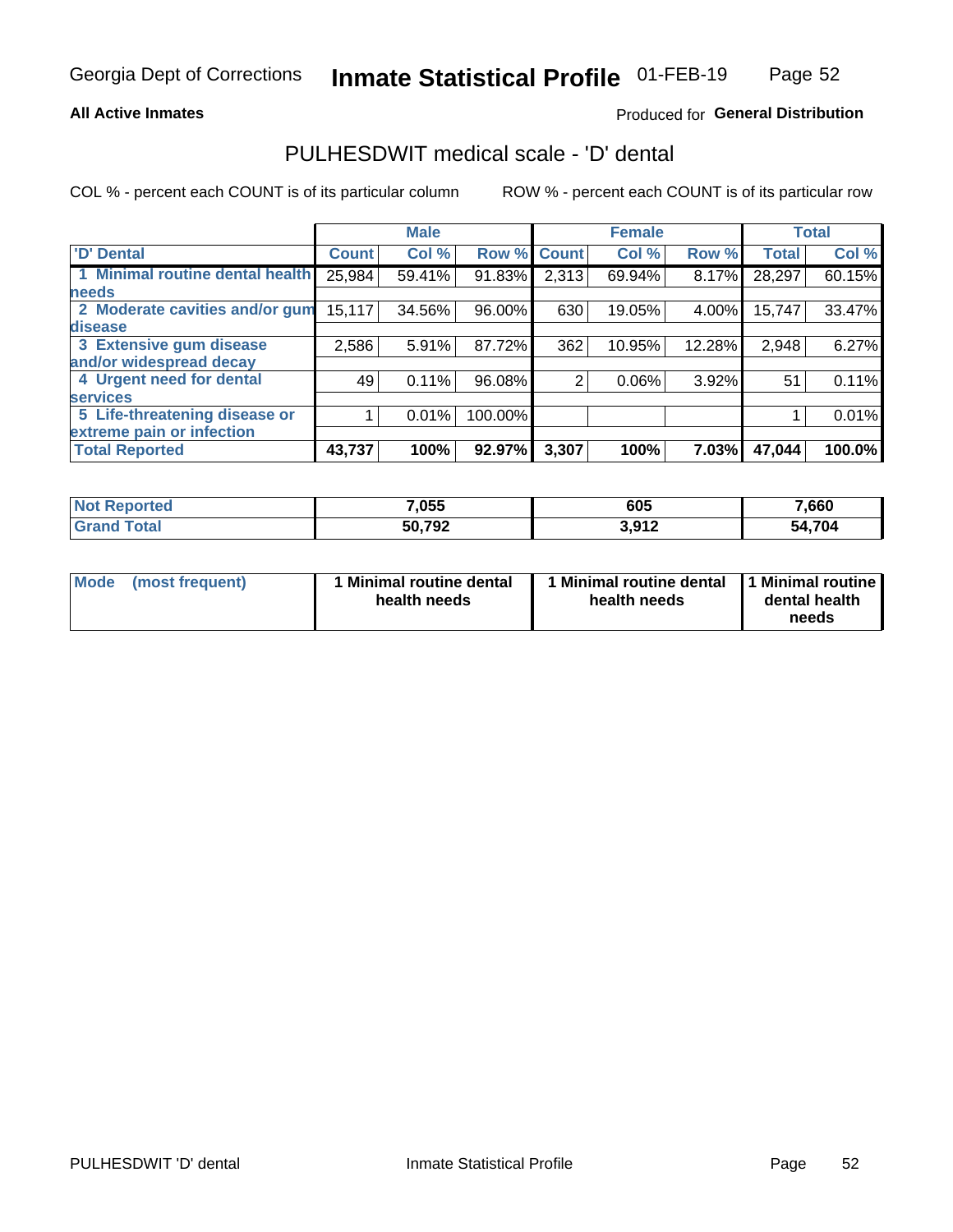### **All Active Inmates**

### Produced for General Distribution

## PULHESDWIT medical scale - 'W' work ability

COL % - percent each COUNT is of its particular column

|                                 |              | <b>Male</b> |           |             | <b>Female</b> |        |              | <b>Total</b> |
|---------------------------------|--------------|-------------|-----------|-------------|---------------|--------|--------------|--------------|
| <b>W' work ability</b>          | <b>Count</b> | Col %       |           | Row % Count | Col %         | Row %  | <b>Total</b> | Col %        |
| 1 Unrestricted work or activity | 39,608       | 85.59%      | 93.63%    | 2,694       | 76.06%        | 6.37%  | 42,302       | 84.91%       |
| 2 Minor restrictions on type of | 5,245        | 11.33%      | 87.50%    | 749         | 21.15%        | 12.50% | 5,994        | 12.03%       |
| <b>work</b>                     |              |             |           |             |               |        |              |              |
| 3 Moderate restrictions on type | 968          | 2.09%       | 95.28%    | 48          | 1.36%         | 4.72%  | 1,016        | 2.04%        |
| lof work                        |              |             |           |             |               |        |              |              |
| 4 Major restrictions on type of | 324          | 0.70%       | $90.00\%$ | 36          | 1.02%         | 10.00% | 360          | 0.72%        |
| <b>work</b>                     |              |             |           |             |               |        |              |              |
| 5 Cannot work under any         | 134          | 0.29%       | 89.93%    | 15          | 0.42%         | 10.07% | 149          | 0.30%        |
| <b>circumstances</b>            |              |             |           |             |               |        |              |              |
| <b>Total Reported</b>           | 46,279       | 100%        | 92.89%    | 3,542       | 100%          | 7.11%  | 49,821       | 100%         |

| <b>Not Reported</b> | E49<br>1.J I J | 370   | 1,883       |
|---------------------|----------------|-------|-------------|
| Total<br>oranu      | 50,792         | 3,912 | 4,704<br>٠л |

| Mode (most frequent) | 1 Unrestricted work or | 1 Unrestricted work or | 1 Unrestricted   |
|----------------------|------------------------|------------------------|------------------|
|                      | activity               | activity               | work or activity |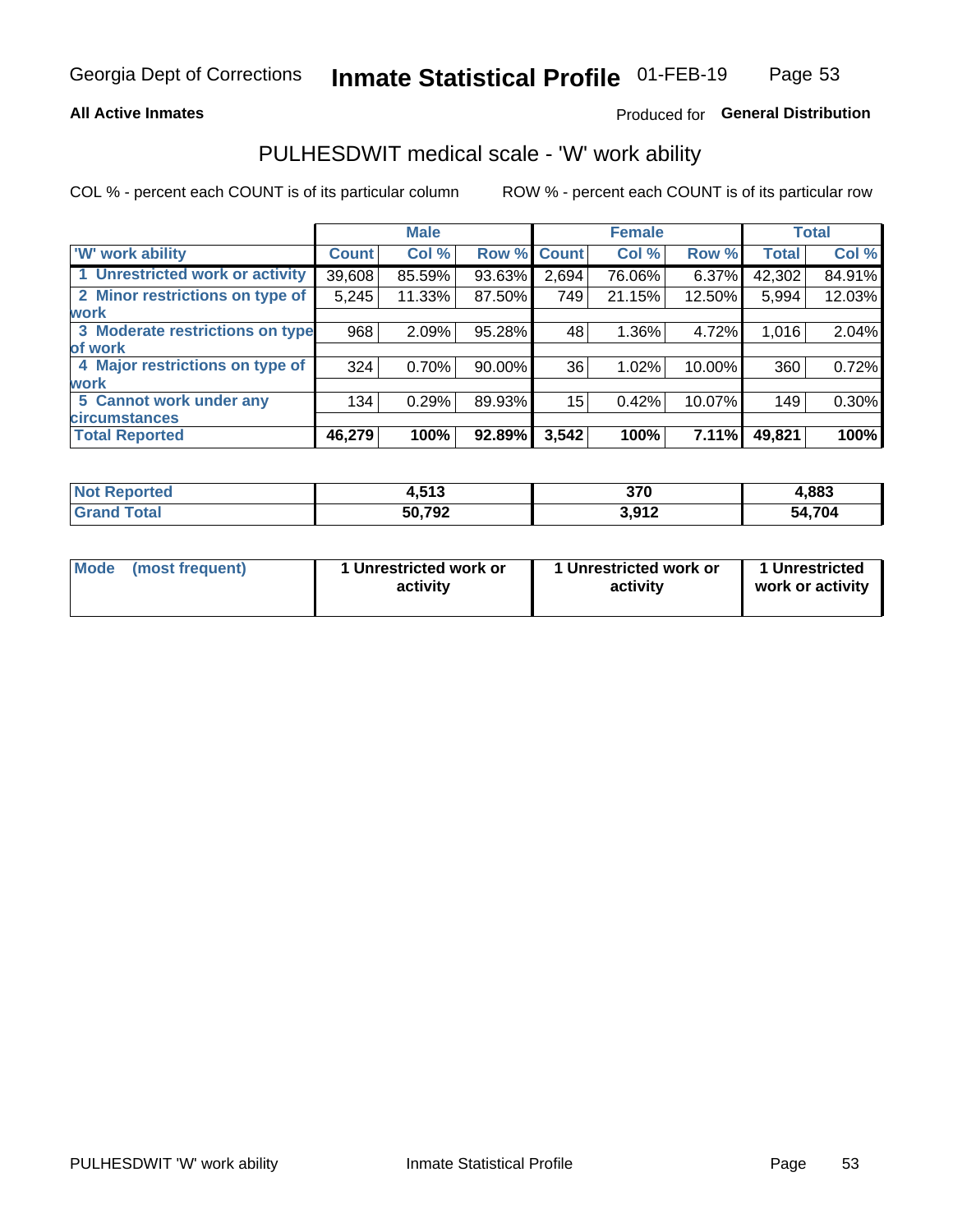### **All Active Inmates**

### Produced for General Distribution

## PULHESDWIT medical scale - 'I' impairment

COL % - percent each COUNT is of its particular column

|                                        |              | <b>Male</b> |             |       | <b>Female</b> |       |              | <b>Total</b> |
|----------------------------------------|--------------|-------------|-------------|-------|---------------|-------|--------------|--------------|
| <b>T' Impairment</b>                   | <b>Count</b> | Col %       | Row % Count |       | Col %         | Row % | <b>Total</b> | Col %        |
| 1 No impairments or                    | 45,870       | 99.14%      | 92.87%      | 3,523 | 99.44%        | 7.13% | 49,393       | 99.16%       |
| disabilities<br>2 Wheelchair-bound but | 263          | 0.57%       | 95.64%      | 12    | 0.34%         | 4.36% | 275          | 0.55%        |
| otherwise OK                           |              |             |             |       |               |       |              |              |
| <b>3 Needs low-level Assisted</b>      | 53           | 0.11%       | 92.98%      | 4     | 0.11%         | 7.02% | 57           | 0.11%        |
| Living (level I)                       |              |             |             |       |               |       |              |              |
| 4 Needs moderate Assisted              | 29           | 0.06%       | 100.00%     |       |               |       | 29           | $0.06\%$     |
| <b>Living (level II)</b>               |              |             |             |       |               |       |              |              |
| <b>5 Needs maximal Assisted</b>        | 53           | 0.11%       | 92.98%      | 4     | 0.11%         | 7.02% | 57           | 0.11%        |
| <b>Living (level III)</b>              |              |             |             |       |               |       |              |              |
| <b>Total Reported</b>                  | 46,268       | 100%        | 92.89%      | 3,543 | 100%          | 7.11% | 49,811       | 100%         |

| rteo | 1,524  | 369  | 4,893     |
|------|--------|------|-----------|
|      | 50,792 | 2012 | 704<br>54 |

| Mode | (most frequent) | 1 No impairments or<br>disabilities | 1 No impairments or<br>disabilities | 1 No impairments<br>or disabilities |
|------|-----------------|-------------------------------------|-------------------------------------|-------------------------------------|
|------|-----------------|-------------------------------------|-------------------------------------|-------------------------------------|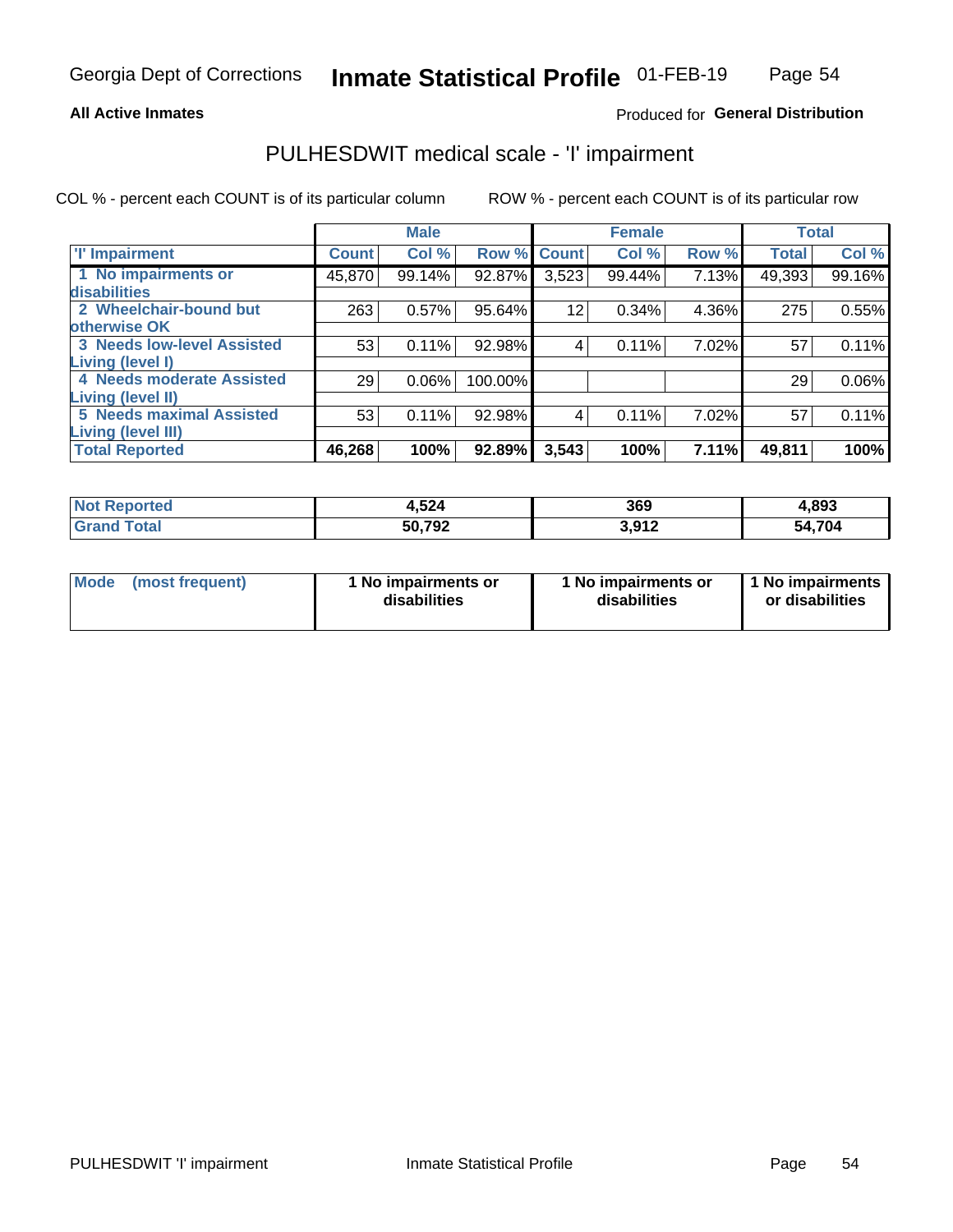### **All Active Inmates**

### Produced fo General Distribution

## PULHESDWIT medical scale - 'T' transportability

COL % - percent each COUNT is of its particular column

|                              |              | <b>Male</b> |         |              | <b>Female</b> |       |              | <b>Total</b> |
|------------------------------|--------------|-------------|---------|--------------|---------------|-------|--------------|--------------|
| <b>T' Transportability</b>   | <b>Count</b> | Col %       | Row %   | <b>Count</b> | Col %         | Row % | <b>Total</b> | Col %        |
| 1 Can be transported in any  | 45,994       | 99.25%      | 92.89%  | 3,523        | 99.60%        | 7.11% | 49,517       | 99.28%       |
| ordinary approved vehicle    |              |             |         |              |               |       |              |              |
| 2 Wheelchair-bound, not      | 67           | 0.14%       | 95.71%  | 3            | 0.08%         | 4.29% | 70           | 0.14%        |
| needing special vehicle      |              |             |         |              |               |       |              |              |
| 3 Wheelchair-bound, requires | 13           | 0.03%       | 100.00% |              |               |       | 13           | 0.03%        |
| special vehicle              |              |             |         |              |               |       |              |              |
| 4 Needs specially-equipped   | 6            | 0.01%       | 100.00% |              |               |       | 6            | 0.01%        |
| medical vehicle              |              |             |         |              |               |       |              |              |
| <b>5 Requires ambulance</b>  | 260          | 0.56%       | 95.94%  | 11           | 0.31%         | 4.06% | 271          | 0.54%        |
| transport                    |              |             |         |              |               |       |              |              |
| <b>Total Reported</b>        | 46,340       | 100%        | 92.91%  | 3,537        | 100%          | 7.09% | 49,877       | 100%         |

| <b>Not</b><br>Reported | ,452   | 375  | 4,827     |
|------------------------|--------|------|-----------|
| Total                  | 50,792 | 2012 | 704<br>54 |

|  | Mode (most frequent) | 1 Can be transported in any 1 Can be transported in any<br>ordinary approved vehicle   ordinary approved vehicle   transported in any |  | 1 Can be<br>  ordinary approved  <br>vehicle |
|--|----------------------|---------------------------------------------------------------------------------------------------------------------------------------|--|----------------------------------------------|
|--|----------------------|---------------------------------------------------------------------------------------------------------------------------------------|--|----------------------------------------------|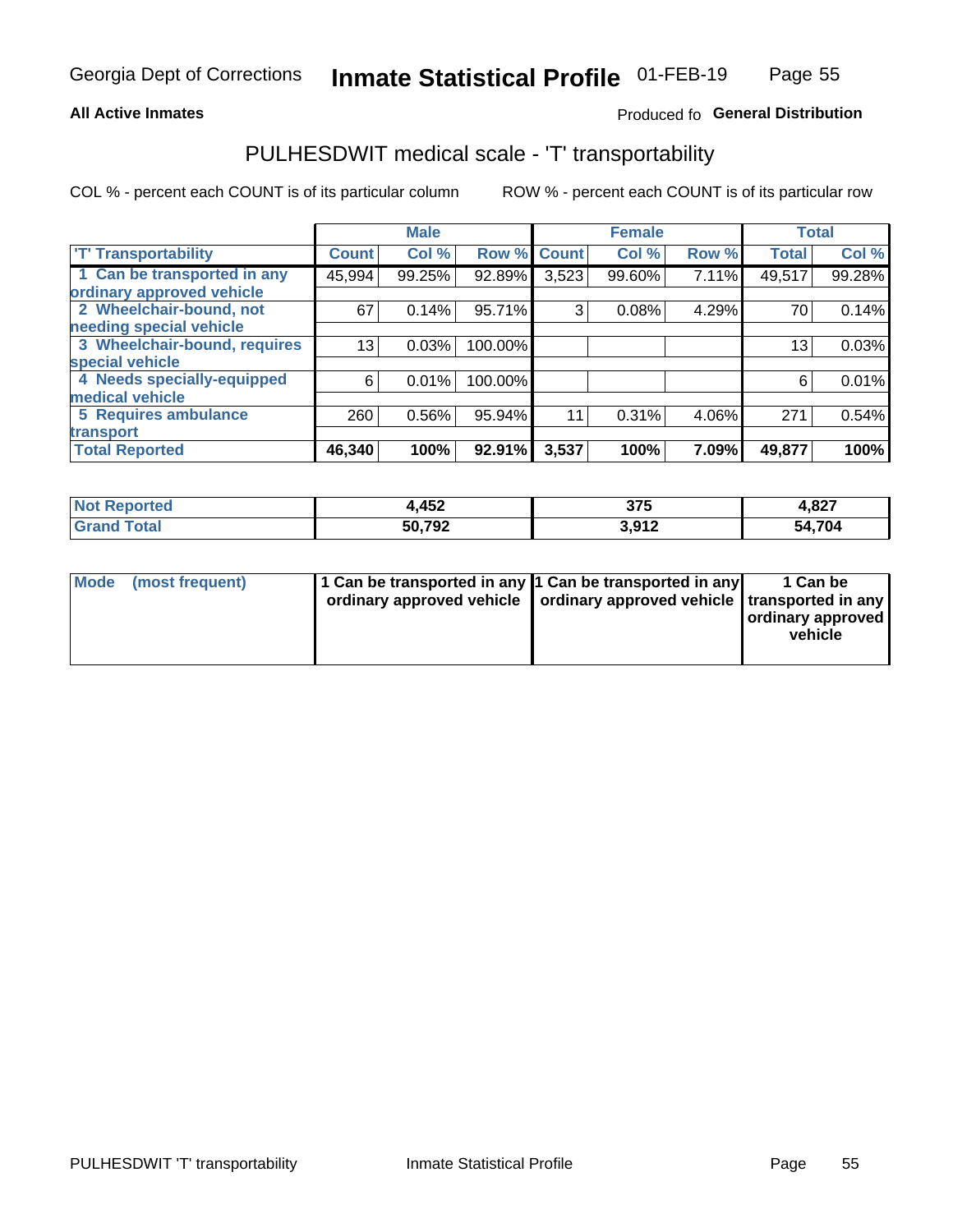#### Inmate Statistical Profile 01-FEB-19 Page 56

**All Active Inmates** 

### **Produced for General Distribution**

## Number of prior Georgia incarcerations

COL % - percent each COUNT is of its particular column

|                                       |              | <b>Male</b> |             |       | <b>Female</b> |       |        | <b>Total</b> |
|---------------------------------------|--------------|-------------|-------------|-------|---------------|-------|--------|--------------|
| <b>Num of Prior GA Incarcerations</b> | <b>Count</b> | Col %       | Row % Count |       | Col %         | Row % | Total  | Col %        |
|                                       | 28,272       | 55.66%      | 90.96%      | 2,809 | 71.80%        | 9.04% | 31,081 | 56.82%       |
|                                       | 9,400        | 18.51%      | 94.28%      | 570   | 14.57%        | 5.72% | 9,970  | 18.23%       |
| $\overline{2}$                        | 5,409        | 10.65%      | $95.04\%$   | 282   | 7.21%         | 4.96% | 5,691  | 10.40%       |
| 3                                     | 3,205        | 6.31%       | 96.68%      | 110   | 2.81%         | 3.32% | 3,315  | 6.06%        |
| $\boldsymbol{4}$                      | 1,850        | 3.64%       | $97.21\%$   | 53    | 1.35%         | 2.79% | 1,903  | 3.48%        |
| 5                                     | 1,078        | 2.12%       | 96.77%      | 36    | 0.92%         | 3.23% | 1.114  | 2.04%        |
| <b>More Than 5</b>                    | 1,578        | 3.11%       | 96.81%      | 52    | 1.33%         | 3.19% | 1,630  | 2.98%        |
| <b>Total Reported</b>                 | 50,792       | 100%        | 92.85%      | 3,912 | 100%          | 7.15% | 54,704 | 100.0%       |

| orted<br>NO.        |        |             |        |
|---------------------|--------|-------------|--------|
| <b>Total</b><br>Gr: | 50,792 | ר ממ<br>. . | 54,704 |

| Mean (average)       | .07 | <br>1.03 |
|----------------------|-----|----------|
| Median (middle)      |     |          |
| Mode (most frequent) |     |          |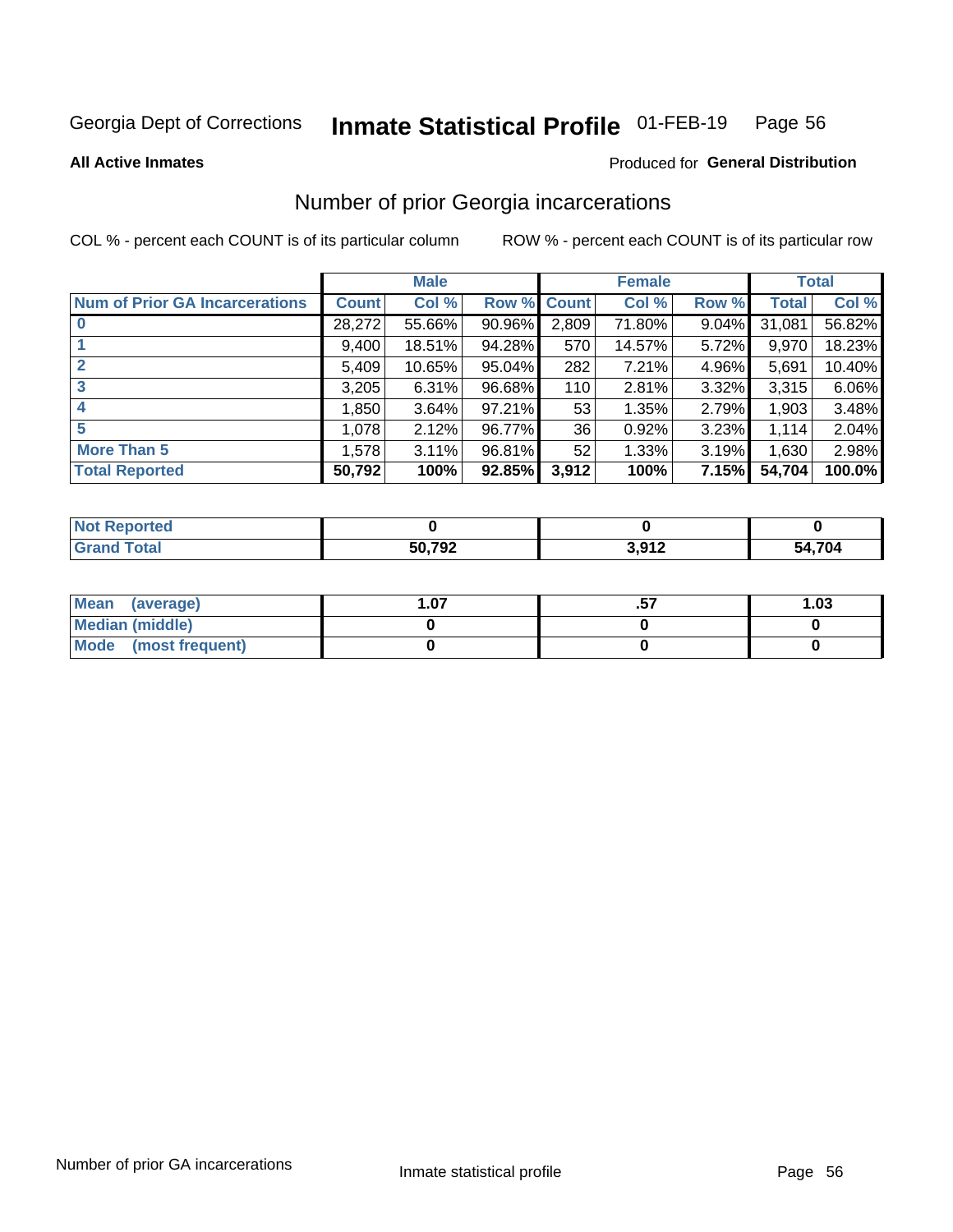#### Inmate Statistical Profile 01-FEB-19 Page 57

**All Active Inmates** 

### Produced for General Distribution

### Prison sentence in years

COL % - percent each COUNT is of its particular column

ROW % - percent each COUNT is of its particular row

|                                 |              | <b>Male</b> |         |              | <b>Female</b> |          |              | <b>Total</b> |
|---------------------------------|--------------|-------------|---------|--------------|---------------|----------|--------------|--------------|
| <b>Prison Sentence In Years</b> | <b>Count</b> | Col %       | Row %   | <b>Count</b> | Col %         | Row %    | <b>Total</b> | Col %        |
| $0 - 1$                         | 472          | 0.93%       | 90.94%  | 47           | 1.20%         | $9.06\%$ | 519          | 0.95%        |
| $1.1 - 2$                       | 777          | 1.53%       | 90.24%  | 84           | 2.15%         | 9.76%    | 861          | 1.57%        |
| $2.1 - 3$                       | 1,050        | 2.07%       | 88.46%  | 137          | 3.50%         | 11.54%   | 1,187        | 2.17%        |
| $3.1 - 4$                       | 906          | 1.78%       | 87.88%  | 125          | 3.20%         | 12.12%   | 1,031        | 1.88%        |
| $4.1 - 5$                       | 1,963        | 3.86%       | 88.58%  | 253          | 6.47%         | 11.42%   | 2,216        | 4.05%        |
| $5.1 - 6$                       | 1,077        | 2.12%       | 89.23%  | 130          | 3.32%         | 10.77%   | 1,207        | 2.21%        |
| $6.1 - 7$                       | 1,085        | 2.14%       | 91.41%  | 102          | 2.61%         | 8.59%    | 1,187        | 2.17%        |
| $7.1 - 8$                       | 1,176        | 2.32%       | 92.53%  | 95           | 2.43%         | 7.47%    | 1,271        | 2.32%        |
| $8.1 - 9$                       | 1,250        | 2.46%       | 92.94%  | 95           | 2.43%         | 7.06%    | 1,345        | 2.46%        |
| $9.1 - 10$                      | 3,753        | 7.39%       | 90.09%  | 413          | 10.56%        | 9.91%    | 4,166        | 7.62%        |
| $10.1 - 12$                     | 2,253        | 4.44%       | 90.30%  | 242          | 6.19%         | 9.70%    | 2,495        | 4.56%        |
| $12.1 - 15$                     | 5,055        | 9.95%       | 92.46%  | 412          | 10.53%        | 7.54%    | 5,467        | 9.99%        |
| $15.1 - 20$                     | 9,467        | 18.64%      | 93.42%  | 667          | 17.05%        | 6.58%    | 10,134       | 18.53%       |
| 20.1 - Over                     | 11,488       | 22.62%      | 94.43%  | 678          | 17.33%        | 5.57%    | 12,166       | 22.24%       |
| <b>Life</b>                     | 7,394        | 14.56%      | 95.21%  | 372          | 9.51%         | 4.79%    | 7,766        | 14.20%       |
| <b>Life Without Parole</b>      | 1,460        | 2.87%       | 96.37%  | 55           | 1.41%         | 3.63%    | 1,515        | 2.77%        |
| <b>Death</b>                    | 91           | 0.18%       | 100.00% |              |               |          | 91           | 0.17%        |
| <b>Youthful Offenders</b>       | 75           | 0.15%       | 93.75%  | 5            | 0.13%         | 6.25%    | 80           | 0.15%        |
| <b>Total Reported</b>           | 50,792       | 100%        | 92.85%  | 3,912        | 100.0%        | 7.15%    | 54,704       | 100.0%       |

| <b>Not Reported</b> |                         |        |             |
|---------------------|-------------------------|--------|-------------|
| Total               | $50.79^{\circ}$<br>72 C | 04 י C | ,704<br>- 1 |

### **Determinate (numeric) sentences only**

| <b>Mean</b> | --<br>. .<br>20.IU | 05. QA<br>-<br>LJ.LI | -- --<br>75 L<br>- - - - - - |
|-------------|--------------------|----------------------|------------------------------|
|             |                    |                      |                              |

All sentences (including determinate), with life, life without parole, and death sentences figured at 45 years

| <b>Mea</b><br>AC<br>35.86<br>35.94<br>38 |  |  |  |
|------------------------------------------|--|--|--|
|                                          |  |  |  |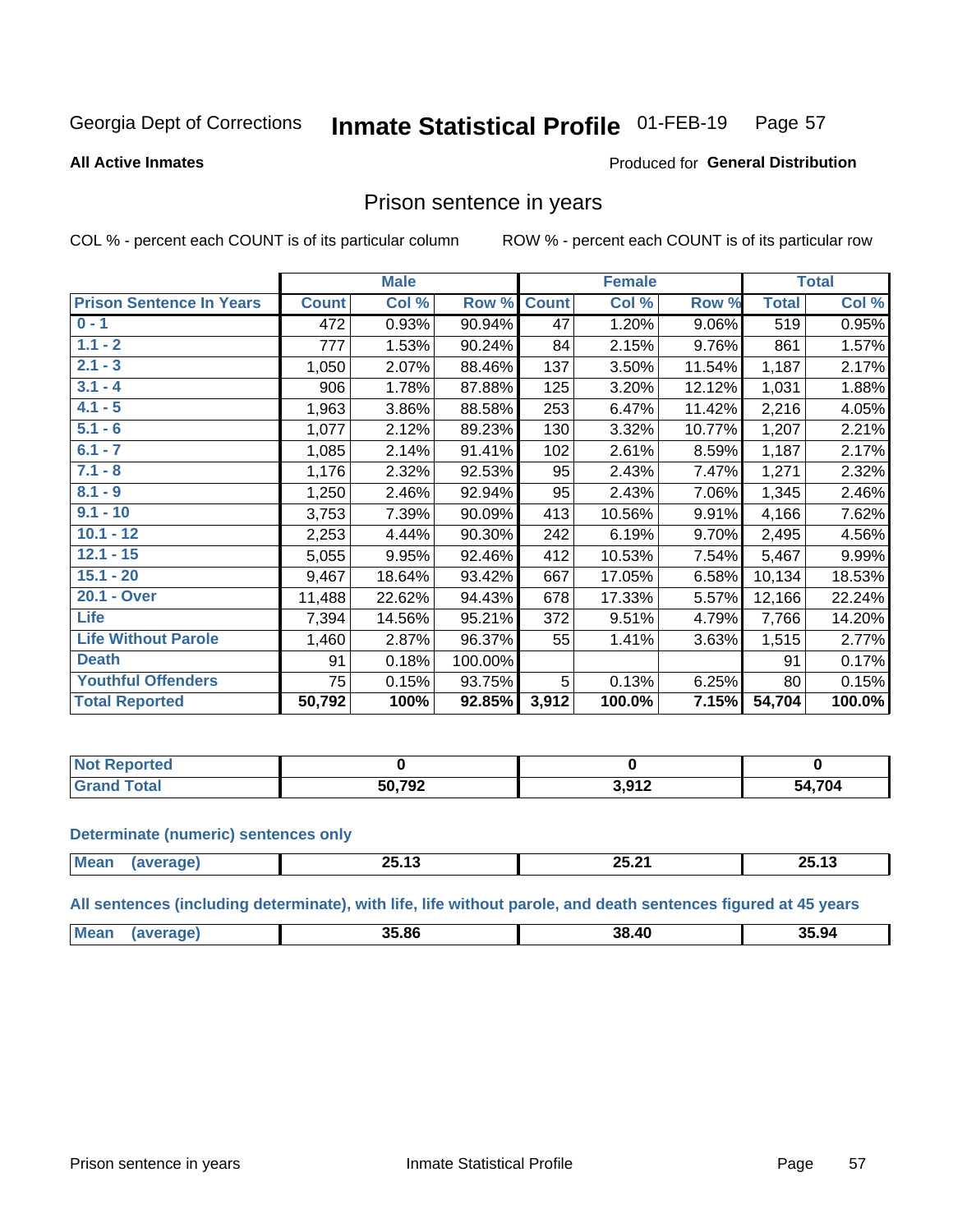#### Inmate Statistical Profile 01-FEB-19 Page 58

### **All Active Inmates**

### **Produced for General Distribution**

## Primary offense, broken out into felonies vs misdemeanors

COL % - percent each COUNT is of its particular column

|                                  |              | <b>Male</b> |        |                    | <b>Female</b> |          | Total        |        |
|----------------------------------|--------------|-------------|--------|--------------------|---------------|----------|--------------|--------|
| <b>Felonies and Misdemeanors</b> | <b>Count</b> | Col %       |        | <b>Row % Count</b> | Col %         | Row %    | <b>Total</b> | Col %  |
| <b>Felonies</b>                  | 50,569       | 99.81%      | 92.83% | 3.903              | 99.92%        | 7.17%    | 54.472       | 99.82% |
| <b>Misdemeanors</b>              | 94           | 19%         | 96.91% |                    | .08%          | $3.09\%$ | 97           | 18%    |
| <b>Total Reported</b>            | 50,663       | 100%        | 92.84% | 3,906              | 100%          | 7.16%    | 54,569       | 100%   |

| <b>Not</b>            | חה ו   |        | .      |
|-----------------------|--------|--------|--------|
| Reported              | ت ک ا  |        | יטי    |
| <b>Granc</b><br>™otai | 50,792 | 50,669 | 54,704 |

| Mo | ____ | 11 C.S<br>. | onies<br>. |
|----|------|-------------|------------|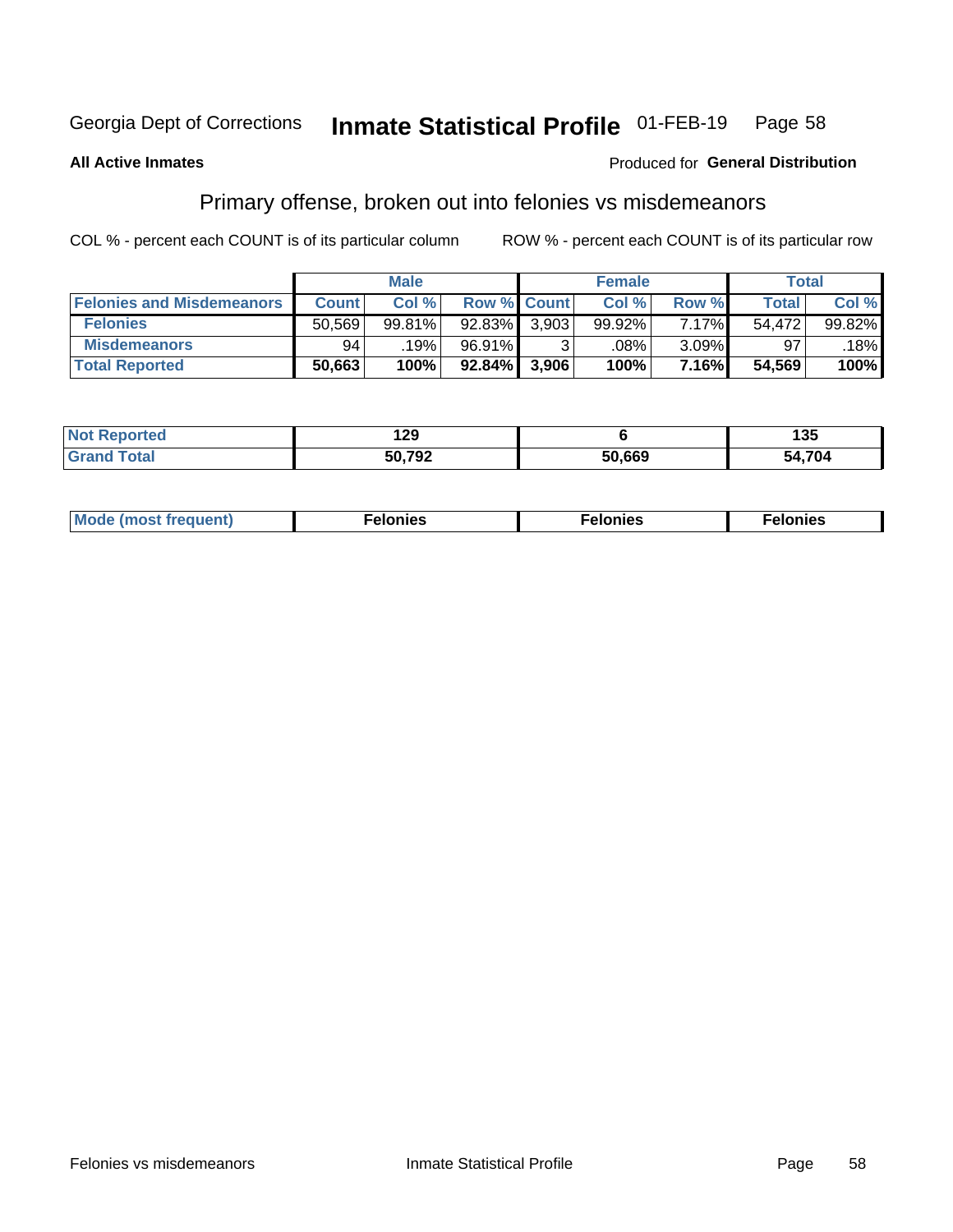#### Inmate Statistical Profile 01-FEB-19 Page 59

### **All Active Inmates**

### **Produced for General Distribution**

## Primary offense, broken out into six broad crime categories

COL % - percent each COUNT is of its particular column

|                                 |              | <b>Male</b> |        |                 | <b>Female</b> |        | <b>Total</b> |        |  |
|---------------------------------|--------------|-------------|--------|-----------------|---------------|--------|--------------|--------|--|
| <b>Crime Categories</b>         | <b>Count</b> | Col %       |        | Row % Count     | Col %         | Row %  | <b>Total</b> | Col %  |  |
| <b>Violent</b>                  | 26,524       | 52.31%      | 93.85% | 1,738           | 44.43%        | 6.15%  | 28,262       | 51.75% |  |
| <b>Sex Crime</b><br>2           | 8,615        | 16.99%      | 98.43% | 137             | $3.50\%$      | 1.57%  | 8,752        | 16.02% |  |
| $\mathbf{3}$<br><b>Property</b> | 7,624        | 15.04%      | 89.20% | 923             | 23.59%        | 10.80% | 8,547        | 15.65% |  |
| <b>Drug</b><br>4                | 5,278        | 10.41%      | 85.74% | 878             | 22.44%        | 14.26% | 6,156        | 11.27% |  |
| <b>Habit/DUI</b><br>5           | 99           | .20%        | 89.19% | 12 <sub>2</sub> | $.31\%$       | 10.81% | 111          | .20%   |  |
| <b>Other</b><br>6               | 2,564        | 5.06%       | 91.97% | 224             | 5.73%         | 8.03%  | 2,788        | 5.10%  |  |
| <b>Total Reported</b>           | 50,704       | 100%        | 92.84% | 3,912           | 100%          | 7.16%  | 54,616       | 100%   |  |

| Reported<br><b>NOT</b> | 0C<br>oo |         | 88    |
|------------------------|----------|---------|-------|
| $F \wedge f \wedge f$  | 50,792   | 1 04 2  | 4,704 |
| υιαι                   |          | J.J I 4 | 54    |

| M | - --<br>100011 | .<br><b>VIOIGIIL</b> | 1.91311 |
|---|----------------|----------------------|---------|
|   |                |                      |         |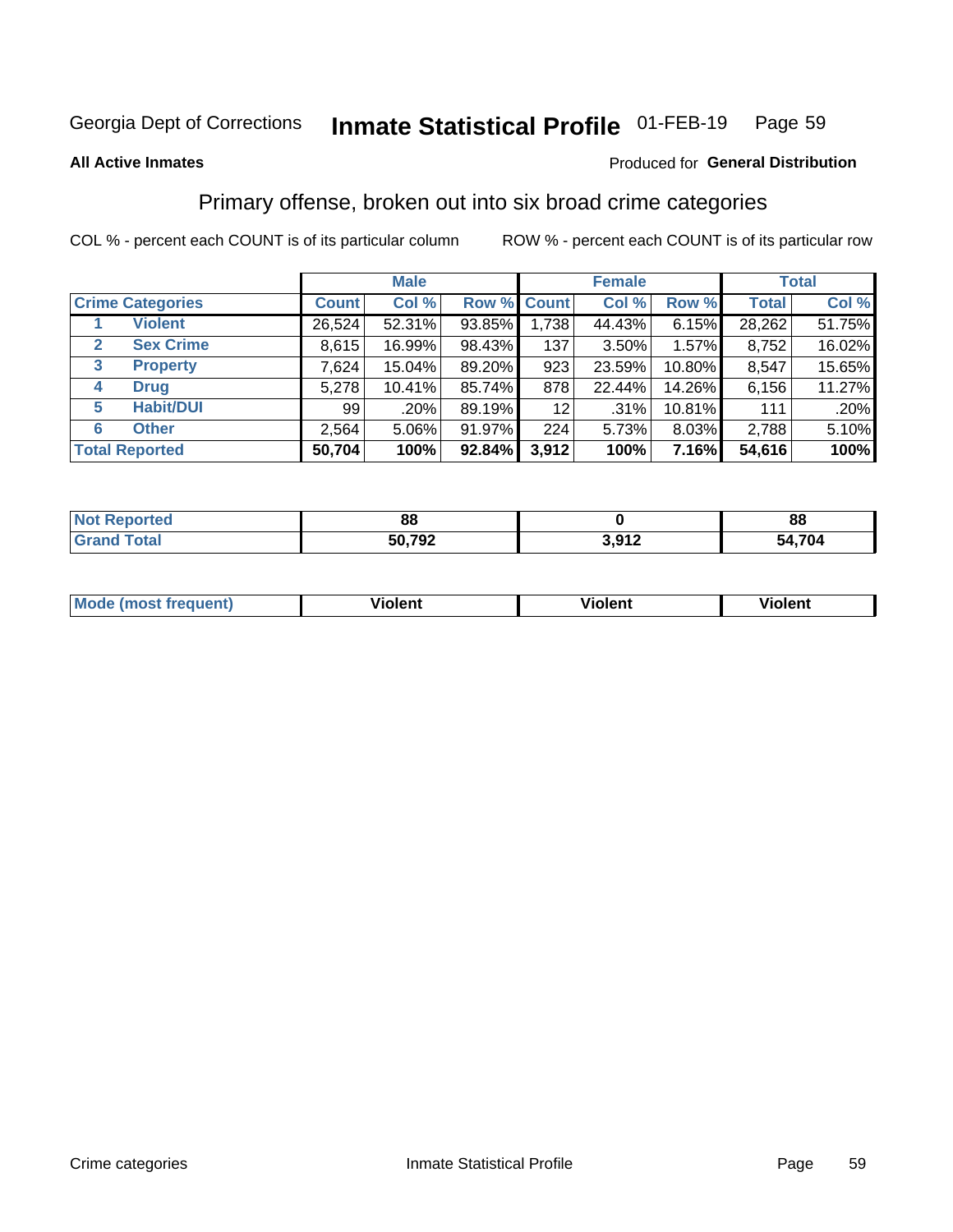#### Inmate Statistical Profile 01-FEB-19 Page 60

**All Active Inmates** 

### **Produced for General Distribution**

## Primary offense, detailed offense code

COL % - percent each COUNT is of its particular column

|                                            |                | <b>Male</b> |         |                | <b>Female</b> |         |                | <b>Total</b> |
|--------------------------------------------|----------------|-------------|---------|----------------|---------------|---------|----------------|--------------|
| <b>Primary Offense</b>                     | <b>Count</b>   | Col %       | Row %   | <b>Count</b>   | Col %         | Row %   | <b>Total</b>   | Col %        |
| <b>Abuse Neglect Elder/Disab (2812)</b>    | 48             | .09%        | 64.00%  | 27             | .69%          | 36.00%  | 75             | .14%         |
| Agg Aslt W Intnt To Rape (2095)            | 68             | .13%        | 100.00% |                |               |         | 68             | .12%         |
| <b>Agg Sex Battery Atmpt (2099)</b>        | $\overline{2}$ | .01%        | 100.00% |                |               |         | $\overline{2}$ | .01%         |
| <b>Aggrav Assault (1302)</b>               | 5,222          | 10.30%      | 94.41%  | 309            | 7.90%         | 5.59%   | 5,531          | 10.13%       |
| <b>Aggrav Assault Peace Ofcr</b><br>(1314) | 335            | .66%        | 93.31%  | 24             | .61%          | 6.69%   | 359            | .66%         |
| <b>Aggrav Battery (1305)</b>               | 1,337          | 2.64%       | 93.63%  | 91             | 2.33%         | 6.37%   | 1,428          | 2.61%        |
| <b>Aggrav Battery Peace Ofcr</b>           | 28             | .06%        | 96.55%  | 1              | .03%          | 3.45%   | 29             | .05%         |
| (1315)                                     |                |             |         |                |               |         |                |              |
| <b>Aggrav Ch Molest Atmpt (2096)</b>       | 4              | .01%        | 100.00% |                |               |         | 4              | .01%         |
| <b>Aggrav Child Molestation (2021)</b>     | 1,281          | 2.53%       | 98.24%  | 23             | .59%          | 1.76%   | 1,304          | 2.39%        |
| <b>Aggrav Cruelty To Animals</b><br>(2972) | 16             | .03%        | 94.12%  | 1              | .03%          | 5.88%   | 17             | .03%         |
| <b>Aggrav Sexual Battery (2009)</b>        | 228            | .45%        | 99.13%  | $\overline{2}$ | .05%          | .87%    | 230            | .42%         |
| <b>Aggrav Sodomy (2003)</b>                | 222            | .44%        | 98.67%  | 3              | .08%          | 1.33%   | 225            | .41%         |
| <b>Aggrav Stalking (1321)</b>              | 309            | .61%        | 95.37%  | 15             | .38%          | 4.63%   | 324            | .59%         |
| <b>Aggravated Assault On 65+</b>           | 6              | .01%        | 85.71%  | 1              | .03%          | 14.29%  | 7              | .01%         |
| (1304)                                     |                |             |         |                |               |         |                |              |
| <b>Aiding Escape (2502)</b>                |                |             |         | 1              | .03%          | 100.00% | 1              | .01%         |
| <b>Alter Id (1506)</b>                     | 1              | .01%        | 100.00% |                |               |         | $\mathbf{1}$   | .01%         |
| <b>Armed Robbery (1902)</b>                | 5,807          | 11.45%      | 96.40%  | 217            | 5.55%         | 3.60%   | 6,024          | 11.03%       |
| Arson 1st Degree (1401)                    | 59             | .12%        | 85.51%  | 10             | .26%          | 14.49%  | 69             | .13%         |
| <b>Arson 2nd Degree (1402)</b>             | 15             | .03%        | 93.75%  | 1              | .03%          | 6.25%   | 16             | .03%         |
| <b>Arson 3rd Degree (1403)</b>             | 5              | .01%        | 100.00% |                |               |         | 5              | .01%         |
| <b>Arson Misc (1400)</b>                   | 1              | .01%        | 100.00% |                |               |         | $\mathbf{1}$   | .01%         |
| <b>Ass W/ Int Transmit Hiv (1313)</b>      | 1              | .01%        | 50.00%  | 1              | .03%          | 50.00%  | $\overline{2}$ | .01%         |
| <b>Atmpt Aggrav Assault (1303)</b>         | 7              | .01%        | 87.50%  | 1              | .03%          | 12.50%  | 8              | .01%         |
| <b>Atmpt Aggrav Sodomy (2093)</b>          | 4              | .01%        | 100.00% |                |               |         | 4              | .01%         |
| <b>Atmpt Armed Robbery (1992)</b>          | 89             | .18%        | 92.71%  | $\overline{7}$ | .18%          | 7.29%   | 96             | .18%         |
| <b>Atmpt Burglary (1690)</b>               | 27             | .05%        | 96.43%  | 1              | .03%          | 3.57%   | 28             | .05%         |
| <b>Atmpt Child Molestation (2094)</b>      | 44             | .09%        | 100.00% |                |               |         | 44             | .08%         |
| <b>Atmpt Finan Ident Frd (7014)</b>        | 1              | .01%        | 50.00%  | 1              | .03%          | 50.00%  | 2              | .01%         |
| <b>Atmpt Kidnap (1390)</b>                 | $\overline{3}$ | .01%        | 100.00% |                |               |         | $\overline{3}$ | .01%         |
| <b>Atmpt Murder (1190)</b>                 | 137            | .27%        | 92.57%  | 11             | .28%          | 7.43%   | 148            | .27%         |
| Atmpt Rape (2091)                          | 53             | .10%        | 98.15%  | $\mathbf{1}$   | .03%          | 1.85%   | 54             | .10%         |
| <b>Atmpt Robbery (1991)</b>                | 37             | .07%        | 100.00% |                |               |         | 37             | .07%         |
| <b>Atmpt Sodomy (2092)</b>                 | $\overline{2}$ | .01%        | 100.00% |                |               |         | $\overline{2}$ | .01%         |
| <b>Atmpt Viol Substance Act (4090)</b>     | 11             | .02%        | 78.57%  | 3              | .08%          | 21.43%  | 14             | .03%         |
| <b>Att/Consprcy Commt C/S/Of</b><br>(4134) | 41             | .08%        | 83.67%  | 8 <sup>1</sup> | .20%          | 16.33%  | 49             | .09%         |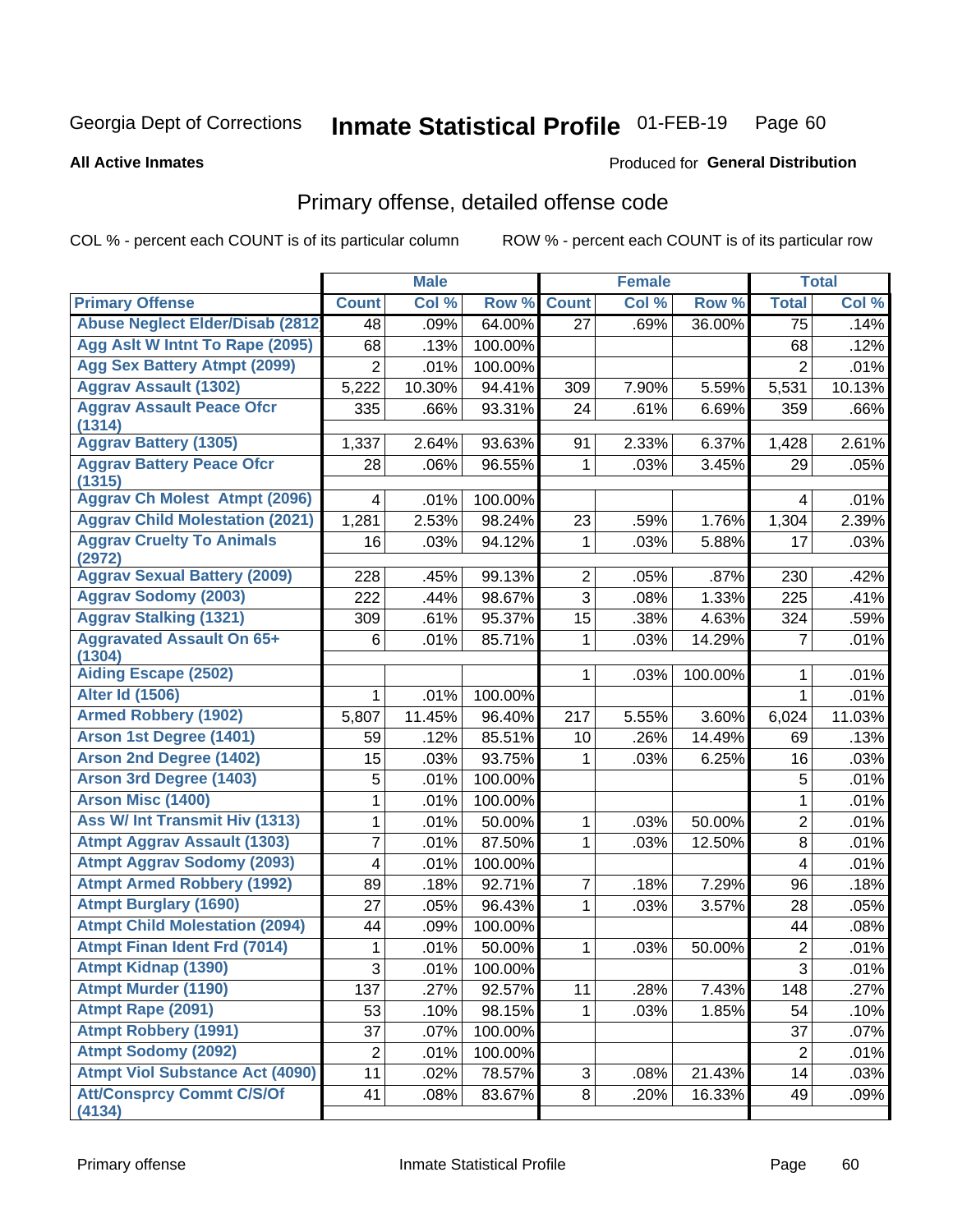#### Inmate Statistical Profile 01-FEB-19 Page 61

### **All Active Inmates**

## **Produced for General Distribution**

## Primary offense, detailed offense code

COL % - percent each COUNT is of its particular column

|                                            |                         | <b>Male</b> |         |                | <b>Female</b> |         |                | <b>Total</b> |
|--------------------------------------------|-------------------------|-------------|---------|----------------|---------------|---------|----------------|--------------|
| <b>Primary Offense</b>                     | <b>Count</b>            | Col %       | Row %   | <b>Count</b>   | Col %         | Row %   | <b>Total</b>   | Col %        |
| <b>Bad Checks (1704)</b>                   | 3                       | .01%        | 100.00% |                |               |         | 3              | .01%         |
| <b>Bail Jumping (2511)</b>                 | 7                       | .01%        | 100.00% |                |               |         | 7              | .01%         |
| <b>Bestiality (2004)</b>                   | 1                       | .01%        | 100.00% |                |               |         | 1              | .01%         |
| <b>Bigamy (2007)</b>                       | 3                       | .01%        | 100.00% |                |               |         | 3              | .01%         |
| <b>Bribery Govt Officer (2301)</b>         | $\overline{2}$          | .01%        | 100.00% |                |               |         | $\overline{2}$ | .01%         |
| <b>Bribery Of Contestant (2711)</b>        |                         |             |         | 1              | .03%          | 100.00% | 1              | .01%         |
| Burg 1st Aft 6/30/12 (1611)                | 1,987                   | 3.92%       | 91.78%  | 178            | 4.55%         | 8.22%   | 2,165          | 3.96%        |
| Burg 2nd Aft 6/30/12 (1612)                | 706                     | 1.39%       | 95.66%  | 32             | .82%          | 4.34%   | 738            | 1.35%        |
| <b>Burg Bef 7/1/12 (1601)</b>              | 2,177                   | 4.29%       | 96.76%  | 73             | 1.87%         | 3.24%   | 2,250          | 4.12%        |
| <b>Carry Weapon At School (2915)</b>       | $\overline{2}$          | .01%        | 66.67%  | 1              | .03%          | 33.33%  | 3              | .01%         |
| <b>Child Molestation (2019)</b>            | 2,697                   | 5.32%       | 98.07%  | 53             | 1.35%         | 1.93%   | 2,750          | 5.04%        |
| <b>Cnspire Traffic Cntrl Sub (4130)</b>    | 4                       | .01%        | 100.00% |                |               |         | 4              | .01%         |
| <b>Cntrbtng Delingency Minor</b><br>(2854) | 1                       | .01%        | 100.00% |                |               |         | 1              | .01%         |
| <b>Computer Pornography (1760)</b>         | 99                      | .20%        | 99.00%  | $\mathbf{1}$   | .03%          | 1.00%   | 100            | .18%         |
| <b>Computer Theft (1761)</b>               | $\overline{2}$          | .01%        | 22.22%  | $\overline{7}$ | .18%          | 77.78%  | 9              | .02%         |
| <b>Computer Trespass (1762)</b>            |                         |             |         | $\overline{2}$ | .05%          | 100.00% | $\overline{2}$ | .01%         |
| <b>Conceal Death Of Another (1125)</b>     | 12                      | .02%        | 63.16%  | $\overline{7}$ | .18%          | 36.84%  | 19             | .03%         |
| <b>Conspiracy (9901)</b>                   | 29                      | .06%        | 85.29%  | 5              | .13%          | 14.71%  | 34             | .06%         |
| <b>Convynce Handle Contrabnd</b><br>(5174) | 1                       | .01%        | 100.00% |                |               |         | 1              | .01%         |
| Crim Use W/Alt Id Mark (7010)              | 2                       | .01%        | 100.00% |                |               |         | 2              | .01%         |
| Crmnl Atmpt (9905)                         | $\overline{2}$          | .01%        | 100.00% |                |               |         | $\overline{2}$ | .01%         |
| Crmnl Damage 1st Degree (1501)             | 26                      | .05%        | 100.00% |                |               |         | 26             | .05%         |
| <b>Crmnl Damage 2nd Degree</b><br>(1502)   | 71                      | .14%        | 93.42%  | 5              | .13%          | 6.58%   | 76             | .14%         |
| <b>Crmnl Interfere Govt Prop (2613)</b>    | 19                      | .04%        | 100.00% |                |               |         | 19             | .03%         |
| <b>Crmnl Solicitation (9910)</b>           | 4                       | .01%        | 100.00% |                |               |         | 4              | .01%         |
| <b>Cruelty To An Inmate (2810)</b>         | 1                       | .01%        | 100.00% |                |               |         | 1              | .01%         |
| <b>Cruelty To Animals (2971)</b>           | 1                       | .01%        | 100.00% |                |               |         | 1              | .01%         |
| <b>Cruelty To Children (2801)</b>          | 300                     | .59%        | 75.95%  | 95             | 2.43%         | 24.05%  | 395            | .72%         |
| <b>Cruelty To Elder Person (2811)</b>      | 27                      | .05%        | 67.50%  | 13             | .33%          | 32.50%  | 40             | .07%         |
| <b>Damage Destroy Secr Prop</b><br>(1504)  | 2 <sup>1</sup>          | .01%        | 100.00% |                |               |         | $\overline{c}$ | .01%         |
| <b>Distr Mat Depict Nudity (2102)</b>      | 1                       | .01%        | 100.00% |                |               |         | 1              | .01%         |
| Dogfighting (2718)                         | $\overline{2}$          | .01%        | 100.00% |                |               |         | $\overline{2}$ | .01%         |
| Drv W/ Improp Veh Reg (7013)               | $\overline{\mathbf{4}}$ | .01%        | 80.00%  | 1              | .03%          | 20.00%  | 5              | .01%         |
| <b>Drvng Habtl Violator (5004)</b>         | 4                       | .01%        | 80.00%  | 1              | .03%          | 20.00%  | 5              | .01%         |
| <b>Dstl Alcohol Beverages (5167)</b>       | 1                       | .01%        | 100.00% |                |               |         | 1              | .01%         |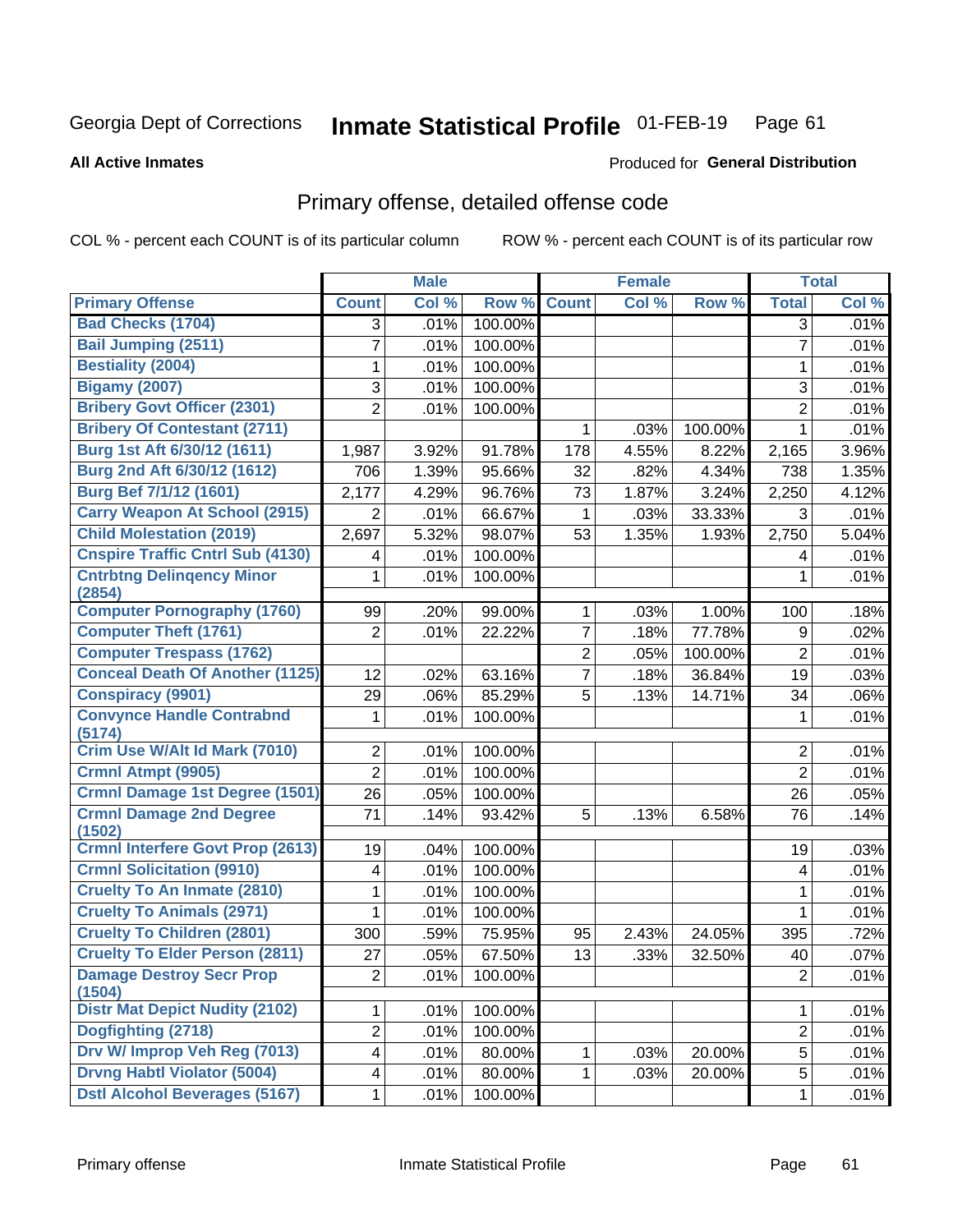#### **Inmate Statistical Profile 01-FEB-19** Page 62

**All Active Inmates** 

### Produced for General Distribution

## Primary offense, detailed offense code

COL % - percent each COUNT is of its particular column

|                                            |                | <b>Male</b> |         |                | <b>Female</b> |        |                | <b>Total</b> |
|--------------------------------------------|----------------|-------------|---------|----------------|---------------|--------|----------------|--------------|
| <b>Primary Offense</b>                     | <b>Count</b>   | Col %       | Row %   | <b>Count</b>   | Col %         | Row %  | <b>Total</b>   | Col %        |
| <b>Eavesdrop &amp; Surveillance (3001)</b> | $\mathbf 1$    | .01%        | 100.00% |                |               |        | 1              | .01%         |
| <b>Embracery (2407)</b>                    | 1              | .01%        | 100.00% |                |               |        | 1              | .01%         |
| <b>Entering Vehicle (1880)</b>             | 97             | .19%        | 95.10%  | 5              | .13%          | 4.90%  | 102            | .19%         |
| <b>Entice Child Attempted (2090)</b>       | 3              | .01%        | 100.00% |                |               |        | 3              | .01%         |
| <b>Enticing Child-Indec Purp (2020)</b>    | 77             | .15%        | 92.77%  | 6              | .15%          | 7.23%  | 83             | .15%         |
| <b>Escape (2501)</b>                       | 23             | .05%        | 82.14%  | 5              | .13%          | 17.86% | 28             | .05%         |
| <b>Exploit Disabled/Elder (7022)</b>       | 1              | .01%        | 50.00%  | 1              | .03%          | 50.00% | $\overline{c}$ | .01%         |
| <b>False Certificates (2311)</b>           | 2              | .01%        | 100.00% |                |               |        | $\overline{2}$ | .01%         |
| <b>False Imprisonment (1308)</b>           | 206            | .41%        | 95.81%  | 9              | .23%          | 4.19%  | 215            | .39%         |
| <b>False Public Alarm (2609)</b>           | 1              | .01%        | 100.00% |                |               |        | 1              | .01%         |
| <b>False Statements Govt (2408)</b>        | 23             | .05%        | 88.46%  | 3              | .08%          | 11.54% | 26             | .05%         |
| <b>Family Violence Battery (1301)</b>      | 162            | .32%        | 97.59%  | $\overline{4}$ | .10%          | 2.41%  | 166            | .30%         |
| Feticide (1121)                            | 1              | .01%        | 100.00% |                |               |        | 1              | .01%         |
| <b>Feticide By Vehicle (1118)</b>          | 5              | .01%        | 100.00% |                |               |        | 5              | .01%         |
| <b>Financial Identity Fraud (1756)</b>     | 52             | .10%        | 71.23%  | 21             | .54%          | 28.77% | 73             | .13%         |
| <b>Fleeing/Eluding Police (2316)</b>       | 484            | .95%        | 93.26%  | 35             | .89%          | 6.74%  | 519            | .95%         |
| Forg 1st Aft 6/30/12 (1711)                | 112            | .22%        | 68.71%  | 51             | 1.30%         | 31.29% | 163            | .30%         |
| Forg 1st Bef 7/1/12 (1701)                 | 209            | .41%        | 72.82%  | 78             | 1.99%         | 27.18% | 287            | .53%         |
| Forg 2nd Aft 6/30/12 (1712)                | 31             | .06%        | 75.61%  | 10             | .26%          | 24.39% | 41             | .08%         |
| Forg 2nd Bef 7/1/12 (1702)                 | 2              | .01%        | 66.67%  | 1              | .03%          | 33.33% | $\mathfrak{S}$ | .01%         |
| Forg 3rd Aft 6/30/12 (1713)                | 53             | .10%        | 84.13%  | 10             | .26%          | 15.87% | 63             | .12%         |
| Forg 4th Aft 6/30/12 (1714)                | 11             | .02%        | 55.00%  | 9              | .23%          | 45.00% | 20             | .04%         |
| <b>Forgery Credit Card (1752)</b>          | 4              | .01%        | 80.00%  | 1              | .03%          | 20.00% | $\mathbf 5$    | .01%         |
| <b>Fraudulent Access Compute</b>           | 1              | .01%        | 33.33%  | $\overline{2}$ | .05%          | 66.67% | 3              | .01%         |
| (1796)<br><b>Fraudulent Checks (1750)</b>  | 1              | .01%        | 33.33%  | $\overline{2}$ | .05%          | 66.67% | 3              | .01%         |
| <b>Fraudulent Credit Card (1753)</b>       | 58             | .11%        | 69.05%  | 26             | .66%          | 30.95% | 84             | .15%         |
| <b>Gang Participation (9914)</b>           | 41             | .08%        | 95.35%  | $\overline{2}$ | .05%          | 4.65%  | 43             | .08%         |
| <b>Guard Line W/Weapon/Drugs</b>           |                |             |         |                |               |        |                |              |
| (2963)                                     | 18             | .04%        | 56.25%  | 14             | .36%          | 43.75% | 32             | .06%         |
| <b>Habit Traf Viol/Impaired (5005)</b>     | $\overline{7}$ | .01%        | 100.00% |                |               |        | 7              | .01%         |
| <b>Habit Traf Viol/Other (5006)</b>        | 6              | .01%        | 85.71%  | 1.             | .03%          | 14.29% | $\overline{7}$ | .01%         |
| <b>Hijacking Motor Vehicle (1911)</b>      | 37             | .07%        | 97.37%  | 1              | .03%          | 2.63%  | 38             | .07%         |
| <b>Hindering Appreh Or Pun (2503)</b>      | 5              | .01%        | 83.33%  | 1              | .03%          | 16.67% | 6              | .01%         |
| Hit-Run W/Injury/Fatality (5007)           | 36             | .07%        | 80.00%  | 9              | .23%          | 20.00% | 45             | .08%         |
| Home Invasion 1st Degree (7007)            | 18             | .04%        | 85.71%  | 3              | .08%          | 14.29% | 21             | .04%         |
| <b>Homicide By Vessel (1124)</b>           | 45             | .09%        | 88.24%  | 6              | .15%          | 11.76% | 51             | .09%         |
| <b>Illegal Attm To Obt Drugs (4011)</b>    | $\,$ 5 $\,$    | .01%        | 83.33%  | $\mathbf{1}$   | .03%          | 16.67% | $\,6\,$        | .01%         |
| <b>Illgl Dist Contrild Subst (4136)</b>    | $\overline{2}$ | .01%        | 100.00% |                |               |        | $\overline{2}$ | .01%         |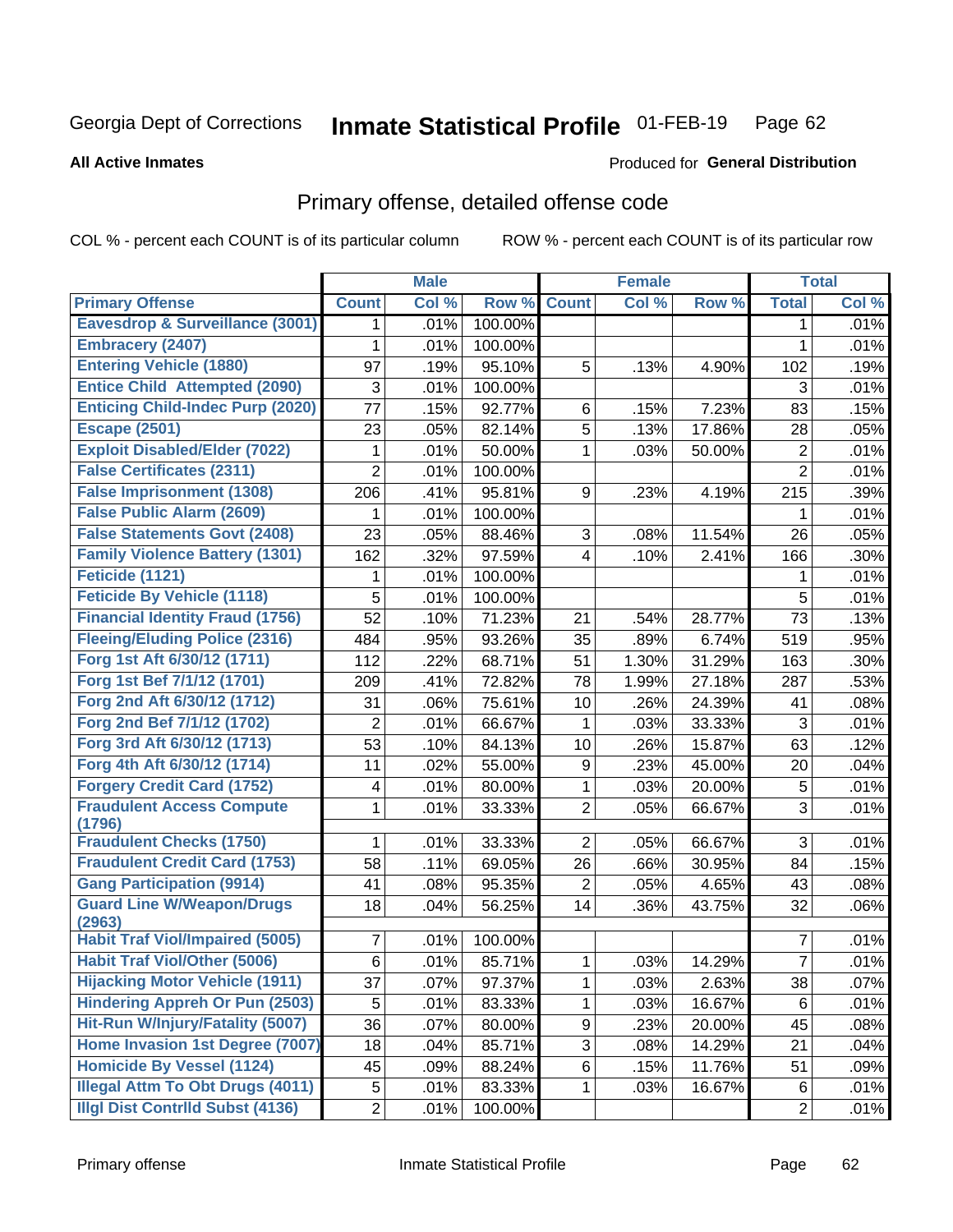#### Inmate Statistical Profile 01-FEB-19 Page 63

### **All Active Inmates**

### **Produced for General Distribution**

## Primary offense, detailed offense code

COL % - percent each COUNT is of its particular column

|                                            |                | <b>Male</b> |         |                | <b>Female</b> |        |                | <b>Total</b> |
|--------------------------------------------|----------------|-------------|---------|----------------|---------------|--------|----------------|--------------|
| <b>Primary Offense</b>                     | <b>Count</b>   | Col %       | Row %   | <b>Count</b>   | Col %         | Row %  | <b>Total</b>   | Col %        |
| <b>Impersonation (2404)</b>                | 4              | .01%        | 80.00%  | 1              | .03%          | 20.00% | $\overline{5}$ | .01%         |
| <b>Incest (2006)</b>                       | 209            | .41%        | 99.52%  | 1              | .03%          | .48%   | 210            | .38%         |
| <b>Incest Atmpt (2098)</b>                 | 1              | .01%        | 100.00% |                |               |        | 1              | .01%         |
| <b>Inciting To Insurrection (2203)</b>     | 4              | .01%        | 100.00% |                |               |        | 4              | .01%         |
| <b>Influencing Witness (2313)</b>          | 4              | .01%        | 57.14%  | 3              | .08%          | 42.86% | $\overline{7}$ | .01%         |
| <b>Injury By Vehicle (1318)</b>            | 99             | .20%        | 82.50%  | 21             | .54%          | 17.50% | 120            | .22%         |
| <b>Insurrection (2202)</b>                 | 4              | .01%        | 100.00% |                |               |        | 4              | .01%         |
| <b>Interference With Custody (1312)</b>    | 13             | .03%        | 100.00% |                |               |        | 13             | .02%         |
| <b>Involuntary Manslaughter (1103)</b>     | 173            | .34%        | 87.37%  | 25             | .64%          | 12.63% | 198            | .36%         |
| Kidnapping (1311)                          | 1,466          | 2.89%       | 97.02%  | 45             | 1.15%         | 2.98%  | 1,511          | 2.77%        |
| <b>Livestock Theft (1817)</b>              | 5              | .01%        | 100.00% |                |               |        | 5              | .01%         |
| <b>Lottery Violation (2730)</b>            | 2              | .01%        | 100.00% |                |               |        | $\overline{2}$ | .01%         |
| <b>Machine Gun Activities (2906)</b>       | $\mathbf 1$    | .01%        | 100.00% |                |               |        | 1              | .01%         |
| Manf Methamph 200-399 Gm                   | 5              | .01%        | 100.00% |                |               |        | 5              | .01%         |
| (4144)<br>Manf Methamph 28-199 Gm          |                |             |         |                |               |        |                |              |
| (4143)                                     | 12             | .02%        | 85.71%  | $\overline{2}$ | .05%          | 14.29% | 14             | .03%         |
| Manf Methamph 400+ Gm (4145)               | $\overline{2}$ | .01%        | 100.00% |                |               |        | $\overline{2}$ | .01%         |
| <b>Manf Methamph Unspec Amt</b>            | 96             | .19%        | 88.89%  | 12             | .31%          | 11.11% | 108            | .20%         |
| (4147)                                     |                |             |         |                |               |        |                |              |
| <b>Manufac Marijuana (7012)</b>            | 24             | .05%        | 92.31%  | $\overline{2}$ | .05%          | 7.69%  | 26             | .05%         |
| <b>Manufact Meth Near Child (2803)</b>     | 12             | .02%        | 80.00%  | 3              | .08%          | 20.00% | 15             | .03%         |
| <b>Misc Assault/Battery (1300)</b>         | 12             | .02%        | 100.00% |                |               |        | 12             | .02%         |
| <b>Misc Correctionl Inst Off (6200)</b>    | 8              | .02%        | 100.00% |                |               |        | 8              | .01%         |
| <b>Misc Drugs Trafficking (4100)</b>       | 5              | .01%        | 100.00% |                |               |        | 5              | .01%         |
| <b>Misc Forgery (1700)</b>                 | $\overline{c}$ | .01%        | 100.00% |                |               |        | $\overline{2}$ | .01%         |
| <b>Misc Fraud (1799)</b>                   | 11             | .02%        | 84.62%  | $\overline{2}$ | .05%          | 15.38% | 13             | .02%         |
| <b>Misc Homicide Offense (1100)</b>        | 7              | .01%        | 87.50%  | 1              | .03%          | 12.50% | $\bf 8$        | .01%         |
| <b>Misc Invasion Of Privacy (3000)</b>     | 5              | .01%        | 100.00% |                |               |        | 5              | .01%         |
| <b>Misc Obscenity (2100)</b>               | 3              | .01%        | 100.00% |                |               |        | 3              | .01%         |
| <b>Misc Public Order (2200)</b>            | 1              | .01%        | 100.00% |                |               |        | 1              | .01%         |
| <b>Misc Sexual Offense (2000)</b>          | 23             | .05%        | 95.83%  | 1              | .03%          | 4.17%  | 24             | .04%         |
| <b>Misuse Firearm Hunting (2970)</b>       | 1              | .01%        | 100.00% |                |               |        | $\mathbf{1}$   | .01%         |
| <b>Murder (1101)</b>                       | 6,158          | 12.14%      | 93.70%  | 414            | 10.58%        | 6.30%  | 6,572          | 12.03%       |
| <b>Murder Conspire To Commit</b><br>(1191) | 19             | .04%        | 100.00% |                |               |        | 19             | .03%         |
| Mutiny In Penal Inst (2507)                | $\overline{7}$ | .01%        | 87.50%  | $\mathbf{1}$   | .03%          | 12.50% | 8              | .01%         |
| Necrophilia (2022)                         | 1              | .01%        | 100.00% |                |               |        | 1              | .01%         |
| <b>Obstr Of Law Enf Officer (2314)</b>     | 387            | .76%        | 90.21%  | 42             | 1.07%         | 9.79%  | 429            | .79%         |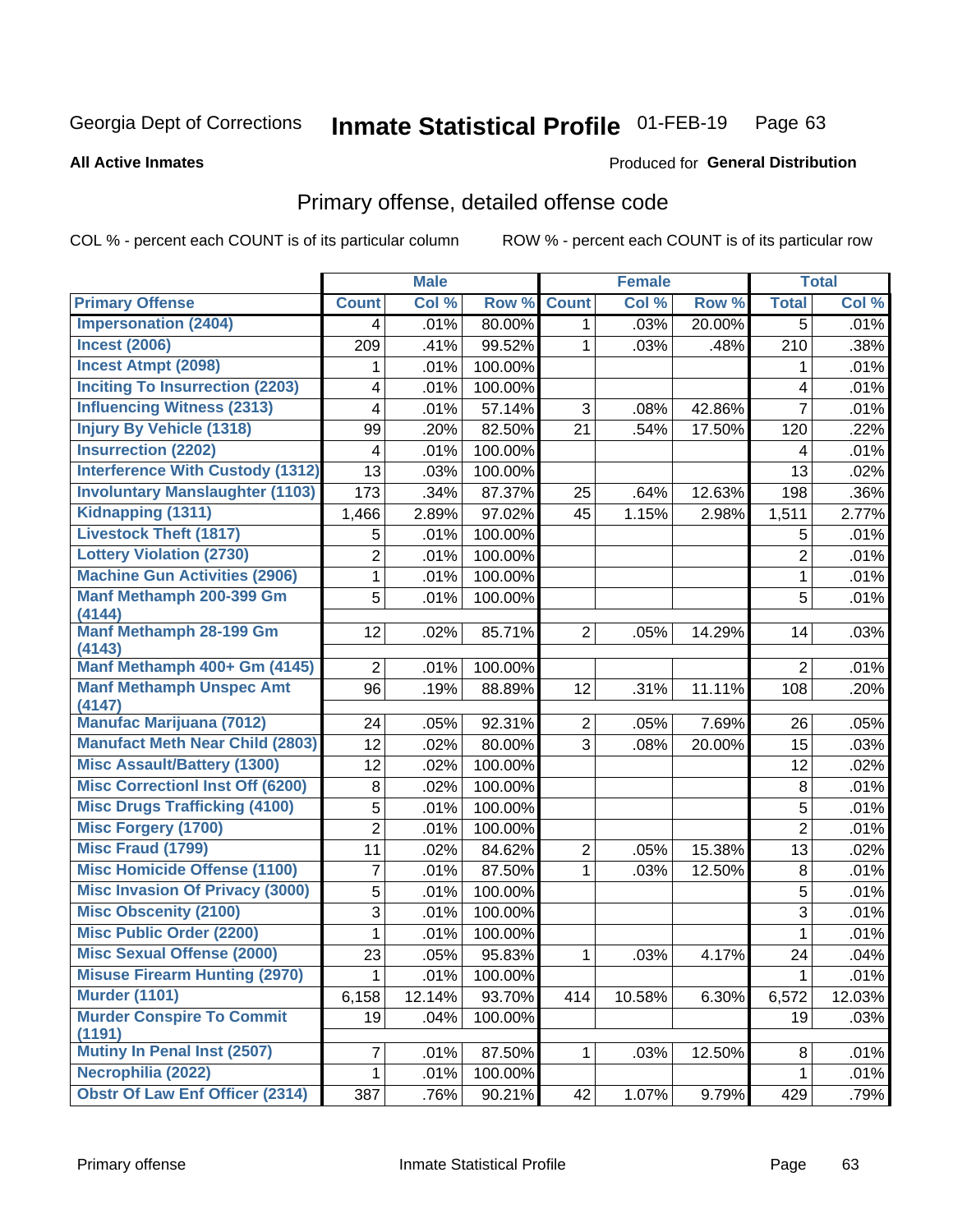#### Inmate Statistical Profile 01-FEB-19 Page 64

### **All Active Inmates**

## **Produced for General Distribution**

## Primary offense, detailed offense code

COL % - percent each COUNT is of its particular column

|                                              |                | <b>Male</b> |         |                | <b>Female</b> |        |                | <b>Total</b> |
|----------------------------------------------|----------------|-------------|---------|----------------|---------------|--------|----------------|--------------|
| <b>Primary Offense</b>                       | <b>Count</b>   | Col %       | Row %   | <b>Count</b>   | Col %         | Row %  | <b>Total</b>   | Col %        |
| <b>Pandering By Compulsion (2017)</b>        | 3              | .01%        | 100.00% |                |               |        | 3              | .01%         |
| Party To A Crime (9911)                      | 1              | .01%        | 100.00% |                |               |        | 1              | .01%         |
| Peeping Tom (3002)                           | 18             | .04%        | 100.00% |                |               |        | 18             | .03%         |
| Perjury (2401)                               | 3              | .01%        | 100.00% |                |               |        | $\sqrt{3}$     | .01%         |
| Pimping A Minor Under 18 (2016)              | $\overline{7}$ | .01%        | 87.50%  | 1              | .03%          | 12.50% | 8              | .01%         |
| Poss Alprazolam (7003)                       | 10             | .02%        | 76.92%  | $\overline{3}$ | .08%          | 23.08% | 13             | .02%         |
| Poss By Inm Proh Items (7015)                | $\, 8$         | .02%        | 88.89%  | 1              | .03%          | 11.11% | 9              | .02%         |
| <b>Poss Contraband Articles (5171)</b>       | $\overline{2}$ | .01%        | 100.00% |                |               |        | $\overline{2}$ | .01%         |
| <b>Poss Dep Stim Cntrf Drugs</b><br>(4007)   | 73             | .14%        | 82.95%  | 15             | .38%          | 17.05% | 88             | .16%         |
| <b>Poss Drug Related Matri (4016)</b>        | 12             | .02%        | 66.67%  | 6              | .15%          | 33.33% | 18             | .03%         |
| Poss Ephedrine (4030)                        | 3              | .01%        | 75.00%  | 1              | .03%          | 25.00% | 4              | .01%         |
| Poss Firearm 1st Offender (2913)             | 119            | .23%        | 91.54%  | 11             | .28%          | 8.46%  | 130            | .24%         |
| <b>Poss Firearm Convct Felon</b>             | 1,134          | 2.24%       | 95.94%  | 48             | 1.23%         | 4.06%  | 1,182          | 2.16%        |
| (2914)<br>Poss Hydrocodone (7004)            |                |             |         |                |               |        |                |              |
|                                              | 15             | .03%        | 65.22%  | 8              | .20%          | 34.78% | 23             | .04%         |
| <b>Poss Knife During Crime (2911)</b>        | 1              | .01%        | 50.00%  | 1              | .03%          | 50.00% | $\overline{c}$ | .01%         |
| Poss Mda/Extsy (4033)                        | 3              | .01%        | 100.00% |                |               |        | 3              | .01%         |
| Poss Methamphetamine (4031)                  | 501            | .99%        | 74.11%  | 175            | 4.47%         | 25.89% | 676            | 1.24%        |
| <b>Poss Narcotics Opiates (4006)</b>         | 61             | .12%        | 69.32%  | 27             | .69%          | 30.68% | 88             | .16%         |
| <b>Poss Of Certain Weapons (2912)</b>        | 27             | .05%        | 93.10%  | $\overline{2}$ | .05%          | 6.90%  | 29             | .05%         |
| <b>Poss Of Cocaine (4022)</b>                | 349            | .69%        | 89.49%  | 41             | 1.05%         | 10.51% | 390            | .71%         |
| <b>Poss Of Firearm Dur Crime</b><br>(2910)   | 882            | 1.74%       | 94.94%  | 47             | 1.20%         | 5.06%  | 929            | 1.70%        |
| Poss Of Marijuana (4009)                     | 67             | .13%        | 95.71%  | 3              | .08%          | 4.29%  | 70             | .13%         |
| <b>Poss Tools Commit Crime (1602)</b>        | 15             | .03%        | 83.33%  | $\overline{3}$ | .08%          | 16.67% | 18             | .03%         |
| Poss W Int Dis Other Drug (4053)             | 123            | .24%        | 84.83%  | 22             | .56%          | 15.17% | 145            | .27%         |
| <b>Poss W Int Dist Cocaine (4050)</b>        | 258            | .51%        | 94.85%  | 14             | .36%          | 5.15%  | 272            | .50%         |
| Poss W Int Dist Marijuana (4051)             | 609            | 1.20%       | 93.84%  | 40             | 1.02%         | 6.16%  | 649            | 1.19%        |
| Poss W Int Dist Meth (4052)                  | 519            | 1.02%       | 79.00%  | 138            | 3.53%         | 21.00% | 657            | 1.20%        |
| Poss Within 1000 Hous Pjt (7009)             | 7              | .01%        | 87.50%  | 1              | .03%          | 12.50% | 8              | .01%         |
| <b>Poss Wpn Drugs By Prisnr</b><br>(2965)    | 27             | .05%        | 84.38%  | 5              | .13%          | 15.63% | 32             | .06%         |
| <b>Racketeering (3404)</b>                   | 119            | .23%        | 75.32%  | 39             | 1.00%         | 24.68% | 158            | .29%         |
| <b>Rape (2001)</b>                           | 1,819          | 3.59%       | 99.51%  | 9              | .23%          | .49%   | 1,828          | 3.35%        |
| <b>Reck Cond Infected Person</b>             | 4              | .01%        | 66.67%  | $\overline{2}$ | .05%          | 33.33% | 6              | .01%         |
| (1317)<br><b>Reckless Abandonment (1120)</b> | 1.             | .01%        | 100.00% |                |               |        | 1              | .01%         |
| <b>Recv Gds Srvs Fraud Obtnd</b>             | $\mathbf{1}$   | .01%        | 100.00% |                |               |        | $\mathbf 1$    | .01%         |
| (1755)                                       |                |             |         |                |               |        |                |              |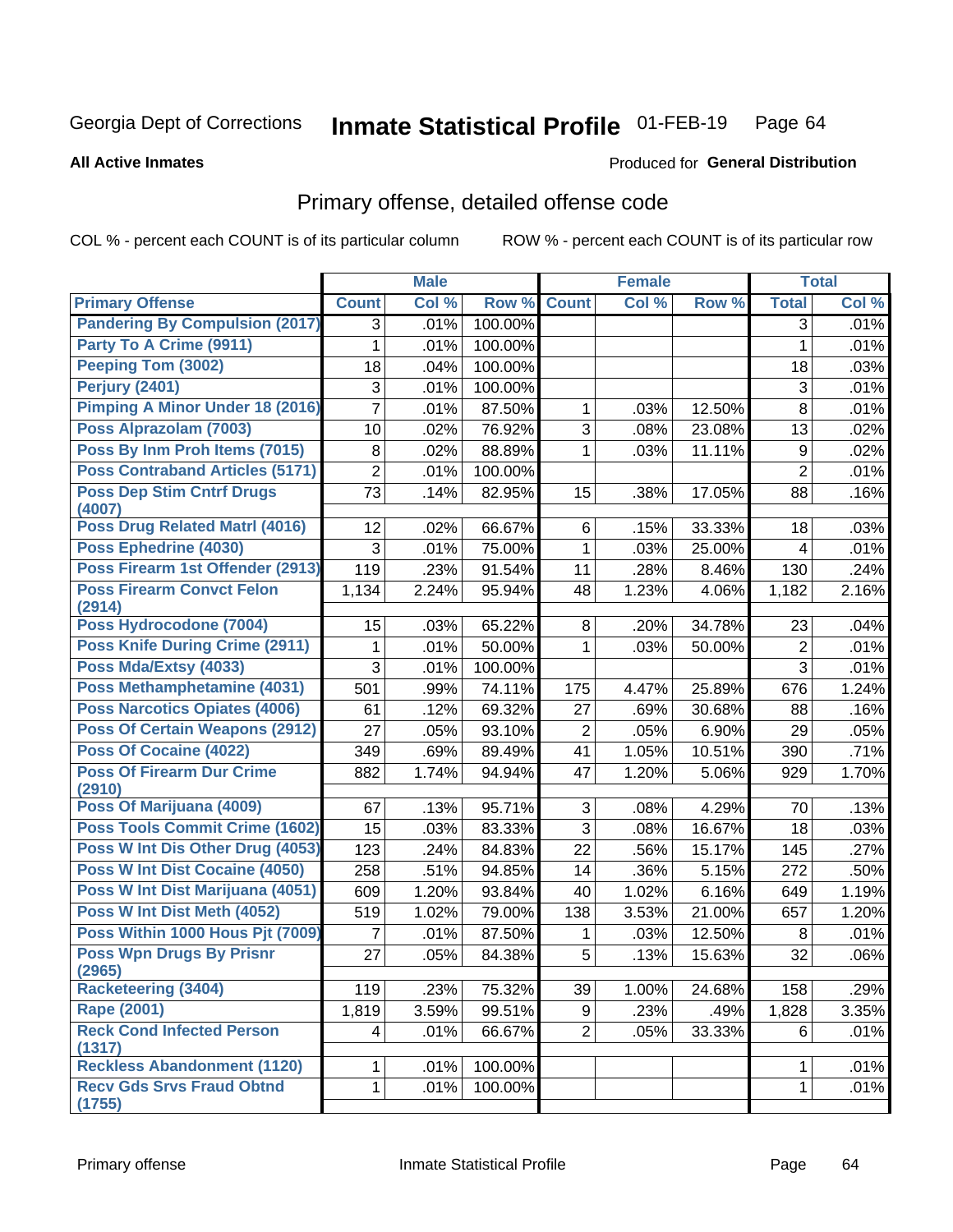#### Inmate Statistical Profile 01-FEB-19 Page 65

### **All Active Inmates**

### **Produced for General Distribution**

## Primary offense, detailed offense code

COL % - percent each COUNT is of its particular column

|                                            |                 | <b>Male</b> |         |                | <b>Female</b> |        |                | <b>Total</b> |
|--------------------------------------------|-----------------|-------------|---------|----------------|---------------|--------|----------------|--------------|
| <b>Primary Offense</b>                     | <b>Count</b>    | Col %       | Row %   | <b>Count</b>   | Col %         | Row %  | <b>Total</b>   | Col %        |
| <b>Removal Baggage Cargo Etc</b>           | 1.              | .01%        | 50.00%  | 1.             | .03%          | 50.00% | $\overline{2}$ | .01%         |
| (2761)                                     |                 |             |         |                |               |        |                |              |
| Robbery (1901)                             | 1,134           | 2.24%       | 93.95%  | 73             | 1.87%         | 6.05%  | 1,207          | 2.21%        |
| <b>Robbery By Force (1903)</b>             | 212             | .42%        | 96.36%  | 8              | .20%          | 3.64%  | 220            | .40%         |
| <b>Robbery By Intimidation (1904)</b>      | 265             | .52%        | 93.97%  | 17             | .43%          | 6.03%  | 282            | .52%         |
| <b>Robbery By Sudden Snatch</b><br>(1905)  | 122             | .24%        | 95.31%  | 6              | .15%          | 4.69%  | 128            | .23%         |
| S/D Cocaine (4021)                         | 353             | .70%        | 95.92%  | 15             | .38%          | 4.08%  | 368            | .67%         |
| S/D Cont Sub Public (4017)                 | 29              | .06%        | 100.00% |                |               |        | 29             | .05%         |
| S/D Cont Sub School (4018)                 | 25              | .05%        | 92.59%  | 2              | .05%          | 7.41%  | 27             | .05%         |
| S/D Dep Stim Cntrf Drugs (4002)            | 54              | .11%        | 84.38%  | 10             | .26%          | 15.63% | 64             | .12%         |
| <b>S/D Narcotics Opiates (4001)</b>        | 14              | .03%        | 53.85%  | 12             | .31%          | 46.15% | 26             | .05%         |
| S/D Of Marijuana (4004)                    | 209             | .41%        | 96.76%  | 7              | .18%          | 3.24%  | 216            | .40%         |
| Sale Mda/Extsy (4034)                      | 2               | .01%        | 100.00% |                |               |        | $\overline{2}$ | .01%         |
| Sale Methamphetamine (4032)                | 232             | .46%        | 80.28%  | 57             | 1.46%         | 19.72% | 289            | .53%         |
| <b>Sex Exploitation Child (2843)</b>       | 221             | .44%        | 99.55%  | 1              | .03%          | .45%   | 222            | .41%         |
| Sex Offender Fail Registr (2026)           | 543             | 1.07%       | 98.37%  | 9              | .23%          | 1.63%  | 552            | 1.01%        |
| <b>Sex Offender Fail To Move (2028)</b>    | 5               | .01%        | 100.00% |                |               |        | 5              | .01%         |
| Sexl/Asslt/Agn/Pers/Cstdy (2023)           | 18              | .04%        | 94.74%  | 1              | .03%          | 5.26%  | 19             | .03%         |
| <b>Sexual Aslt By Therapist (2024)</b>     | $\overline{2}$  | .01%        | 66.67%  | $\mathbf{1}$   | .03%          | 33.33% | 3              | .01%         |
| <b>Sexual Battery (2011)</b>               | 168             | .33%        | 98.25%  | 3              | .08%          | 1.75%  | 171            | .31%         |
| <b>Simple Battery (1316)</b>               | 18              | .04%        | 94.74%  | 1              | .03%          | 5.26%  | 19             | .03%         |
| <b>Sodomy (2002)</b>                       | 19              | .04%        | 100.00% |                |               |        | 19             | .03%         |
| <b>Solicit Sodomy From Minor</b>           | 8               | .02%        | 88.89%  | 1              | .03%          | 11.11% | 9              | .02%         |
| (2025)                                     |                 |             |         |                |               |        |                |              |
| <b>Stalking (1320)</b>                     | $\overline{2}$  | .01%        | 66.67%  | 1              | .03%          | 33.33% | 3              | .01%         |
| <b>Statutory Rape (2018)</b>               | 761             | 1.50%       | 97.56%  | 19             | .49%          | 2.44%  | 780            | 1.43%        |
| <b>Tampering With Evidence (2315)</b>      | 9               | .02%        | 64.29%  | 5              | .13%          | 35.71% | 14             | .03%         |
| <b>Telecommunications Fraud</b><br>(1759)  | 1               | .01%        | 100.00% |                |               |        | 1              | .01%         |
| <b>Terrorist Threats &amp; Acts (1307)</b> | 331             | .65%        | 94.57%  | 19             | .49%          | 5.43%  | 350            | .64%         |
| <b>Theft Bring Prop In State (1815)</b>    | 10              | .02%        | 90.91%  | 1              | .03%          | 9.09%  | 11             | .02%         |
| <b>Theft By Conversion (1808)</b>          | $\overline{22}$ | .04%        | 81.48%  | $\mathbf 5$    | .13%          | 18.52% | 27             | .05%         |
| <b>Theft By Deception (1803)</b>           | 30              | .06%        | 73.17%  | 11             | .28%          | 26.83% | 41             | .08%         |
| <b>Theft By Extortion (1804)</b>           | 1               | .01%        | 33.33%  | $\overline{c}$ | .05%          | 66.67% | 3              | .01%         |
| Theft By Rec Stolen Prop (1806)            | 485             | .96%        | 92.21%  | 41             | 1.05%         | 7.79%  | 526            | .96%         |
| <b>Theft By Shoplifting (1821)</b>         | 427             | .84%        | 72.74%  | 160            | 4.09%         | 27.26% | 587            | 1.07%        |
| <b>Theft By Taking (1802)</b>              | 675             | 1.33%       | 84.80%  | 121            | 3.09%         | 15.20% | 796            | 1.46%        |
| <b>Theft Credit Card (1751)</b>            | 16              | .03%        | 72.73%  | 6              | .15%          | 27.27% | 22             | .04%         |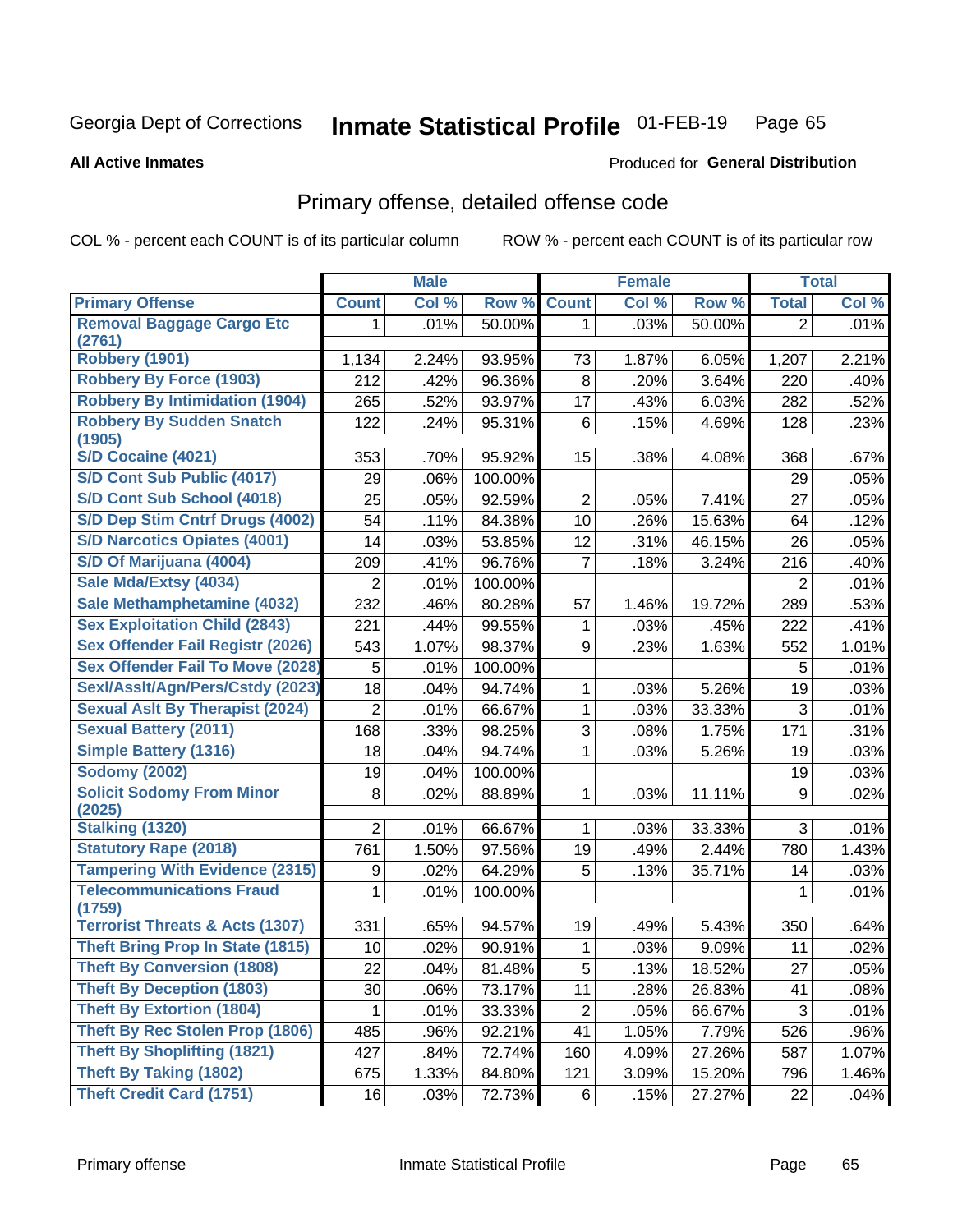#### Inmate Statistical Profile 01-FEB-19 Page 66

### **All Active Inmates**

## Produced for General Distribution

## Primary offense, detailed offense code

COL % - percent each COUNT is of its particular column

|                                            |                | <b>Male</b> |         |                | <b>Female</b> |         |                 | <b>Total</b> |
|--------------------------------------------|----------------|-------------|---------|----------------|---------------|---------|-----------------|--------------|
| <b>Primary Offense</b>                     | <b>Count</b>   | Col %       | Row %   | <b>Count</b>   | Col %         | Row %   | <b>Total</b>    | Col %        |
| <b>Theft Motorveh Or Part (1813)</b>       | 29             | .06%        | 96.67%  | $\mathbf 1$    | .03%          | 3.33%   | 30              | .05%         |
| <b>Theft Of Lost Property (1805)</b>       | 1              | .01%        | 50.00%  | 1              | .03%          | 50.00%  | $\overline{2}$  | .01%         |
| <b>Theft Of Services (1807)</b>            |                |             |         | 1              | .03%          | 100.00% | 1               | .01%         |
| <b>Theft Recv Prop Out State (1816)</b>    | $\overline{2}$ | .01%        | 100.00% |                |               |         | $\overline{2}$  | .01%         |
| <b>Traf Amphtmine 200-399 Gm</b>           | 3              | .01%        | 75.00%  | 1              | .03%          | 25.00%  | 4               | .01%         |
| (4127)                                     |                |             |         |                |               |         |                 |              |
| <b>Traf Amphtmine 28-199 Gm</b>            | 8              | .02%        | 72.73%  | 3              | .08%          | 27.27%  | 11              | .02%         |
| (4126)<br>Traf Amphtmine 400+ Gm (4128)    | 3              |             |         |                |               |         |                 |              |
| <b>Traf Cocaine 201-400 Gm (4102)</b>      |                | .01%        | 100.00% |                |               |         | 3               | .01%         |
|                                            | 91             | .18%        | 96.81%  | 3              | .08%          | 3.19%   | 94              | .17%         |
| <b>Traf Cocaine 401+ Gm (4103)</b>         | 85             | .17%        | 95.51%  | 4              | .10%          | 4.49%   | 89              | .16%         |
| Traf Cocaine Less 200 Gm (4101)            | 197            | .39%        | 98.01%  | 4              | .10%          | 1.99%   | 201             | .37%         |
| <b>Traf Marijna 10-2000 Lb (4121)</b>      | 50             | .10%        | 92.59%  | 4              | .10%          | 7.41%   | 54              | .10%         |
| <b>Traf Marijna 10001+ Lb (4123)</b>       | 1              | .01%        | 100.00% |                |               |         | 1               | .01%         |
| <b>Traf Marijna 2001-10k Lb (4122)</b>     | 1              | .01%        | 100.00% |                |               |         | 1               | .01%         |
| Traf Mda/Extsy 200-399gm                   | 3              | .01%        | 100.00% |                |               |         | 3               | .01%         |
| (4151)                                     |                |             |         |                |               |         |                 |              |
| <b>Traf Mda/Extsy 28-199gm (4150)</b>      | 12             | .02%        | 85.71%  | $\overline{2}$ | .05%          | 14.29%  | 14              | .03%         |
| Traf Mda/Extsy 400+Gm (4152)               | 4              | .01%        | 100.00% |                |               |         | 4               | .01%         |
| <b>Traf Methamph 200-399 Gm</b>            | 125            | .25%        | 85.62%  | 21             | .54%          | 14.38%  | 146             | .27%         |
| (4141)<br><b>Traf Methamph 28-199 Gm</b>   | 425            |             |         |                |               |         |                 |              |
| (4140)                                     |                | .84%        | 78.70%  | 115            | 2.94%         | 21.30%  | 540             | .99%         |
| Traf Methamph 400+ Gm (4142)               | 86             | .17%        | 83.50%  | 17             | .43%          | 16.50%  | 103             | .19%         |
| <b>Traf Methamph Unspec Amt</b>            | 112            | .22%        | 83.58%  | 22             | .56%          | 16.42%  | 134             | .25%         |
| (4146)                                     |                |             |         |                |               |         |                 |              |
| <b>Traf Methaqualone&lt; 400 Gm</b>        | $\overline{2}$ | .01%        | 100.00% |                |               |         | $\overline{2}$  | .01%         |
| (4124)                                     |                |             |         |                |               |         |                 |              |
| <b>Traf Narcotic 15-28 Gm (4112)</b>       | 37             | .07%        | 88.10%  | 5              | .13%          | 11.90%  | 42              | .08%         |
| Traf Narcotic 29+ Gm (4113)                | 33             | .07%        | 94.29%  | $\overline{2}$ | .05%          | 5.71%   | 35              | .06%         |
| <b>Traf Narcotic Less 14 Gm (4111)</b>     | 41             | .08%        | 82.00%  | 9              | .23%          | 18.00%  | 50              | .09%         |
| <b>Traffick Labor Servitude (1330)</b>     | 1              | .01%        | 100.00% |                |               |         | 1               | .01%         |
| <b>Traffick Sexual Servitude (1331)</b>    | 19             | .04%        | 86.36%  | 3              | .08%          | 13.64%  | 22              | .04%         |
| <b>Transactions Cntrft Drugs (4132)</b>    | 1              | .01%        | 100.00% |                |               |         | $\mathbf{1}$    | .01%         |
| <b>Unauth Dist Recrd Devices</b>           | 1              | .01%        | 100.00% |                |               |         | 1               | .01%         |
| (9907)                                     |                |             |         |                |               |         |                 |              |
| <b>Unknown Offense (9999)</b>              | 14             | .03%        | 87.50%  | $\overline{2}$ | .05%          | 12.50%  | 16              | .03%         |
| Uniwfl Mfg/Del/Dist N-C S (4014)           | 5              | .01%        | 100.00% |                |               |         | 5               | .01%         |
| <b>Use Comm Facity Vio C Sub</b><br>(4133) | 9              | .02%        | 90.00%  | $\mathbf 1$    | .03%          | 10.00%  | 10 <sup>1</sup> | .02%         |
| Vehicular Homicide (1123)                  | 306            | .60%        | 78.06%  | 86             | 2.20%         | 21.94%  | 392             | .72%         |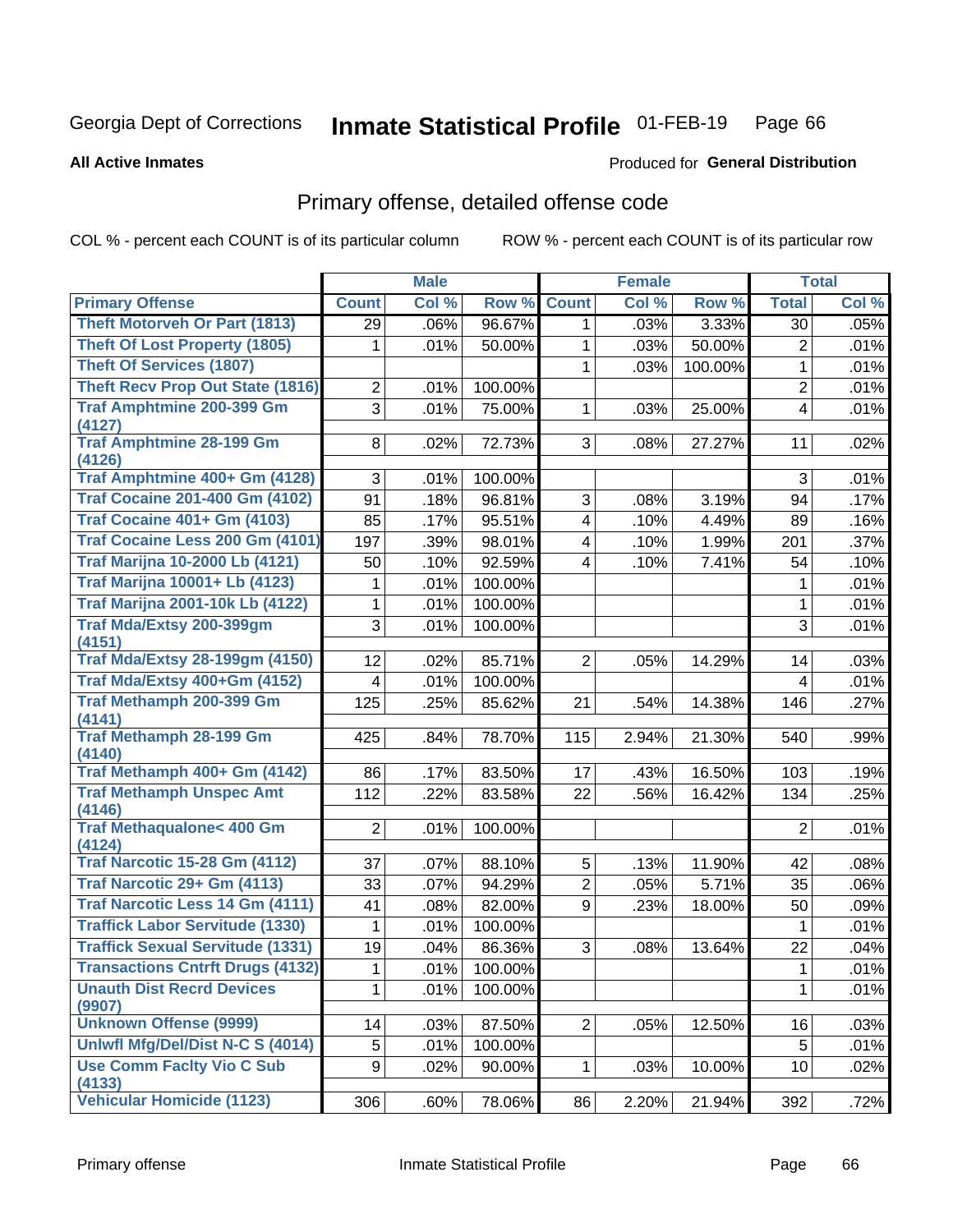#### Inmate Statistical Profile 01-FEB-19 Page 67

**All Active Inmates** 

### Produced for General Distribution

## Primary offense, detailed offense code

COL % - percent each COUNT is of its particular column

|                                            |                | <b>Male</b> |              |                 | <b>Female</b> |         |                         | <b>Total</b> |
|--------------------------------------------|----------------|-------------|--------------|-----------------|---------------|---------|-------------------------|--------------|
| <b>Primary Offense</b>                     | <b>Count</b>   | Col %       | Row %        | <b>Count</b>    | Col %         | Row %   | <b>Total</b>            | Col %        |
| <b>Viol Dngrous Drgs Act (4013)</b>        | 190            | .37%        | 83.70%       | $\overline{37}$ | .95%          | 16.30%  | $\overline{227}$        | .42%         |
| Viol Ga Cntrl Sbst Act (4012)              | 7              | .01%        | 100.00%      |                 |               |         | 7                       | .01%         |
| <b>Viol Ga Securities Act (1800)</b>       | 1              | .01%        | 100.00%      |                 |               |         | $\mathbf{1}$            | .01%         |
| <b>Viol Motor Vehicle Laws (5001)</b>      | 40             | .08%        | 97.56%       | 1               | .03%          | 2.44%   | 41                      | .08%         |
| <b>Viol Oath Public Offcr (2302)</b>       | 3              | .01%        | 75.00%       | $\mathbf{1}$    | .03%          | 25.00%  | $\overline{\mathbf{4}}$ | .01%         |
| Violatn Othr States Law (8001)             | 42             | .08%        | 87.50%       | 6               | .15%          | 12.50%  | 48                      | .09%         |
| <b>Vol Manslaughter Of Fetus</b><br>(1119) | 3              | .01%        | 100.00%      |                 |               |         | 3                       | .01%         |
| <b>Voluntary Manslaughter (1102)</b>       | 1,114          | 2.20%       | 88.13%       | 150             | 3.83%         | 11.87%  | 1,264                   | 2.31%        |
| <b>Abandonment Of Dep Child (11)</b>       | 4              | .01%        | 100.00%      |                 |               |         | 4                       | .01%         |
| <b>Assault &amp; Battery (21)</b>          | 5              | .01%        | 100.00%      |                 |               |         | 5                       | .01%         |
| <b>Bad Checks (52)</b>                     | $\overline{2}$ | .01%        | 66.67%       | $\mathbf 1$     | .03%          | 33.33%  | $\overline{3}$          | .01%         |
| <b>Burglary (45)</b>                       | $\overline{7}$ | .01%        | 100.00%      |                 |               |         | $\overline{7}$          | .01%         |
| <b>Cheating &amp; Swindling (51)</b>       | $\overline{2}$ | .01%        | 100.00%      |                 |               |         | $\overline{2}$          | .01%         |
| <b>Cpwl &amp; Concealed Weapon (93)</b>    | $\overline{5}$ | .01%        | 100.00%      |                 |               |         | $\overline{5}$          | .01%         |
| <b>Crmnl Attempt (98)</b>                  | 1              | .01%        | 100.00%      |                 |               |         | $\mathbf{1}$            | .01%         |
| <b>Dui</b> (72)                            | 6              | .01%        | 100.00%      |                 |               |         | 6                       | .01%         |
| Escape (92)                                | 3              | .01%        | 100.00%      |                 |               |         | $\overline{3}$          | .01%         |
| Forgery (55)                               | $\overline{3}$ | .01%        | 100.00%      |                 |               |         | $\overline{3}$          | .01%         |
| Lottery (54)                               | $\mathbf{1}$   | .01%        | 100.00%      |                 |               |         | $\mathbf{1}$            | .01%         |
| <b>Misc Misdemeanor (500)</b>              | $\overline{2}$ | .01%        | 100.00%      |                 |               |         | $\overline{2}$          | .01%         |
| <b>Other Misdemeanor (99)</b>              | 16             | .03%        | 94.12%       | $\mathbf{1}$    | .03%          | 5.88%   | 17                      | .03%         |
| <b>Pointing Gun At Another (96)</b>        | 1              | .01%        | 100.00%      |                 |               |         | 1                       | .01%         |
| Poss Ntp Whiskey (64)                      | $\overline{2}$ | .01%        | 100.00%      |                 |               |         | $\overline{2}$          | .01%         |
| <b>Prostitution (81)</b>                   |                |             |              | $\mathbf{1}$    | .03%          | 100.00% | $\mathbf{1}$            | .01%         |
| <b>Public Drunkenness (61)</b>             | $\overline{2}$ | .01%        | 100.00%      |                 |               |         | $\overline{2}$          | .01%         |
| <b>Simple Assault (24)</b>                 | $\mathbf 1$    | .01%        | 100.00%      |                 |               |         | $\mathbf{1}$            | .01%         |
| <b>Simple Battery (25)</b>                 | $\mathbf{1}$   | .01%        | 100.00%      |                 |               |         | $\mathbf{1}$            | .01%         |
| <b>Theft By Taking - Larceny (41)</b>      | 25             | .05%        | 100.00%      |                 |               |         | 25                      | .05%         |
| Viol Motor Veh Law (71)                    | 3              | .01%        | 100.00%      |                 |               |         | $\overline{3}$          | .01%         |
| <b>Wife Beating (28)</b>                   | $\overline{2}$ | .01%        | 100.00%      |                 |               |         | $\overline{2}$          | .01%         |
| <b>Total Rported</b>                       | 50,704         | 101%        | 92.84% 3,912 |                 | 100%          | 7.16%   | 54,616                  | 101%         |

| rtea | 88           |       | oc<br>oo       |
|------|--------------|-------|----------------|
|      | - רחד<br>ு உ | 3.012 | 1,704<br>-54 - |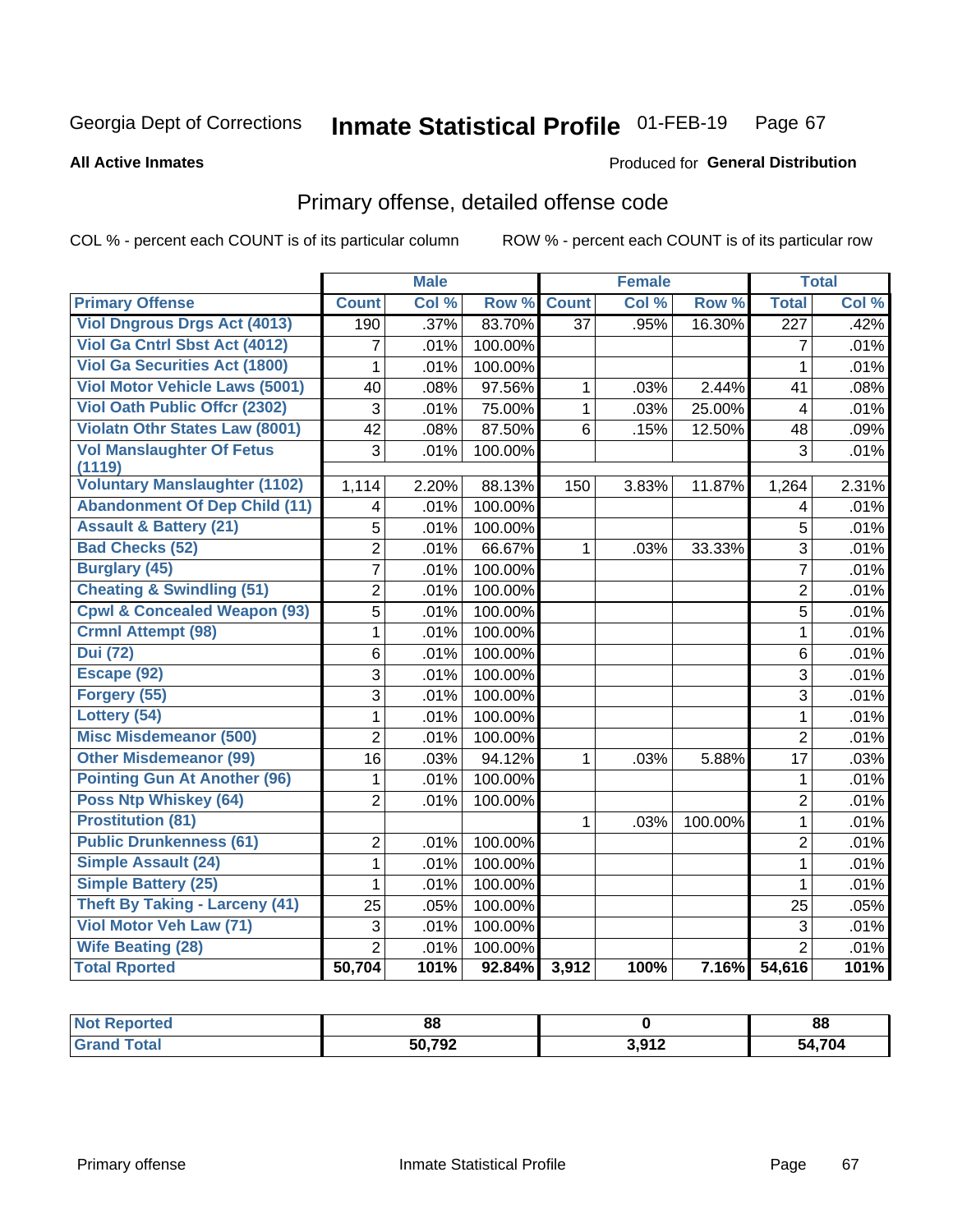#### Inmate Statistical Profile 01-FEB-19 Page 68

### **All Active Inmates**

### Produced for General Distribution

## Primary offense, detailed offense code

COL % - percent each COUNT is of its particular column

|                      | <b>Male</b> | <b>Female</b> | Total       |
|----------------------|-------------|---------------|-------------|
| Mode (most frequent) | 1101 Murder | 1101 Murder   | 1101 Murder |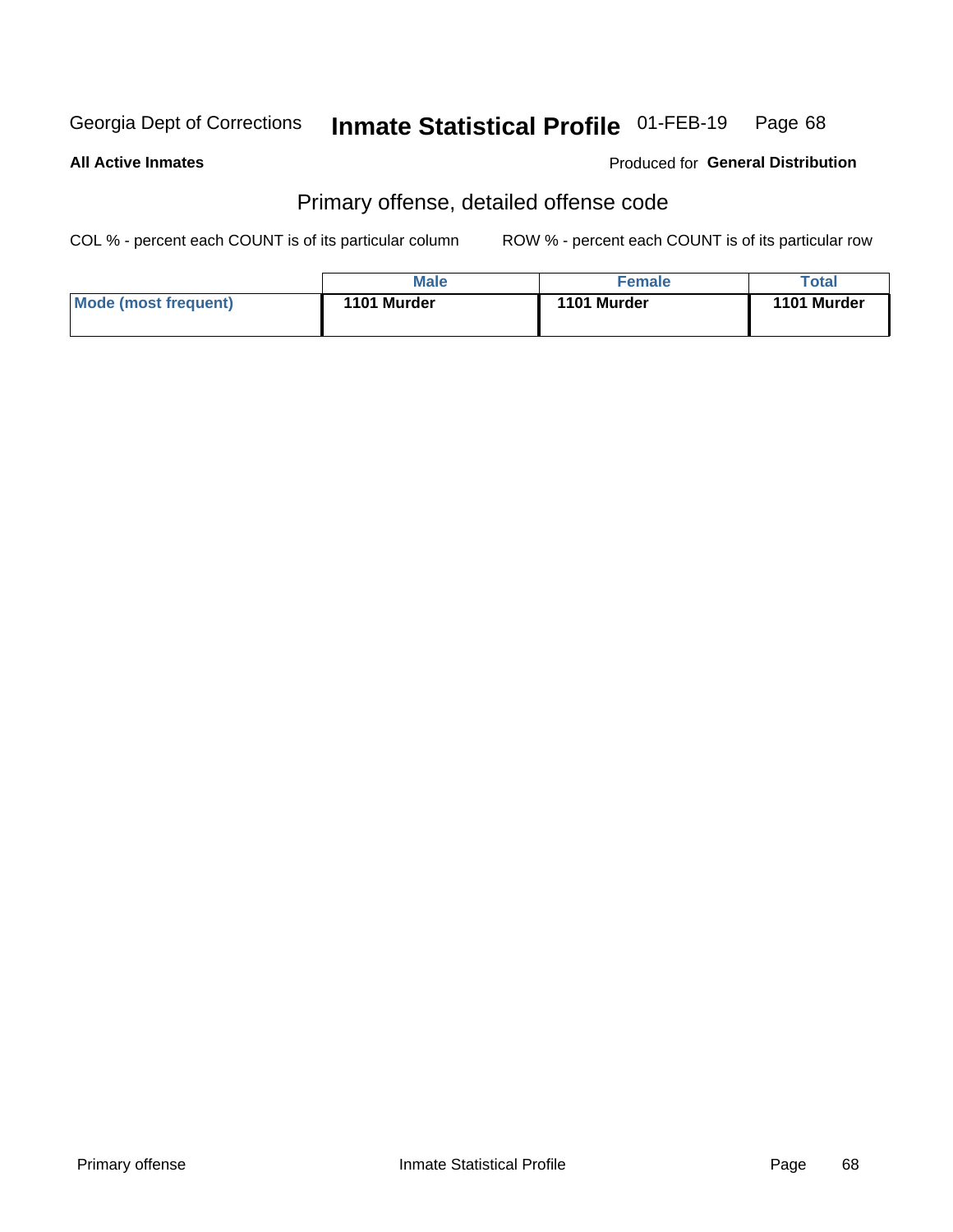#### Inmate Statistical Profile 01-FEB-19 Page 68

**All Active Inmates** 

### Produced for General Distribution

## County of conviction of primary offense

COL % - percent each COUNT is of its particular column

|     |                             |              | <b>Male</b> |         |                         | <b>Female</b> |        |              | <b>Total</b> |
|-----|-----------------------------|--------------|-------------|---------|-------------------------|---------------|--------|--------------|--------------|
|     | <b>County of Conviction</b> | <b>Count</b> | Col %       | Row %   | <b>Count</b>            | Col %         | Row %  | <b>Total</b> | Col %        |
| 000 | <b>Unknown</b>              | 175          | .34%        | 93.09%  | 13                      | .33%          | 6.91%  | 188          | .34%         |
| 001 | <b>Appling County</b>       | 116          | .23%        | 95.87%  | 5                       | .13%          | 4.13%  | 121          | .22%         |
| 002 | <b>Atkinson County</b>      | 59           | .12%        | 88.06%  | 8                       | .20%          | 11.94% | 67           | .12%         |
| 003 | <b>Bacon County</b>         | 78           | .15%        | 90.70%  | 8                       | .20%          | 9.30%  | 86           | .16%         |
| 004 | <b>Baker County</b>         | 14           | .03%        | 100.00% |                         |               |        | 14           | .03%         |
| 005 | <b>Baldwin County</b>       | 302          | .59%        | 92.92%  | 23                      | .59%          | 7.08%  | 325          | .59%         |
| 006 | <b>Banks County</b>         | 72           | .14%        | 92.31%  | $6\phantom{1}6$         | .15%          | 7.69%  | 78           | .14%         |
| 007 | <b>Barrow County</b>        | 347          | .68%        | 90.84%  | 35                      | .89%          | 9.16%  | 382          | .70%         |
| 008 | <b>Bartow County</b>        | 626          | 1.23%       | 87.92%  | 86                      | 2.20%         | 12.08% | 712          | 1.30%        |
| 009 | <b>Ben Hill County</b>      | 261          | .51%        | 93.21%  | 19                      | .49%          | 6.79%  | 280          | .51%         |
| 010 | <b>Berrien County</b>       | 87           | .17%        | 97.75%  | $\overline{2}$          | .05%          | 2.25%  | 89           | .16%         |
| 011 | <b>Bibb County</b>          | 1,116        | 2.20%       | 93.47%  | 78                      | 1.99%         | 6.53%  | 1,194        | 2.18%        |
| 012 | <b>Bleckley County</b>      | 70           | .14%        | 90.91%  | $\overline{7}$          | .18%          | 9.09%  | 77           | .14%         |
| 013 | <b>Brantley County</b>      | 79           | .16%        | 86.81%  | 12                      | .31%          | 13.19% | 91           | .17%         |
| 014 | <b>Brooks County</b>        | 55           | .11%        | 96.49%  | $\overline{2}$          | .05%          | 3.51%  | 57           | .10%         |
| 015 | <b>Bryan County</b>         | 59           | .12%        | 95.16%  | 3                       | .08%          | 4.84%  | 62           | .11%         |
| 016 | <b>Bulloch County</b>       | 524          | 1.03%       | 93.24%  | 38                      | .97%          | 6.76%  | 562          | 1.03%        |
| 017 | <b>Burke County</b>         | 236          | .46%        | 97.12%  | $\overline{7}$          | .18%          | 2.88%  | 243          | .44%         |
| 018 | <b>Butts County</b>         | 114          | .22%        | 94.21%  | $\overline{7}$          | .18%          | 5.79%  | 121          | .22%         |
| 019 | <b>Calhoun County</b>       | 35           | .07%        | 92.11%  | 3                       | .08%          | 7.89%  | 38           | .07%         |
| 020 | <b>Camden County</b>        | 213          | .42%        | 93.83%  | 14                      | .36%          | 6.17%  | 227          | .41%         |
| 021 | <b>Candler County</b>       | 112          | .22%        | 93.33%  | 8                       | .20%          | 6.67%  | 120          | .22%         |
| 022 | <b>Carroll County</b>       | 641          | 1.26%       | 92.63%  | 51                      | 1.30%         | 7.37%  | 692          | 1.26%        |
| 023 | <b>Catoosa County</b>       | 381          | .75%        | 89.44%  | 45                      | 1.15%         | 10.56% | 426          | .78%         |
| 024 | <b>Charlton County</b>      | 61           | .12%        | 89.71%  | $\overline{7}$          | .18%          | 10.29% | 68           | .12%         |
| 025 | <b>Chatham County</b>       | 1,871        | 3.68%       | 95.17%  | 95                      | 2.43%         | 4.83%  | 1,966        | 3.59%        |
| 026 | <b>Chattahoochee County</b> | 27           | .05%        | 100.00% |                         |               |        | 27           | .05%         |
| 027 | <b>Chattooga County</b>     | 214          | .42%        | 85.94%  | 35                      | .89%          | 14.06% | 249          | .46%         |
| 028 | <b>Cherokee County</b>      | 553          | 1.09%       | 91.86%  | 49                      | 1.25%         | 8.14%  | 602          | 1.10%        |
| 029 | <b>Clarke County</b>        | 568          | 1.12%       | 93.57%  | 39                      | 1.00%         | 6.43%  | 607          | 1.11%        |
| 030 | <b>Clay County</b>          | 28           | .06%        | 87.50%  | $\overline{\mathbf{4}}$ | .10%          | 12.50% | 32           | .06%         |
| 031 | <b>Clayton County</b>       | 1,373        | 2.70%       | 92.46%  | 112                     | 2.86%         | 7.54%  | 1,485        | 2.71%        |
| 032 | <b>Clinch County</b>        | 43           | .08%        | 86.00%  | $\overline{7}$          | .18%          | 14.00% | 50           | .09%         |
| 033 | <b>Cobb County</b>          | 2,528        | 4.98%       | 92.09%  | 217                     | 5.55%         | 7.91%  | 2,745        | 5.02%        |
| 034 | <b>Coffee County</b>        | 228          | .45%        | 94.21%  | 14                      | .36%          | 5.79%  | 242          | .44%         |
| 035 | <b>Colquitt County</b>      | 212          | .42%        | 94.64%  | 12                      | .31%          | 5.36%  | 224          | .41%         |
| 036 | <b>Columbia County</b>      | 439          | .86%        | 91.84%  | 39                      | 1.00%         | 8.16%  | 478          | .87%         |
| 037 | <b>Cook County</b>          | 120          | .24%        | 93.02%  | 9                       | .23%          | 6.98%  | 129          | .24%         |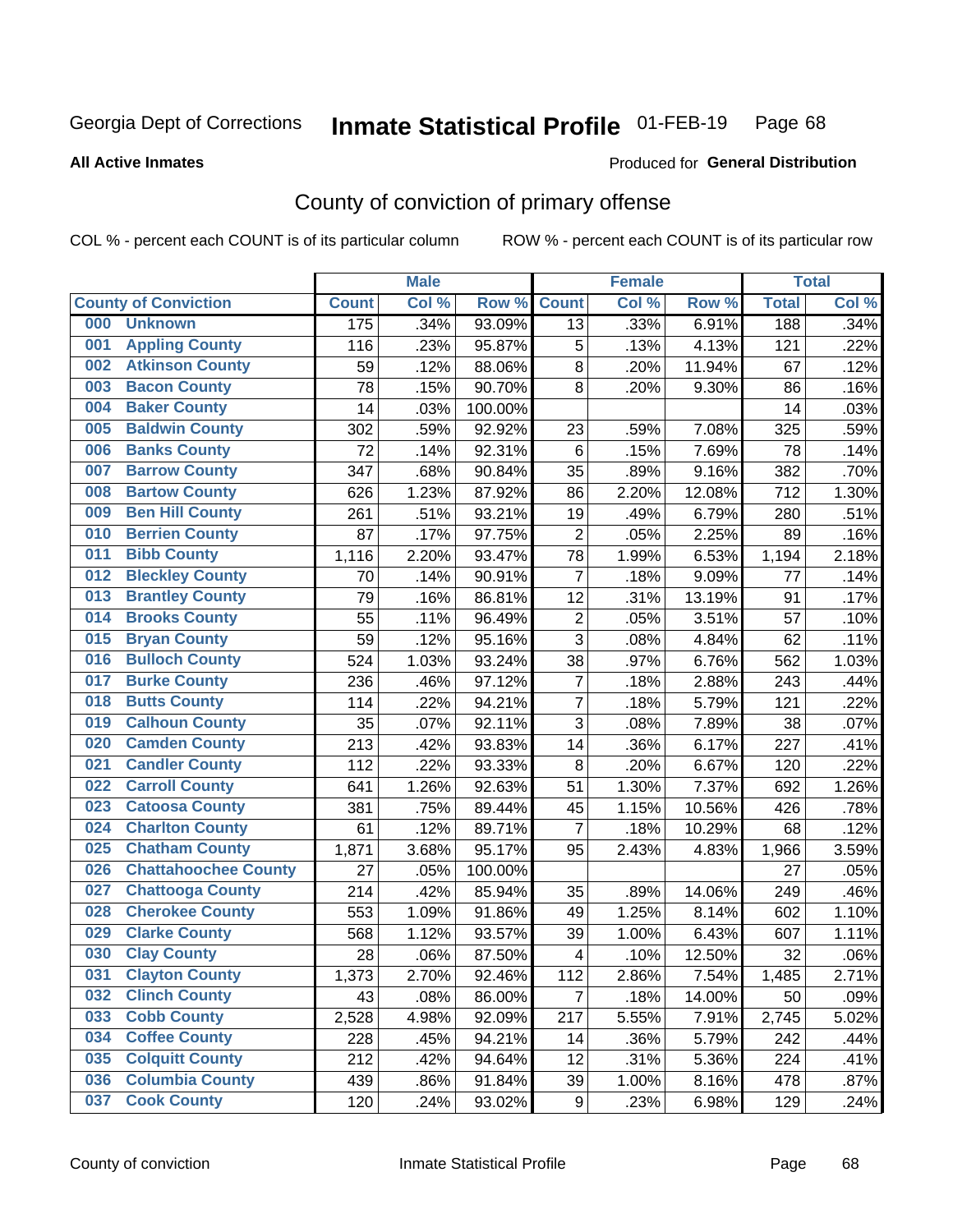#### Inmate Statistical Profile 01-FEB-19 Page 69

**All Active Inmates** 

### Produced for General Distribution

## County of conviction of primary offense

COL % - percent each COUNT is of its particular column

|     |                             |              | <b>Male</b> |         |                           | <b>Female</b> |        |              | <b>Total</b> |
|-----|-----------------------------|--------------|-------------|---------|---------------------------|---------------|--------|--------------|--------------|
|     | <b>County of Conviction</b> | <b>Count</b> | Col %       | Row %   | <b>Count</b>              | Col %         | Row %  | <b>Total</b> | Col %        |
| 038 | <b>Coweta County</b>        | 656          | 1.29%       | 92.52%  | 53                        | 1.35%         | 7.48%  | 709          | 1.30%        |
| 039 | <b>Crawford County</b>      | 24           | .05%        | 96.00%  | 1                         | .03%          | 4.00%  | 25           | .05%         |
| 040 | <b>Crisp County</b>         | 294          | .58%        | 93.33%  | 21                        | .54%          | 6.67%  | 315          | .58%         |
| 041 | <b>Dade County</b>          | 108          | .21%        | 94.74%  | 6                         | .15%          | 5.26%  | 114          | .21%         |
| 042 | <b>Dawson County</b>        | 92           | .18%        | 86.79%  | 14                        | .36%          | 13.21% | 106          | .19%         |
| 043 | <b>Decatur County</b>       | 225          | .44%        | 95.34%  | 11                        | .28%          | 4.66%  | 236          | .43%         |
| 044 | <b>Dekalb County</b>        | 3,000        | 5.91%       | 95.30%  | 148                       | 3.78%         | 4.70%  | 3,148        | 5.75%        |
| 045 | <b>Dodge County</b>         | 160          | .32%        | 93.57%  | 11                        | .28%          | 6.43%  | 171          | .31%         |
| 046 | <b>Dooly County</b>         | 106          | .21%        | 92.17%  | $\boldsymbol{9}$          | .23%          | 7.83%  | 115          | .21%         |
| 047 | <b>Dougherty County</b>     | 852          | 1.68%       | 94.25%  | 52                        | 1.33%         | 5.75%  | 904          | 1.65%        |
| 048 | <b>Douglas County</b>       | 1,032        | 2.03%       | 90.53%  | 108                       | 2.76%         | 9.47%  | 1,140        | 2.08%        |
| 049 | <b>Early County</b>         | 84           | .17%        | 95.45%  | 4                         | .10%          | 4.55%  | 88           | .16%         |
| 050 | <b>Echols County</b>        | 13           | .03%        | 92.86%  | $\mathbf{1}$              | .03%          | 7.14%  | 14           | .03%         |
| 051 | <b>Effingham County</b>     | 245          | .48%        | 92.11%  | 21                        | .54%          | 7.89%  | 266          | .49%         |
| 052 | <b>Elbert County</b>        | 149          | .29%        | 93.71%  | 10                        | .26%          | 6.29%  | 159          | .29%         |
| 053 | <b>Emanuel County</b>       | 165          | .32%        | 89.19%  | 20                        | .51%          | 10.81% | 185          | .34%         |
| 054 | <b>Evans County</b>         | 83           | .16%        | 95.40%  | $\overline{\mathbf{4}}$   | .10%          | 4.60%  | 87           | .16%         |
| 055 | <b>Fannin County</b>        | 106          | .21%        | 86.18%  | 17                        | .43%          | 13.82% | 123          | .22%         |
| 056 | <b>Fayette County</b>       | 353          | .69%        | 90.75%  | 36                        | .92%          | 9.25%  | 389          | .71%         |
| 057 | <b>Floyd County</b>         | 857          | 1.69%       | 88.72%  | 109                       | 2.79%         | 11.28% | 966          | 1.77%        |
| 058 | <b>Forsyth County</b>       | 341          | .67%        | 91.18%  | 33                        | .84%          | 8.82%  | 374          | .68%         |
| 059 | <b>Franklin County</b>      | 176          | .35%        | 89.34%  | 21                        | .54%          | 10.66% | 197          | .36%         |
| 060 | <b>Fulton County</b>        | 4,968        | 9.78%       | 95.89%  | 213                       | 5.44%         | 4.11%  | 5,181        | 9.47%        |
| 061 | <b>Gilmer County</b>        | 99           | .19%        | 94.29%  | 6                         | .15%          | 5.71%  | 105          | .19%         |
| 062 | <b>Glascock County</b>      | 11           | .02%        | 100.00% |                           |               |        | 11           | .02%         |
| 063 | <b>Glynn County</b>         | 574          | 1.13%       | 95.03%  | 30                        | .77%          | 4.97%  | 604          | 1.10%        |
| 064 | <b>Gordon County</b>        | 385          | .76%        | 89.53%  | 45                        | 1.15%         | 10.47% | 430          | .79%         |
| 065 | <b>Grady County</b>         | 139          | .27%        | 97.89%  | $\ensuremath{\mathsf{3}}$ | .08%          | 2.11%  | 142          | .26%         |
| 066 | <b>Greene County</b>        | 125          | .25%        | 93.98%  | 8                         | .20%          | 6.02%  | 133          | .24%         |
| 067 | <b>Gwinnett County</b>      | 2,717        | 5.35%       | 93.30%  | 195                       | 4.98%         | 6.70%  | 2,912        | 5.32%        |
| 068 | <b>Habersham County</b>     | 129          | .25%        | 88.97%  | 16                        | .41%          | 11.03% | 145          | .27%         |
| 069 | <b>Hall County</b>          | 715          | 1.41%       | 91.43%  | 67                        | 1.71%         | 8.57%  | 782          | 1.43%        |
| 070 | <b>Hancock County</b>       | 38           | .07%        | 95.00%  | $\overline{2}$            | .05%          | 5.00%  | 40           | .07%         |
| 071 | <b>Haralson County</b>      | 105          | .21%        | 89.74%  | 12                        | .31%          | 10.26% | 117          | .21%         |
| 072 | <b>Harris County</b>        | 130          | .26%        | 93.53%  | 9                         | .23%          | 6.47%  | 139          | .25%         |
| 073 | <b>Hart County</b>          | 185          | .36%        | 91.58%  | 17                        | .43%          | 8.42%  | 202          | .37%         |
| 074 | <b>Heard County</b>         | 45           | .09%        | 90.00%  | 5                         | .13%          | 10.00% | 50           | .09%         |
| 075 | <b>Henry County</b>         | 627          | 1.23%       | 90.35%  | 67                        | 1.71%         | 9.65%  | 694          | 1.27%        |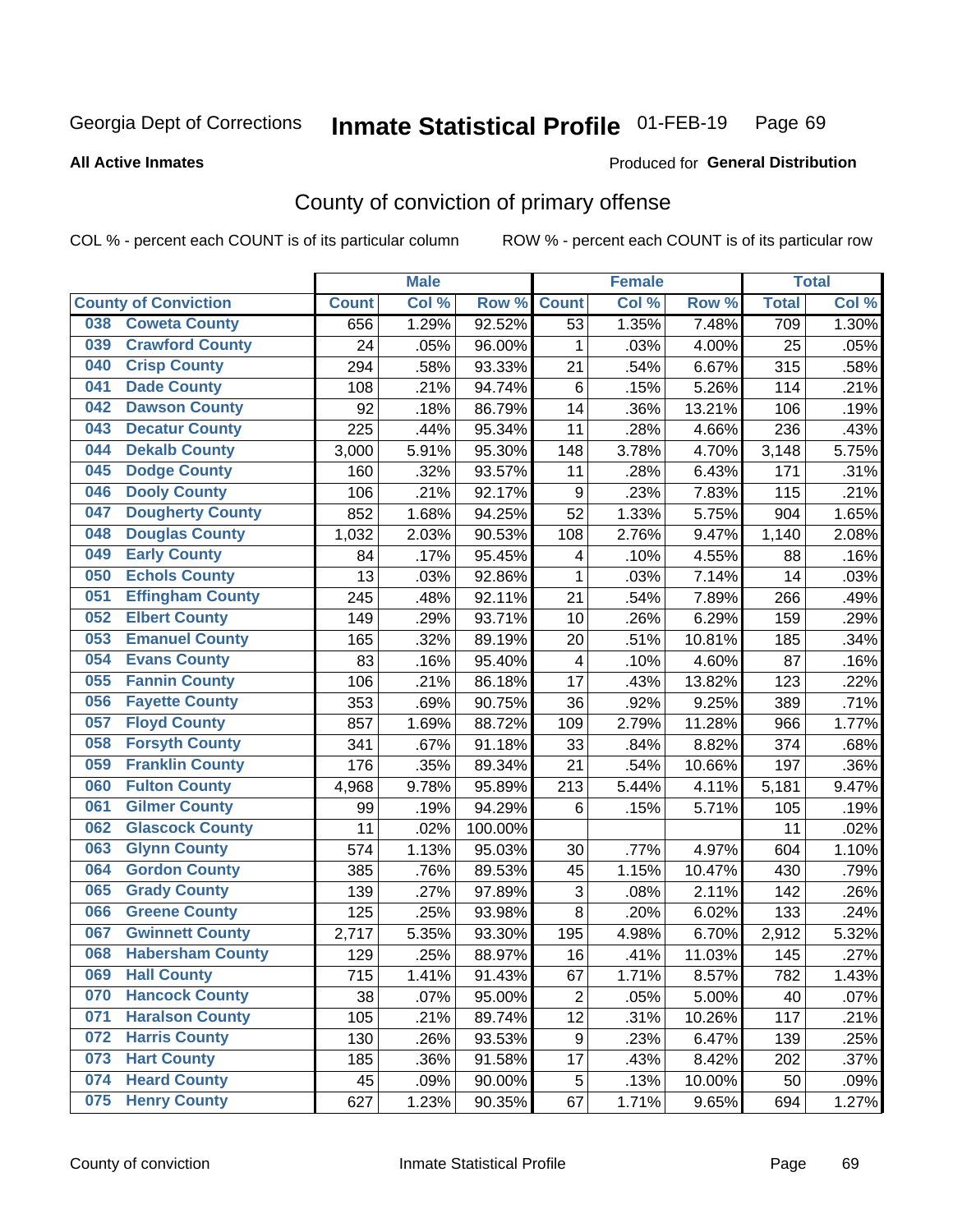#### Inmate Statistical Profile 01-FEB-19 Page 70

### **All Active Inmates**

## Produced for General Distribution

## County of conviction of primary offense

COL % - percent each COUNT is of its particular column

|     |                             |              | <b>Male</b> |         |                         | <b>Female</b> |        |              | <b>Total</b> |
|-----|-----------------------------|--------------|-------------|---------|-------------------------|---------------|--------|--------------|--------------|
|     | <b>County of Conviction</b> | <b>Count</b> | Col %       | Row %   | <b>Count</b>            | Col %         | Row %  | <b>Total</b> | Col %        |
| 076 | <b>Houston County</b>       | 694          | 1.37%       | 92.53%  | 56                      | 1.43%         | 7.47%  | 750          | 1.37%        |
| 077 | <b>Irwin County</b>         | 70           | .14%        | 97.22%  | $\overline{2}$          | .05%          | 2.78%  | 72           | .13%         |
| 078 | <b>Jackson County</b>       | 287          | .57%        | 93.18%  | 21                      | .54%          | 6.82%  | 308          | .56%         |
| 079 | <b>Jasper County</b>        | 63           | .12%        | 90.00%  | $\overline{7}$          | .18%          | 10.00% | 70           | .13%         |
| 080 | <b>Jeff Davis County</b>    | 85           | .17%        | 93.41%  | $\,6$                   | .15%          | 6.59%  | 91           | .17%         |
| 081 | <b>Jefferson County</b>     | 159          | .31%        | 92.98%  | 12                      | .31%          | 7.02%  | 171          | .31%         |
| 082 | <b>Jenkins County</b>       | 76           | .15%        | 95.00%  | $\overline{\mathbf{4}}$ | .10%          | 5.00%  | 80           | .15%         |
| 083 | <b>Johnson County</b>       | 37           | .07%        | 92.50%  | 3                       | .08%          | 7.50%  | 40           | .07%         |
| 084 | <b>Jones County</b>         | 210          | .41%        | 88.98%  | 26                      | .66%          | 11.02% | 236          | .43%         |
| 085 | <b>Lamar County</b>         | 79           | .16%        | 90.80%  | 8                       | .20%          | 9.20%  | 87           | .16%         |
| 086 | <b>Lanier County</b>        | 43           | .08%        | 95.56%  | $\overline{2}$          | .05%          | 4.44%  | 45           | .08%         |
| 087 | <b>Laurens County</b>       | 292          | .57%        | 93.89%  | 19                      | .49%          | 6.11%  | 311          | .57%         |
| 088 | <b>Lee County</b>           | 71           | .14%        | 89.87%  | 8                       | .20%          | 10.13% | 79           | .14%         |
| 089 | <b>Liberty County</b>       | 226          | .44%        | 93.39%  | 16                      | .41%          | 6.61%  | 242          | .44%         |
| 090 | <b>Lincoln County</b>       | 45           | .09%        | 90.00%  | 5                       | .13%          | 10.00% | 50           | .09%         |
| 091 | <b>Long County</b>          | 58           | .11%        | 89.23%  | $\overline{7}$          | .18%          | 10.77% | 65           | .12%         |
| 092 | <b>Lowndes County</b>       | 457          | .90%        | 96.01%  | 19                      | .49%          | 3.99%  | 476          | .87%         |
| 093 | <b>Lumpkin County</b>       | 86           | .17%        | 92.47%  | $\overline{7}$          | .18%          | 7.53%  | 93           | .17%         |
| 094 | <b>Macon County</b>         | 49           | .10%        | 94.23%  | 3                       | .08%          | 5.77%  | 52           | .10%         |
| 095 | <b>Madison County</b>       | 169          | .33%        | 91.85%  | 15                      | .38%          | 8.15%  | 184          | .34%         |
| 096 | <b>Marion County</b>        | 34           | .07%        | 89.47%  | $\overline{\mathbf{4}}$ | .10%          | 10.53% | 38           | .07%         |
| 097 | <b>Mcduffie County</b>      | 203          | .40%        | 95.31%  | 10                      | .26%          | 4.69%  | 213          | .39%         |
| 098 | <b>Mcintosh County</b>      | 43           | .08%        | 91.49%  | 4                       | .10%          | 8.51%  | 47           | .09%         |
| 099 | <b>Meriwether County</b>    | 216          | .43%        | 91.91%  | 19                      | .49%          | 8.09%  | 235          | .43%         |
| 100 | <b>Miller County</b>        | 35           | .07%        | 94.59%  | $\overline{2}$          | .05%          | 5.41%  | 37           | .07%         |
| 101 | <b>Mitchell County</b>      | 150          | .30%        | 93.17%  | 11                      | .28%          | 6.83%  | 161          | .29%         |
| 102 | <b>Monroe County</b>        | 133          | .26%        | 91.72%  | 12                      | .31%          | 8.28%  | 145          | .27%         |
| 103 | <b>Montgomery County</b>    | 32           | .06%        | 82.05%  | $\overline{7}$          | .18%          | 17.95% | 39           | .07%         |
| 104 | <b>Morgan County</b>        | 129          | .25%        | 90.21%  | 14                      | .36%          | 9.79%  | 143          | .26%         |
| 105 | <b>Murray County</b>        | 222          | .44%        | 92.12%  | 19                      | $.49\%$       | 7.88%  | 241          | .44%         |
| 106 | <b>Muscogee County</b>      | 1,180        | 2.32%       | 94.93%  | 63                      | 1.61%         | 5.07%  | 1,243        | 2.27%        |
| 107 | <b>Newton County</b>        | 726          | 1.43%       | 91.09%  | 71                      | 1.81%         | 8.91%  | 797          | 1.46%        |
| 108 | <b>Oconee County</b>        | 48           | .09%        | 100.00% |                         |               |        | 48           | .09%         |
| 109 | <b>Oglethorpe County</b>    | 68           | .13%        | 91.89%  | 6                       | .15%          | 8.11%  | 74           | .14%         |
| 110 | <b>Paulding County</b>      | 227          | .45%        | 91.90%  | 20                      | .51%          | 8.10%  | 247          | .45%         |
| 111 | <b>Peach County</b>         | 89           | .18%        | 94.68%  | 5                       | .13%          | 5.32%  | 94           | .17%         |
| 112 | <b>Pickens County</b>       | 99           | .19%        | 86.09%  | 16                      | .41%          | 13.91% | 115          | .21%         |
| 113 | <b>Pierce County</b>        | 103          | .20%        | 91.96%  | 9                       | .23%          | 8.04%  | 112          | .20%         |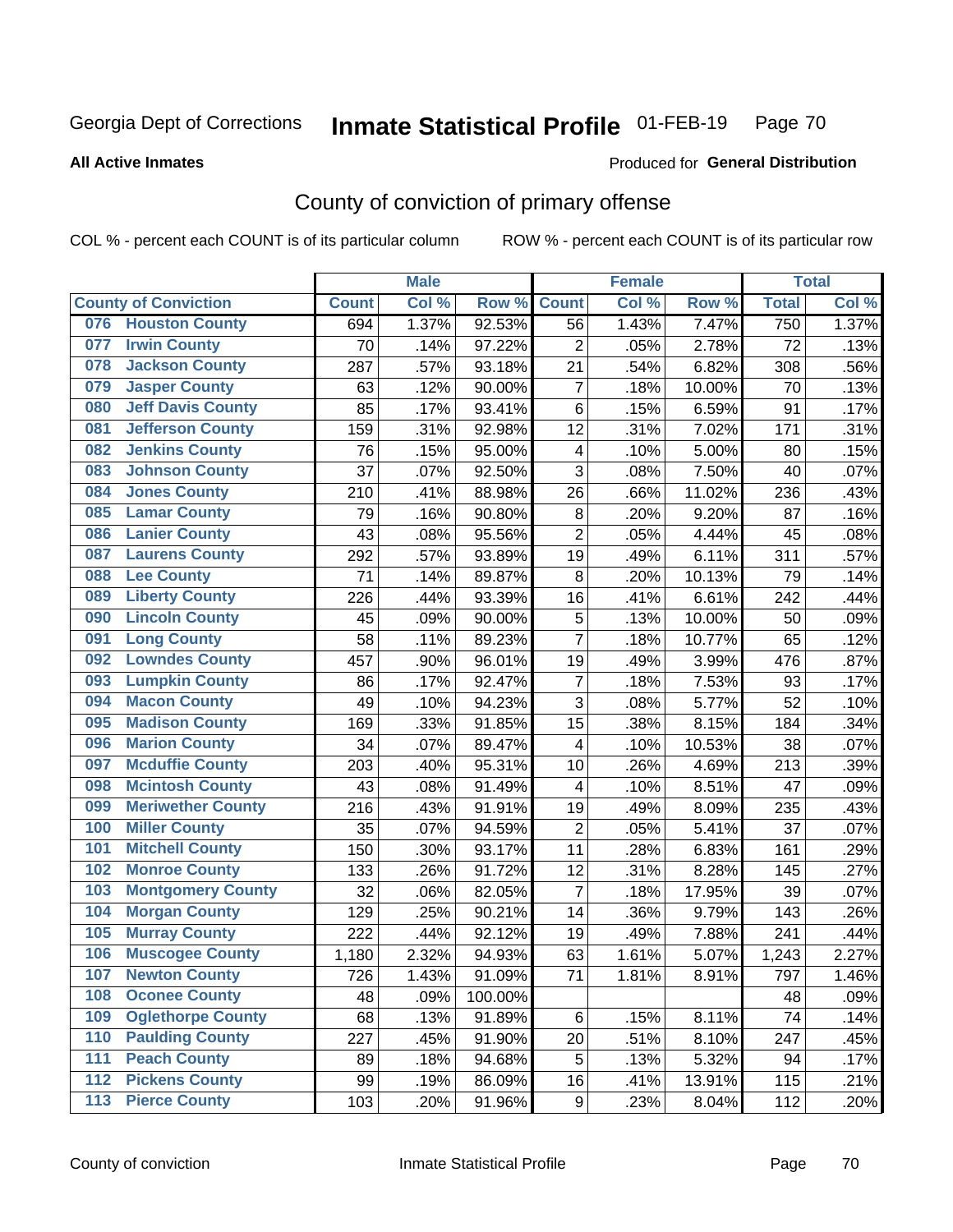#### Inmate Statistical Profile 01-FEB-19 Page 71

### **All Active Inmates**

# Produced for General Distribution

## County of conviction of primary offense

COL % - percent each COUNT is of its particular column

|                                          |              | <b>Male</b> |           |                | <b>Female</b> |        |                 | <b>Total</b> |
|------------------------------------------|--------------|-------------|-----------|----------------|---------------|--------|-----------------|--------------|
| <b>County of Conviction</b>              | <b>Count</b> | Col %       | Row %     | <b>Count</b>   | Col %         | Row %  | <b>Total</b>    | Col %        |
| 114 Pike County                          | 43           | .08%        | 91.49%    | 4              | .10%          | 8.51%  | $\overline{47}$ | .09%         |
| <b>Polk County</b><br>$\overline{115}$   | 185          | .36%        | 90.69%    | 19             | .49%          | 9.31%  | 204             | .37%         |
| <b>Pulaski County</b><br>116             | 49           | .10%        | 94.23%    | 3              | .08%          | 5.77%  | 52              | .10%         |
| <b>Putnam County</b><br>117              | 162          | .32%        | 92.05%    | 14             | .36%          | 7.95%  | 176             | .32%         |
| <b>Quitman County</b><br>118             | 11           | .02%        | 100.00%   |                |               |        | 11              | .02%         |
| <b>Rabun County</b><br>119               | 61           | .12%        | 88.41%    | 8              | .20%          | 11.59% | 69              | .13%         |
| <b>Randolph County</b><br>120            | 63           | .12%        | 95.45%    | 3              | .08%          | 4.55%  | 66              | .12%         |
| <b>Richmond County</b><br>121            | 1,929        | 3.80%       | 93.60%    | 132            | 3.37%         | 6.40%  | 2,061           | 3.77%        |
| <b>Rockdale County</b><br>122            | 510          | 1.00%       | 93.41%    | 36             | .92%          | 6.59%  | 546             | 1.00%        |
| <b>Schley County</b><br>123              | 11           | .02%        | 91.67%    | 1              | .03%          | 8.33%  | 12              | .02%         |
| <b>Screven County</b><br>124             | 129          | .25%        | 97.73%    | 3              | .08%          | 2.27%  | 132             | .24%         |
| <b>Seminole County</b><br>125            | 78           | .15%        | 88.64%    | 10             | .26%          | 11.36% | 88              | .16%         |
| 126<br><b>Spalding County</b>            | 492          | .97%        | 91.45%    | 46             | 1.18%         | 8.55%  | 538             | .98%         |
| <b>Stephens County</b><br>127            | 175          | .34%        | 87.06%    | 26             | .66%          | 12.94% | 201             | .37%         |
| <b>Stewart County</b><br>128             | 33           | .06%        | 97.06%    | 1              | .03%          | 2.94%  | 34              | .06%         |
| <b>Sumter County</b><br>129              | 203          | .40%        | $95.31\%$ | 10             | .26%          | 4.69%  | 213             | .39%         |
| <b>Talbot County</b><br>130              | 30           | .06%        | 93.75%    | $\overline{c}$ | .05%          | 6.25%  | 32              | .06%         |
| <b>Taliaferro County</b><br>131          | 18           | .04%        | 94.74%    | $\mathbf{1}$   | .03%          | 5.26%  | 19              | .03%         |
| <b>Tattnall County</b><br>132            | 191          | .38%        | 90.95%    | 19             | .49%          | 9.05%  | 210             | .38%         |
| <b>Taylor County</b><br>133              | 61           | .12%        | 93.85%    | 4              | .10%          | 6.15%  | 65              | .12%         |
| <b>Telfair County</b><br>134             | 100          | .20%        | 95.24%    | 5              | .13%          | 4.76%  | 105             | .19%         |
| <b>Terrell County</b><br>135             | 91           | .18%        | 94.79%    | 5              | .13%          | 5.21%  | 96              | .18%         |
| <b>Thomas County</b><br>136              | 208          | .41%        | 96.74%    | $\overline{7}$ | .18%          | 3.26%  | 215             | .39%         |
| <b>Tift County</b><br>137                | 324          | .64%        | 93.91%    | 21             | .54%          | 6.09%  | 345             | .63%         |
| <b>Toombs County</b><br>138              | 316          | .62%        | 88.76%    | 40             | 1.02%         | 11.24% | 356             | .65%         |
| <b>Towns County</b><br>139               | 54           | .11%        | 76.06%    | 17             | .43%          | 23.94% | 71              | .13%         |
| <b>Treutlen County</b><br>140            | 75           | .15%        | 92.59%    | 6              | .15%          | 7.41%  | 81              | .15%         |
| <b>Troup County</b><br>141               | 676          | 1.33%       | 92.22%    | 57             | 1.46%         | 7.78%  | 733             | 1.34%        |
| <b>Turner County</b><br>142              | 70           | .14%        | 98.59%    | $\mathbf 1$    | .03%          | 1.41%  | 71              | .13%         |
| <b>Twiggs County</b><br>$\overline{143}$ | 53           | .10%        | 96.36%    | $\overline{c}$ | .05%          | 3.64%  | 55              | .10%         |
| <b>Union County</b><br>144               | 99           | .19%        | 83.90%    | 19             | .49%          | 16.10% | 118             | .22%         |
| 145<br><b>Upson County</b>               | 176          | .35%        | 95.14%    | 9              | .23%          | 4.86%  | 185             | .34%         |
| <b>Walker County</b><br>146              | 418          | .82%        | 91.27%    | 40             | 1.02%         | 8.73%  | 458             | .84%         |
| <b>Walton County</b><br>147              | 593          | 1.17%       | 89.98%    | 66             | 1.69%         | 10.02% | 659             | 1.20%        |
| <b>Ware County</b><br>148                | 304          | .60%        | 93.83%    | 20             | .51%          | 6.17%  | 324             | .59%         |
| <b>Warren County</b><br>149              | 41           | .08%        | 93.18%    | 3              | .08%          | 6.82%  | 44              | .08%         |
| <b>Washington County</b><br>150          | 203          | .40%        | 90.63%    | 21             | .54%          | 9.38%  | 224             | .41%         |
| <b>Wayne County</b><br>151               | 177          | .35%        | 91.24%    | 17             | .43%          | 8.76%  | 194             | .35%         |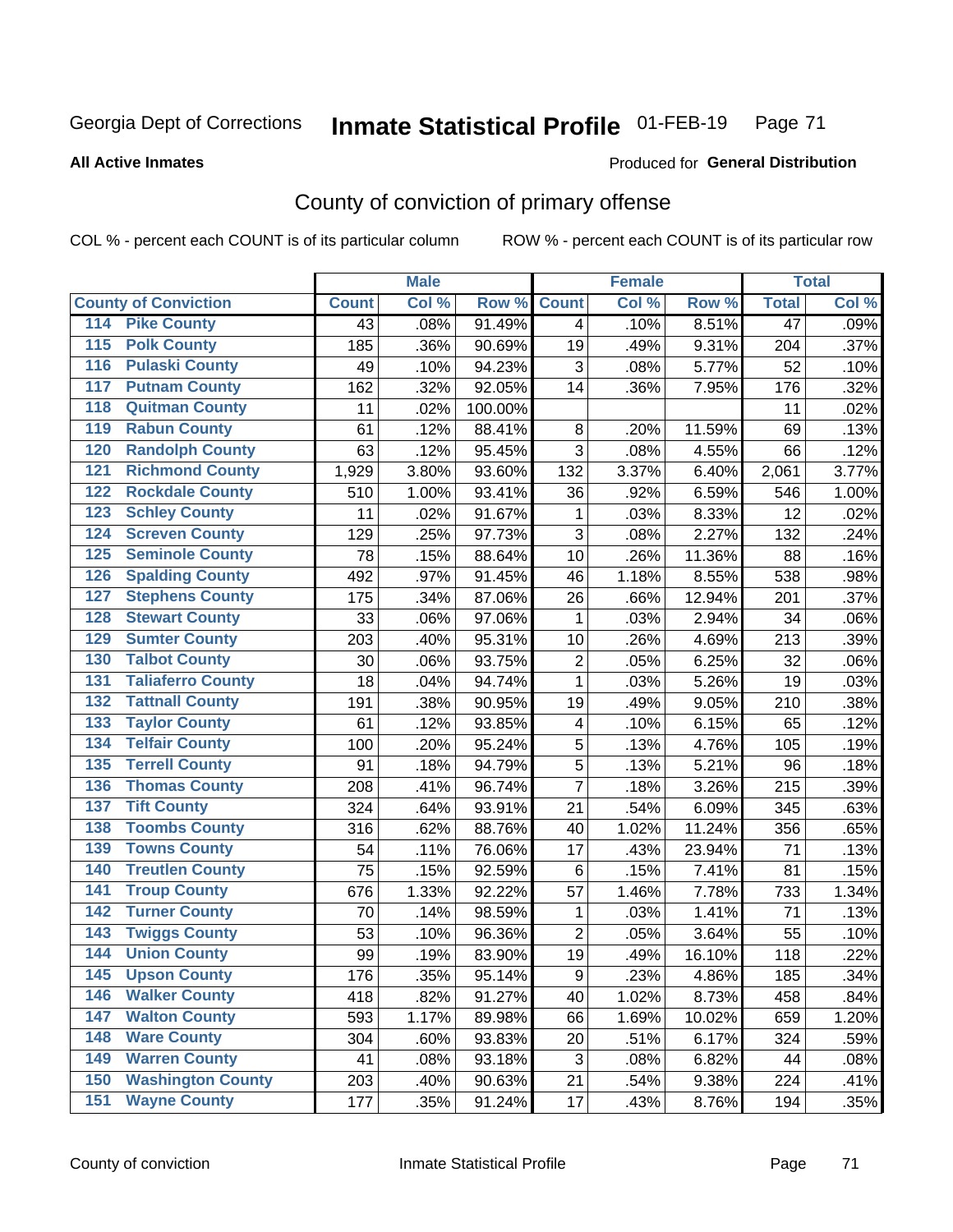#### Inmate Statistical Profile 01-FEB-19 Page 72

**All Active Inmates** 

### Produced for General Distribution

## County of conviction of primary offense

COL % - percent each COUNT is of its particular column

|                                |              | <b>Male</b> |             |       | <b>Female</b> |        |              | <b>Total</b> |
|--------------------------------|--------------|-------------|-------------|-------|---------------|--------|--------------|--------------|
| <b>County of Conviction</b>    | <b>Count</b> | Col %       | Row % Count |       | Col %         | Row %  | <b>Total</b> | Col %        |
| <b>Webster County</b><br>152   | 4            | .01%        | 80.00%      |       | .03%          | 20.00% | 5            | .01%         |
| <b>Wheeler County</b><br>153   | 22           | $.04\%$     | 95.65%      |       | .03%          | 4.35%  | 23           | .04%         |
| <b>White County</b><br>154     | 103          | .20%        | 89.57%      | 12    | .31%          | 10.43% | 115          | .21%         |
| <b>Whitfield County</b><br>155 | 800          | 1.58%       | 87.15%      | 118   | 3.02%         | 12.85% | 918          | $1.68\%$     |
| <b>Wilcox County</b><br>156    | 53           | .10%        | 92.98%      | 4     | .10%          | 7.02%  | 57           | .10%         |
| <b>Wilkes County</b><br>157    | 71           | .14%        | 94.67%      | 4     | .10%          | 5.33%  | 75           | .14%         |
| <b>Wilkinson County</b><br>158 | 50           | .10%        | 98.04%      |       | .03%          | 1.96%  | 51           | .09%         |
| <b>Worth County</b><br>159     | 134          | .26%        | 92.41%      | 11    | .28%          | 7.59%  | 145          | .27%         |
| <b>Total Rported</b>           | 50,792       | 100%        | 92.85%      | 3,912 | 100%          | 7.15%  | 54,704       | 100%         |

| <b>Not Reported</b> |        |       |        |
|---------------------|--------|-------|--------|
| <b>Grand Total</b>  | 50,792 | 3,912 | 54,704 |

| Mode (most frequent) | <b>Fulton County</b> | <b>Cobb County</b> | <b>Fulton County</b> |
|----------------------|----------------------|--------------------|----------------------|
|                      |                      |                    |                      |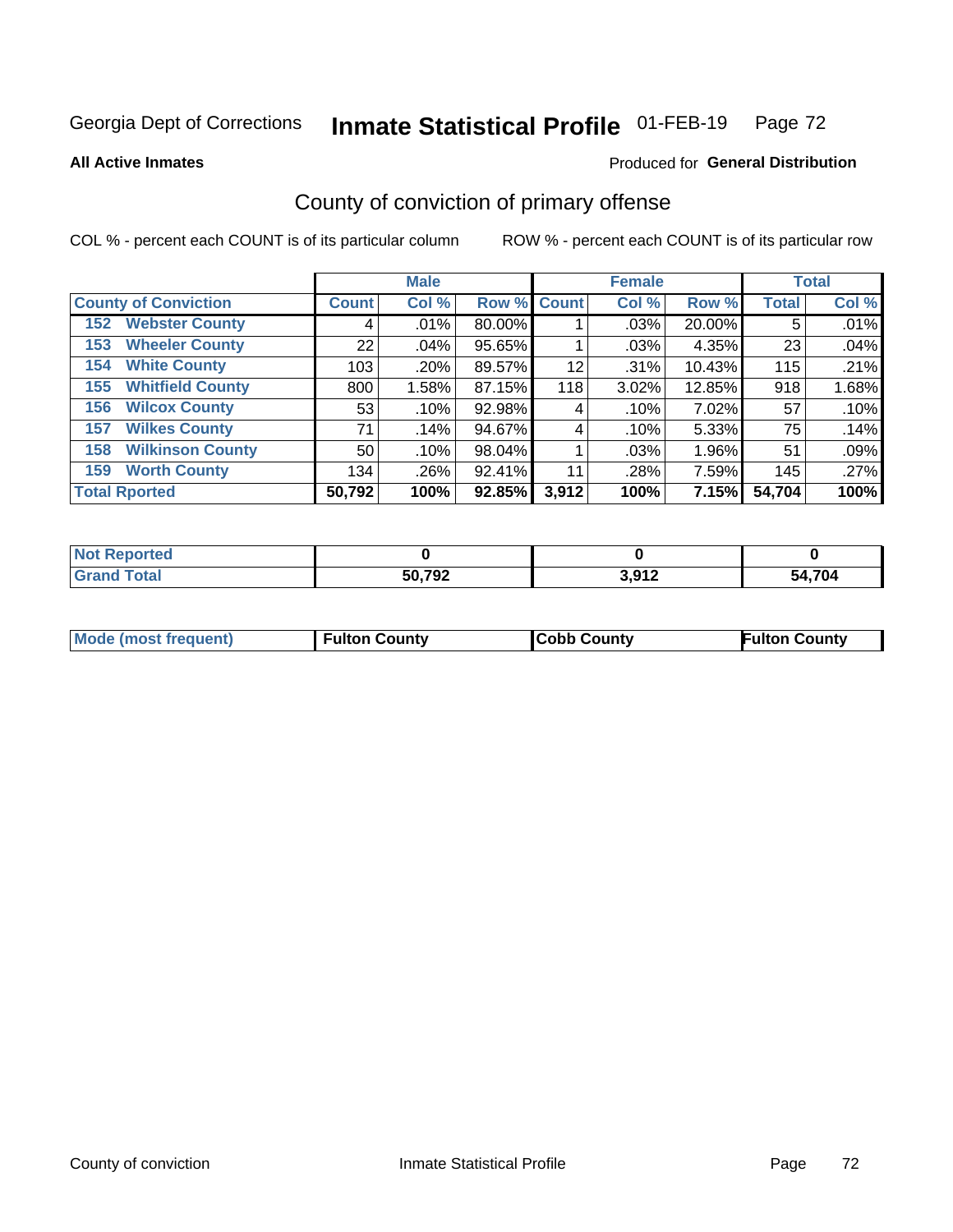## Georgia Dept of Corrections **All Active Inmates**

#### Inmate Statistical Profile 01-FEB-19 Page 73

Produced for General Distribution

# Circuit of conviction of primary offense

COL % - percent each COUNT is of its particular column ROW % - percent each COUNT is of its particular row

|                         |                                 |              | <b>Male</b> |        |                 | <b>Female</b> |        |              | <b>Total</b> |
|-------------------------|---------------------------------|--------------|-------------|--------|-----------------|---------------|--------|--------------|--------------|
|                         | <b>Circuit of Conviction</b>    | <b>Count</b> | Col %       | Row %  | <b>Count</b>    | Col %         | Row %  | <b>Total</b> | Col %        |
| 1                       | <b>Alapaha Circuit</b>          | 352          | .70%        | 92.63% | $\overline{28}$ | .72%          | 7.37%  | 380          | .70%         |
| $\overline{2}$          | <b>Alcovy Circuit</b>           | 1,319        | 2.61%       | 90.59% | 137             | 3.51%         | 9.41%  | 1,456        | 2.67%        |
| $\overline{\mathbf{3}}$ | <b>Atlanta Circuit</b>          | 4,968        | 9.81%       | 95.89% | 213             | 5.46%         | 4.11%  | 5,181        | 9.50%        |
| 4                       | <b>Atlantic Circuit</b>         | 660          | 1.30%       | 92.57% | 53              | 1.36%         | 7.43%  | 713          | 1.31%        |
| 5                       | <b>Augusta Circuit</b>          | 2,604        | 5.14%       | 93.60% | 178             | 4.57%         | 6.40%  | 2,782        | 5.10%        |
| $\overline{6}$          | <b>Blue Ridge Circuit</b>       | 553          | 1.09%       | 91.86% | 49              | 1.26%         | 8.14%  | 602          | 1.10%        |
| 7                       | <b>Brunswick Circuit</b>        | 1,165        | 2.30%       | 94.18% | 72              | 1.85%         | 5.82%  | 1,237        | 2.27%        |
| 8                       | <b>Chattahoochee Circuit</b>    | 1,462        | 2.89%       | 94.69% | 82              | 2.10%         | 5.31%  | 1,544        | 2.83%        |
| $\overline{9}$          | <b>Cherokee Circuit</b>         | 1,011        | 2.00%       | 88.53% | 131             | 3.36%         | 11.47% | 1,142        | 2.09%        |
| 10                      | <b>Clayton Circuit</b>          | 1,373        | 2.71%       | 92.46% | 112             | 2.87%         | 7.54%  | 1,485        | 2.72%        |
| $\overline{11}$         | <b>Cobb Circuit</b>             | 2,528        | 4.99%       | 92.09% | 217             | 5.57%         | 7.91%  | 2,745        | 5.04%        |
| 12                      | <b>Conasauga Circuit</b>        | 1,022        | 2.02%       | 88.18% | 137             | 3.51%         | 11.82% | 1,159        | 2.13%        |
| 13                      | <b>Cordele Circuit</b>          | 714          | 1.41%       | 93.09% | 53              | 1.36%         | 6.91%  | 767          | 1.41%        |
| $\overline{14}$         | <b>Coweta Circuit</b>           | 2,234        | 4.41%       | 92.35% | 185             | 4.74%         | 7.65%  | 2,419        | 4.44%        |
| 15                      | <b>Dougherty Circuit</b>        | 852          | 1.68%       | 94.25% | 52              | 1.33%         | 5.75%  | 904          | 1.66%        |
| 16                      | <b>Dublin Circuit</b>           | 457          | .90%        | 93.84% | 30              | .77%          | 6.16%  | 487          | .89%         |
| 17                      | <b>Eastern Circuit</b>          | 1,871        | 3.70%       | 95.17% | 95              | 2.44%         | 4.83%  | 1,966        | 3.61%        |
| 18                      | <b>Flint Circuit</b>            | 627          | 1.24%       | 90.35% | 67              | 1.72%         | 9.65%  | 694          | 1.27%        |
| 19                      | <b>Griffin Circuit</b>          | 1,064        | 2.10%       | 91.80% | 95              | 2.44%         | 8.20%  | 1,159        | 2.13%        |
| 20                      | <b>Gwinnett Circuit</b>         | 2,717        | 5.37%       | 93.30% | 195             | 5.00%         | 6.70%  | 2,912        | 5.34%        |
| $\overline{21}$         | <b>Houston Circuit</b>          | 694          | 1.37%       | 92.53% | 56              | 1.44%         | 7.47%  | 750          | 1.38%        |
| $\overline{22}$         | <b>Lookout Mountain Circuit</b> | 1,121        | 2.21%       | 89.90% | 126             | 3.23%         | 10.10% | 1,247        | 2.29%        |
| 23                      | <b>Macon Circuit</b>            | 1,229        | 2.43%       | 93.60% | 84              | 2.15%         | 6.40%  | 1,313        | 2.41%        |
| 24                      | <b>Middle Circuit</b>           | 955          | 1.89%       | 90.44% | 101             | 2.59%         | 9.56%  | 1,056        | 1.94%        |
| $\overline{25}$         | <b>Mountain Circuit</b>         | 365          | .72%        | 87.95% | 50              | 1.28%         | 12.05% | 415          | .76%         |
| 26                      | <b>Northeastern Circuit</b>     | 807          | 1.59%       | 90.88% | 81              | 2.08%         | 9.12%  | 888          | 1.63%        |
| $\overline{27}$         | <b>Northern Circuit</b>         | 747          | 1.48%       | 91.54% | 69              | 1.77%         | 8.46%  | 816          | 1.50%        |
| 28                      | <b>Ocmulgee Circuit</b>         | 1,079        | 2.13%       | 91.91% | 95              | 2.44%         | 8.09%  | 1,174        | 2.15%        |
| 29                      | <b>Oconee Circuit</b>           | 433          | .86%        | 92.72% | 34              | .87%          | 7.28%  | 467          | .86%         |
| 30                      | <b>Ogeechee Circuit</b>         | 974          | 1.92%       | 93.65% | 66              | 1.69%         | 6.35%  | 1,040        | 1.91%        |
| $\overline{31}$         | <b>Pataula Circuit</b>          | 390          | .77%        | 93.30% | 28              | .72%          | 6.70%  | 418          | .77%         |
| 32                      | <b>Piedmont Circuit</b>         | 706          | 1.39%       | 91.93% | 62              | 1.59%         | 8.07%  | 768          | 1.41%        |
| 33                      | <b>Rome Circuit</b>             | 857          | 1.69%       | 88.72% | 109             | 2.80%         | 11.28% | 966          | 1.77%        |
| 34                      | <b>South Georgia Circuit</b>    | 563          | 1.11%       | 95.26% | 28              | .72%          | 4.74%  | 591          | 1.08%        |
| 35                      | <b>Southern Circuit</b>         | 945          | 1.87%       | 95.84% | 41              | 1.05%         | 4.16%  | 986          | 1.81%        |
| 36                      | <b>Southwestern Circuit</b>     | 371          | .73%        | 93.92% | 24              | .62%          | 6.08%  | 395          | .72%         |
| 37                      | <b>Stone Mountain Circuit</b>   | 3,000        | 5.93%       | 95.30% | 148             | 3.80%         | 4.70%  | 3,148        | 5.77%        |
| 38                      | <b>Tallapoosa Circuit</b>       | 290          | .57%        | 90.34% | 31              | .80%          | 9.66%  | 321          | .59%         |
| 39                      | <b>Tifton Circuit</b>           | 598          | 1.18%       | 94.47% | 35              | .90%          | 5.53%  | 633          | 1.16%        |
| 40                      | <b>Toombs Circuit</b>           | 389          | .77%        | 94.42% | 23              | .59%          | 5.58%  | 412          | .76%         |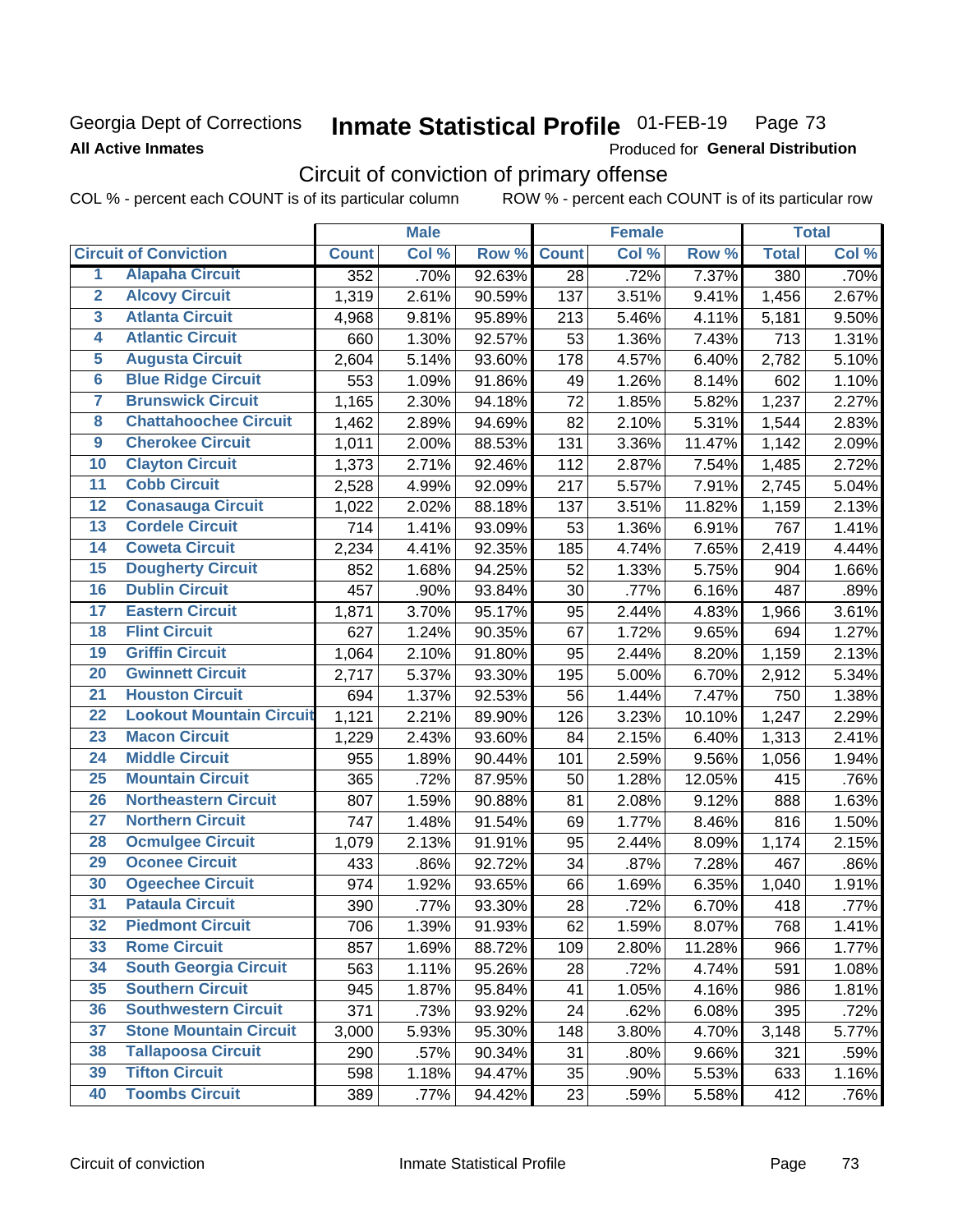### Georgia Dept of Corrections **All Active Inmates**

# Inmate Statistical Profile 01-FEB-19 Page 74

Produced for General Distribution

## Circuit of conviction of primary offense

|                                        |              | <b>Male</b> |        |              | <b>Female</b> |        |              | <b>Total</b> |
|----------------------------------------|--------------|-------------|--------|--------------|---------------|--------|--------------|--------------|
| <b>Circuit of Conviction</b>           | <b>Count</b> | Col %       | Row %  | <b>Count</b> | Col %         | Row %  | <b>Total</b> | Col %        |
| <b>Waycross Circuit</b><br>41          | 853          | 1.69%       | 92.42% | 70           | 1.80%         | 7.58%  | 923          | 1.69%        |
| <b>Western Circuit</b><br>42           | 616          | 1.22%       | 94.05% | 39           | 1.00%         | 5.95%  | 655          | 1.20%        |
| <b>Rockdale Circuit</b><br>43          | 510          | 1.01%       | 93.41% | 36           | .92%          | 6.59%  | 546          | 1.00%        |
| <b>Douglas Circuit</b><br>44           | 1,032        | 2.04%       | 90.53% | 108          | 2.77%         | 9.47%  | 1,140        | 2.09%        |
| <b>Appalachian Circuit</b><br>45       | 304          | $.60\%$     | 88.63% | 39           | 1.00%         | 11.37% | 343          | .63%         |
| <b>Enotah Circuit</b><br>46            | 342          | .68%        | 86.15% | 55           | 1.41%         | 13.85% | 397          | .73%         |
| <b>Bell-Forsyth J.C.</b><br>47         | 341          | .67%        | 91.18% | 33           | .85%          | 8.82%  | 374          | .69%         |
| <b>Towaliga Judicial Circuit</b><br>48 | 326          | .64%        | 92.35% | 27           | .69%          | 7.65%  | 353          | .65%         |
| <b>Paulding Circuit</b><br>49          | 227          | .45%        | 91.90% | 20           | .51%          | 8.10%  | 247          | .45%         |
| <b>Total Rported</b>                   | 50,617       | 100%        | 92.85% | 3,899        | 100%          | 7.15%  | 54,516       | 100%         |
| <b>Not Reported</b>                    |              | 175         |        |              | 13            |        |              | 188          |
| <b>Grand Total</b>                     |              | 50 702      |        |              | 3.012         |        |              | 54 70A       |

| Cobb | Atlanta |
|------|---------|
|      |         |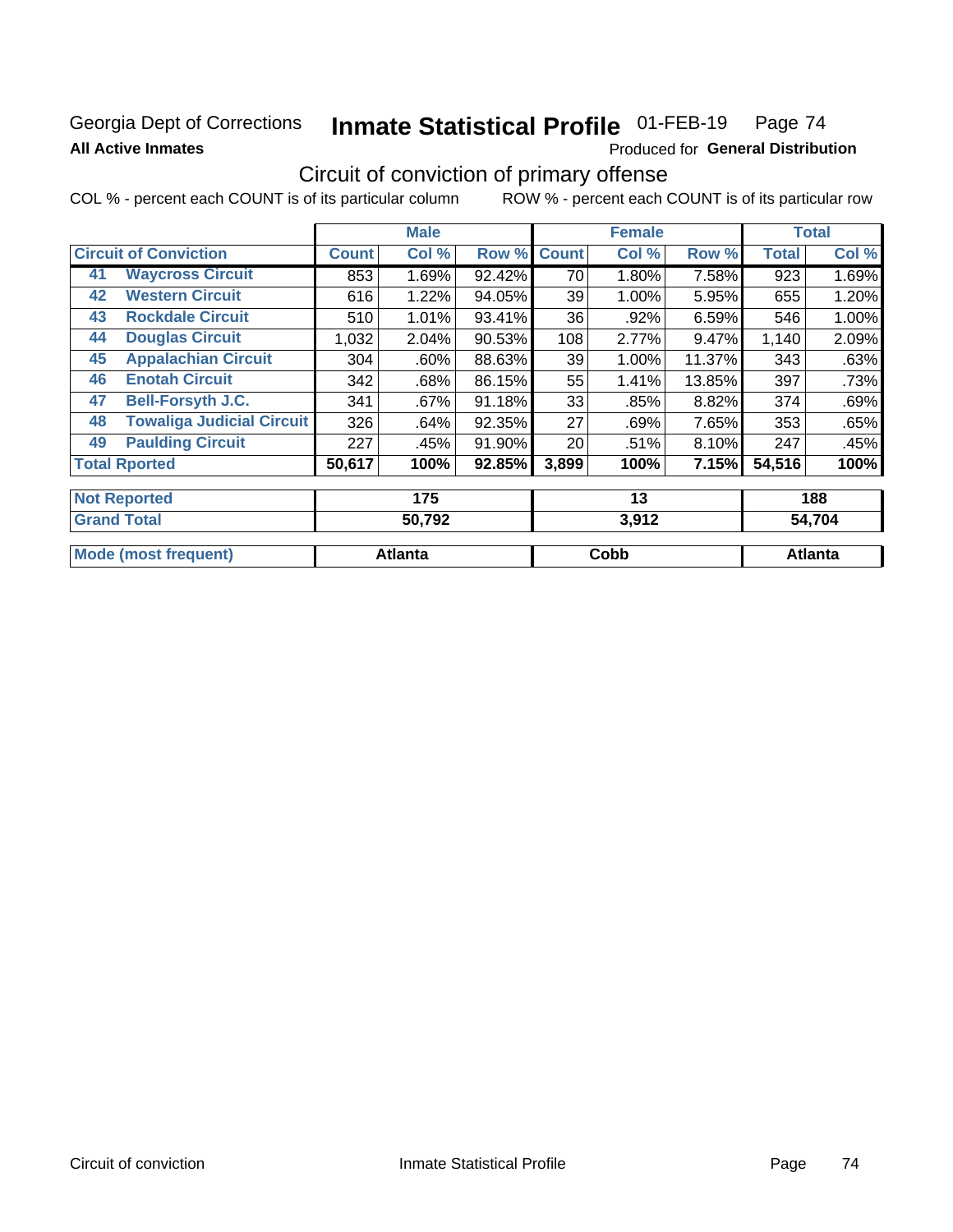#### **All Active Inmates**

### Produced for **General Distribution**

### Years served (jail + prison) in this incarceration

|                        |              | <b>Male</b> |        |                  | <b>Female</b> |                  |              | <b>Total</b> |
|------------------------|--------------|-------------|--------|------------------|---------------|------------------|--------------|--------------|
| <b>Years Served</b>    | <b>Count</b> | Col %       | Row %  | <b>Count</b>     | Col %         | Row <sub>%</sub> | <b>Total</b> | Col %        |
| Less than one year     | 9,987        | 19.68%      | 90.27% | 1,077            | 27.54%        | 9.73%            | 11,064       | 20.24%       |
| 1 to 1.99 years        | 7,530        | 14.84%      | 91.54% | 696              | 17.80%        | 8.46%            | 8,226        | 15.05%       |
| $2$ to 2.99 years      | 5,268        | 10.38%      | 91.91% | 464              | 11.86%        | 8.09%            | 5,732        | 10.49%       |
| 3 to 3.99 years        | 4,141        | 8.16%       | 91.80% | 370              | 9.46%         | 8.20%            | 4,511        | 8.25%        |
| 4 to 4.99 years        | 3,333        | 6.57%       | 92.66% | 264              | 6.75%         | 7.34%            | 3,597        | 6.58%        |
| 5 to 5.99 years        | 2,614        | 5.15%       | 93.29% | 188              | 4.81%         | 6.71%            | 2,802        | 5.13%        |
| 6 to 6.99 years        | 2,249        | 4.43%       | 93.51% | 156              | 3.99%         | 6.49%            | 2,405        | 4.40%        |
| 7 to 7.99 years        | 2,067        | 4.07%       | 94.56% | 119              | 3.04%         | 5.44%            | 2,186        | 4.00%        |
| <b>8 to 8.99 years</b> | 1,629        | 3.21%       | 94.38% | 97               | 2.48%         | 5.62%            | 1,726        | 3.16%        |
| 9 to 9.99 years        | 1,437        | 2.83%       | 95.04% | 75               | 1.92%         | 4.96%            | 1,512        | 2.77%        |
| 10 to 10.99 years      | 1,070        | 2.11%       | 94.86% | 58               | 1.48%         | 5.14%            | 1,128        | 2.06%        |
| 11 to 11.99 years      | 1,119        | 2.21%       | 96.13% | 45               | 1.15%         | 3.87%            | 1,164        | 2.13%        |
| 12 to 12.99 years      | 853          | 1.68%       | 96.28% | 33               | 0.84%         | 3.72%            | 886          | 1.62%        |
| 13 to 13.99 years      | 710          | 1.40%       | 94.79% | 39               | 1.00%         | 5.21%            | 749          | 1.37%        |
| 14 to 14.99 years      | 619          | 1.22%       | 96.12% | 25               | 0.64%         | 3.88%            | 644          | 1.18%        |
| 15 to 15.99 years      | 540          | 1.06%       | 95.74% | 24               | 0.61%         | 4.26%            | 564          | 1.03%        |
| 16 to 16.99 years      | 504          | 0.99%       | 94.74% | 28               | 0.72%         | 5.26%            | 532          | 0.97%        |
| 17 to 17.99 years      | 492          | 0.97%       | 96.47% | 18               | 0.46%         | 3.53%            | 510          | 0.93%        |
| 18 to 18.99 years      | 461          | 0.91%       | 96.65% | 16               | 0.41%         | 3.35%            | 477          | 0.87%        |
| 19 to 19.99 years      | 426          | 0.84%       | 94.25% | 26               | 0.66%         | 5.75%            | 452          | 0.83%        |
| 20 to 20.99 years      | 347          | 0.68%       | 94.55% | 20               | 0.51%         | 5.45%            | 367          | 0.67%        |
| 21 to 21.99 years      | 392          | 0.77%       | 97.76% | 9                | 0.23%         | 2.24%            | 401          | 0.73%        |
| 22 to 22.99 years      | 351          | 0.69%       | 98.04% | $\overline{7}$   | 0.18%         | 1.96%            | 358          | 0.66%        |
| 23 to 23.99 years      | 342          | 0.67%       | 96.61% | 12               | 0.31%         | 3.39%            | 354          | 0.65%        |
| 24 to 24.99 years      | 305          | 0.60%       | 97.13% | $\boldsymbol{9}$ | 0.23%         | 2.87%            | 314          | 0.57%        |
| 25 to 25.99 years      | 270          | 0.53%       | 97.12% | 8                | 0.20%         | 2.88%            | 278          | 0.51%        |
| 26 to 26.99 years      | 197          | 0.39%       | 97.52% | 5                | 0.13%         | 2.48%            | 202          | 0.37%        |
| 27 to 27.99 years      | 207          | 0.41%       | 96.73% | 7                | 0.18%         | 3.27%            | 214          | 0.39%        |
| 28 to 28.99 years      | 147          | 0.29%       | 96.71% | 5                | 0.13%         | 3.29%            | 152          | 0.28%        |
| 29 to 29.99 years      | 110          | 0.22%       | 99.10% | $\mathbf{1}$     | 0.03%         | 0.90%            | 111          | 0.20%        |
| Thirty + years         | 1,028        | 2.03%       | 99.04% | 10               | 0.26%         | 0.96%            | 1,038        | 1.90%        |
| <b>Total Reported</b>  | 50,745       | 100%        | 92.84% | 3,911            | 100%          | 7.16%            | 54,656       | 100%         |

| <b>Not</b><br><b>Reported</b> |        |                  | 48     |
|-------------------------------|--------|------------------|--------|
| <b>r</b> otal                 | 50,792 | 2.012<br>◡,◡ ! ▲ | 54,704 |

| Mean<br>(average)    |                    | 4.2                | 6.52          |
|----------------------|--------------------|--------------------|---------------|
| Median (middle)      | 3.63               | 2.38               | 3.49          |
| Mode (most frequent) | Less than one year | Less than one year | Less than one |
|                      |                    |                    | year          |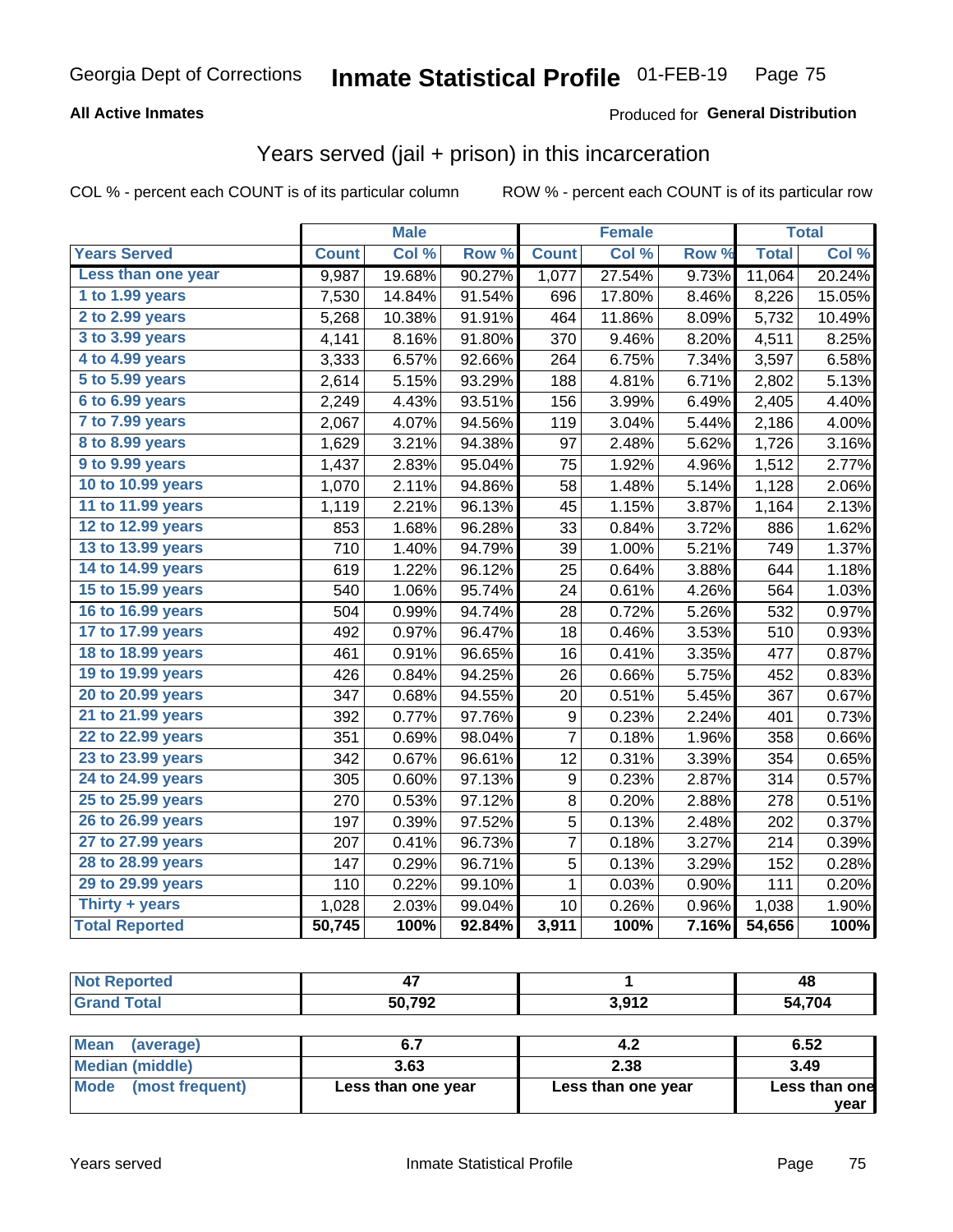#### **All Active Inmates**

Produced for **General Distribution**

### Results of most recent HIV tests

|                         | <b>Male</b>  |           |         |              | <b>Female</b> | Total    |        |        |
|-------------------------|--------------|-----------|---------|--------------|---------------|----------|--------|--------|
| <b>HIV Test Results</b> | <b>Count</b> | Col %     | Row %I  | <b>Count</b> | Col %         | Row %    | Total  | Col %  |
| <b>Positive</b>         | 663          | 1.45%     | 92.47%  | 54           | 1.45%         | 7.53%    | 717    | 1.45%  |
| <b>Negative</b>         | 45,166       | $98.55\%$ | 92.46%  | 3,682        | $98.55\%$     | 7.54%    | 48,848 | 98.55% |
| Indeterminate           | ີ            | 0.01%     | 100.00% |              |               |          |        | 0.01%  |
| <b>Total Reported</b>   | 45,832       | 100%      | 92.46%  | 3,736        | 100%          | $7.54\%$ | 49,568 | 100.0% |

| <b>Not Reported</b> | 1,960  | 176                 | 5,136  |
|---------------------|--------|---------------------|--------|
| Total               | 50,792 | 2017<br><b>J,JI</b> | 54,704 |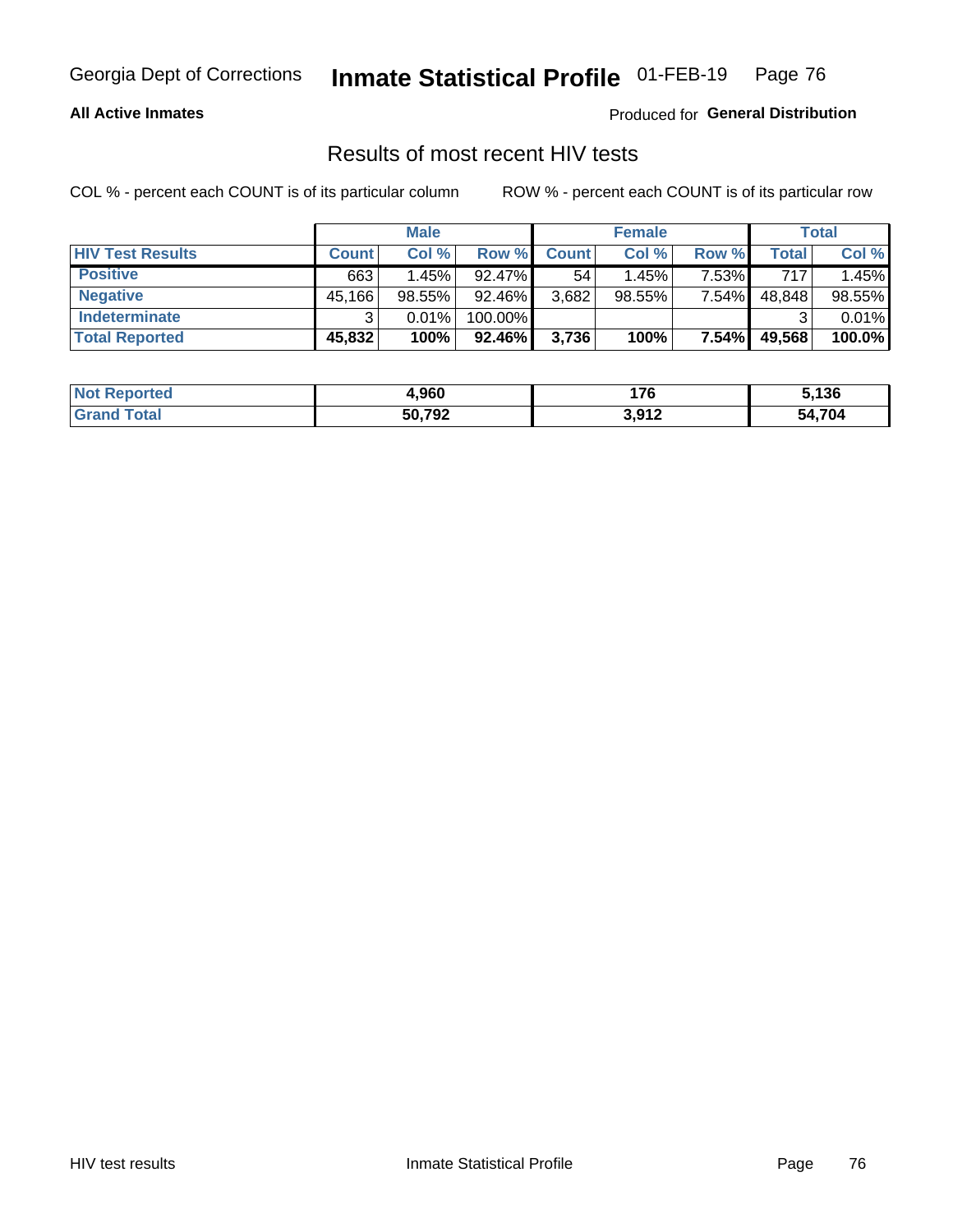#### **All Active Inmates**

#### Produced for **General Distribution**

### Results of most recent tuberculosis test

|                                  | <b>Male</b>  |          |           |              | <b>Female</b> | Total    |              |        |
|----------------------------------|--------------|----------|-----------|--------------|---------------|----------|--------------|--------|
| <b>Tuberculosis Test Results</b> | <b>Count</b> | Col%     | Row %     | <b>Count</b> | Col %         | Row %    | <b>Total</b> | Col %  |
| <b>Positive on current test</b>  | 6,327        | 13.40%   | 97.94%    | 133          | $3.57\%$      | 2.06%    | 6,460        | 12.68% |
| <b>Positive on previous test</b> | ົ            | $0.01\%$ | 100.00%   |              |               |          |              | 0.01%  |
| <b>Negative</b>                  | 40,887       | 86.60%   | 91.91%    | 3,597        | $96.43\%$     | $8.09\%$ | 44.484       | 87.32% |
| <b>Total Reported</b>            | 47,216       | 100%     | $92.68\%$ | 3,730        | 100%          | $7.32\%$ | 50,946       | 100.0% |

| <b>Not Reported</b> | 3,576  | 182                    | 3,758  |
|---------------------|--------|------------------------|--------|
| ⊺otal<br>Gran       | 50,792 | a a4 2<br><b>J,JIL</b> | 54,704 |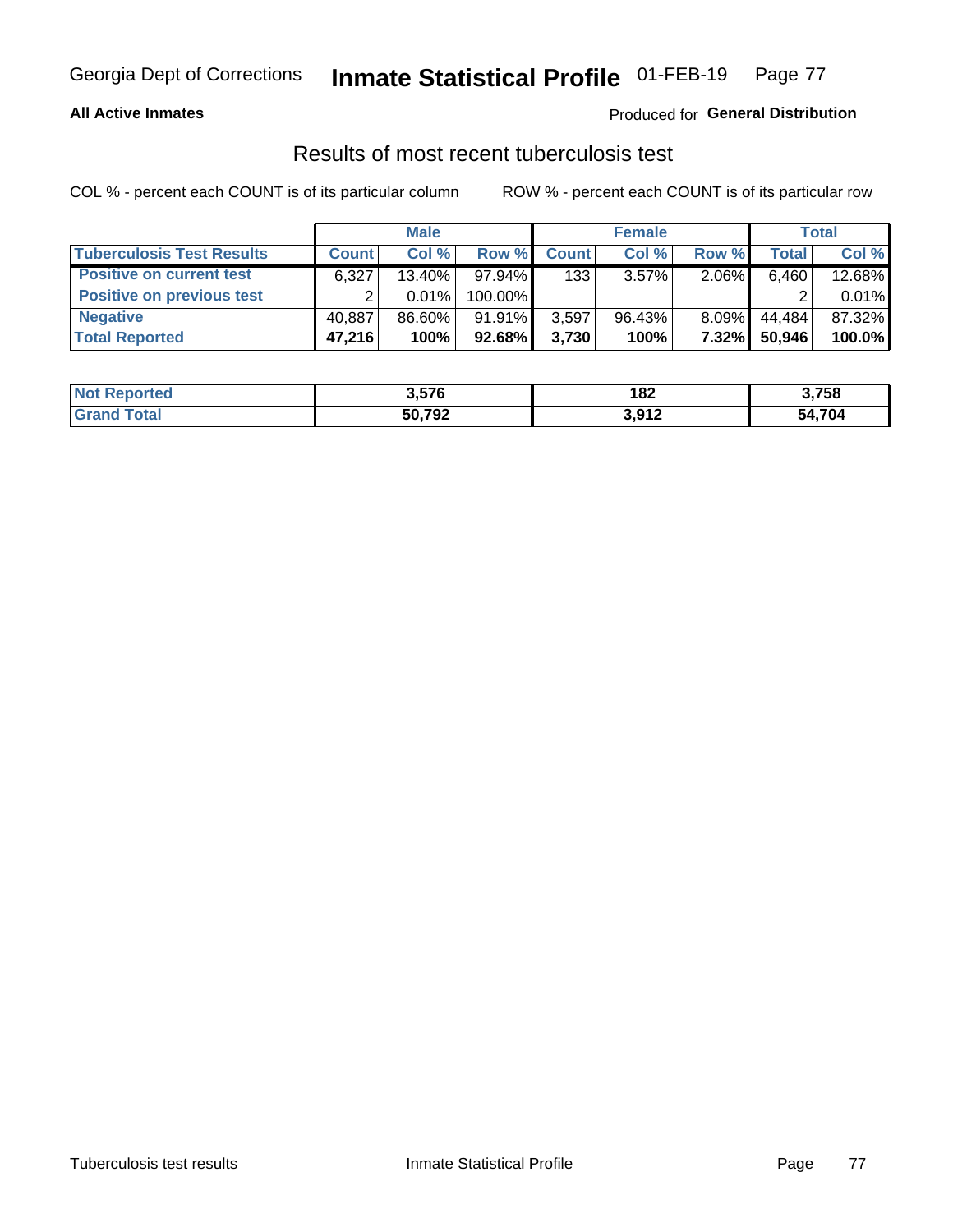#### **All Active Inmates**

Produced for **General Distribution**

### Results of most recent syphilis test

|                                 | <b>Male</b>  |           |        |              | <b>Female</b> | Total    |         |        |
|---------------------------------|--------------|-----------|--------|--------------|---------------|----------|---------|--------|
| <b>Syphilis Test Results</b>    | <b>Count</b> | Col%      | Row %I | <b>Count</b> | Col %         | Row %    | Total I | Col %  |
| <b>Positive on current test</b> | 161          | $1.34\%$  | 95.27% |              | $1.88\%$      | 4.73%    | 169     | 1.36%  |
| <b>Negative</b>                 | 11.816       | $98.66\%$ | 96.58% | 418          | $98.12\%$     | $3.42\%$ | 12.234  | 98.64% |
| <b>Total Reported</b>           | 11,977       | 100%      | 96.57% | 426          | 100%          | $3.43\%$ | 12,403  | 100%   |

| <b>Not Reported</b> | 38,815 | 3,486 | 42,301 |
|---------------------|--------|-------|--------|
| <b>Grand Total</b>  | 50,792 | 3,912 | 54,704 |